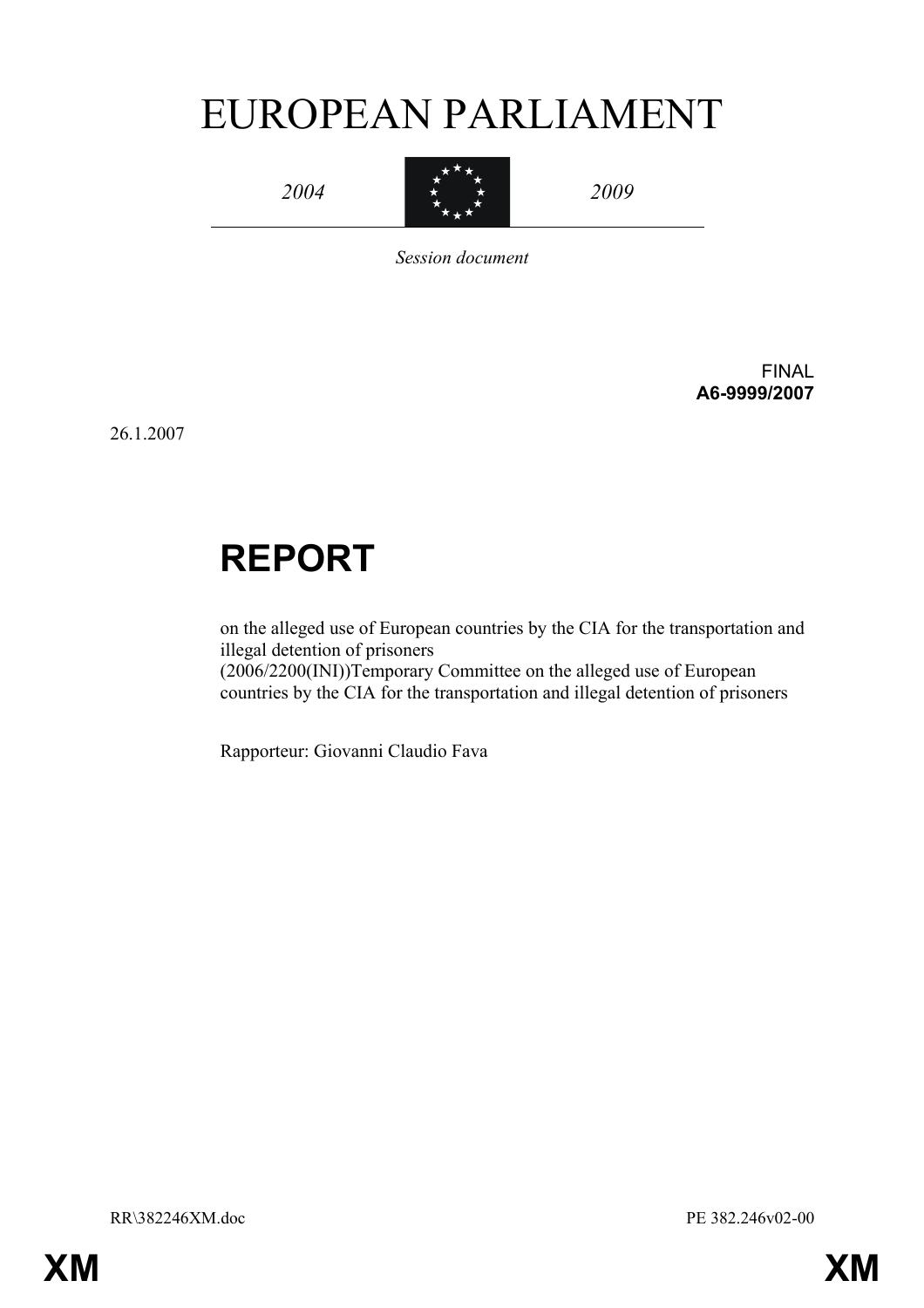$PR$ <sub>\_INI</sub>

## **CONTENTS**

Page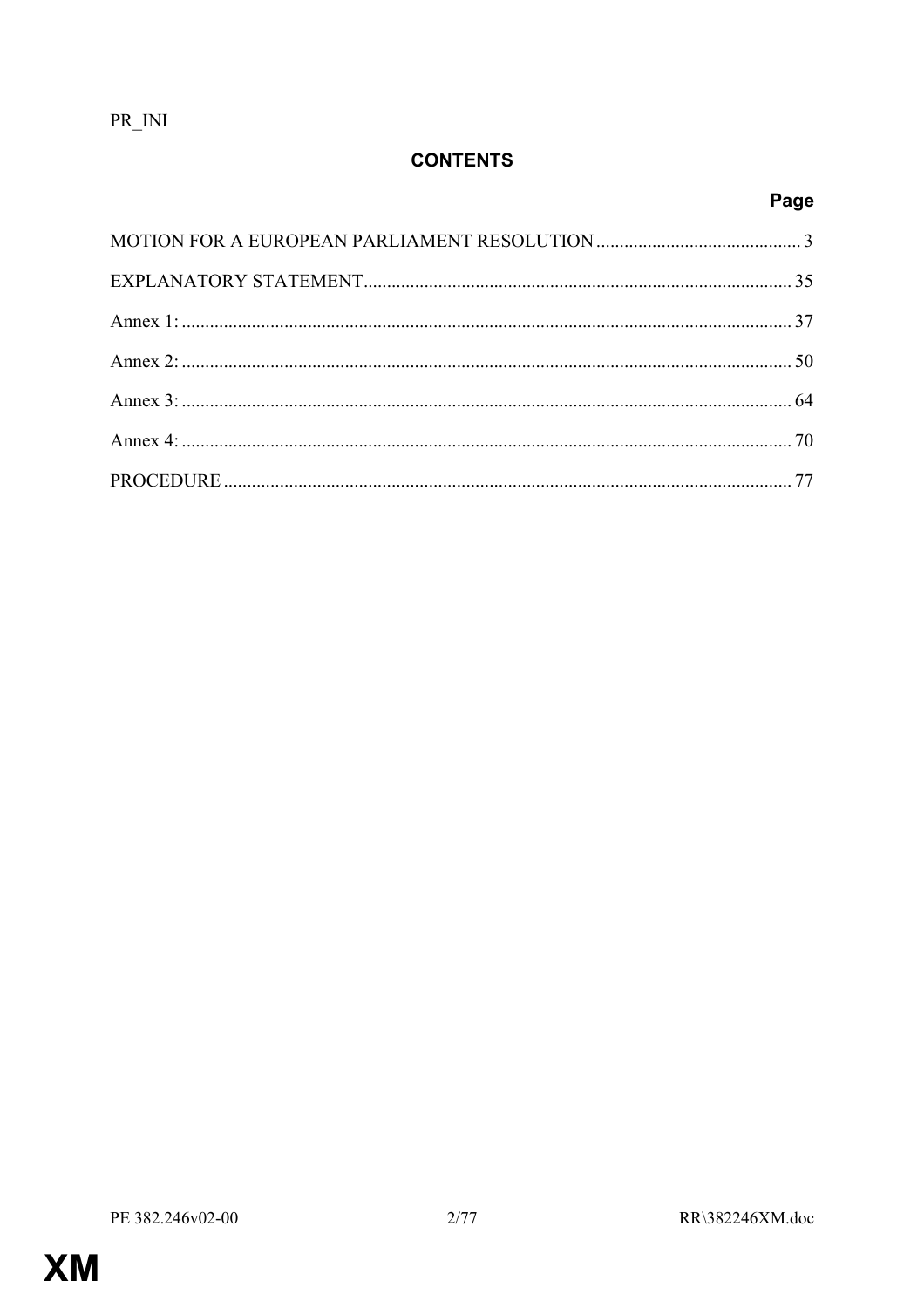## **MOTION FOR A EUROPEAN PARLIAMENT RESOLUTION**

#### **on the alleged use of European countries by the CIA for the transportation and illegal detention of prisoners (2006/2200(INI))**

#### *The European Parliament*,

- having regard to its resolution of 15 December 2005 on the presumed use of European countries for the transportation and illegal detention of prisoners by the  $CIA<sup>1</sup>$ ,
- having regard to its decision of 18 January 2006 setting up a Temporary Committee on the alleged use of European countries by the CIA for the transportation and illegal detention of prisoners<sup>2</sup>,
- having regard to its resolution of 6 July 2006 on the alleged use of European countries by the CIA for the transportation and illegal detention of prisoners, adopted midway through the work of the Temporary Committee<sup>3</sup>,
- having regard to the delegations which the Temporary Committee sent to the Former Yugoslav Republic of Macedonia, the United States, Germany, the United Kingdom, Romania, Poland and Portugal,
- having regard to the hearings, numbering no fewer than 130, held by the Temporary Committee in the course of its meetings, delegation missions and confidential interviews,
- having regard to all the written contributions received by the Temporary Committee or to which it has had access, particularly the confidential documents forwarded to it (in particular by the European Organisation for the Safety of Air Navigation (Eurocontrol) and the German Government or which it has obtained from various sources,
- having regard to its resolution of 30 November 2006 on the progress made in the EU towards the Area of freedom, security and justice (AFSJ) (Articles 2 and 39 of the EU Treaty)<sup>4</sup>, notably its paragraph 3,
- having regard to its resolution of 13 June 2006 on the situation of prisoners at Guantánamo $5$ ,
- having regard to Rule 175 of its Rules of Procedure,
- having regard to the report of the Temporary Committee on the alleged use of European countries by the CIA for the transportation and illegal detention of prisoners  $(A6-0000/2006)$



 $\mathbf{1}$ 

*Texts Adopted*, P6\_TA(2005)0529.<br>
<sup>2</sup> *Texts Adopted*, P6\_TA(2006)0012.<br>
<sup>4</sup> *Texts Adopted*, P6\_TA-PROV(2006)0525.<br>
<sup>5</sup>

*Texts Adopted*, P6\_TA(2006)0254.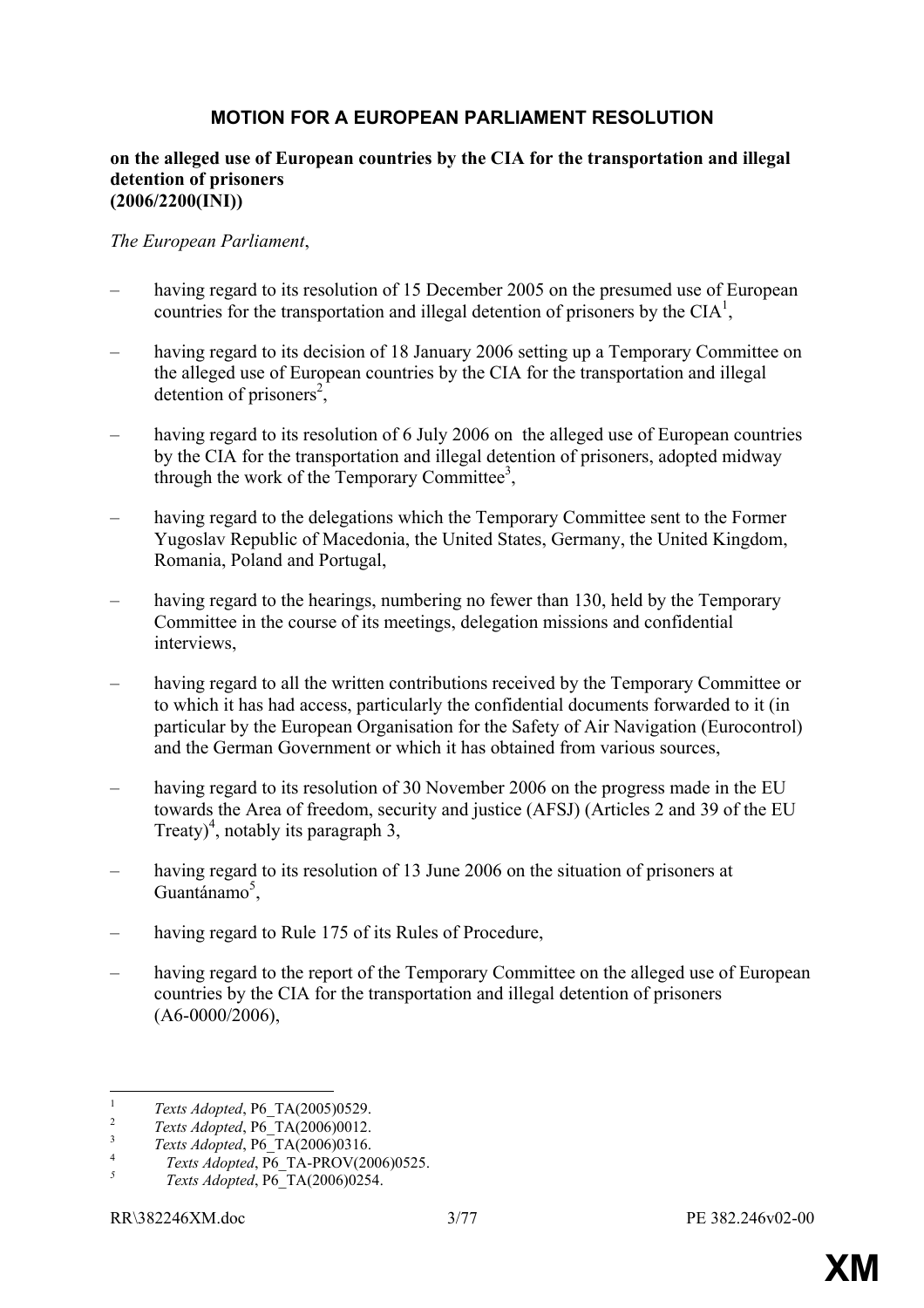- A. whereas, in its resolution of 6 July 2006, Parliament decided that 'the Temporary Committee would continue its work for the remainder of its established twelve-month term, without prejudice to the provisions of Rule 175 of its Rules of Procedure on the possibility of extending the term',
- B. whereas, in adopting its resolution of 22 November 1990 on the Gladio affair<sup>1</sup>, it drew attention, more than 16 years ago, to the existence of clandestine operations involving intelligence services and military organisations without adequate democratic control,
- C. whereas the Member States cannot circumvent the requirements imposed on them by European Community (EC) and international law by allowing other countries' intelligence services, which are subject to less stringent legal provisions, to work on their territory; whereas, in addition, the operations of intelligence services are consistent with fundamental rights only if adequate arrangements exist for monitoring them*,*
- D. whereas the principle of the inviolability of human dignity is enshrined in international human rights law, notably in the preamble to the Universal Declaration of Human Rights and the preamble to and Article 10 of the International Covenant on Civil and Political Rights, and whereas that principle is guaranteed by the jurisprudence of the European Court of Human Rights; whereas this principle appears in most Member States' constitutions, as well as in Article 1 of the Charter of Fundamental Rights of the European Union<sup>2</sup> and whereas that principle should not be undermined, even for the purposes of security, in times of peace or war,
- E. whereas the principle of inviolability of human dignity underlies every other fundamental right guaranteed by international, European and national human rights instruments, in particular the right to life, the right to freedom from torture and inhuman or degrading treatment or punishment, the right to liberty and security, the right to protection in the event of removal, expulsion or extradition and the right to an effective remedy and to a fair trial,
- F. whereas extraordinary rendition and secret detention involve multiple violations of human rights, in particular violations of the right to liberty and security, the freedom from torture and cruel, inhuman or degrading treatment, the right to an effective remedy, and, in extreme cases, the right to life; whereas, in some cases, where rendition leads to secret detention, it constitutes enforced disappearance,
- G. whereas the prohibition of torture is a peremptory norm of international law (*jus cogens*) from which no derogation is possible and the obligation to protect against, investigate and sanction torture is an obligation owed by all states (*erga omnes*), as provided by Article 5 of the Universal Declaration of Human Rights, Article 7 of the International Covenant on Civil and Political Rights, Article 3 of the European Convention for the Protection of Human Rights and Fundamental Freedoms (ECHR) and the related case law, Article 4 of the Charter of Fundamental Rights, and national constitutions and laws; whereas specific conventions and protocols on torture and monitoring mechanisms adopted at the European and international level demonstrate the importance attached to this inviolable norm by the international community; whereas the use of diplomatic assurances is incompatible with this obligation,

 $\frac{1}{1}$ OJ C 324, 24.12.1990, p. 201.

<sup>2</sup> OJ C 364, 18.12.2000, p. 1.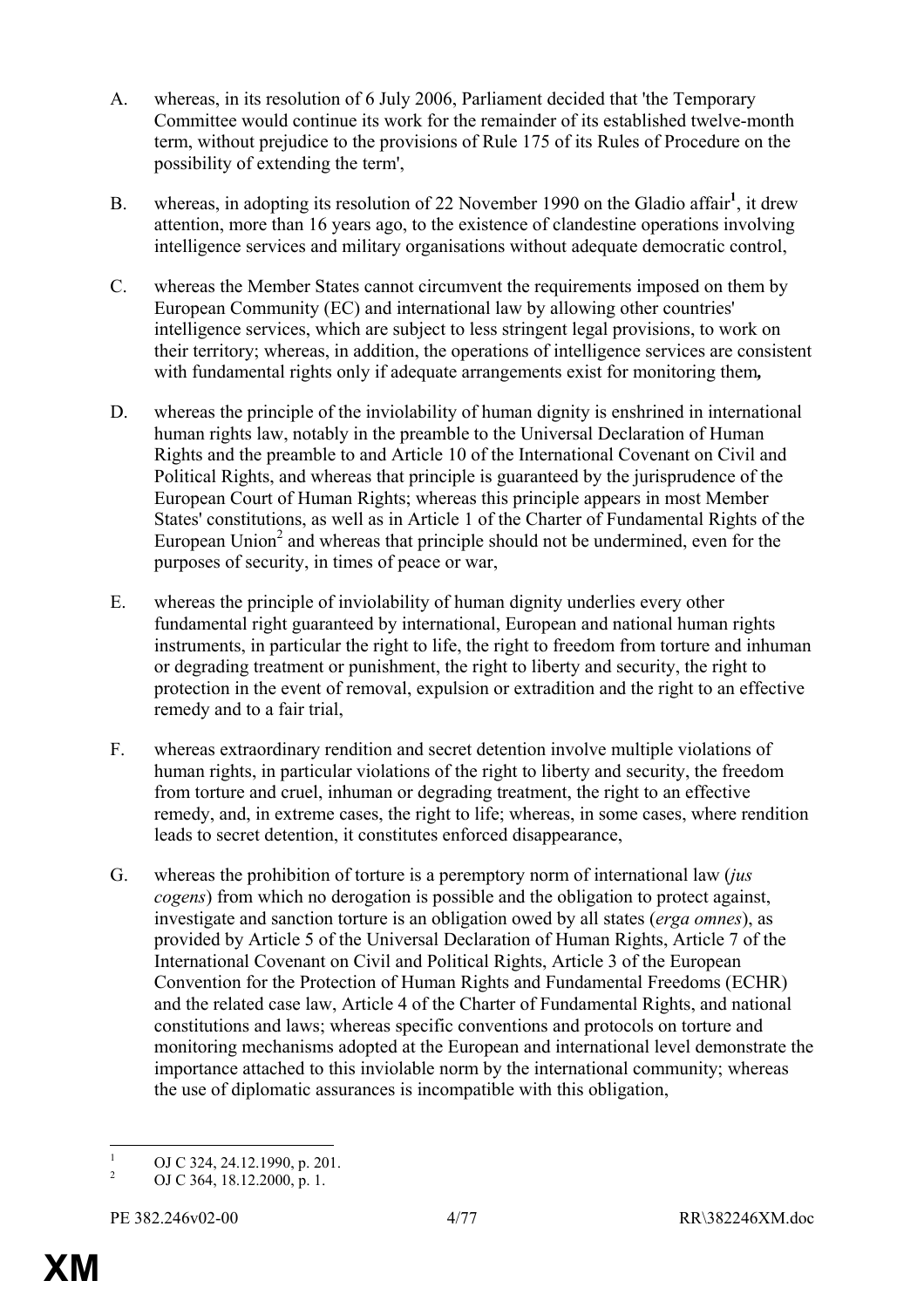- H. whereas in democracies in which the respect for the rules of law is inherent, the fight against terrorism cannot be won by sacrificing or limiting the very principles that terrorism seeks to destroy, notably, the protection of human rights and fundamental freedoms must never be compromised; whereas terrorism can and must be fought by legal means and must be defeated while respecting international and national law,
- I. whereas the United States (US) administration's strategy to combat terrorism has made use of pervasive instruments to monitor sensitive data relating to European citizens, such as the Passenger Names Record (PNR) agreement, and to monitor bank details through the Society for Worldwide Interbank Financial Telecommunication (Swift) network,
- J. whereas on 6 September 2006, US President George W. Bush confirmed that the Central Intelligence Agency (CIA) was operating a secret detention programme outside the United States,
- K. whereas President George W. Bush said that the vital information derived from the extraordinary rendition and secret detention programme had been shared with other countries and that the programme would continue, which raises the strong possibility that some European countries may have received, knowingly or unknowingly, information obtained under torture,
- L. whereas the Temporary Committee has obtained, from a confidential source, records of the informal transatlantic meeting of European Union (EU) and North Atlantic Treaty Organisation (NATO) foreign ministers, including US Secretary of State Condoleezza Rice, of 7 December 2005, confirming that Member States had knowledge of the programme of extraordinary rendition, while all official interlocutors of the Temporary Committee provided inaccurate information on this matter,
- M. whereas the Temporary Committee has obtained, from a confidential source, records of meetings of the Council's Working Party on Public International Law (COJUR) and Transatlantic Relations Working Party (COTRA) with senior representatives of the US Department of State during the first half of 2006 (notably on 8 February and 3 May 2006), while it was provided by the Council Presidency only with a summarised version of these documents; whereas the documents sent by the Council to Parliament concerning those meetings in answer to Parliament's specific request, were incomplete summaries of the proceedings with essential parts missing*,*
- N. whereas the information on these meetings was not notified to Parliament and absolute secrecy was maintained in relation to their proceedings,
- O. whereas, in the present resolution, 'European countries' should be understood as meaning Member States and candidate and associate countries, as outlined in the mandate of the Temporary Committee adopted on 18 January 2006,
- 1. Recalls that terrorism represents one of the main threats to the security of the European Union and that it must be fought with lawful and coordinated efforts by all European governments, in close collaboration with international partners and notably with the United States, along the lines of the strategy defined at United Nations (UN) level; underlines that the fight against terrorism must be fought on the basis of, and in order to

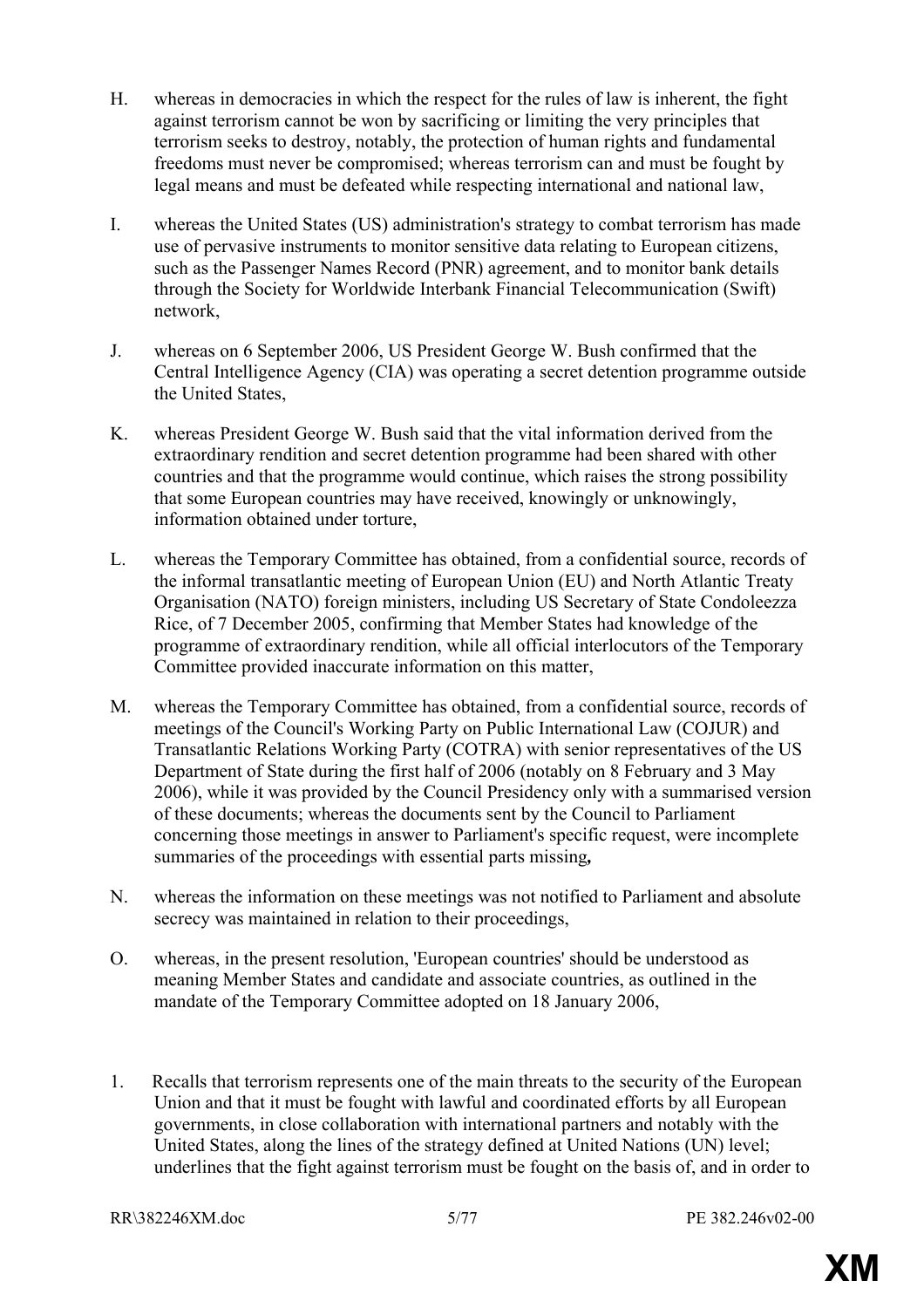protect, our common values of democracy, the rule of law, human rights and fundamental freedoms; furthermore stresses that all the work carried out by the Temporary Committee is intended to make a contribution towards the development of clear and focused measures in the fight against terrorism, which are commonly accepted and respect national and international law;

- 2. Considers that after 11 September 2001, the so-called 'war on terror' -in its excesses- has produced a serious and dangerous erosion of human rights and fundamental freedoms, as noted by the outgoing UN Secretary-General Kofi Annan;
- 3. Is convinced that the rights of the individual and full respect for human rights contribute to security; considers it necessary that in the relationship between the need for security and the rights of individuals, human rights must always be fully respected, ensuring that suspected terrorists are tried and sentenced while due process is observed;
- 4. Emphasises that the positive obligation to respect, protect and promote human rights is binding, regardless of the legal status of the individual concerned, and that any discrimination among EU nationals, residents of Member States or any other person entitled to protection from, or otherwise under the jurisdiction of, the Member States must be avoided;
- 5. Recalls that the purpose of this resolution, based on the report of the Temporary Committee, is to determine responsibilities for the facts that it has been able to examine on the one hand and to consider ways of preventing any repetition of the abuses and violations perpetrated in connection with measures against terrorism on the other;
- 6. Notes the statement made by US President George W. Bush on 6 September 2006, according to whom "a small number of suspected terrorist leaders and operatives captured during the war have been held and questioned outside the United States, in a separate programme operated by the CIA" and that many of the persons who had been detained there, had subsequently been transferred to Guantánamo and it is strongly suspected that other prisoners are still held in secret places of detention; notes the report of the Federal Bureau of Investigation (FBI) of 2 January 2007 mentioning 26 testimonies of mistreatment in Guantánamo since 11 September 2001;
- 7. Deplores, in this context, the inability of the Council due to the opposition of certain Member States - to adopt conclusions in response to that statement at the General Affairs and External Relations Council of 15 September 2006*,* and requests that the Council adopt them urgently, to dissipate any doubt as to the Member State governments' cooperation with and connivance in the extraordinary rendition and secret prisons programme in the past, present and future;
- 8. Calls on the Council and the Member States to issue a clear and forceful declaration calling on the US Administration to put an end to the practice of extraordinary arrests and renditions, in line with the position of Parliament;
- 9. Deplores the fact that the governments of European countries did not feel the need to ask the US administration for clarifications regarding the existence of secret prisons outside US territory;
- 10. Notes the statements by the legal adviser to the US State Department at a meeting on 3 May 2006 with representatives of the Member States meeting within the Council,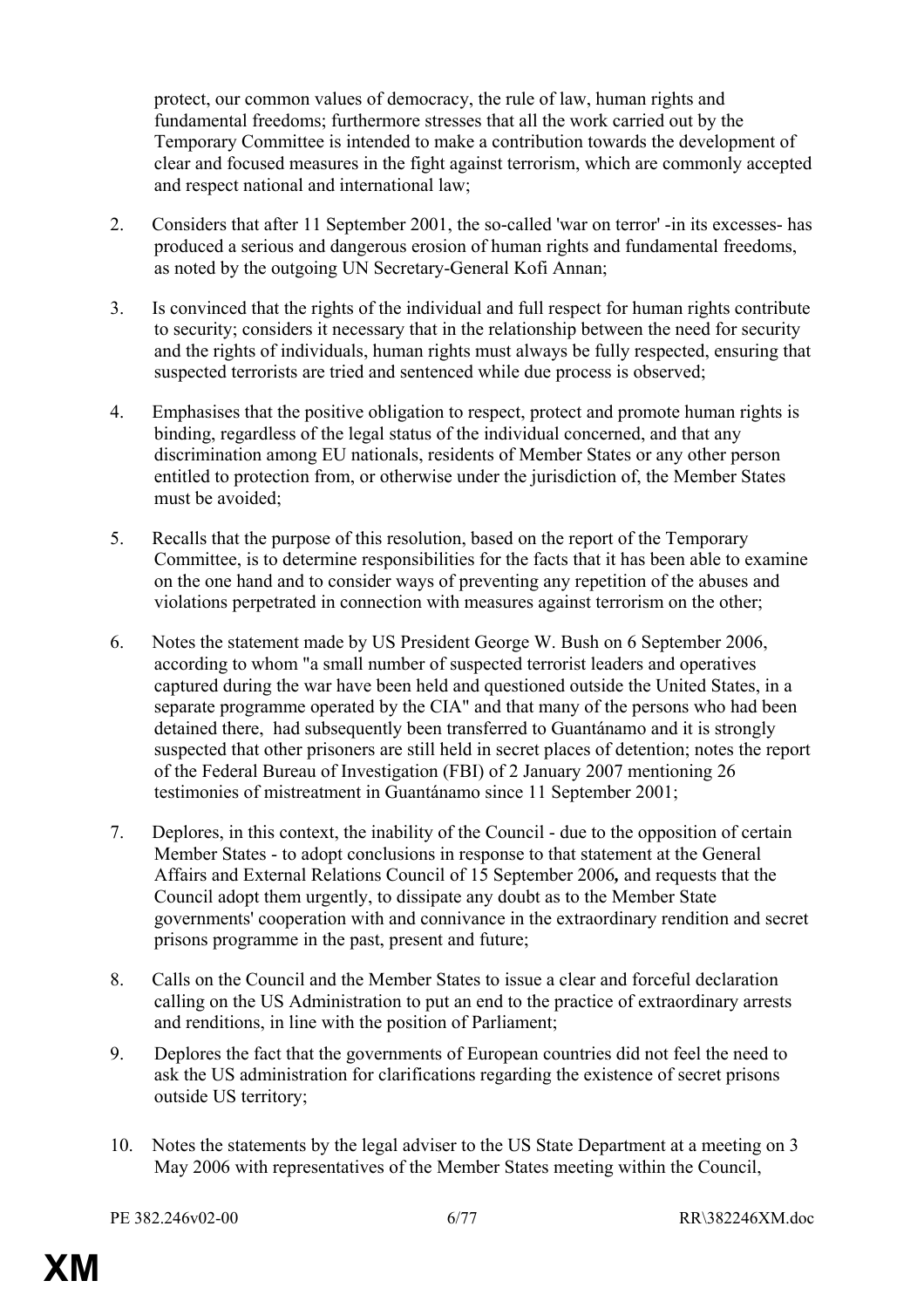according to which, in carrying out the extraordinary rendition programme, whose existence he confirmed, the sovereignty of the countries concerned had always been fully respected; notes that this remark was subsequently confirmed at the meeting with the Temporary Committee delegation which visited Washington;

- 11. Thanks the former CIA agents who agreed to cooperate with the Temporary Committee, particularly at certain confidential meetings at which they confirmed that the extraordinary rendition programme had already begun during the 1990s;
- 12. Welcomes the announcement by the new majority established by the elections to the US Senate that it will investigate the CIA's extraordinary rendition programme; notes that this is further confirmation of the relevance of the work of the Temporary Committee;
- 13. Denounces the lack of cooperation of many Member States, and of the Council of the European Union towards the Temporary Committee; stresses that the behaviour of Member States, and in particular the Council and its Presidencies, has fallen far below the standard that Parliament is entitled to expect;
- 14. Believes that the serious lack of concrete answers to the questions raised by victims, non-governmental organisations (NGOs), the media and parliamentarians has only strengthened the validity of already well-documented allegations;
- 15. Stresses the serious and rigorous work undertaken by the judicial authorities of Italy, Germany and Spain concerning the allegations which fall within the remit of the Temporary Committee, and invites the judicial authorities in other Member States to act similarly on the basis of the substantial information made available by the Temporary Committee;
- 16. Encourages the national parliaments of European countries to continue or launch thorough investigations, in the ways they consider most appropriate and efficient, into these allegations*,* including by setting up parliamentary committees of inquiry;
- 17. Pays tribute to the world press, in particular the US journalists who were the first to disclose the abuses and breaches of human rights related to extraordinary rendition, thus demonstrating the great democratic tradition of the US press; also recognises the efforts and good work undertaken by several NGOs on these matters, in particular Statewatch, Amnesty International and Human Rights Watch;
- 18. Recognises that some information in this report, including the existence of secret CIA prisons, comes from official or unofficial US sources, demonstrating the vitality and self-policing inherent in the US democracy;
- 19. Expresses its profound gratitude to all victims who had the courage to share their very traumatic experiences with the Temporary Committee;
- 20. Calls on all European countries to refrain from taking any action against officials, former officials, journalists or others who, by providing testimony or other information, either to the Temporary Committee or to other investigating bodies, have helped shed light on the system of extraordinary rendition, illegal detention and the transportation of terrorism suspects;
- 21. Reiterates its call on the Council, as expressed in its resolution of 6 July 2006, to adopt a

```
RR\382246XM doc 7/77 PE 382.246x02-00
```
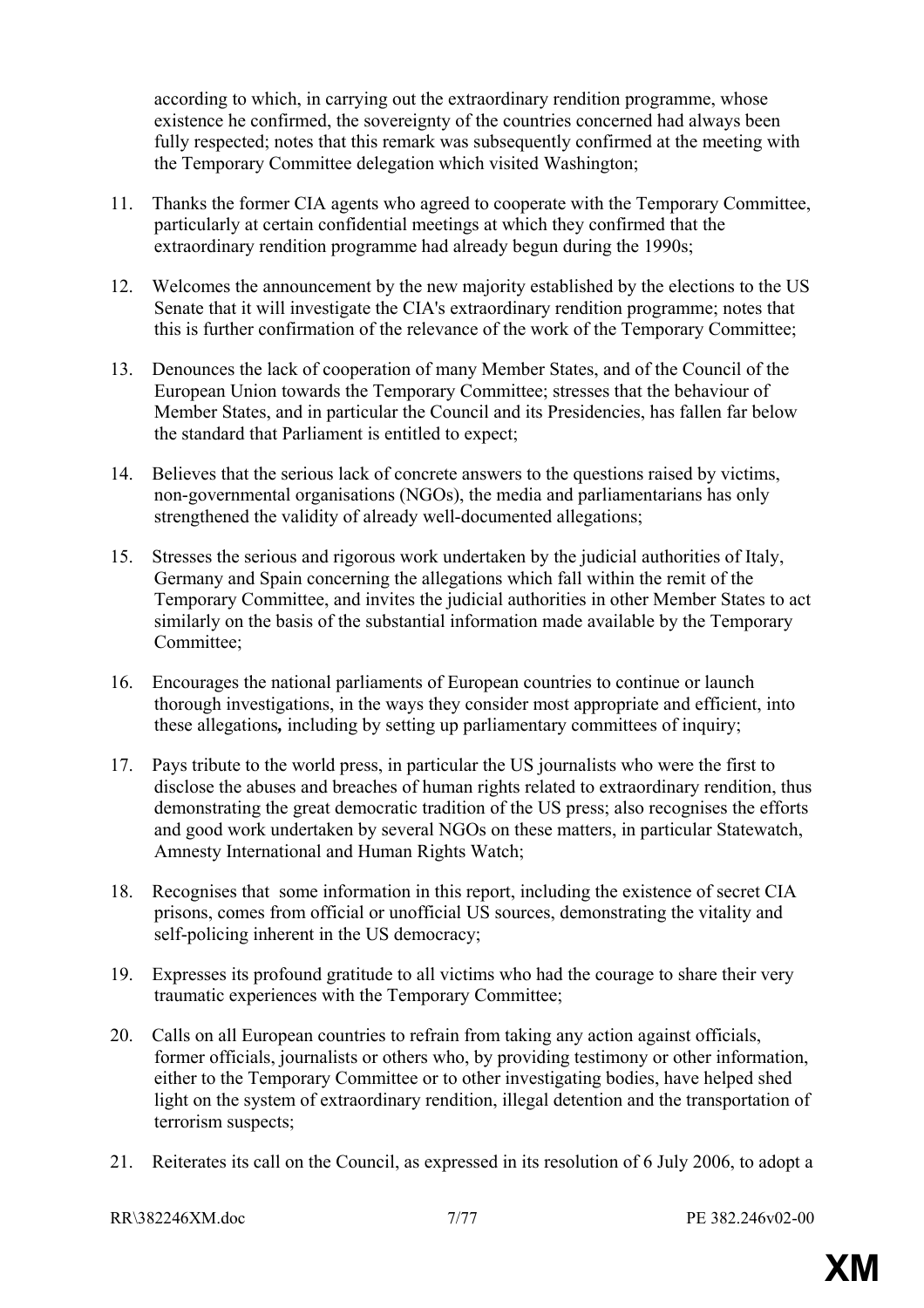common position ruling out the acceptance of mere diplomatic assurances from third countries as a basis for any legal extradition provision, where there are substantial grounds for believing that individuals would be in danger of being subjected to torture or ill-treatment;

## *Cooperation with EU institutions and international organisations*

- 22. Deplores the failure by the Council and its Presidency to comply with their obligations to keep Parliament fully informed of the main aspects and basic choices of the common foreign and security policy (CFSP) and of work carried out in the field of police and judicial cooperation in criminal matters pursuant to Articles 21 and 39 of the Treaty on European Union;
- 23. Stresses, in this context, that it is wholly unacceptable that the Council should first have concealed and then, at Parliament's request, only supplied piecemeal information on the regular discussions held with senior officials of the US Administration, asserting that this was the only available version; furthermore denounces the fact that the Council also referred to the request by the government of a third country that the information remain confidential;
- 24. Points out that these shortcomings of the Council implicate all Member State governments since they have collective responsibility as members of the Council;
- 25. Is outraged by the proposal which was to have been made by the then Council Presidency to set-up a joint "framework" with the US on standards for the rendition of terrorism suspects, as confirmed by those who took part in the meeting of the Council's Working Party on Public International Law (COJUR) and the Transatlantic Relations Working Party (COTRA) with senior representatives of the US Department of State held in Brussels on 3 May 2006;
- 26. Calls for the disclosure of the results of the discussions conducted with the United States, according to Gijs de Vries, on the definitions of "rendition" and "extraordinary rendition";
- 27. Takes note of the fact that the Secretary-General (and High Representative for the Common Foreign and Security Policy (CFSP)) of the Council of the European Union, Javier Solana, reaffirmed that Member States must ensure that any measures they take to combat terrorism comply with their obligations under international law; expresses its concern about the omissions in the statements made to the Temporary Committee by the Secretary-General, regarding the Council's discussions and knowledge of the methods used by the United States in its campaign against terrorism; deplores the fact that he was unable to supplement the evidence already in the possession of the Temporary Committee; asks him to declare all facts and discussions that are within his knowledge and to promote a European foreign policy and an international anti-terrorism strategy that respect human rights and fundamental freedoms;
- 28. Questions the real substance of the post of EU Counter-terrorism Coordinator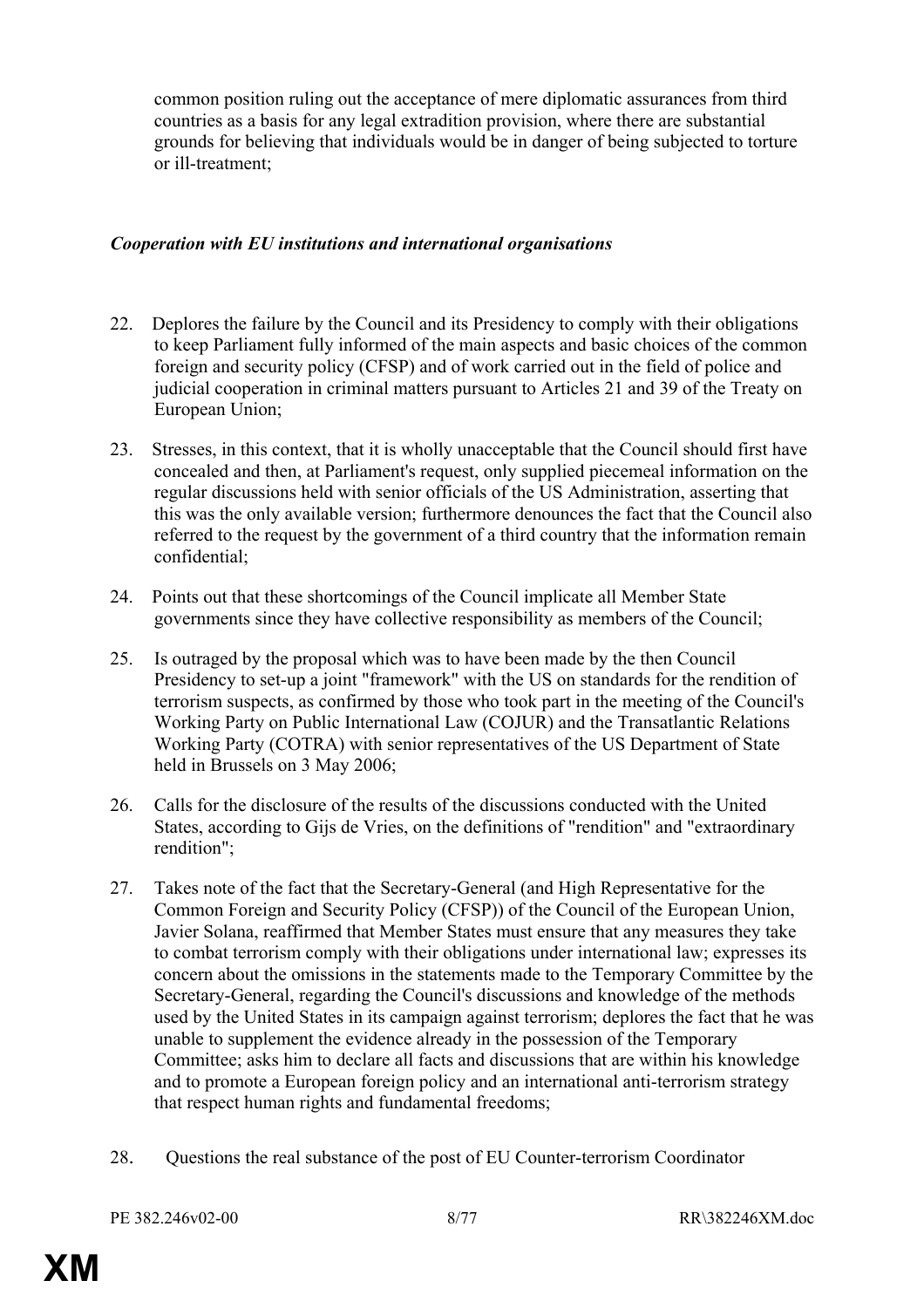occupied by Gijs de Vries, since he was unable to give satisfactory answers to the questions raised by the Temporary Committee; is of the opinion that a revision and strengthening of his competences and powers, as well as the increased transparency and monitoring of his activities by Parliament must be undertaken in the near future, so as to enhance the European dimension of the fight against terrorism;

- 29. Deplores the refusal by the Director of the European Police Office (Europol), Max-Peter Ratzel, to appear before the Temporary Committee, particularly because it has emerged that liaison officers, in particular for the US intelligence services, were seconded to the Office; requests that he provide Parliament with comprehensive information concerning the role of those liaison officers, their tasks, the data to which they had access and the conditions for such access;
- 30. Thanks Commission Vice-President Franco Frattini for his cooperation with the work of the Temporary Committee and encourages the Commission to step up its work in the context of the continuing efforts to ascertain the truth and find ways of preventing any repetition of the facts analysed by the Temporary Committee;
- 31. Welcomes, in particular, the commitment shown by Vice-President Frattini to launching a Euro-Atlantic cooperation framework in the fight against international terrorism, with harmonised rules on the protection of human rights and fundamental freedoms;
- 32. Thanks Eurocontrol, and notably its Director, for its excellent cooperation and for the very useful information which it shared with the Temporary Committee;
- 33. Appreciates the close cooperation which it has maintained with the Council of Europe, particularly its Parliamentary Assembly and its Secretary-General, and encourages the Committee on Legal Affairs and Human Rights - and its Chairman, Senator Dick Marty - to continue its work; endorses the recommendations made to the Committee of Ministers by the Secretary-General, Terry Davis; stresses the convergence of the findings of the two committees to date;
- 34. Expresses its deep concern with the refusals of the former and current Secretaries-General of NATO, Lord Robertson and Jaap de Hoop Scheffer, to appear before the Temporary Committee or with that organisation's rejection of its request for access to the decision taken by the North Atlantic Council on 4 October 2001 concerning the implementation of Article 5 of the North Atlantic Treaty following the attacks on the United States on 11 September 2001; reiterates its request to make the document public and at least to provide information on its contents, its past and current implementation, whether it still remains into force and whether CIA flights have operated within its framework;
- 35. Thanks the special rapporteurs of the United Nations, Manfred Nowak (on torture) and Martin Scheinin (on the promotion and protection of human rights in connection with counter-terrorism measures) for their contributions to the work of the Temporary Committee, while regretting that it was not possible for the High Commissioner for Human Rights, Louise Arbour, to meet it; thanks the European Network of Experts on Human Rights and notably its Co-ordinator, Olivier De Schutter, for their contribution to the works of the Temporary Committee;

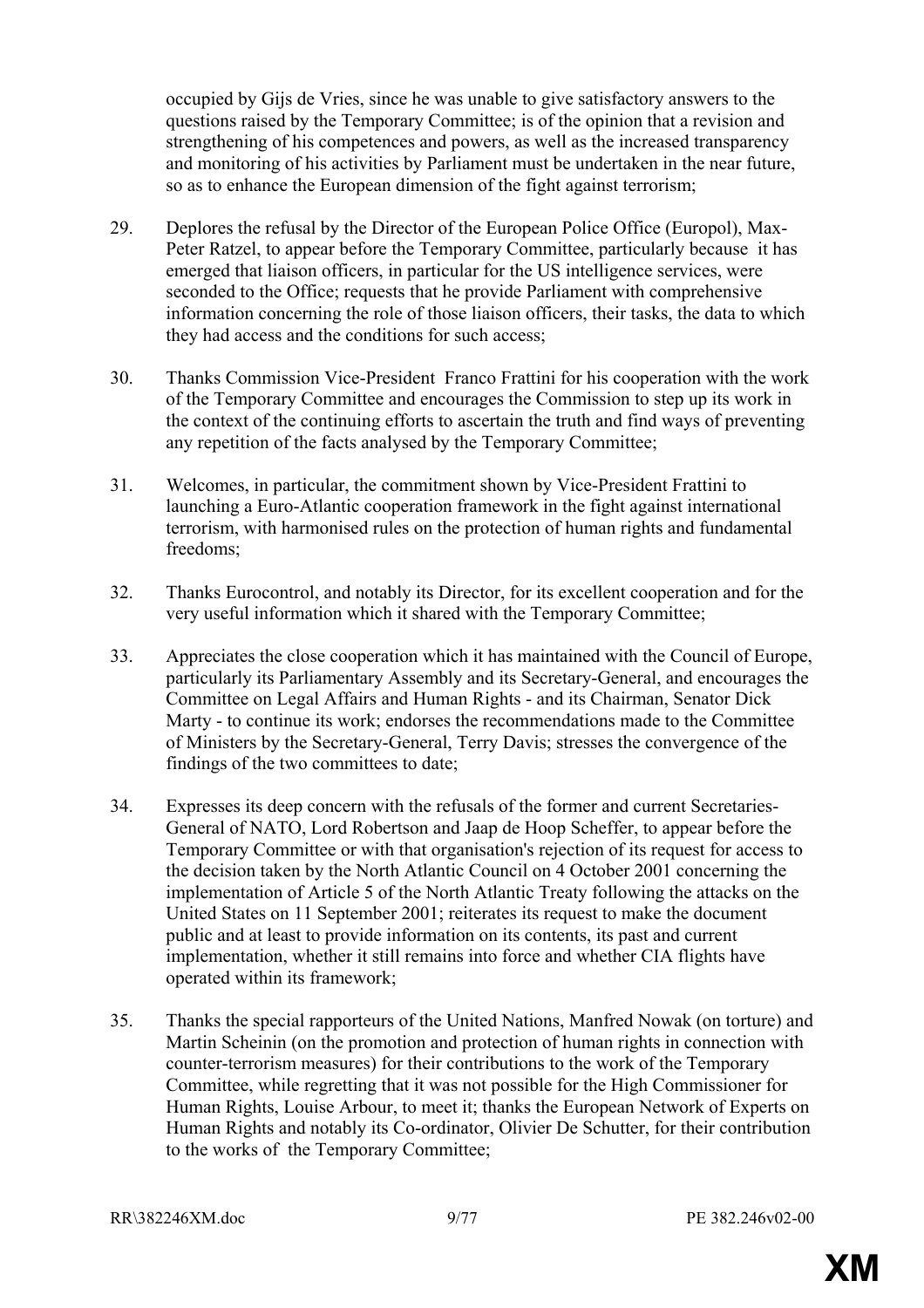## *Information analysed by the Temporary Committee*

### *Extraordinary rendition and the misuse of airspace and airports*

- 36. Recalls that the programme of extraordinary rendition is an extra-judicial practice which contravenes established international human rights standards and whereby an individual suspected of involvement in terrorism is illegally abducted, arrested and/or transferred into the custody of US officials and/or transported to another country for interrogation which, in the majority of cases, involves *incommunicado* detention and torture;
- 37. Deplores the fact that the families of the victims are kept in complete ignorance of the fate of their relatives;
- 38. Underlines, not withstanding an intended confusion created by some US representatives in private and public speeches, that extraordinary rendition is a wholly different practice from one that has been used by some European countries only in very exceptional circumstances, namely the detention or reception into custody in third countries of individuals formally accused of very serious crimes, in order to transfer them to European soil in order to face criminal charges before a court with all the legal guarantees of a judicial system;
- 39. Condemns extraordinary rendition as an illegal instrument used by the United States in the fight against terrorism; condemns, further, the acceptance and concealing of the practice, on several occasions, by the secret services and governmental authorities of certain European countries;
- 40. Condemns any participation in the interrogation of individuals who are victims of extraordinary rendition, because it represents a deplorable legitimisation of that type of illegal procedure, even where those participating in the interrogation do not bear direct responsibility for the kidnapping, detention, torture or ill-treatment of the victims;
- 41. Considers that the practice of extraordinary rendition has been shown to be counterproductive in the fight against terrorism and that extraordinary rendition in fact damages and undermines regular police and judicial procedures against terrorism suspects;
- 42. Stresses that at least 1 245 flights operated by the CIA flew into European airspace or stopped over at European airports between the end of 2001 and the end of 2005, to which should be added an unspecified number of military flights for the same purpose; recalls that, on one hand, there may have been more CIA flights than those confirmed by the investigations carried out by the Temporary Committee, while, on the other hand, not all those flights have been used for extraordinary rendition;
- 43. Regrets that European countries have been relinquishing their control over their airspace and airports by turning a blind eye or admitting flights operated by the CIA which, on some occasions, were being used for extraordinary rendition or the illegal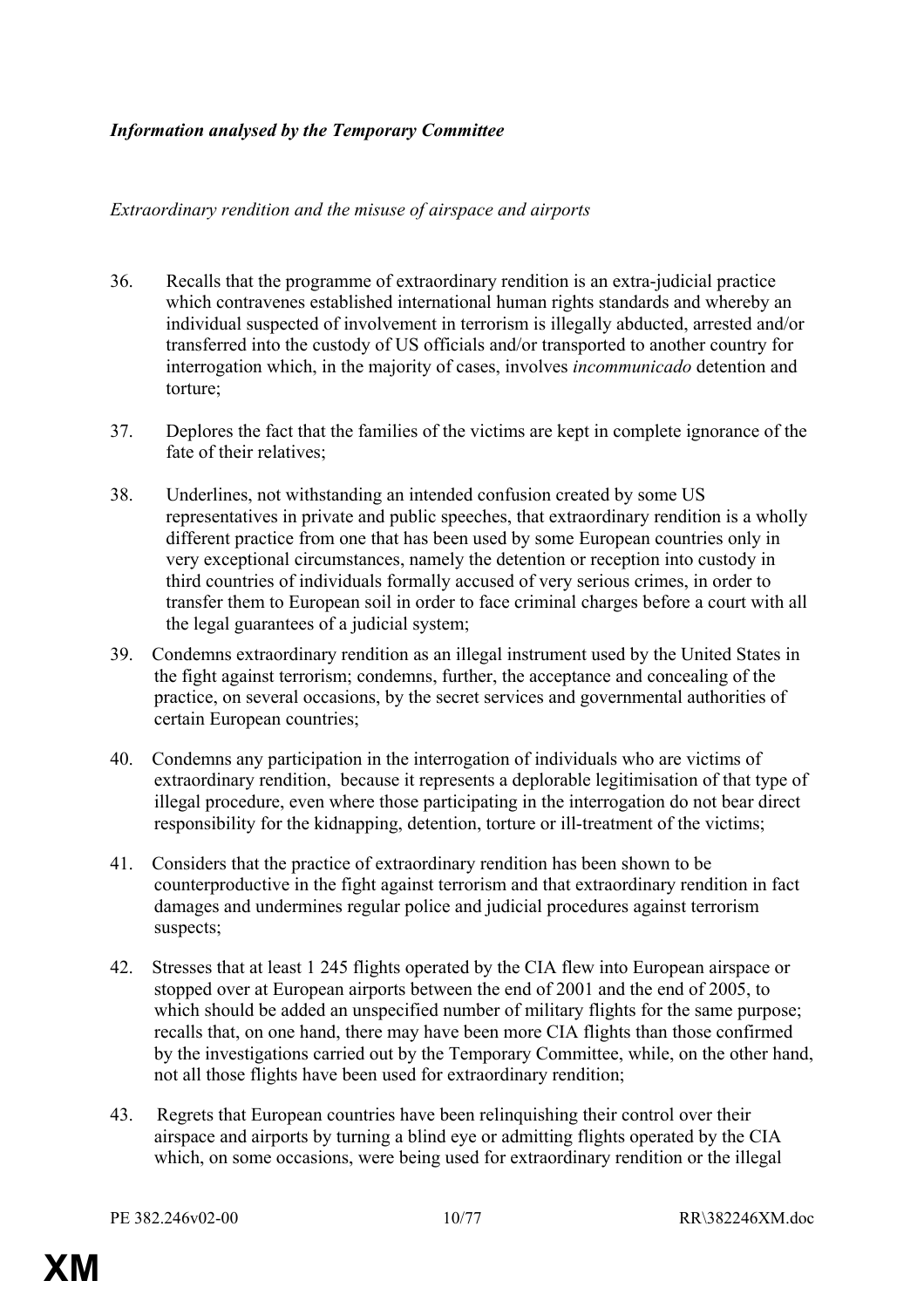transportation of detainees, and recalls their positive obligations arising out of European Court of Human Rights case law, as reiterated by the European Commission for Democracy through Law (Venice Commission);

- 44. Is concerned, in particular, that the blanket overflight and stopover clearances granted to CIA-operated aircraft may have been based, inter alia, on the NATO agreement on the implementation of Article 5 of the North Atlantic Treaty, adopted on 4 October 2001;
- 45. Recalls that Article 1 of the Convention on International Civil Aviation (the Chicago Convention) sets out the principle that contracting States have complete and exclusive sovereignty over the airspace above its territory, and accordingly does not imply any exclusion from the States' full responsibility for the observance of human rights within their territory, including the airspace above it;
- 46. Emphasises that the CIA has been using civil aviation rules to bypass the legal obligations for state aircraft, including those operated by the military and the police, as provided in the Chicago Convention; recalls that Article 4 of the Chicago Convention provides that: "Each contracting State agrees not to use civil aviation for any purpose inconsistent with the aims of this Convention";
- 47. Confirms, in view of the additional information received during the second part of the proceedings of the Temporary Committee, that it is unlikely that certain European governments were unaware of the extraordinary rendition activities taking place in their territory;
- 48. Stresses that the Temporary Committee's working documents Nos 7 and  $8<sup>1</sup>$  provide strong evidence of the extraordinary renditions analysed by the committee, as well as of the companies linked to the CIA, the aircraft used by the CIA and the European countries in which CIA aircraft made stopovers;

## ITALY

- 49. Deplores the fact that the representatives of the current and former Italian Governments who are or were responsible for the Italian secret services declined the invitation to appear before the Temporary Committee;
- 50. Condemns the extraordinary rendition by the CIA of the Egyptian cleric Abu Omar, who had been granted asylum in Italy and who was abducted in Milan on 17 February 2003, transferred from Milan to the NATO military base of Aviano by car, and then flown, via the NATO military base of Ramstein in Germany, to Egypt, where he has been held *incommunicado* and tortured ever since;
- 51. Condemns the active role played by a carabinieri marshal and certain officials of the Italian military security and intelligence services (SISMI) in the abduction of Abu Omar, as shown by the judicial investigation and the evidence collated by Milan's Public Prosecutor Armando Spataro;
- 52. Concludes, and deplores the fact, that General Nicolò Pollari, former Director of the

 $\frac{1}{1}$ 



Reference numbers: PE 380.593v04-00 and PE 380.984v02-00.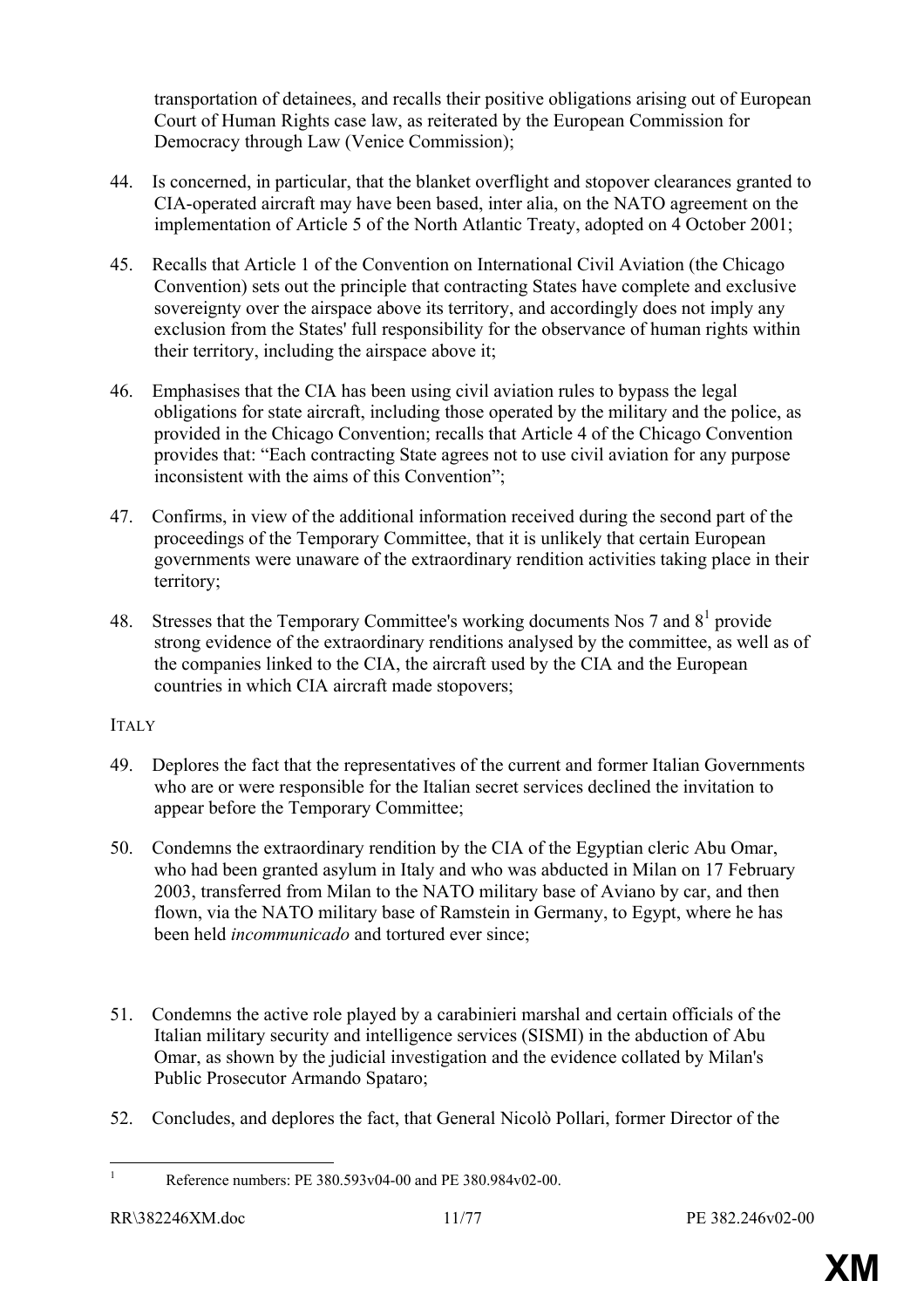SISMI, concealed the truth while appearing before the Temporary Committee on 6 March 2006, when he stated that Italian agents had played no part in any CIA kidnapping and that the Italian intelligence services were not aware of the plan to kidnap Abu Omar;

- 53. Considers it very likely, in view of the involvement of its secret services, that the Italian Government of the day was aware of the extraordinary rendition of Abu Omar from within its territory;
- 54. Thanks Public Prosecutor Spataro for his testimony to the Temporary Committee, applauds the efficient and independent investigations he carried out in order to shed light on the extraordinary rendition of Abu Omar and fully endorses his conclusions and the decision to bring to judgment 26 US nationals, CIA agents, seven senior officials of the SISMI, an ROS carabiniere and the assistant editor of the 'Libero' daily newspaper; welcomes the opening of the proceedings at the Milan Court;
- 55. Regrets that the abduction of Abu Omar jeopardised Public Prosecutor Spataro's investigation into the terrorist network to which Abu Omar was connected; recalls that had Abu Omar not been illegally seized and transported to another country, he would have faced a regular and fair trial in Italy;
- 56. Takes note that the testimony provided by General Pollari is inconsistent with a number of documents found on SISMI premises and confiscated by Milan prosecutors; considers that such documents show that the SISMI was regularly informed by the CIA about the detention of Abu Omar in Egypt;
- 57. Deeply regrets the systematic misleading, among others, of Milan prosecutors by the SISMI board with the aim of jeopardising the investigation into the extraordinary rendition of Abu Omar; is extremely concerned about the fact that the SISMI board appeared to be working to a parallel agenda , and about the lack of appropriate internal and governmental controls; requests the Italian Government to remedy this situation urgently by establishing enhanced parliamentary and governmental controls;
- 58. Condemns the fact that Italian journalists investigating the extraordinary rendition of Abu Omar were illegally pursued, that their telephone conversations were tapped and their computers were confiscated; stresses that testimonies from those journalists have been of the utmost benefit to the work of the Temporary Committee;
- 59. Criticises the length of time it took for the Italian Government to decide to remove from office and replace General Pollari;
- 60. Regrets that a document on US-Italian cooperation in the fight against terrorism, which would have assisted the investigation into the extraordinary rendition of Abu Omar, was classified by the former Italian Government and that the current government has confirmed the classified status of this document;
- 61. Urges the Italian Minister of Justice to process, as soon as possible, the requests for extradition of the 26 US nationals referred to, for the purpose of standing trial in Italy;
- 62. Condemns the extraordinary rendition of Italian citizen Abou Elkassim Britel, who was arrested in Pakistan in March 2002 by the Pakistani police and interrogated by US and Pakistani officials, and subsequently rendered to the Moroccan authorities and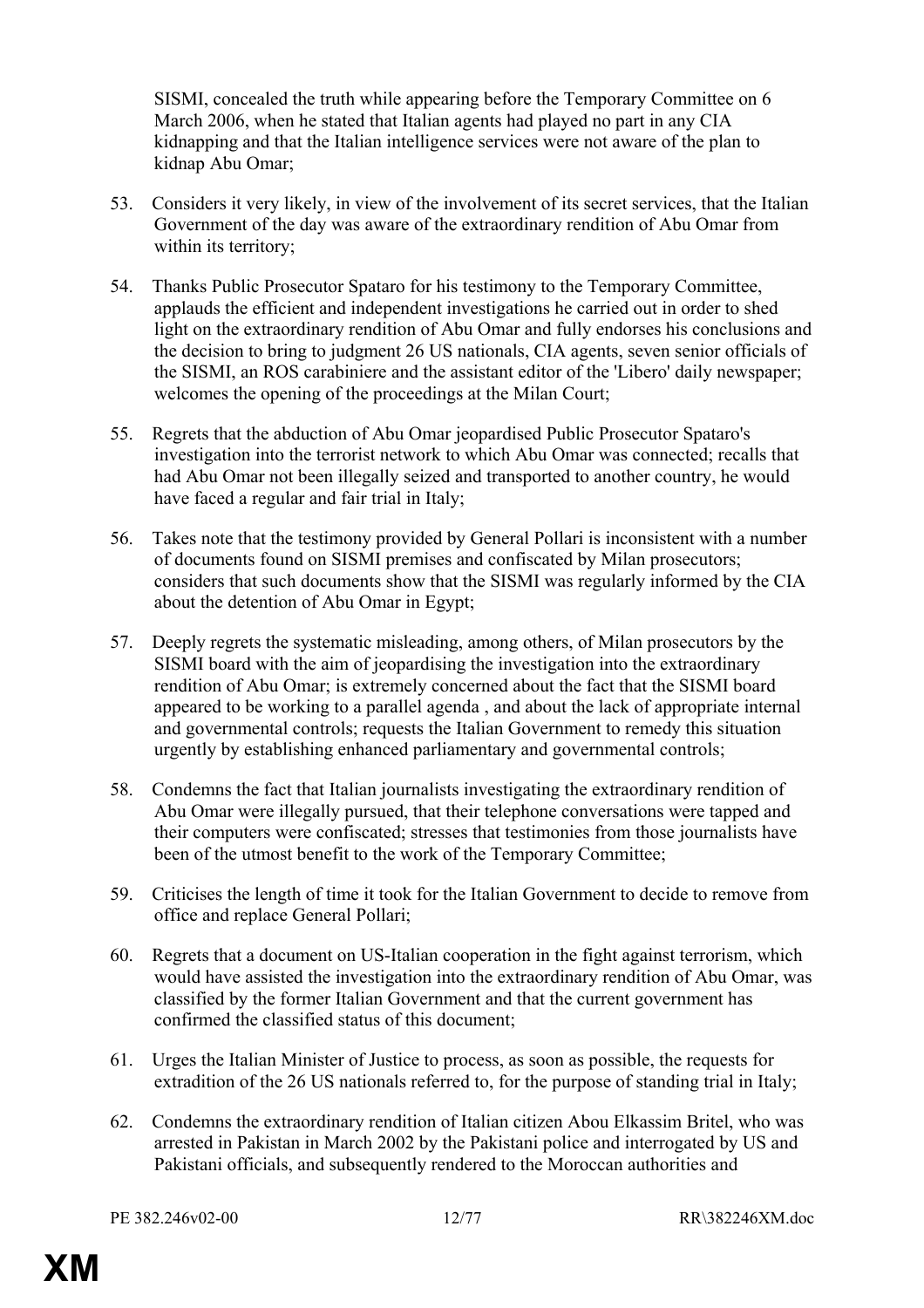imprisoned in the detention facility 'Temara', where he remains detained; emphasises that the criminal investigations in Italy against Abou Elkassim Britel were closed without any charges being brought;

- 63. Regrets that, according to the documentation provided to the Temporary Committee by Abou Elkassim Britel's lawyer, the Italian Ministry of Internal Affairs was at the time in 'constant cooperation' with foreign secret services concerning the case of Abou Elkassim Britel following his arrest in Pakistan;
- 64. Urges the Italian Government to take concrete steps in order to obtain the immediate release of Abou Elkassim Britel and Abu Omar so that proceedings against the latter can be prosecuted in the Court of Milan;
- 65. Deeply regrets that Italian territory was used by the CIA to make a stopover during the flight that was used to carry out the extraordinary rendition of Maher Arar, who gave testimony to the Temporary Committee, from the United States to Syria, via Rome;
- 66. Notes the 46 stopovers made by CIA-operated aircraft at Italian airports and expresses serious concern about the purpose of those flights which came from or were bound for countries linked with extraordinary rendition circuits and the transfer of detainees; deplores the stopovers at Italian airports of aircraft which have been shown to have been used by the CIA on other occasions for the extraordinary rendition of , Bisher Al-Rawi, Jamil El-Banna, Abou Elkassim Britel, Khaled El-Masri, Binyam Mohammed, Abu Omar and Maher Arar and for the expulsion of Ahmed Agiza and Mohammed El Zari;

### THE UNITED KINGDOM

- 67. Deplores the manner in which the UK Government, as represented by its Minister for Europe, cooperated with the Temporary Committee; is extremely surprised at the letter of the Minister sent to Parliament's President,
- 68. Thanks the All-Party Parliamentary Group on Extraordinary Renditions (APPG), comprising members of the House of Commons and the House of Lords, for its work and for providing the Temporary Committee delegation to London with a number of highly valuable documents;
- 69. Condemns the extraordinary rendition of Bisher Al-Rawi, an Iraqi citizen and resident of the United Kingdom, and Jamil El-Banna, a Jordanian citizen and resident of the United Kingdom, who were arrested by Gambian authorities in Gambia in November 2002, turned over to US agents, and flown to Afghanistan and then to Guantánamo, where they remain detained without trial or any form of judicial assistance;
- 70. Points out that the telegrams from the UK security service MI5 to an unspecified foreign government which were released to the Chairman of the APPG, Andrew Tyrie, suggest that the abduction of Bisher Al-Rawi and Jamil El-Banna was facilitated by partly erroneous information supplied by the UK security service;
- 71. Criticises the unwillingness of the UK Government to provide consular assistance to Bisher Al-Rawi and Jamil El-Banna on the grounds that they are not UK citizens;
- 72. Condemns the multiple extraordinary rendition of Binyam Mohammed, Ethiopian citizen and resident of the United Kingdom; points out that Binyam Mohammed has

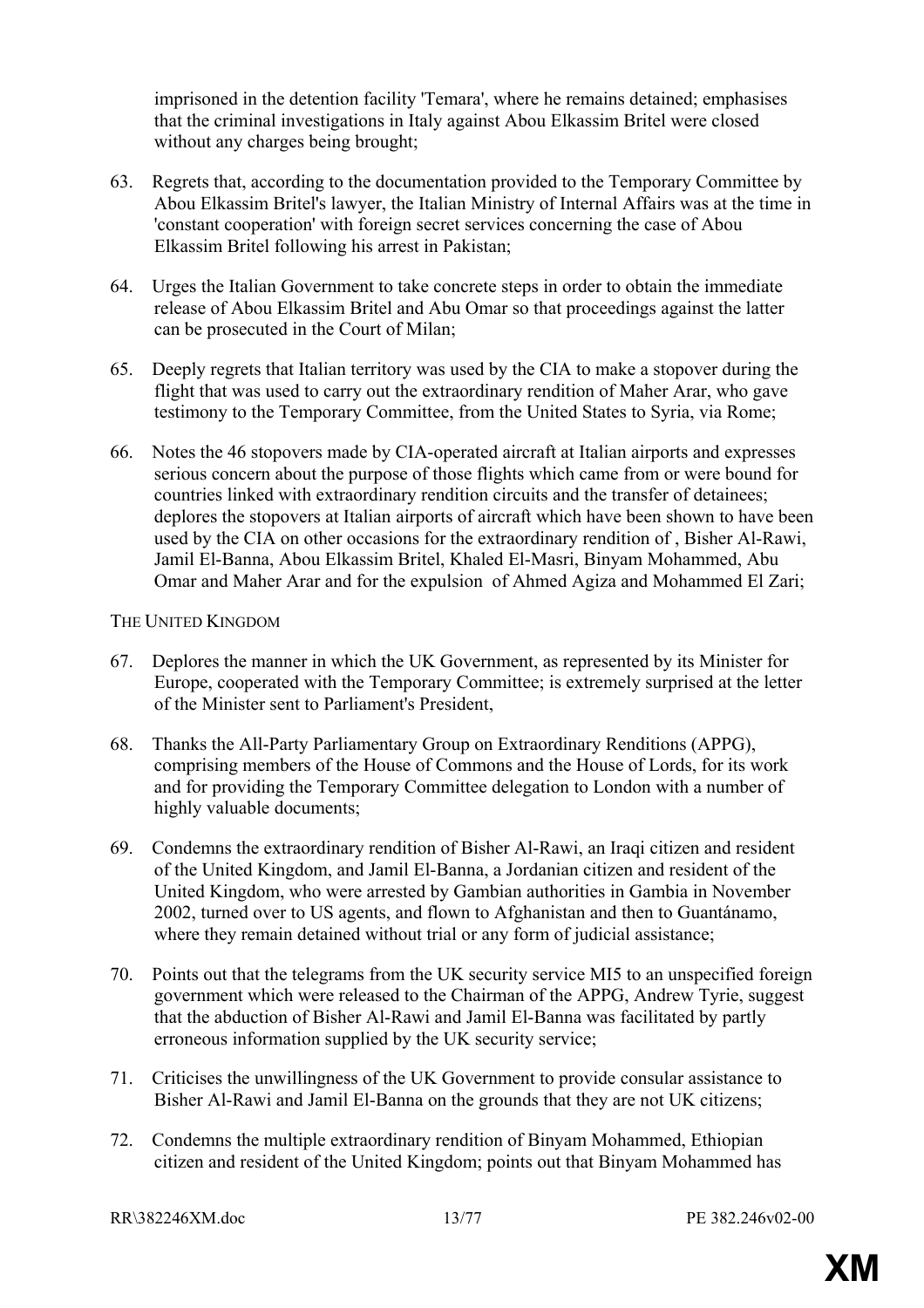been held in at least two secret detention facilities, in addition to military prisons;

- 73. Is deeply disturbed by the testimony of Binyam Mohammed's lawyer, who gave an account of the most horrific torture endured by his client to the official delegation of the Temporary Committee to the United Kingdom;
- 74. Emphasises that the former UK Secretary of State for Foreign and Commonwealth Affairs, Jack Straw, conceded in December 2005 that UK intelligence officials met Binyam Mohammed when he was arrested in Pakistan; points out in this respect that some of the questions put by the Moroccan officials to Binyam Mohammed appear to have been inspired by information supplied by the UK;
- 75. Condemns the extraordinary rendition of UK citizen Martin Mubanga, who met the official delegation of the Temporary Committee to the United Kingdom, and who was arrested in Zambia in March 2002 and subsequently flown to Guantánamo; regrets the fact that Martin Mubanga was interrogated by British officials at Guantánamo, where he was detained and tortured for four years without trial or any form of judicial assistance and then released without charge;
- 76. Thanks Craig Murray, former UK Ambassador to Uzbekistan, for his very valuable testimony to the Temporary Committee on the exchange of intelligence obtained under torture and for providing a copy of the legal opinion of Michael Wood, former legal advisor to the UK Foreign and Commonwealth Office;
- 77. Is outraged by Michael Wood's legal opinion, according to which 'receiving or possessing' information extracted under torture, in so far as there is no direct participation in the torture, is not per se prohibited by the UN Convention against Torture and other Cruel, Inhumane or Degrading Treatment or Punishment; expresses its outrage at any attempt to obtain information by means of torture, regardless of who is involved;
- 78. Expresses serious concern about the 170 stopovers made by CIA-operated aircraft at UK airports, which on many occasions came from or were bound for countries linked with extraordinary rendition circuits and the transfer of detainees; deplores the stopovers at UK airports of aircraft which have been shown to have been used by the CIA, on other occasions, for the extraordinary rendition of Bisher Al-Rawi, Jamil El-Banna, Abou Elkassim Britel, Khaled El-Masri, Binyam Mohammed, Abu Omar and Maher Arar and for the expulsion of Ahmed Agiza and Mohammed El Zari;

#### **GERMANY**

79. Acknowledges the good cooperation on the part of the German Government by providing restricted documents to the Chairman and the rapporteur of the Temporary Committee; regrets, on the other hand, that no representative of the German Government was able to appear before the Temporary Committee;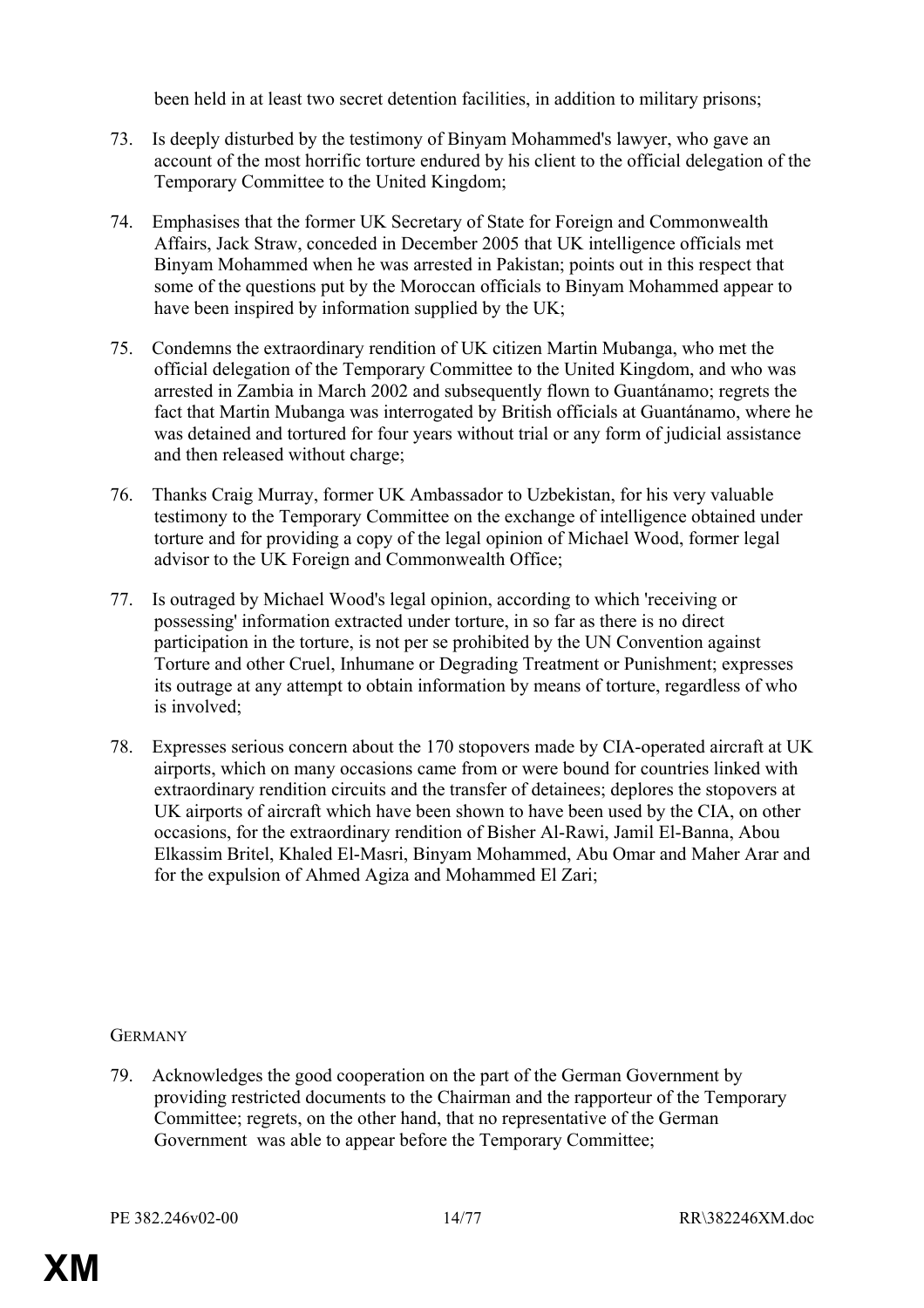- 80. Welcomes the excellent work of the German Parliament inquiry committee and expresses its full support for the continuation of that committee's work;
- 81. Thanks Munich Public Prosecutor Martin Hofmann for his testimony to the Temporary Committee and applauds all ongoing judicial inquiries in Germany;
- 82. Deplores the fact that German authorities at least had knowledge of the illegal abduction of German citizen Khaled El-Masri, who gave testimony to the Temporary Committee, and requests the German Parliament inquiry committee to examine further and clarify the role of German agents in this case;
- 83. Condemns the extraordinary rendition of Turkish citizen and resident of Germany Murat Kurnaz, who gave testimony to the Temporary Committee and who was arrested in Pakistan in November 2001, transferred to the US units across the border in Afghanistan by the Pakistani police on no legal basis and with no judicial assistance, and finally flown to Guantánamo at the end of January 2002, from where he was released on 24 August 2006 without charge, having been tortured in all the locations where he had been held;
- 84 Points out that, according to confidential institutional information, the German Government did not accept the US offer, made in 2002, to release Murat Kurnaz from Guantánamo; notes that on many occasions since 2002, Murat Kurnaz's lawyer was told by the German Government that it was impossible to open negotiations with the US Government on his release because Murat Kurnaz was a Turkish citizen; notes that all investigations concluded, as early as the end of October 2002, that Murat Kurnaz posed no terrorist threat;
- 85. Regrets the fact that Murat Kurnaz was interrogated twice, in 2002 and in 2004, by German officials at Guantánamo, where he was detained subject to neither formal charge nor trial and without judicial assistance; regrets the fact that German officials denied him any assistance and were only interested in questioning him;
- 86. Fully supports the investigation launched by the public prosecutor in Potsdam*,*  transferred to the Public Prosecutor in Tübingen/Karlsruhe on 25 October 2006, into unknown perpetrators in order to establish whether Murat Kurnaz was ill-treated in Afghanistan by German soldiers belonging to the Kommando Spezialkräfte (KSK), the German army's special operational forces, before being sent to Guantánamo;
- 87. Notes that during his interrogations Murat Kurnaz was confronted with details from his personal life; notes that this gives rise to the suspicion that even before he left the country Murat Kurnaz was the subject of surveillance of a closeness which can normally only be provided by domestic intelligence services;
- 88. Appreciates the German Government's initiative in January 2006 which led to the release of Murat Kurnaz;
- 89. Condemns the extraordinary rendition of the German citizen Mohammed Zammar, arrested without formal charge on 8 December 2001 at Casablanca airport in Morocco and detained and tortured in Morocco and Syria;
- 90. Notes that, according to a confidential institutional source, on 26 November 2001 the German Federal Criminal Police Office provided details of Mohammed Zammar's

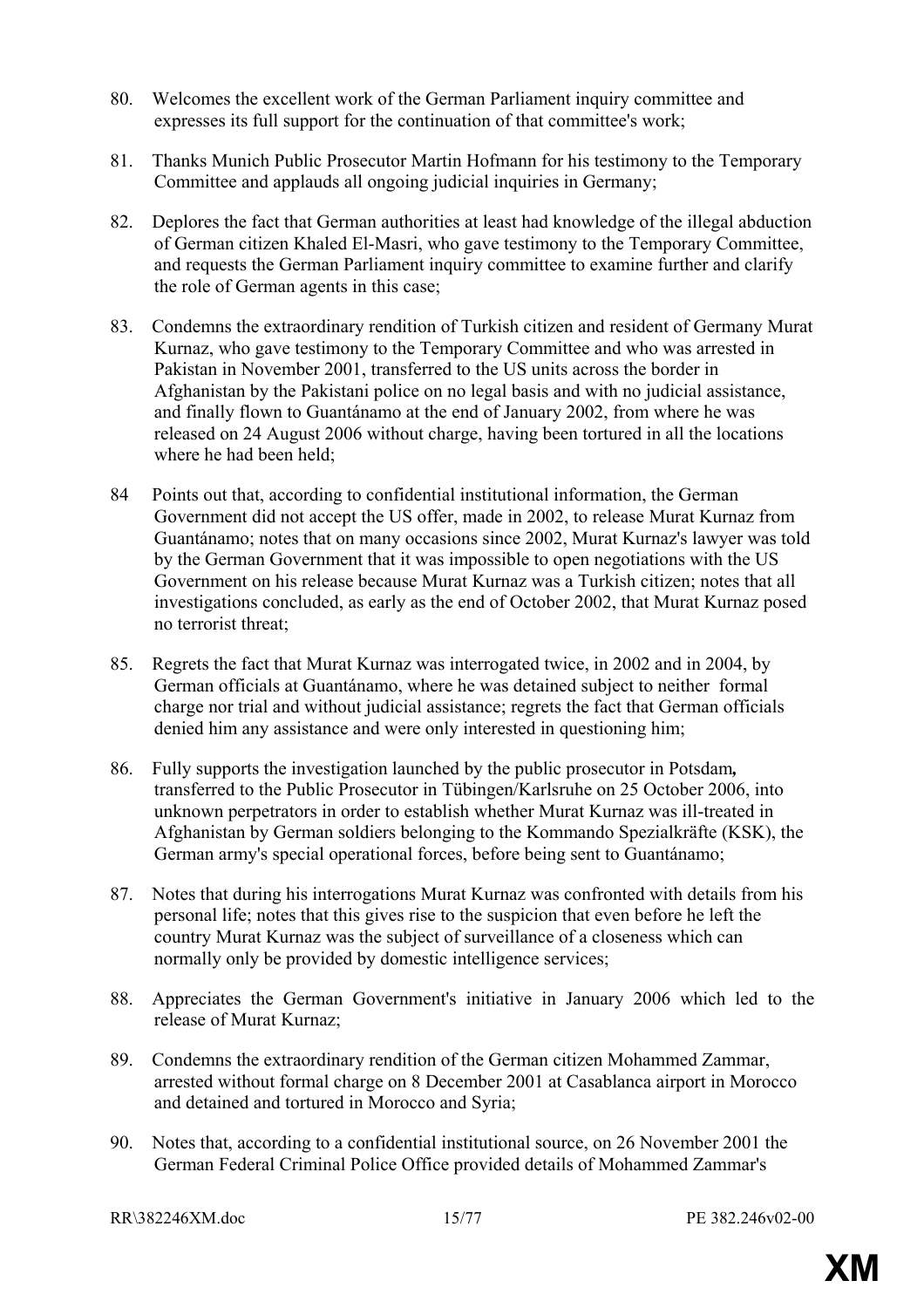whereabouts to the US Federal Bureau of Investigation (FBI), and that this facilitated Mohammed Zammar's arrest;

- 91. Points out that, subsequently to a meeting between the officials of the German Federal Chancellery and Syrian intelligence officials in July 2002, German prosecutors dropped charges against several Syrian citizens in Germany while the Syrian authorities allowed German officials to meet Mohammed Zammar in the Syrian prison Far' Falastin, as also confirmed by a confidential institutional source; regrets that Mohammed Zammar was interrogated by German agents in that prison;
- 92. Calls on the German Bundestag's First Committee of Inquiry, in the context of the forthcoming expansion of its remit, to investigate the case which recently came to light involving the illegal rendition of the Egyptian national Abdel-Halim Khafagy, who had long been resident in Germany; Abdel-Halim Khafagy was probably arrested in Bosnia and Herzegovina in September 2001 on suspicion of being a terrorist and abducted to a prison on the US 'Eagle Base' military base in Tuzla, where he was severely mistreated and detained under inhumane conditions;
- 93. Is deeply concerned at information contained in an unclassified document made available to the Temporary Committee which shows that the illegal rendition of at least six Algerians from Tuzla via Incirlik to Guantánamo was planned at the US European Command (USEUCOM) military base near Stuttgart; calls on the German Bundestag to investigate without delay whether those alleged renditions involved breaches of the Forces Status Agreement or other agreements or treaties concluded with US military forces on German territory, whether further illegal renditions were planned by USEUCOM and whether German liaison officers were involved in any way;
- 94. Expresses serious concern about the 336 stopovers made by CIA-operated aircraft at German airports that on many occasions came from or were bound for countries linked with extraordinary rendition circuits and the transfer of detainees; deplores the stopovers in Germany of aircraft which have been shown to have been used by the CIA, on other occasions, for the extraordinary renditions of Bisher Al-Rawi, Jamil El-Banna, Abou Elkassim Britel, Khaled El-Masri, Binyam Mohammed, Abu Omar and Maher Arar and for the expulsionof Ahmed Agiza and Mohammed El Zari; is particularly concerned that one of the flights referred to was destined for Guantánamo; strongly encourages the German authorities further to investigate that flight;
- 95. Notes the allegations concerning the temporary detention and mistreatment of suspected terrorists at the US military prison in Mannheim-Blumenau, welcomes the investigations opened by the Federal Public Prosecutor's Office and hopes that the German Bundestag and/or the competent committee of inquiry will investigate this case more closely;

#### **SWEDEN**

96. Takes note of the position of the Swedish Government expressed in the letter transmitted to the Temporary Committee by its Foreign Minister Carl Bildt; regrets that no representative of the government was able to appear before the Temporary Committee in order to hold an exchange of views on its position;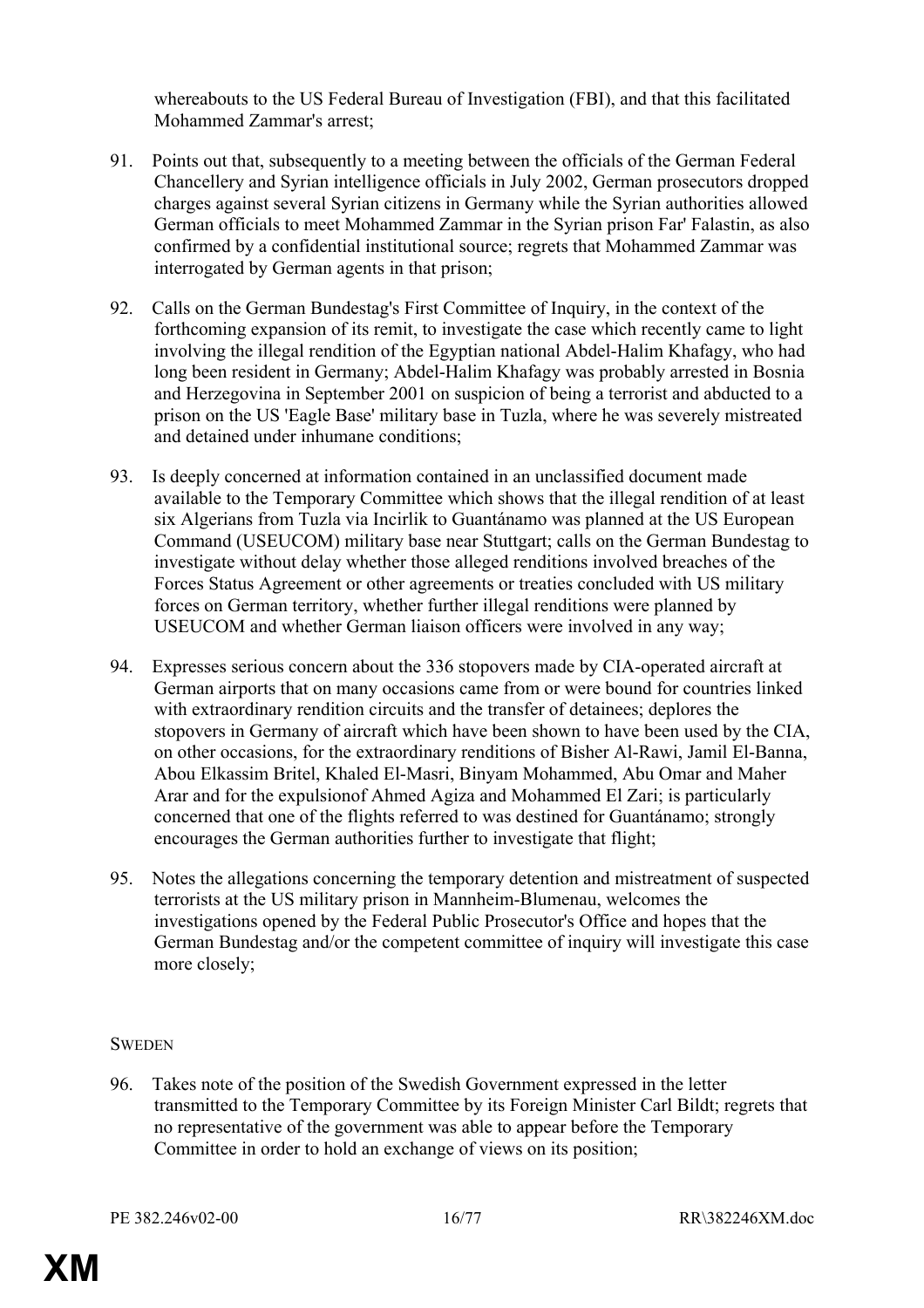- 97. Condemns the fact that Sweden's expulsion in December 2001 of Mohammed El-Zari and Ahmed Agiza, Egyptian nationals who were seeking asylum in Sweden, was based solely on diplomatic assurances from the Egyptian Government, which did not provide effective safeguards against torture; also acknowledges that the Swedish government hindered them from exercising their rights in accordance with the European convention, by not informing their lawyers until before they had arrived in Cairo; deplores the fact that the Swedish authorities accepted an US offer to place at their disposal an aircraft which benefited from special overflight authorisation in order to transport the two men to Egypt;
- 98. Deplores the fact that the Swedish security police lost control over the enforcement of the expulsion of Ahmed Agiza and Mohammed El-Zari to Egypt, outside the rule of law, by remaining passive during the degrading treatment of the men by US agents at Bromma airport;
- 99. Underlines that the decision of the expulsion was taken at the highest executive level, from which no appeal was possible;
- 100. Fully endorses the UN Human Rights Committee's decision of 6 November 2006 in which it found that Sweden had breached the absolute ban on torture; similarly endorses a separate ruling by the UN Committee against Torture of 20 May 2005, which concluded that Sweden had violated the UN Convention against Torture and other Cruel, Inhuman or Degrading Treatment or Punishment and stated that "procurement of diplomatic assurances (from Egypt), which, moreover, provided no mechanism for their enforcement, did not suffice to protect against this manifest risk";
- 101. Thanks the Swedish Chief Parliamentary Ombudsman, Mats Melin, for his testimony to the Temporary Committee and applauds his investigation which concluded that the Swedish security service and airport police "were remarkably submissive to the American officials" and "lost control of the enforcement", resulting in the ill-treatment of Ahmed Agiza and Mohammed El-Zari, including physical abuse and other humiliation, at the airport immediately before they were transported to Cairo;

## **AUSTRIA**

- 102. Notes the written explanations given on behalf of the Austrian Government but regrets that the Austrian Government did not consider it appropriate to appear before the Temporary Committee in order to hold an exchange of views about its position;
- 103. Notes that the persons referred to in the following paragraphs, Masaad Omer Behari and Gamal Menshawi, are individuals who did not and still do not have Austrian citizenship, whose freedom of movement was unrestricted; notes that the two men left Austria voluntarily and without undergoing checks by the Austrian authorities, and that they were arrested by foreign agencies, outside Austrian territory and outside the area of influence of the Austrian authorities, with no Austrian involvement; notes that, accordingly, these are clearly not cases of rendition of persons to foreign authorities;
- 104. Condemns the fact that Masaad Omer Behari, a Sudanese citizen and resident of Austria since 1989 who gave testimony to the Temporary Committee, was abducted at Amman airport on 12 January 2003 on his way back to Vienna from Sudan;
- 105. Deplores the fact that Masaad Omer Behari was later illegally secretly detained in a

```
RR\382246XM doc 17/77 PE 382.246v02-00
```
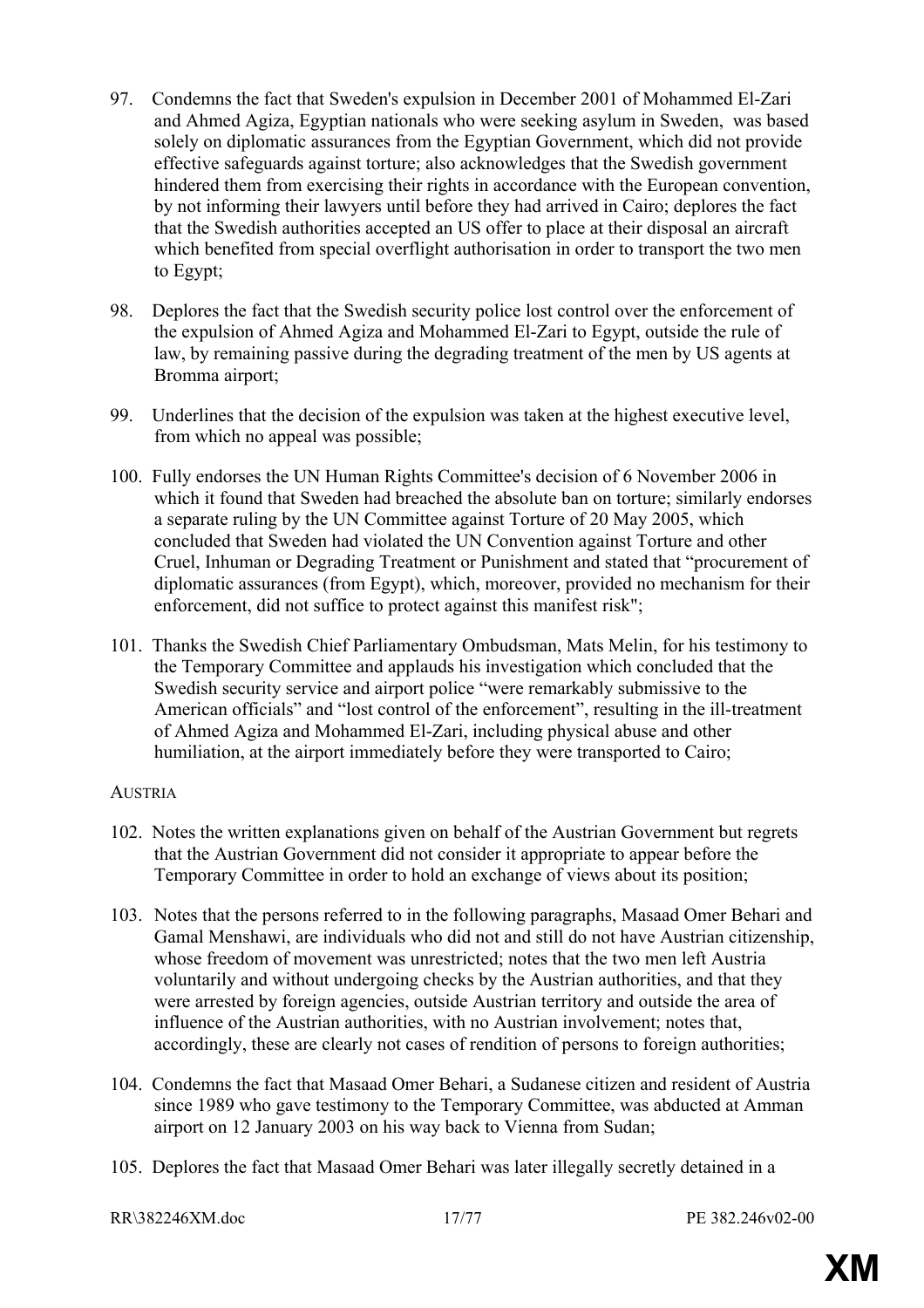prison close to Amman run by the Jordan General Intelligence Department, without trial orlegal assistance, and that he was tortured and ill-treated there until 8 April 2003, when he was released without charge; recalls that a judicial procedure was started by the Austrian authorities against Masaad Omer Behari in September 2001, which was subsequently closed in August 2002, without charge;

- 106. Deplores the fact that, according to Masaad Omer Behari's statement to the Temporary Committee, there may have been cooperation between the US, Austrian and Jordanian authorities in respect of his case;
- 107. Condemns the abduction of Egyptian citizen and resident of Austria, Gamal Menshawi, who was arrested on his way to Mecca at Amman airport in February 2003, and later brought to Egypt where he was secretly detained until 2005 without trial or legal rights; recalls that no allegations have ever been made against Gamal Menshawi in Austria;
- 108. Regrets that, having considered the above paragraphs, neither a special nor a parliamentary inquiry was carried out in Austria into the possible involvement of the Austrian authorities in the two cases referred to; urges the Austrian Parliament to start appropriate inquiries as soon as possible;

#### **SPAIN**

- 109. Welcomes the declaration of good cooperation with the Temporary Committee of the Spanish Government**,** in particular, the testimony given to the Temporary Committee by its Minister for Foreign Affairs**;** regrets, nevertheless, that the Spanish Government ultimately did not authorise the Director of the Spanish Intelligence Services to appear before the Temporary Committee, several months after having been requested to do so;
- 110. Thanks the Chief Prosecutor Javier Zaragoza and Prosecutor Vicente González Mota of the *Audiencia Nacional* for their testimony to the Temporary Committee and applauds their investigations into the use of Spanish airports for the transit of CIA aircraft within the context of the programme of extraordinary rendition; encourages the prosecutors to investigate further the stopovers of the aircraft involved in the extraordinary rendition of Khaled El-Masri;
- 111. Applauds the investigative journalism of Diario de Mallorca, which played an important role in revealing the transit of CIA aircrafts through the Balearic Island airports and the identification of their crews;
- 112. Recalls the words of Chief Prosecutor Zaragoza that "there was no obstacle, objection or trouble from the Spanish Government side in the investigations by the *Audiencia Nacional*";
- 113. Calls on the Spanish authorities to take all necessary steps to allow Spanish citizen Mustafa Setmariam Nasarwho, abducted in Syria in October 2005 and rendered to US agents, to face a fair trial before competent judicial authorities;
- 114. Expresses serious concern about the 68 stopovers made by CIA-operated aircraft at Spanish airports that on many occasions came from or were bound for countries linked with extraordinary rendition circuits and the transfer of detainees; deplores the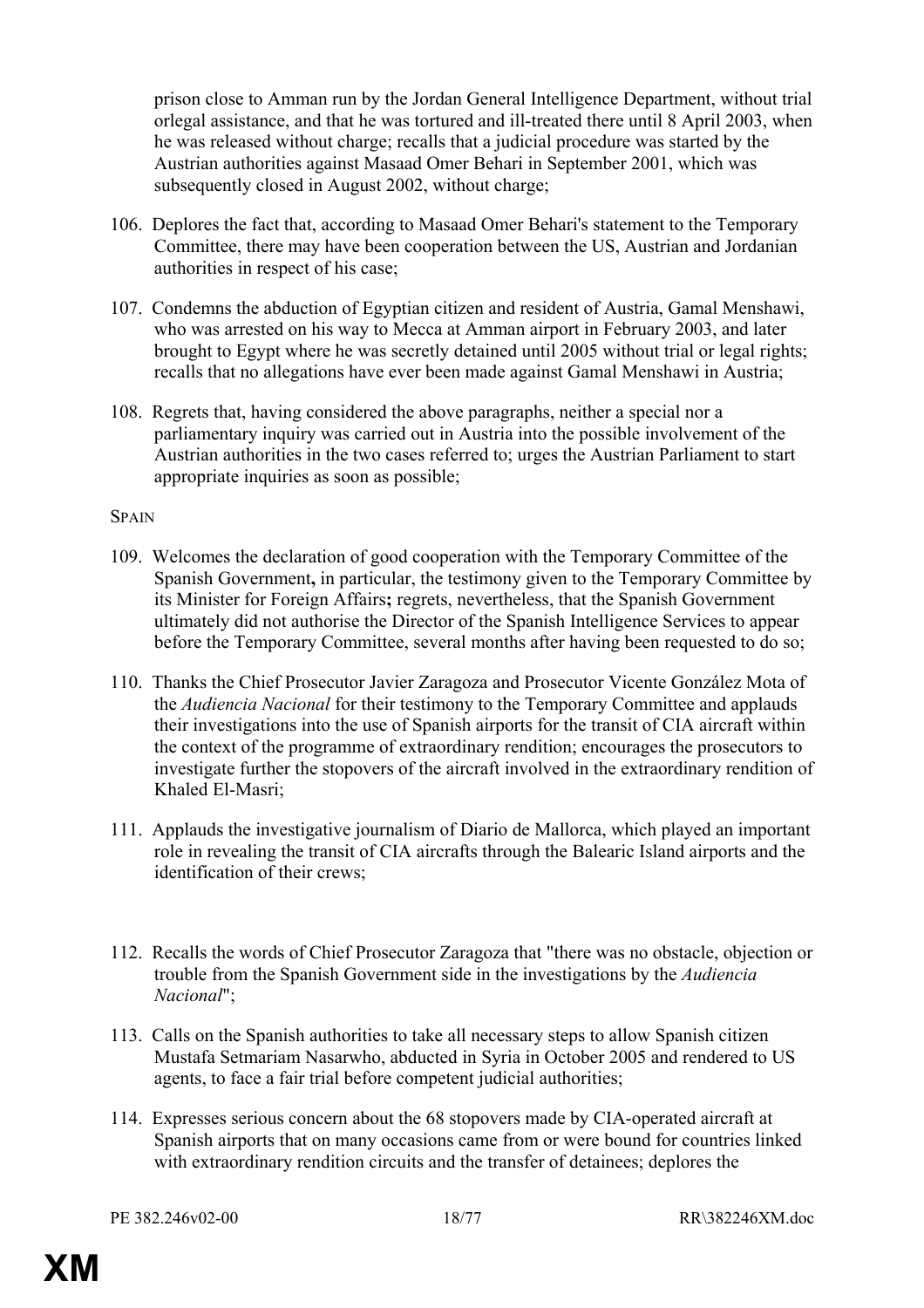stopovers in Spain of aircraft which have been shown to have been used by the CIA in other countries for the extraordinary rendition of Ahmed Agiza, Mohammed El-Zari, Bisher Al-Rawi, Jamil El-Banna, Abou Elkassim Britel, Khaled El-Masri, Binyam Mohammed, Abu Omar and Maher Arar, according to the legal investigations under way in Spain and Italy; is particularly concerned that, of the above flights, three originated from or were destined for Guantánamo; strongly encourages the Spanish Prosecutors further to investigate those flights;

## **PORTUGAL**

- 115. Welcomes the meeting in Lisbon with the Portuguese Minister of Foreign Affairs and the fact that the Portuguese Government supplied documents and explanations; regrets that the Portuguese authorities were unable or reluctant to answer all the questions raised by the Temporary Committee delegation in Portugal;
- 116. Asks the Portuguese authorities to investigate the case of Abdurahman Khadr, allegedly carried on board the Gulfstream IV N85VM from Guantánamo to Tuzla in Bosnia and Herzegovina on 6 November 2003, with a stopover in Santa Maria on the Azores Islands on 7 November 2003; calls on the Portuguese authorities to examine this case and those of other possible victims transported via Portugal with a view to determining whether there should be compensation for violations of human rights:
- 117. Welcomes the establishment of the inter-ministerial working group on 26 September 2006 and the entry into force, on 13 October 2006, of a regulation stipulating that lists of the names of crew members and passengers on private flights must be submitted to the Portuguese frontier authorities;
- 118. Deplores the fact that the former Minister of Defence, Paulo Portas, and the former Minister of the Interior, António Figueiredo Lopes, declined invitations to meet the delegation ofthe Temporary Committee;
- 119. Notes that some of the 91 stopovers made in Portugal enabled the CIA and US military bodies to carry out the extraordinary rendition of Bisher Al-Rawi, Jamil El-Banna, Khaled El-Masri, Binyam Mohammed and Abu Omar and for the expulsion of Ahmed Agiza and Mohammed El Zari; is particularly concerned that of those flights, at least three originated from or were destined for Guantánamo; notes that the aircraft involved in the rendition of Maher Arar and Abou Elkassim Britel made stopovers in Portugal on their return flights;
- 120. Expresses deep concern at an additional list that the Temporary Committee has obtained, the authenticity of which the Portuguese Government has not denied, which indicates that, in addition to the 91 stopovers made, aircraft from a number of countries, travelling to or from Guantánamo, made 17 stopovers (including three contained in Eurocontrol lists) at the Portuguese airports of Lajes and Santa Maria between 11 January 2002 and 24 June 2006;

#### IRELAND

121. Welcomes the testimony given to the Temporary Committee by the Irish Minister for Foreign Affairs on behalf of the Irish Government as well as his unequivocal criticism

```
RR\382246XM doc 19/77 PE 382.246v02-00
```
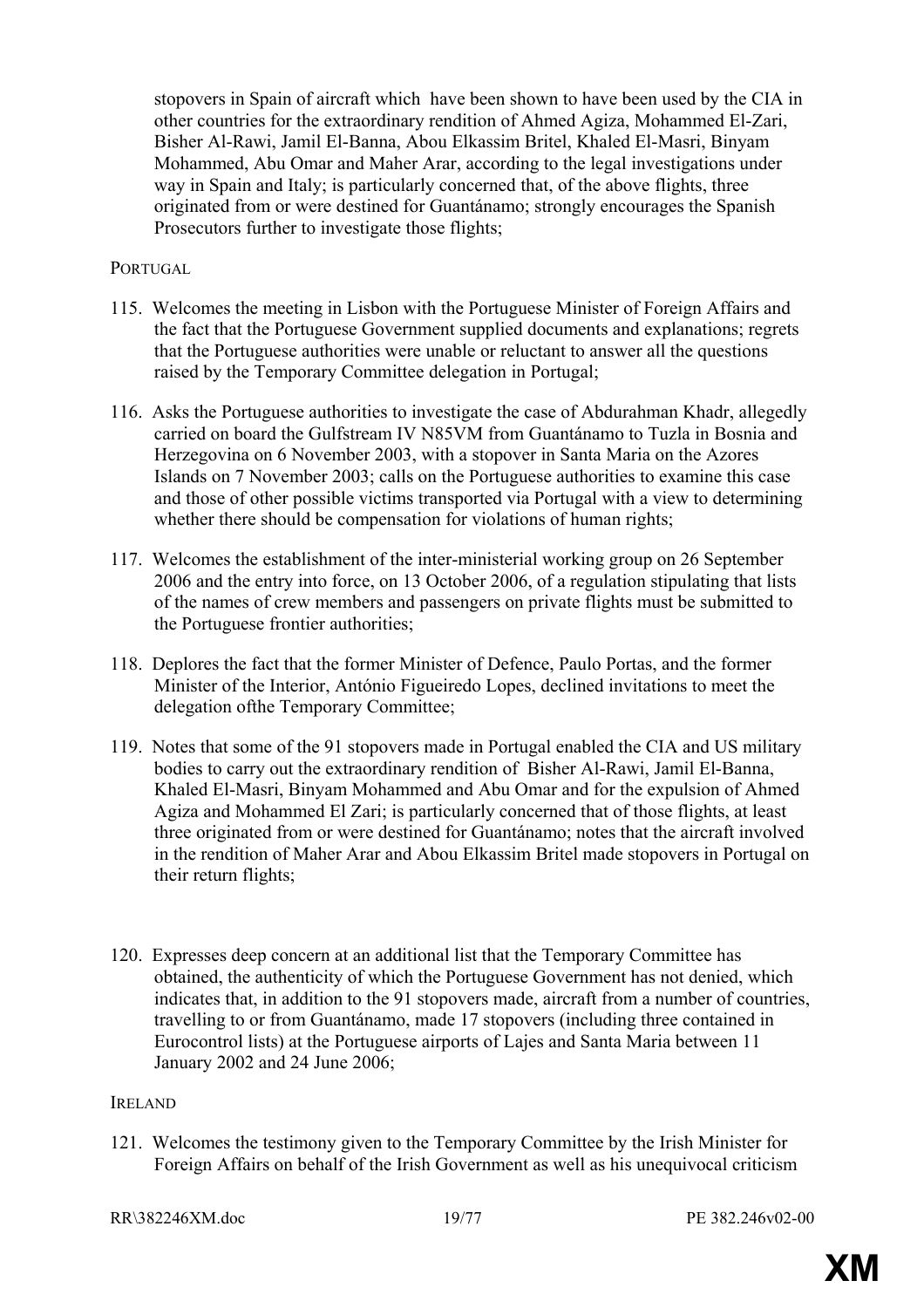of the process of extraordinary rendition**;** notes the fact, however, that he failed to answer all the questions in relation to the concerns that Irish airports may have been used by CIA aircraft travelling to or from extraordinary rendition missions (as in the case of Abu Omar);

- 122. Thanks the Irish Human Rights Commission (IHRC) for its testimony to the Temporary Committee and endorses its view which considers that acceptance by the Irish government of diplomatic assurances do not fulfil Ireland's human rights obligations, which oblige the government actively to seek to prevent any actions that could in any way facilitate torture or ill-treatment in Ireland or abroad; regrets the decision of the Irish Government not to follow the IHRC's advice on this matter to date; notes that there is continuing dialogue between the IHRC and the Irish Government;
- 123. Expresses serious concern about the 147 stopovers made by CIA-operated aircraft at Irish airports that on many occasions came from or were bound for countries linked with extraordinary rendition circuits and the transfer of detainees; deplores the stopovers in Ireland of aircraft which have been shown to have been used by the CIA, on other occasions, for the extraordinary rendition of Bisher Al-Rawi, Jamil El-Banna, Abou Elkassim Britel, Khaled El-Masri, Binyam Mohammed, Abu Omar and Maher Arar and for the expulsion of Ahmed Agiza and Mohammed El Zari;
- 124. Notes the absence of Irish parliamentary scrutiny of either Irish or foreign intelligence services and the potential that this creates for abuse;
- 125. Considers, that, in the absence of a system of random searches, a ban should be imposed on all CIA-operated aircraft landing in Ireland;
- 126. Urges the Irish Government, in view of the findings of the Temporary Committee, to agree to launch a parliamentary inquiry into the use of Irish territory as part of the CIA rendition circuit;

## **GREECE**

127. Expresses serious concern about the 64 stopovers made by CIA-operated aircraft at Greek airports that on many occasions came from or were bound for countries linked with extraordinary rendition circuits and the transfer of detainees; deplores the stopovers in Greece of aircraft which have been shown to have been used by the CIA, on other occasions, for the extraordinary rendition of Ahmed Agiza, Mohammed El-Zari, Bisher Al-Rawi, Jamil El-Banna, Abou Elkassim Britel, Khaled El-Masri, Binyam Mohammed and Maher Arar;

## **CYPRUS**

128. Expresses serious concern about the 57 stopovers made by CIA-operated aircraft at Cypriot airports that on many occasions came from or were bound for countries linked with extraordinary rendition circuits and the transfer of detainees; deplores the stopovers in Cyprus of aircraft which have been shown to have been used by the CIA, on other occasions, for the extraordinary rendition of Ahmed Agiza, Mohammed El-Zari, Bisher Al-Rawi, Jamil El-Banna, Abou Elkassim Britel, Khaled El-Masri, Binyam Mohammed and Abu Omar;

#### **DENMARK**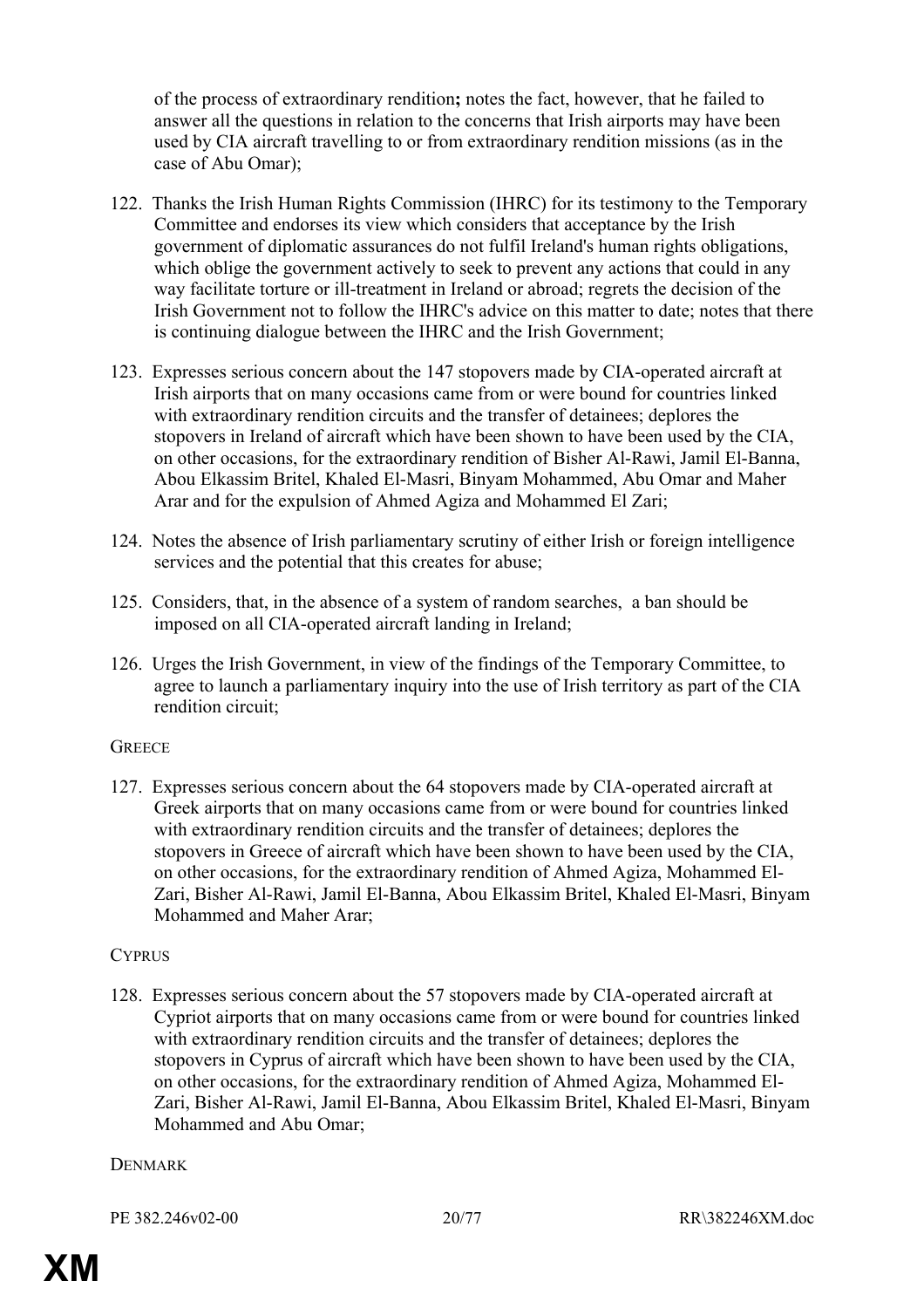129. Welcomes the cooperation received from the Danish authorities, while regretting that no representative of the government considered it appropriate to appear before the Temporary Committee;

## **BELGIUM**

- 130. Calls on the Belgian Government to disclose the results of all investigations that have taken place and deplores the fact that Belgium did not conduct a thorough investigation concerning the use of Belgian airports and the Belgian airspace by aircraft clearly involved in the extraordinary rendition programme or the transport of detainees;
- 131. Notes the statements of the President of the Belgian Senate Anne-Marie Lizin and refers to the conclusions of the report of the Belgian Senate which deplore the lack of cooperation by the Belgian intelligent services and the Belgian authorities;

## **TURKEY**

- 132. Expresses its serious concern about the failure of the Turkish authorities to extend diplomatic protection to their national Murat Kurnaz and about the absence of any step to secure his release from the prison at Guantánamo;
- 133. Regrets that, on the contrary, the same authorities used the illegal detention of their national to interrogate him at Guantánamo;
- 134. Deplores the silence of the Turkish authorities concerning the use of their territory for the stopover of an aircraft which had taken to Guantánamo the six nationals of or residents in Bosnia and Herzogovina, of Algerian origin, who were illegally arrested in Bosnia and Herzegovina;

## FORMER YUGOSLAV REPUBLIC OF MACEDONIA

- 135. Emphasises that a delegation of the Temporary Committee was received in Skopje in April 2006 by the President of the Republic, members of the government and several officials and thanks them for the welcome given to the delegation; notes, however, a lack of thorough investigation into the Khaled El-Masri case by the authorities of the Former Yugoslav Republic of Macedonia;
- 136. Condemns the extraordinary rendition of the German citizen Khaled El-Masri, abducted at the border-crossing Tabanovce in the Former Yugoslav Republic of Macedonia on 31 December 2003, illegally held in Skopje from 31 December 2003 to 23 January 2004 and then transported to Afghanistan on 23-24 January 2004, where he was held until May 2004 and subjected to degrading and inhuman treatment;
- 137. Urges the Council and its High Representative for the CFSP to shed full light on the fact that the EU police mission (PROXIMA) was incorporated into the Ministry of Interior of the Former Yugoslav Republic of Macedonia and was involved in the work of the Macedonian Security and Counter-Espionage Service (DBK) at the time when Khaled El-Masri was handed over to the CIA; would like to know if it is true that the Council questioned the EU staff involved in the PROXIMA mission so as to evaluate the level of information in their possession regarding the case of Khaled el Masri; if appropriate, asks the Council to provide Parliament with a full account of the investigation;

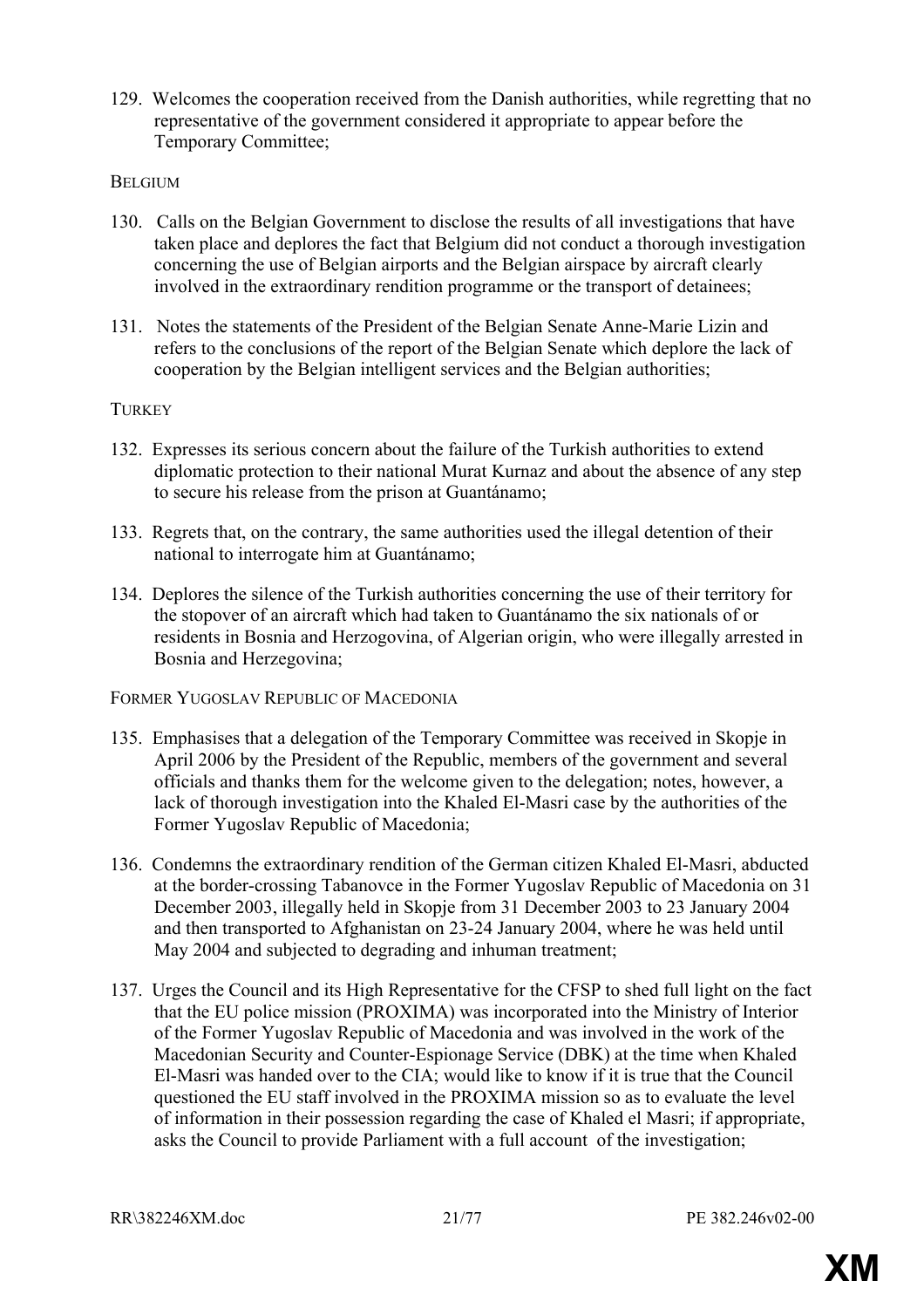- 138. Fully endorses the preliminary findings of Munich Public Prosecutor Martin Hofmann that there is no evidence on the basis of which to refute Khaled El-Masri's version of events;
- 139. Deeply regrets the fact that the authorities of the Former Yugoslav Republic of Macedonia failed to follow up the recommendations made by the Temporary Committee in its interim report of 6 July 2006;
- 140. Points out again that the Former Yugoslav Republic of Macedonia authorities are expected to carry out investigations; urges the newly elected national parliament of the Former Yugoslav Republic of Macedonia to set up a committee of inquiry as soon as possible to deal with the case of Khaled El-Masri and to cooperate fully with the ongoing inquiry of the German Parliament;

#### BOSNIA AND HERZEGOVINA

- 141. Welcomes the fact that the Government of Bosnia and Herzegovina is the only European government that does not deny its participation in the extraordinary rendition of four citizens of and two residents in Bosnia and Herzegovina, all of Algerian origin, and stresses that the Government of Bosnia and Herzegovina is the only European government to have accepted formal responsibility for its illegal actions; regrets, however, that the steps undertaken by the Government of Bosnia and Herzegovina have not yet resulted in the release of the six men from Guantánamo;
- 142. Condemns the extraordinary rendition of those six men, who were abducted in Sarajevo on 17 January 2002, turned over to US soldiers and then flown to Guantánamo, where they remain detained without trial or legal guarantees;
- 143. Takes note of the testimony given to the Temporary Committee by Wolfgang Petritsch, former High Representative of the international community in Bosnia and Herzegovina, and by Michèle Picard, former President of the Human Rights Chamber of Bosnia and Herzegovina, which stated that representatives of the international community in Bosnia and Herzegovina were given adequate notice of the imminent handing-over of the men referred to the US forces before events unfolded; condemns in this respect the Member States for their lack of action;
- 144. Regrets the fact that the international community as represented in Bosnia and Herzegovina turned a blind eye when the decisions of the Supreme Court and the Human Rights Chamber of Bosnia and Herzegovina ordering the release of the men from custody were not implemented;
- 145. Points out that, according to the information that the Temporary Committee received from the lawyers of the six men, the authorities of Bosnia and Herzegovina were subject to unprecedented pressure from the US Government, which threatened to close its embassy, withdraw all staff and cease diplomatic relations with Bosnia and Herzegovina unless the Government of Bosnia and Herzegovina immediately arrested the six men on terrorism charges;
- 146. Notes that Wolfgang Petritsch confirmed that the United States put considerable pressure on the authorities of Bosnia and Herzegovina and the international community not to interfere in the renditions and that the commander of the international NATO-led Stabilisation Force in particular rejected any questioning of his activities since he acted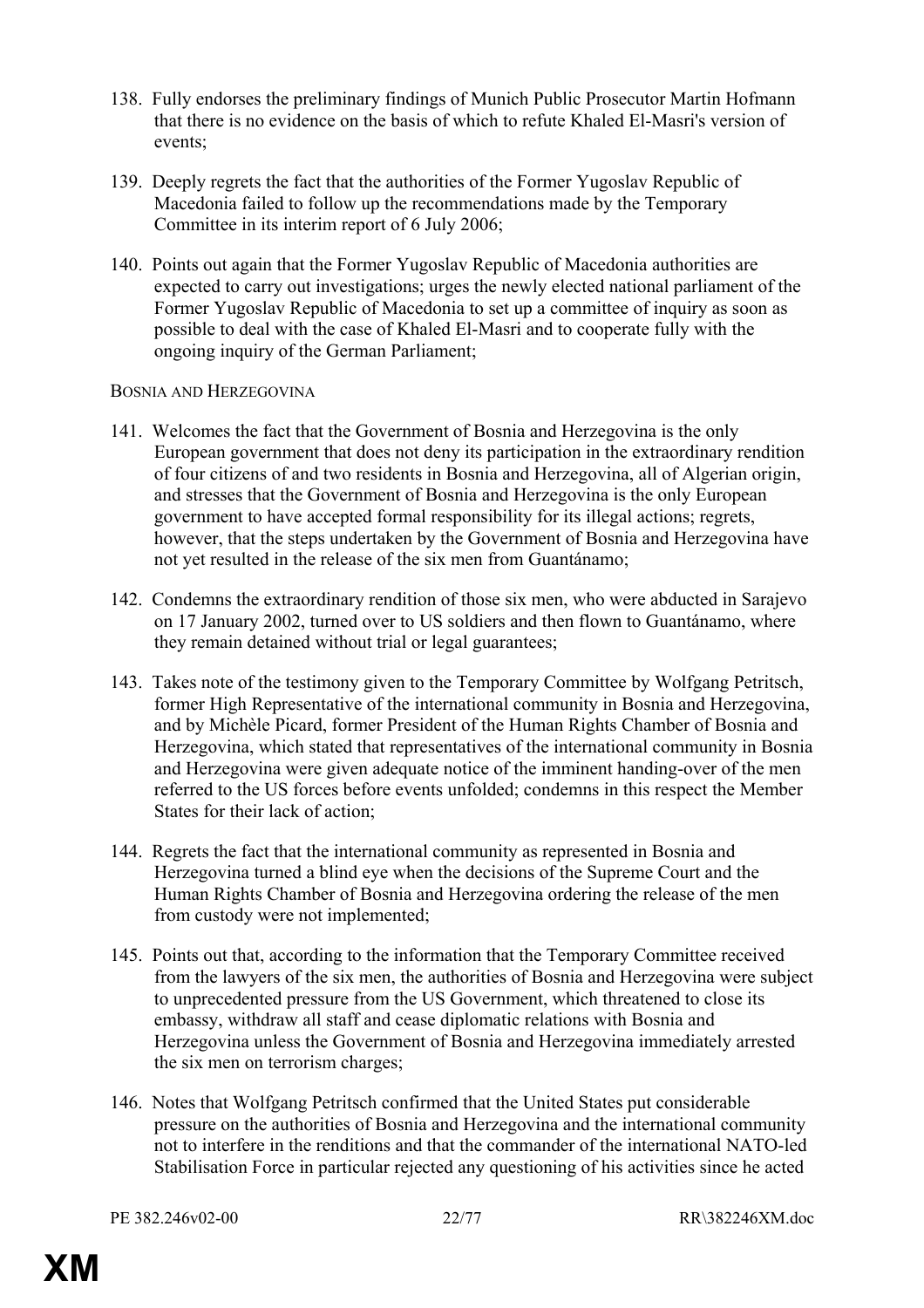in his capacity as US military officer;

#### OTHER EUROPEAN COUNTRIES

147. Is concerned aboutthe stopovers made by CIA-operated aircraft in other European countries' airports and expresses serious concern about the purpose of those flights which came from or were bound for countries linked with extraordinary rendition circuits and the transfer of detainees; encourages the authorities of those European countries to launch adequate investigations into this matter;

### *Secret detention facilities*

- 148. Welcomes the investigations carried out into the existence of secret detention facilities in Europe by Human Rights Watch, the Washington Post and American Broadcasting Company News (ABC News);
- 149. Recalls that some journalists at the Washington Post and ABC News, as they confirmed to the Temporary Committee, were put under pressure not to name the eastern European countries, namely Poland and Romania, where there were said to have been secret detention facilities;
- 150. Emphasises that the concept of "secret detention facility" includes not only prisons, but also all places where somebody is held *incommunicado*, such as private apartments, police stations or hotel rooms, as in the case of Khaled El-Masri in Skopje;
- 151. Is deeply concerned that, in some cases, temporary secret detention facilities in European countries may have been located at US military bases;
- 152. Calls for the appropriate implementation of bilateral agreements, Status of Forces Agreements and military base agreements (between Member States and third countries) to ensure the monitoring of respect for human rights and, where appropriate, for a review and renegotiation of those agreements to this effect; stresses that, according to the Venice Commission, the legal framework of foreign military bases on the territory of Council of Europe's Member States must enable them to exercise sufficient powers to fulfil their human rights obligations;
- 153. Points out in this regard the allegations concerning the US Coleman Barracks in Mannheim, Germany, and calls on both the judiciary and the German Bundestag's inquiry Committee to investigate this case further;
- 154. Regrets that there may have been a lack of control over US military bases by host European countries; recalls, however, that the ECHR provides that all State parties are bound to exercise jurisdiction over their whole territory, including foreign military bases;
- 155. Recalls that the ECHR also provides that every case of detention must be lawful and must be the result of proceedings prescribed by law, whether national or international;
- 156. Recalls that imposing or executing or allowing directly or indirectly secret and illegal

RR\382246XM doc 23/77 PE 382.246x02-00

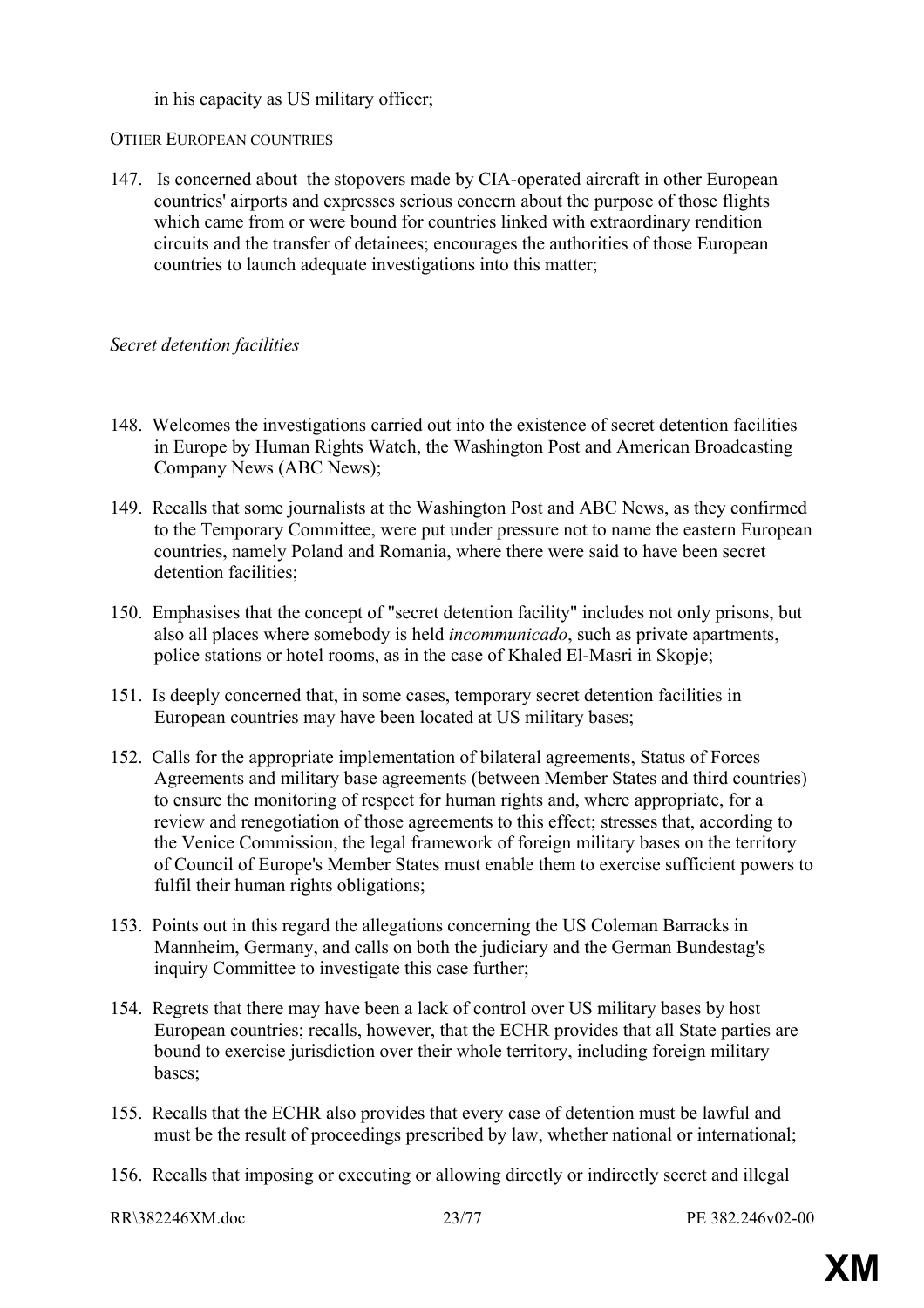detentions, which are instruments resulting in people's 'disappearance', per se constitute serious violations of human rights and that the active or passive involvement in such secret and illegal detentions by a European country renders that county responsible under the ECHR;

#### ROMANIA

- 157. Welcomes the excellent hospitality and good cooperation extended by the Romanian authorities to the Temporary Committee, including meetings with members of the Romanian Government, as well as the establishment of an ad hoc inquiry committee of the Romanian Senate;
- 158. Notes, however, the reluctance on the part of the Romanian authorities to investigate thoroughly the existence of secret detention facilities on its territory;
- 159. Regrets that the report issued by the Romanian inquiry committee was entirely secret except for its conclusions, included in Chapter 7, categorically denying the possibility that secret detention facilities could be hosted on Romanian soil; regrets that the Romanian inquiry committee heard no testimony from journalists, NGOs, or officials working in airports, and has not yet provided the Temporary Committee with the report contrary to its commitment to do so; regrets that taking these elements into consideration, the conclusions drawn in the Romanian inquiry committee's report appear premature and superficial; takes note, however, of the intention expressed by the Chairwoman of the inquiry committee to the Temporary Committee delegation to consider the conclusions provisional;
- 160. Regrets the lack of control of the Gulfstream aircraft with Registration Number N478GS that suffered an accident on 6 December 2004 when landing in Bucharest; recalls that the aircraft took off from Bagram Air Base in Afghanistan, and that its seven passengers disappeared following the accident; appreciates, however, the good cooperation of the Romanian authorities in handing over the report on the accident to the Temporary Committee;
- 161. Is deeply concerned to see that Romanian authorities did not initiate an official investigation process, as any democratic country should have done, into the case of a passenger on the aircraft Gulfstream N478GS , who was found carrying a Beretta 9 mm Parabellum pistol with ammunition;
- 162. Expresses serious concern about the 21 stopovers made by CIA-operated aircraft at Romanian airports, which on many occasions came from or were bound for countries linked with extraordinary rendition circuits and the transfer of detainees; deplores the stopovers in Romania of aircraft which have been shown to have been used by the CIA, on other occasions, for the extraordinary rendition of Bisher Al-Rawi, Jamil El-Banna, Abou Elkassim Britel, Khaled El-Masri, Binyam Mohammed and Abu Omar and for the expulsion of Ahmed Agiza and Mohammed El Zari; is particularly concerned that, of the flights referred to, two originated from or were destined for Guantánamo; strongly encourages the Romanian authorities further to investigate those flights;
- 163. Is extremely concerned that the Romanian authorities may have lacked control over US activities in the military base at Kogalniceanu airport;
- 164. Cannot exclude, based only on the statements made by Romanian authorities to the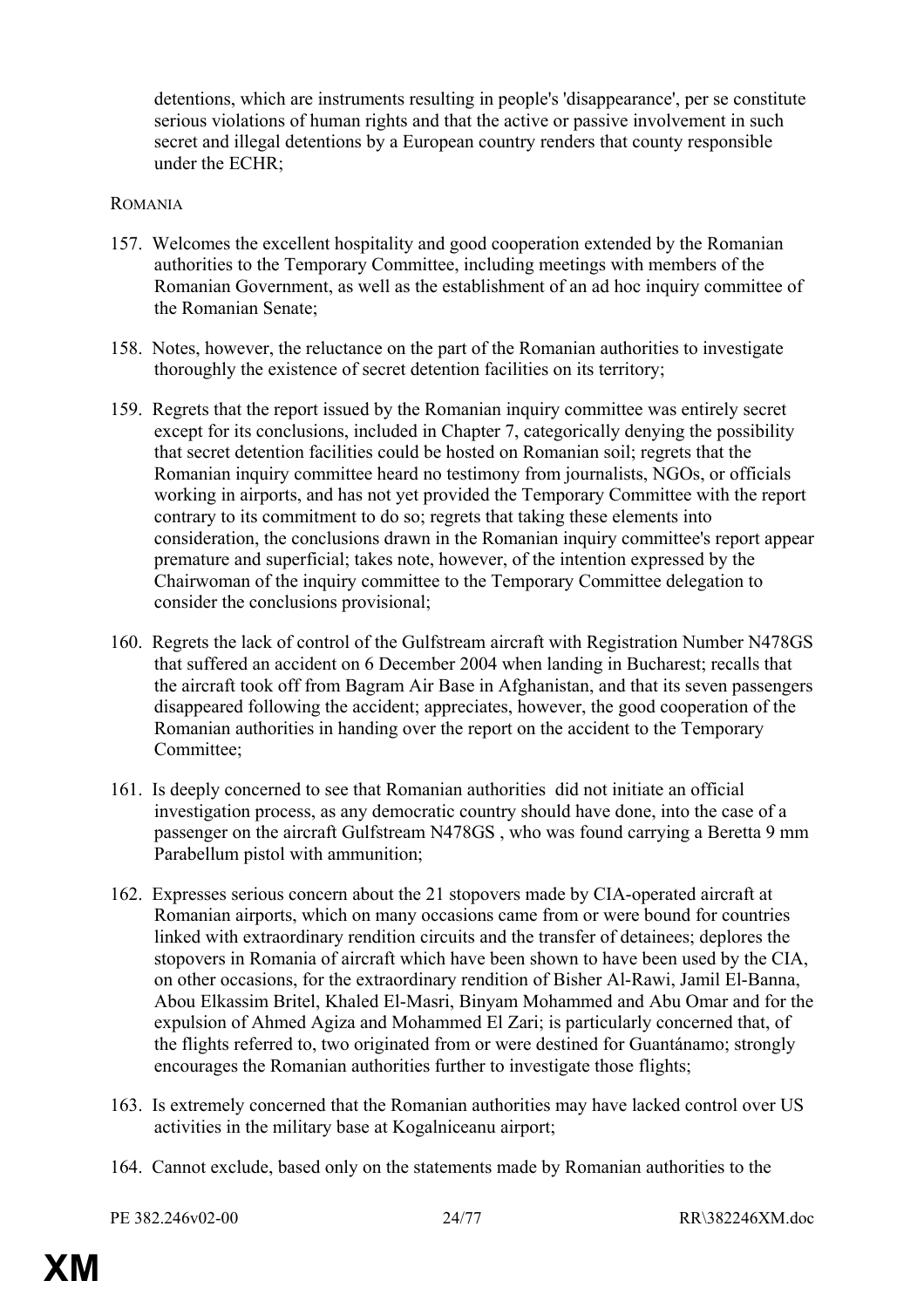Temporary Committee delegation to Romania, the possibility that US secret services operated in Romania on a clandestine basis and that no definitive evidence has been provided to contradict any of the allegations concerning the running of a secret detention facility on Romanian soil;

#### POLAND

- 165. Deplores the glaring lack of cooperation by the Polish Government with the Temporary Committee, in particular when receiving the Temporary Committee delegation at an inappropriate level; deeply regrets that all those representatives of the Polish Government and Parliament who were invited to do so, declined to meet the Temporary Committee;
- 166. Believes that this attitude reflected an overall rejection on the part of the Polish Government of the Temporary Committee and its objective to examine allegations and establish facts;
- 167. Regrets that no special inquiry committee has been established and that the Polish Parliament has not conducted an independent investigation;
- 168. Recalls that on 21 December 2005, the Special Services Committee held a private meeting with the Minister Coordinator of Special Services and the heads of both intelligence services; emphasises that the meeting was conducted speedily and in secret, in the absence of any hearing or testimony and subject to no scrutiny; stresses that such an investigation cannot be defined as independent and regrets that the committee released no documentation, save for a single final statement in this regard;
- 169. Expresses serious concern about the 11 stopovers made by CIA-operated aircraft at Polish airports that on many occasions came from or were bound for countries linked with extraordinary rendition circuits and the transfer of detainees; deplores the stopovers in Poland of aircraft which have been shown to have been used by the CIA, on other occasions, for the extraordinary rendition of Bisher Al-Rawi, Jamil El-Banna, Abou Elkassim Britel, Khaled El-Masri and Binyam Mohammed and for the expulsion of Ahmed Agiza and Mohammed El Zar;
- 170. Regrets that following the hearings carried out by the Temporary Committee delegation in Poland, there was confusion and contradictory statements were made about the flight logs for those CIA flights, which were first said not to have been retained and then said to have probably been archived at the airport and finally claimed to have been sent by the Polish Government to the Council of Europe; acknowledges that in November 2006, the Szymany Airport's management provided the Temporary Committee with partial information on flight logs;
- 171. Thanks the former manager of the Szymany airport, for the valuable testimony given before the Temporary Committee; notes the fact that during 2006 he or she was questioned in the framework of a late enquiry concerning the CIA flights, immediately after his or her testimony was made public;
- 172. Takes note that, according to different sources, several high-value detainees who had been held secretly in Afghanistan in 2003 were transferred out of the country in September and October 2003; underlines with concern that a Boeing 737 with Registration Number N313P, used by the CIA for ascertained renditions, flew from

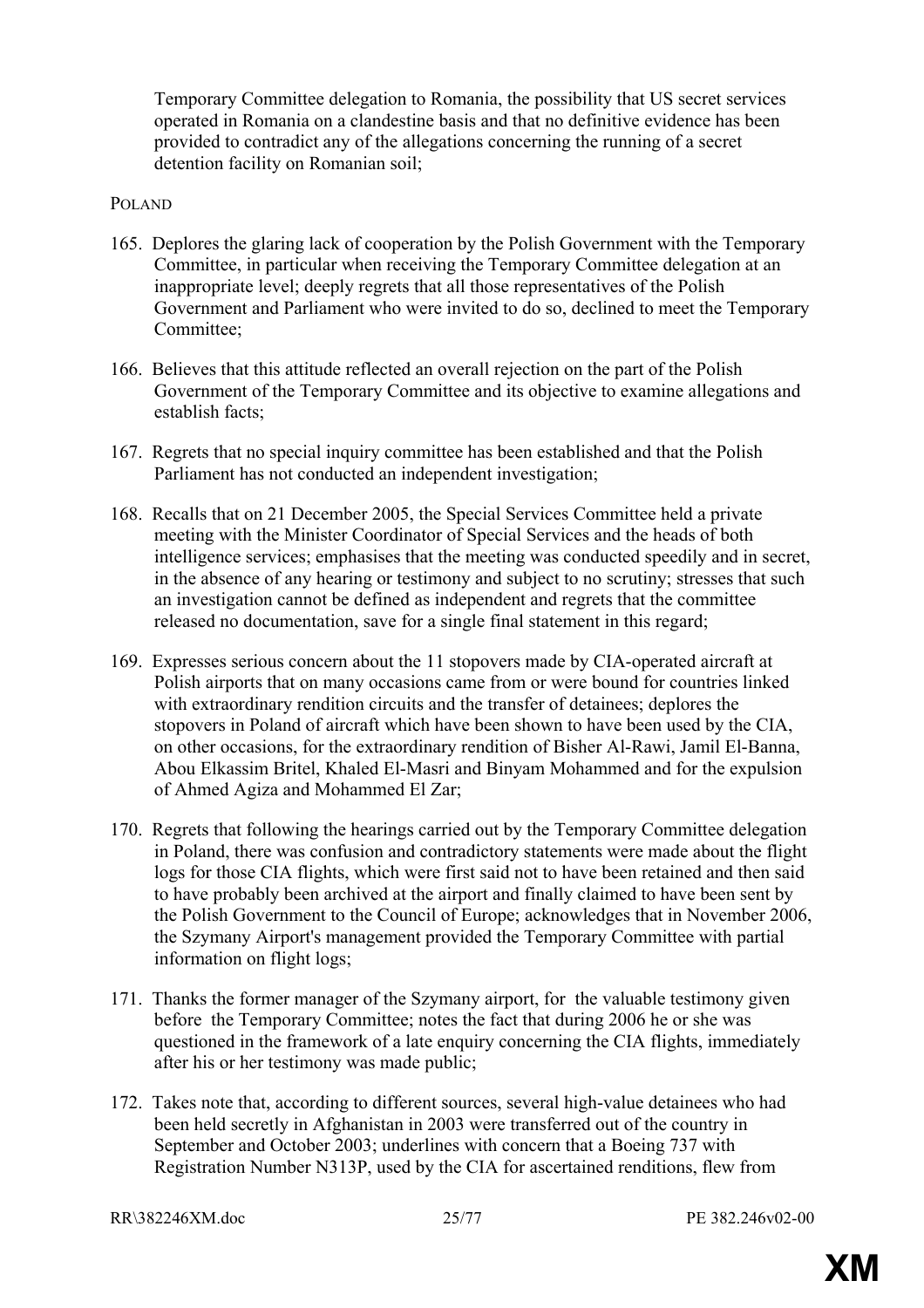Kabul to Szymany airport on 22 September 2003 and was then directed to Guantánamo;

- 173. Recalls that, concerning the landing of the aircraft referred to at Szymany airport, seven staff on board were joined by five passengers and that no customs control was carried out on those passengers;
- 174. Takes note of the declarations made by Szymany airport employees*,* and notably byits former manager*,* according to which:
	- in 2002, two Gulfstream jets, and in 2003, four Gulfstream jets with civilian registration numbers were parked at the edge of the airport and did not enter customs clearance;
	- orders were given directly by the regional border guards about the arrivals of the aircraft referred to, emphasising that the airport authorities should not approach the aircraft and that military staff and services alone were to handle those aircraft and only to complete the technical arrangements after the landing;
	- according to a former senior official of the airport, no Polish civilian or military staff were permitted to approach the aircraft;
	- excessive landing fees were paid in cash usually between EUR 2 000 and EUR 4 000;
	- one or two vehicles waited for the arrival of the aircraft;
	- the vehicles had military registration numbers starting with "H", which are associated with the intelligence training base in nearby Stare Kiejkuty;
	- in one case, a medical emergency vehicle belonging either to the police academy or the military base was involved;
	- one airport staff member reported following the vehicles on one occasion and seeing them heading towards the intelligence training centre at Stare Kiejkuty;
- 175. Acknowledges that shortly after, and in accordance with, President George W. Bush's statements on 6 September 2006, a list of the 14 detainees who had been transferred from a secret detention facility to Guantánamo was published; notes that 7 of the 14 detainees had been referred to in a report by ABC News, which was published nine months previously on 5 December 2005 but was withdrawn shortly thereafter from ABC's webpage, listing the names of twelve top Al Qaeda suspects held in Poland;
- 176. Encourages the Polish Parliament to establish a proper inquiry committee, independent of the Government and capable of carrying out serious and thorough investigations;
- 177. Regrets that Polish human rights NGOs and investigative journalists have faced a lack of cooperation from the government and refusals to divulge information;
- 178. Considers that in the light of the above circumstantial evidences, it is not possible to acknowledge that secret detention centres were based in Poland;
- 179. Notes with concern that the official reply of 10 March 2006 from Under-Secretary of State Witold Waszykowski to Terry Davis indicates the existence of secret cooperation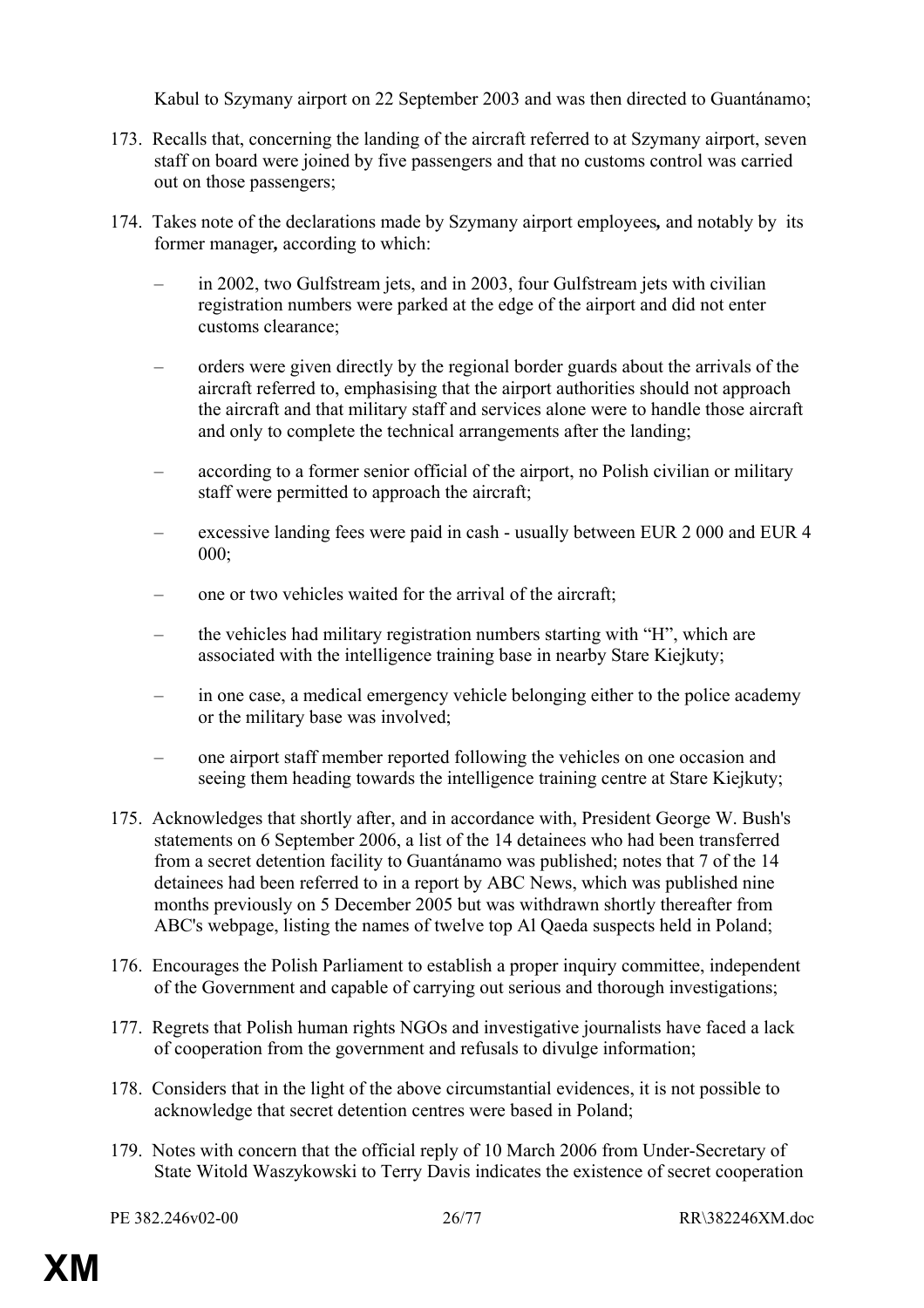agreements, initialled by the two countries' secret services themselves, which exclude the activities of foreign secret services from the jurisdiction of Polish judicial bodies;

## KOSOVO (UNDER UN SECURITY COUNCIL RESOLUTION 1244)

- 180. Expresses deep concern over the fact that the European Committee for the Prevention of Torture and Inhuman or Degrading Treatment or Punishment (CPT) obtained access to NATO-run detention facilities in Kosovo only in July 2006;
- 181. Regrets the refusal of NATO to provide evidence on the allegations of illegal detention of terrorist suspects in the prison run by the NATO-led peacekeeping force in Kosovo (KFOR) at Camp Bondsteel, the only detention facility in Europe where CPT inspectors were not allowed unlimited access until very recently;
- 182. Points out in this respect that the testimony given to the Temporary Committee by the former Kosovo Ombudsman, Marek Antoni Nowicki, confirmed that from July 1999, inmates were frequently detained at Camp Bondsteel, subject only to a decision by the Commander of KFOR and subject to no judicial decision or any form of other external control; recalls that from 2000 to 2001, a number of people were detained also following administrative decisions of the Special Representative of the UN Secretary-General and that, according to official data available, 23 people were imprisoned at Camp Bondsteel for a short period of time by the KFOR Commander in connection with violent events in Kosovo in spring 2004;

## *Other relevant information collected by the Temporary Committee*

- 183. Points out that the Temporary Committee came across information including the direct testimony of Murat Kurnaz - about the interrogation of Guantánamo detainees carried out by agents of Member State governments; emphasises that those interrogations were aimed at collecting information from individuals illegally detained, which is clearly in contradiction with the public condemnation of Guantánamo, as expressed at both EU and Member State level on several occasions;
- 184. Encourages the Member States involved to launch adequate investigations into this matter;

## *Recommendations*

## *Political recommendations*

185. Considers it necessary that those European countries that have started inquiries and investigations at governmental*,* parliamentary and/or judicial level on matters within the remit of the Temporary Committee should conduct their work as speedily as possible

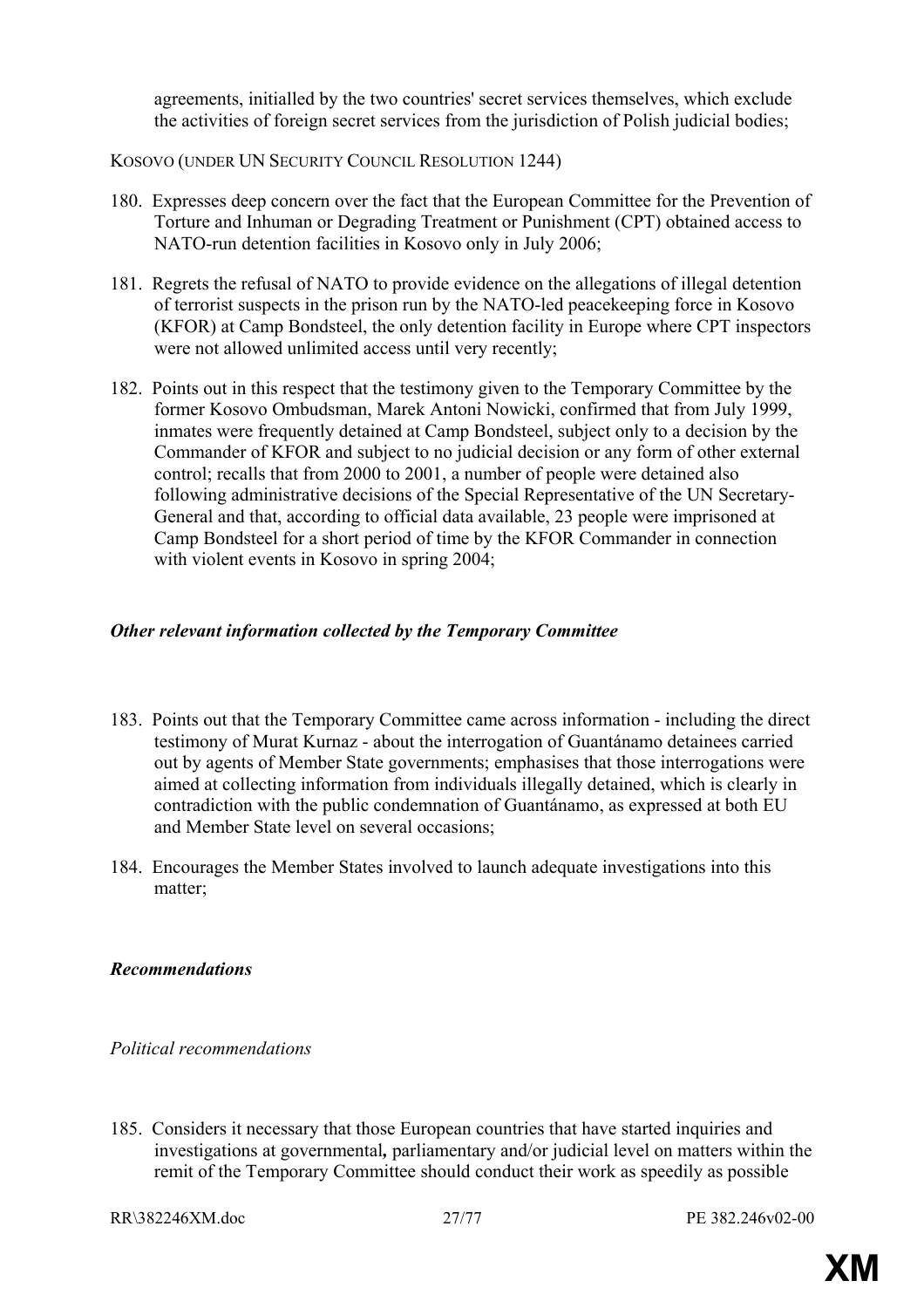and make public the results of the investigations;

- 186. Urges European countries in relation to which serious allegations have been made regarding active or passive cooperation with extraordinary rendition and that have not undertaken governmental, parliamentary and/or judicial investigations to commence such proceedings as soon as possible; recalls that, according to the case law of the European Court of Human Rights, there is a positive obligation on Member States to investigate allegations of and sanction human rights violations in breach of the ECHR;
- 187. Calls for the closure of Guantánamo and for European countries immediately to seek the return of their citizens and residents who are being held illegally by US authorities;
- 188. Considers that all European countries that have not done so should initiate independent investigations into all stopovers made by civilian aircraft carried out by the CIA, at least since 2001, including those cases already analysed by the Temporary Committee;
- 189. Expects to be kept fully informed on all developments concerning all the abovementioned procedures;
- 190. Calls on European countries to compensate the innocent victims of extraordinary rendition and to ensure that they have access to effective and speedy compensation, including access to rehabilitation programmes, guarantees that there will be no repetition of what happened as well as appropriate financial compensation;
- 191. Asks the Commission to undertake an evaluation of all anti-terrorist legislation, in the Member States and of both formal and informal arrangements between Member State and third-country intelligence services, from a human rights perspective, to review legislation where international or European human rights bodies considers that it could lead to breach of human rights and to present proposals for actions in order to avoid any repetition of the matters under the remit of the Temporary Committee;
- 192. Considers it necessary to review by limiting and restrictively defining the exceptions that flow from the notion of 'State secret', also in the framework of the impending review of Regulation  $1049/01<sup>1</sup>$ , as well as the adoption of common principles by the EU institutions as regards the treatment of confidential information, to avoid abuses and deviations that are more and more unacceptable in modern democratic States and that contradict human rights obligations; deems it necessary to establish specific mechanisms to allow for access to secret information by parliaments and judges, as well as for the release of the information after a certain period of time;
- 193. Notes the recent creation of a High-Level Working Group composed of representatives of the Commission, the Council and US governmental representatives of the Justice Ministry and the Homeland Security, which constitutes the political framework for EU-US dialogue on security matters, including differences in the approach to terrorism as well as the concerns raised by the Temporary Committee; deems it necessary to associate in this High-Level Working Group the European Parliament and the US

 $\overline{a}$ 

<sup>1</sup> Regulation (EC) No 1049/2001 of the European Parliament and of the Council of 30 May 2001 regarding public access to European Parliament, Council and Commission documents (OJ L 145, 31.5.2001, p. 43).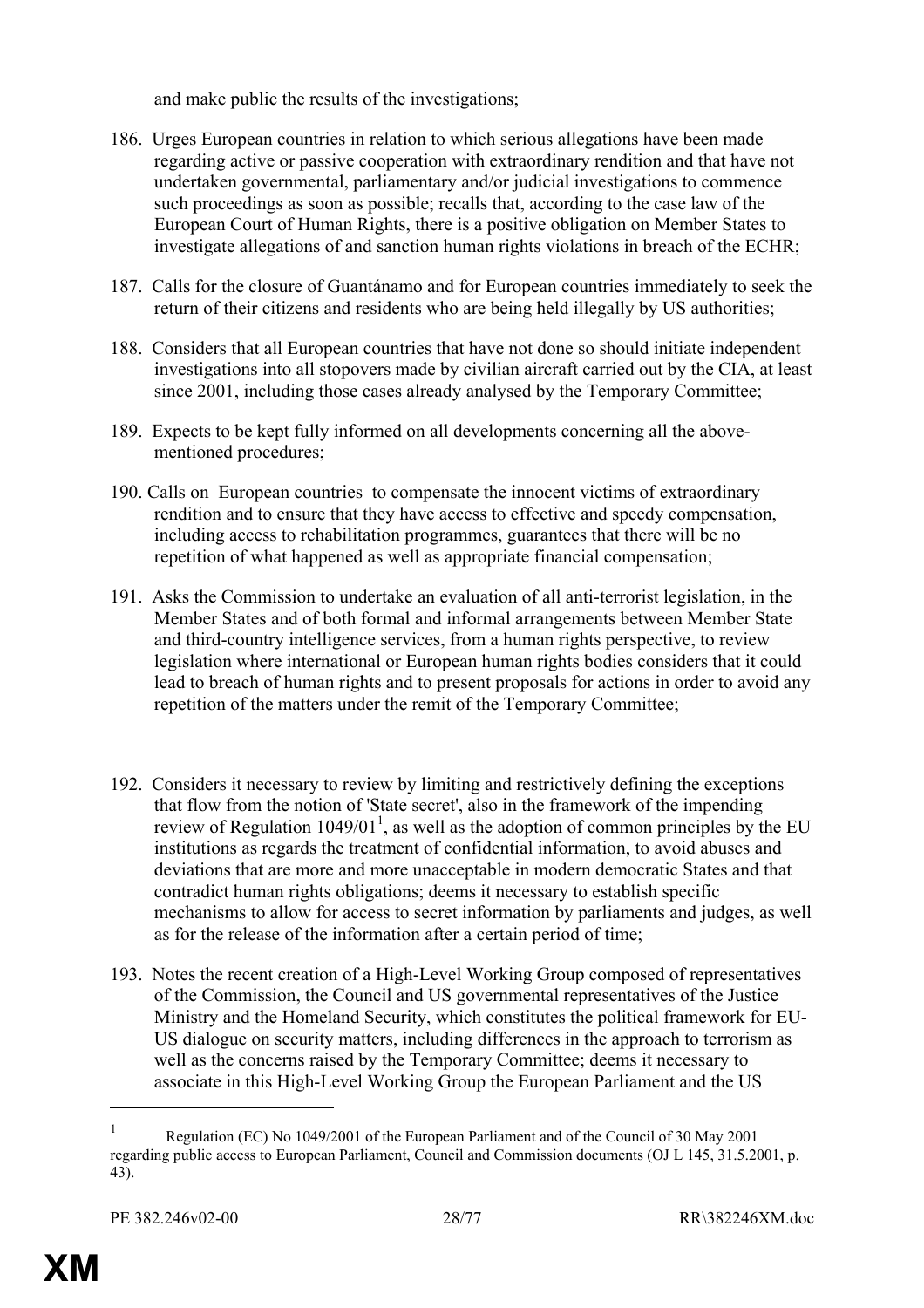Congress, as well as to publish its agendas, minutes, documents examined and decisions taken, in order to ensure and increase its democratic legitimacy and transparency;

- 194. Encourages European countries when they conduct military operations in third countries to:
	- ensure that any detention centre established by their military forces is subject to civilian and judicial supervision and that *incommunicado* detention is not permitted;
	- take active steps to prevent any other authority from operating detention centres which are not subject to political and judicial oversight or where *incommunicado* detention is permitted;

## *Legal recommendations*

- 195. Considers that the powers of Parliament's temporary inquiry committees should be reinforced and the inter-institutional decision governing the exercise of Parliament's right of inquiry be amended accordingly;
- 196. Considers that Parliament should be adequately involved when the Community or the Union adopt measures affecting civil rights and liberties;
- 197. Calls for the establishment of an adequate and structured system of cooperation between Parliament and competent bodies of the United Nations and the Council of Europe when dealing with matters related to internal security of the European Union;
- 198. Calls for enhanced cooperation with national parliaments in order to share all information related to the fight against international terrorism;
- 199. Underlines the importance of a common definition of 'terrorism'; believes that the United Nations is the most suitable organisation to define the concept;

#### SECRET SERVICES

- 200. Fully endorses the conclusions of the Secretary-General of the Council of Europe, Terry Davis, about the lack of oversight and judicial control mechanisms in respect of security services, as expressed in the "Follow-up to the Secretary General's reports under Article 52 ECHR" and expects his recommendations to be duly taken into consideration; calls on Member States to provide adequate and effective parliamentary monitoring (by establishing oversight committees with appropriate powers to access documents and budgetary information) and legal supervision over their secret and intelligence services and the formal and informal networks of which they are part;
- 201. Considers it necessary to enhance the Conference of the Oversight Committees on the Intelligence bodies of the Member States, in which Parliament should be fully involved;

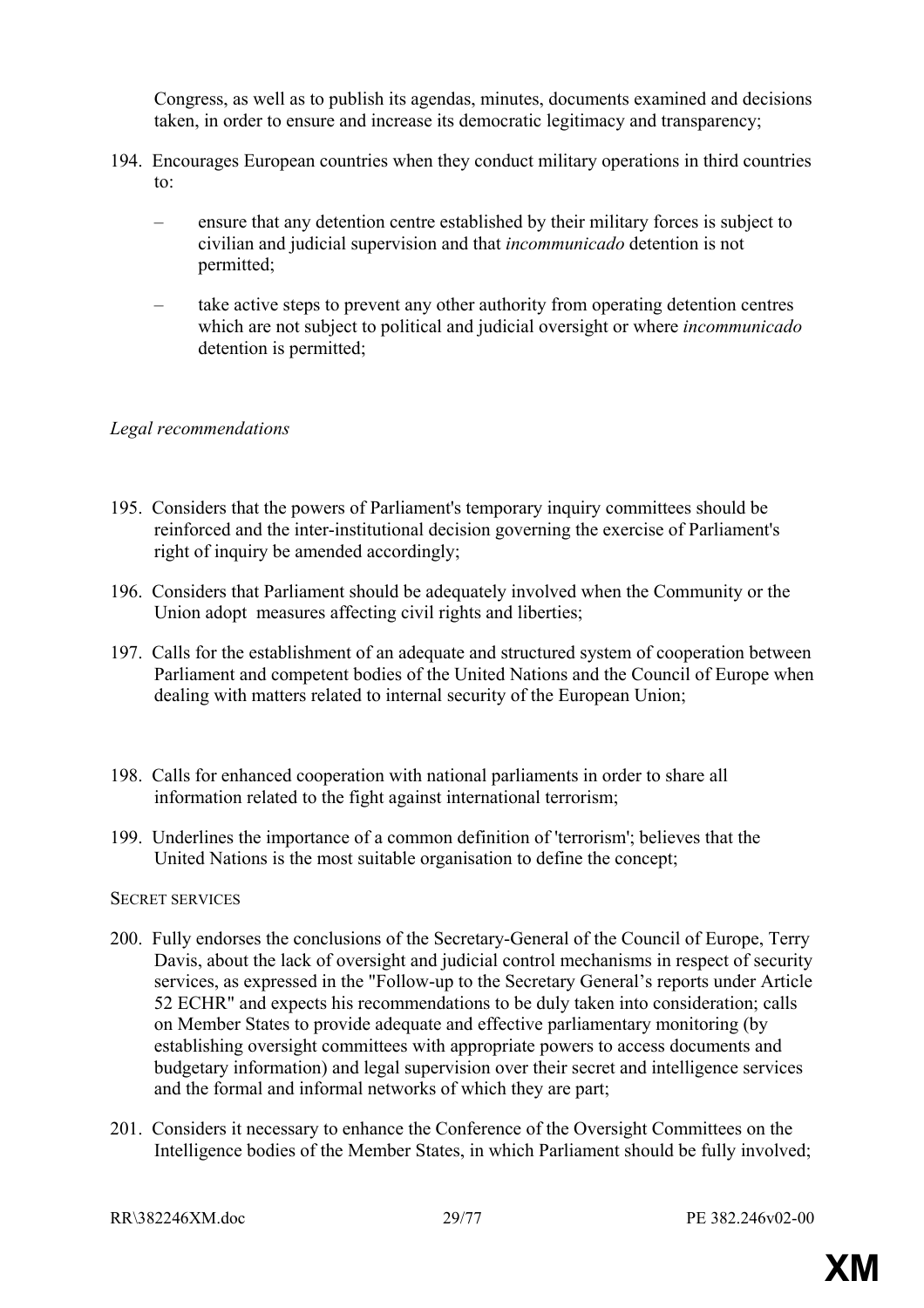- 202. Considers that all European countries should have specific national laws to regulate and monitor the activities of third countries' secret services on their national territories, to ensure a better monitoring and supervision also of their activities, as well as to sanction illegal acts or activities, notably in violation of human rights;
- 203. Considers the reinforcement of cooperation between the secret and security services of Member States to be highly desirable, either on a multilateral basis, preferably within an EU framework, or on a bilateral basis, provided that a legal framework for it is created ensuring full democratic parliamentary and judicial control and human rights are respected and protected at all times;
- 204. Urges the Council and the Member States to establish as a matter of priority a system for the democratic monitoring and control over the joint and coordinated intelligence activities at EU level; proposes an important role for Parliament in this monitoring and control system;

### AIR TRAFFIC

- 205. Urges the Member States to ensure that Article 3 of the Chicago Convention, which excludes state aircraft from the scope of the Convention, is properly implemented in order that all military and/or police aircraft fly over or land on another State's territory only if they have prior authorisation;
- 206. Calls on Member States to take adequate measures to ensure that overflight clearances for military and/or police aircraft should be granted only if accompanied by guarantees that human rights will be respected and monitored;
- 207. Considers it necessary to enforce effectively, both at EU and national level, the Tokyo Convention on Offences and Certain Other Acts Committed on Board Aircraft so that the exercise of jurisdiction is used to ensure the observance of any obligation under a multilateral international agreement, in particular concerning the protection of human rights, and that, when appropriate, inspections on board should be undertaken;
- 208. Calls on the Commission to adopt adequate legislative proposals on transport safety, as provided for in Article 71 EC Treaty, taking into account the recommendations included in this resolution;
- 209. Recalls the Community competence in the field of transport, and notably transport security; asks the Commission, therefore, to take immediate action to ensure that the recommendations made by the Secretary-General of the Council of Europe as well as by Parliament are implemented;
- 210. Calls on the Commission to consider adopting rules on the use, monitoring and management of European airspace, on the use of EU airports and on the monitoring of non-commercial aviation;

#### INTERNATIONAL CONVENTIONS AND AGREEMENTS

211. Urges the Member States that have not yet done so to complete as soon as possible ratification of the 2003 EU-US Extradition Agreement, while taking adequate steps to avoid wrongly interpreting Article 12 of the Agreement, thereby ensuring that its scope does not extend beyond formal extradition and does not legitimise extraordinary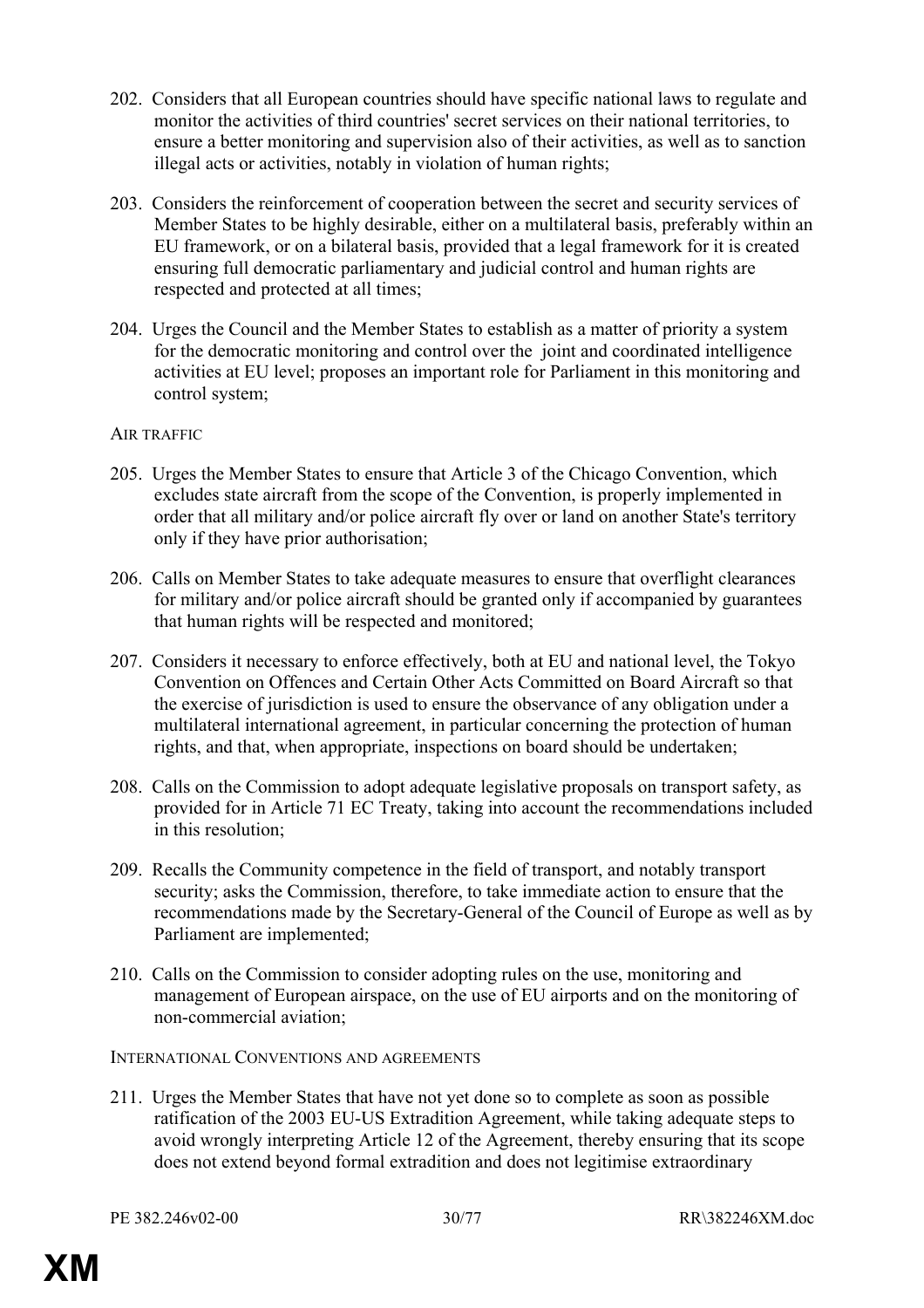renditions;

- 212. Calls on European countries to support the rapid adoption by the UN General Assembly of the International Convention for the Protection of All Persons Against Enforced Disappearance, adopted on 29 June 2006 by the UN Human Rights Council;
- 213. Believes that, in providing for the adequate interpretation and enforcement of the UN Convention Against Torture, all European countries should ensure that their definition of torture is in accordance with Article 1 of the Convention and that, moreover, the obligations relating to the prohibition of torture are also fulfilled with respect to other acts of cruel, inhuman, degrading treatment referred to in Article 16 of the Convention; considers that all European countries should ensure that Article 3 of the Convention is properly enforced, in particular in relation to the activities of their secret services;
- 214. States that, given that the protection against *refoulement* is higher under the ECHR than under the Convention against Torture, European countries should ensure in any event the protection afforded by the ECHR; recalls, in this context, that the principle of *nonrefoulement* is also recognised by the Court of Justice of the European Communities;
- 215. Calls on all European countries to sign and ratify the Optional Protocol to the Convention Against Torture and establish independent national mechanisms to monitor places of detention; emphasises the need to ensure that all such procedures used by the different international conventions on human rights are compatible;
- 216. Takes the view that the CPT should be granted access without delay or obstruction to any place of detention within the European countries, including foreign military bases, and provided with all relevant information concerning such detention, and that, to this end, any bilateral agreements that restrict the access of the CPT should be revised;
- 217. Urges all European countries to comply with the provisions of the Rome Statute of the International Criminal Court;
- 218. Believes that the European Union should encourage all third countries to become party to the Optional Protocol to the Convention against Torture and to the Convention on Enforced Disappearances;
- 219. Asks European countries to establish clear rules that provide for the possibility of State immunity being waived where illegal actions violate human rights;

*Administrative recommendations (at EU level)*

220. Takes the view that all internal services within the Council (inter alia, the Policy Unit and the Joint Situation Centre) and the Commission (the Crisis Management and Conflict Prevention Unit in the Directorate-General for External Relations and relevant services in the Directorate-General for Justice, Freedom and Security), should be strengthened in the framework of the implementation of the EU Security Strategy and the counter-terrorism strategy in close cooperation with all Member States, and that their cooperation with each other, as well as with Member States, be clearly regulated

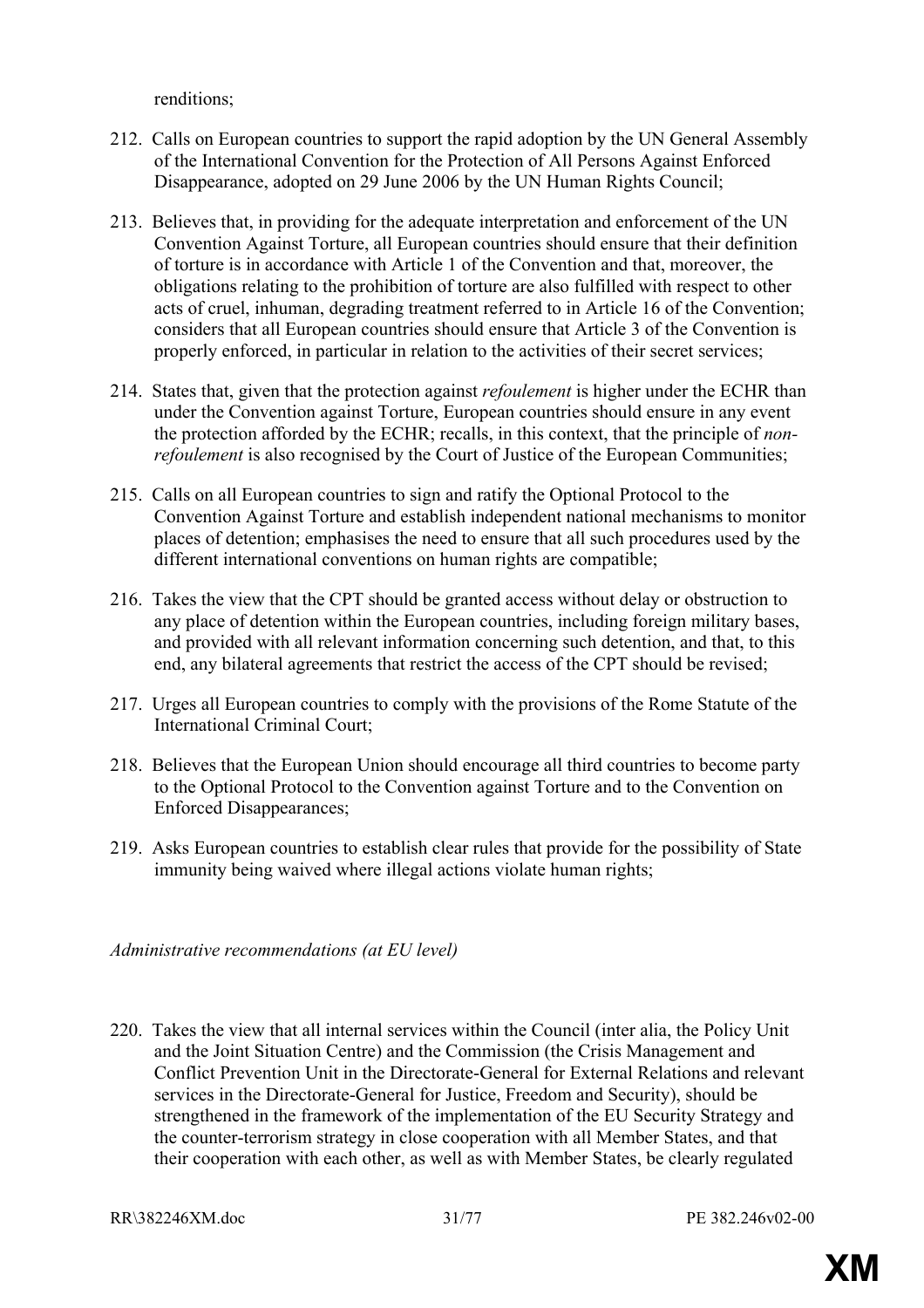and data protection be ensured; considers that Parliament should be involved fully in this regard by granting it oversight powers similar to those of national parliamentary oversight committees, and that the Court of Justice be granted competence in this area; underlines that the competence of the EU in the field of combating terrorism should be significantly strengthened;

### *EU relations with third countries*

- 221. Urges the European Union to stress in its contacts with third countries that the appropriate legal framework for governing the international fight against terrorism is criminal law and international human rights law;
- 222. Stresses the necessity of political dialogue with the US, as well as with other strategic partners of the European Union, on security matters in order to combat terrorism effectively and by legal means;
- 223. Calls on the European Union to recall that the full application of the 'democratic clause' is fundamental in its relations with third countries, especially those with which it has concluded agreements; calls on Egypt, Jordan, Syria and Morocco to provide clarity on their role in the extraordinary renditions programme;
- 224. Strongly believes that it is necessary to promote within the UN framework codes of conduct for all security and military services based on respect for human rights, humanitarian law and democratic political control, similar to the 1994 Code of Conduct on Politico-Military Aspects of Security of the Organisation for Security and Cooperation in Europe;

## *Final conclusions*

- 225. Stresses, in view of the powers it was provided with and of the time which it had at its disposal, and the secret nature of the investigated actions, that the Temporary Committee was not put in a position fully to investigate all the cases of abuses and violations falling within its remit and that its conclusions are therefore not exhaustive;
- 226. Recalls the principles and values on which the European Union is based, as provided in Article 6 of the Treaty on European Union, and calls on the EU institutions to meet their responsibilities in relation to Article 7 of the Treaty on European Union and all other relevant provisions of the Treaties, and to take all appropriate measures in the light of the conclusions of the work of the Temporary Committee, the facts revealed in the course of the Temporary Committee's investigation and any other facts that may emerge in the future; expects the Council to start hearings and commission an independent investigation without delay, as foreseen in Article 7, and, where necessary, to impose sanctions on Member States in case of a serious and persistent breaches of Article 6,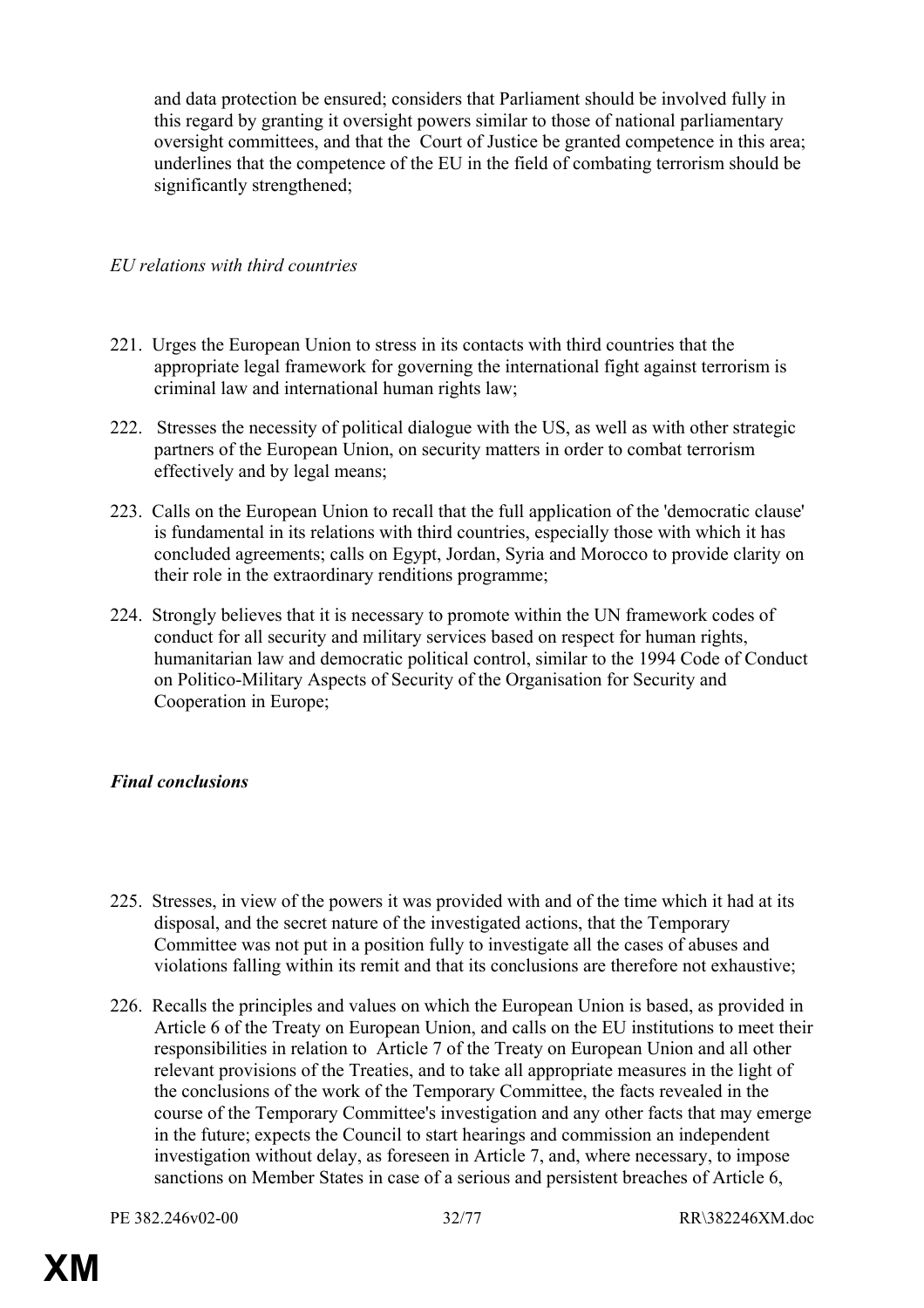including where a violation of human rights has been declared by an international body but no measure has been taken to redress the violation;

- 227. Believes that the principle of loyal cooperation enshrined in the Treaties -which requires Member States and the EU institutions to take measures to ensure the fulfilment of their obligations under the Treaties, such as the respect of human rights, or resulting from action taken by the EU institutions, such as ascertaining the truth about alleged CIA flights and prisons, and to facilitate the achievement of EU tasks and objectives – has not been respected;
- 228. Recalls that in light of European Court of Human Rights case law, a signatory State bears responsibility for the material breach of the provisions of the ECHR, and therefore also of Article 6 of the Treaty on the European Union, not only if its direct responsibility can be established beyond reasonable doubt, but also by failing to comply with its positive obligation to conduct an independent and impartial investigation into reasonable allegations of such violations;
- 229. Notes the reports by reputable media operators that extraordinary rendition, illegal detention, and systematic torture involving many people is continuing, and considering the declaration by the current US Government that the use of extraordinary rendition and secret places of detention will be continued; therefore calls for an EU-US counterterrorism summit to seek an end to such inhumane and illegal practices, and to insist that cooperation with regard to counter-terrorism is consistent with international human rights and anti-torture treaty obligations;
- 230. Instructs its Committee on Civil Liberties, Justice and Home Affairs, where necessary in cooperation with the Committee on Foreign Affairs, notably its Sub-Committee on Human Rights, to follow up politically the proceedings of the Temporary Committee and to monitor the developments, and in particular, in the event that no appropriate action has been taken by the Council and/or the Commission, to determine whether there is a clear risk of a serious breach of the principles and values on which the European Union is based, and to recommend to it any resolution, taking as a basis Articles 6 and 7 of the Treaty on European Union, which may prove necessary in this context;
- 231. Calls on its Secretary-General to publish, at least in compliance with Regulation 1049/2001, all the documents received, produced and examined, as well as the records of the proceedings of the Temporary Committee on the Internet as well as in any other appropriate manner and calls on the Secretary-General to ensure that the developments in fields falling within the remit of the Temporary Committee after its disbandment are monitored;

0 0

- 0
- 232. Instructs its President to forward this resolution to the Council, the Commission, the governments and parliaments of the Member States, of the candidate Member States and the associated countries, and to the Council of Europe, NATO, the United Nations and the Government and two Houses of Congress of the United States, and to request

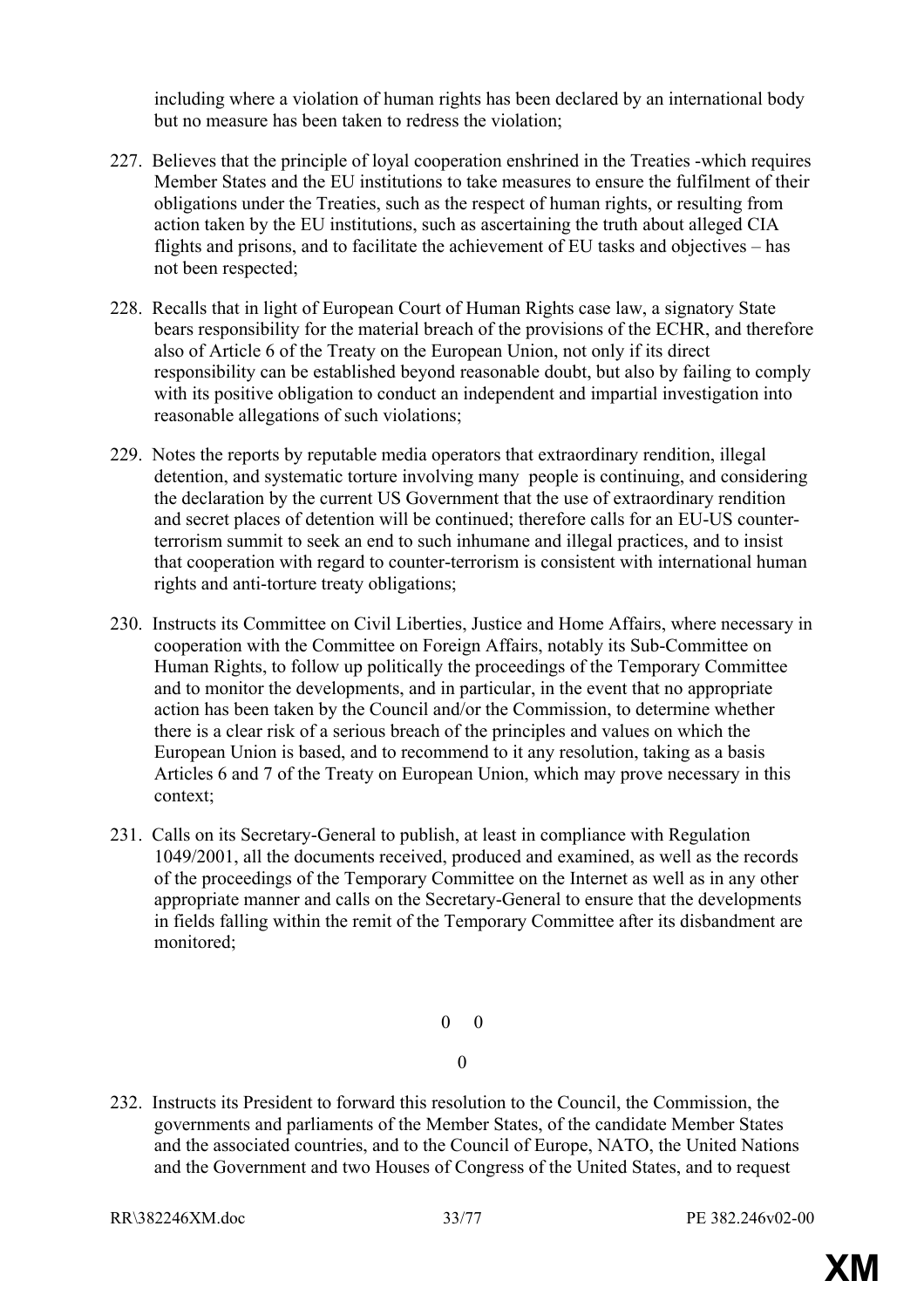them to keep Parliament informed of any development that may take place in the fields falling in the remit of the Temporary Committee.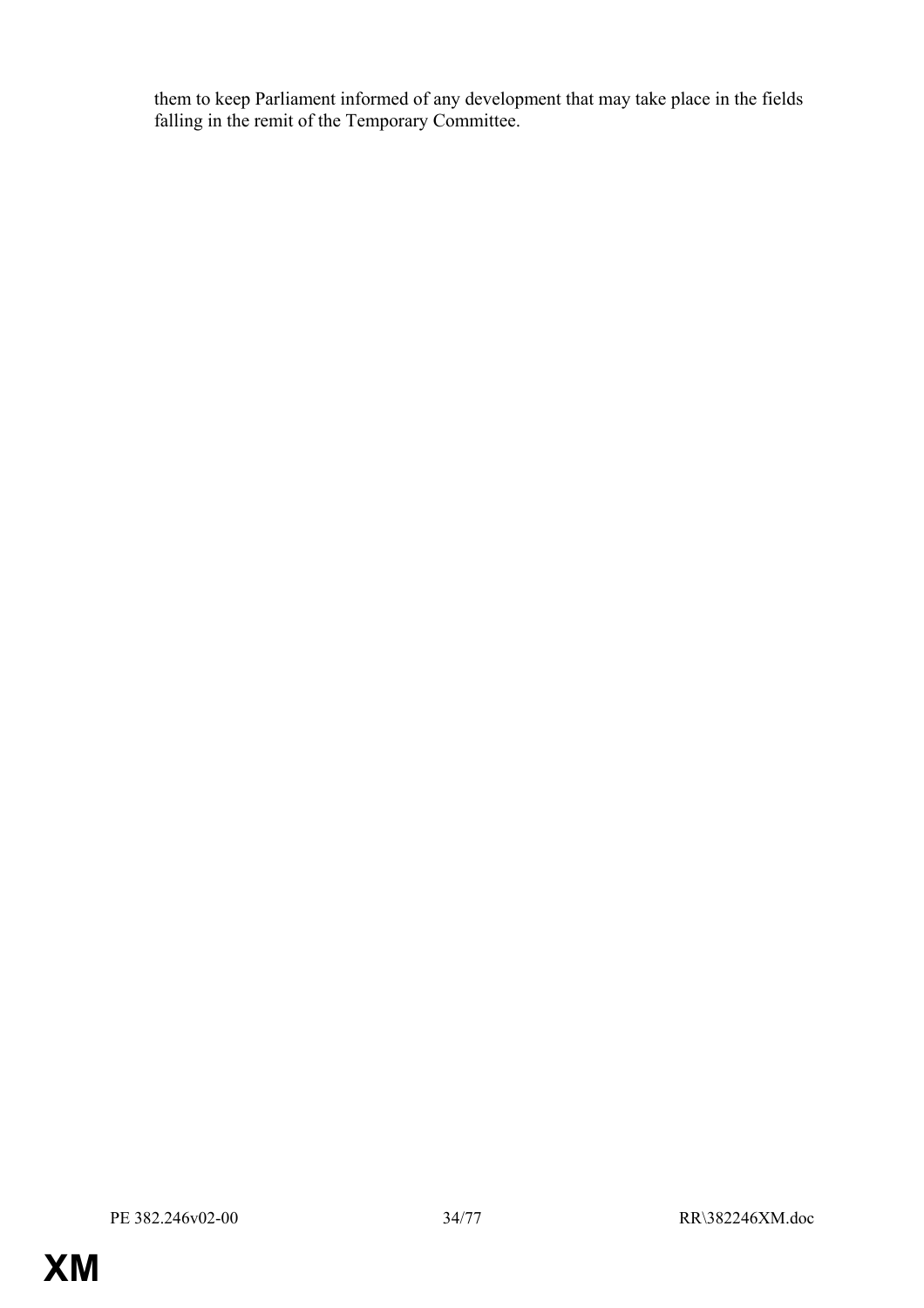## **EXPLANATORY STATEMENT**

Questa relazione finale é il frutto di un intenso anno di lavoro che ha visto direttamente coinvolti 46 deputati di tutti i gruppi politici, supportati dai funzionari del segretariato e dagli staff dei gruppi politici.

A conferma dell'impegno e della complessità del lavoro svolto, il relatore vuole ricordare alcune cifre significative:

- 33 riunioni di commissioni (ovvero più di 110 ore di riunione ufficiali);
- 10 riunioni del Bureau e con i coordinatori dei gruppi politici;
- 7 delegazioni ufficiali della commissione (Ex Repubblica Jugoslava di Macedonia; Stati Uniti; Germania; Regno Unito; Romania; Polonia; Portogallo)
- circa 200 testimoni auditi in commissione o in occasione delle missioni;
- 19 casi di *extraordinary renditions* presi in esame (tra questi va sottolineata la testimonianza diretta di quattro vittime di renditions);
- circa 700 emendamenti presentati ad entrambi i testi della risoluzione, provvisoria e finale;
- Migliaia di pagine di documenti ricevute e analizzate dalla commissione.

Il relatore ricorda che tutti i documenti prodotti (relazioni, documenti di lavoro, processi verbali e trascrizioni delle riunioni, relazioni delle delegazioni ufficiali, etc.), così come i documenti ricevuti (eccettuati quelli di carattere confidenziale), saranno resi disponibili anche al pubblico.

-----------------------------------------

Tutto il lavoro prodotto (i fatti analizzati, le testimonianze raccolte e di documenti ricevuti) viene ripreso nei nove documenti di lavoro che hanno lo scopo di dimostrare, approfondire e completare le conclusioni politiche della risoluzione finale. Tra questi documenti di lavoro, il relatore vuole soffermarsi sugli ultimi, in ordine di tempo, presentati:

- $\circ$  Il documento di lavoro n.7<sup>1</sup> è dedicato all'approfondimento dei singoli casi di *extraordinary renditions* esaminati da questa commissione, attraverso i dati relativi ai voli CIA utilizzati per il trasporto dei detenuti. Le informazioni su questi voli, fornite da Eurocontrol, costituiscono una prova inconfutabile delle *extraordinary renditions*. Emerge, in particolare, un quadro di illegalità non casuali né episodiche: l'esistenza di circuiti di *extraordinary renditions* che prevedono l'uso abituale degli aeroporti europei come *stop-over* o *staging points* per le missioni illegali dell'intelligence americana finalizzate al sequestro di presunti terroristi.
- $\circ$  Il documento di lavoro n.  $8^2$  consiste in uno studio analitico delle *shell companies* e degli aerei di cui si è servita la CIA per i 1245 voli di cui la nostra commissione ha



 $\overline{a}$ 1 Documento di lavoro n. 7 PE 380.593.

<sup>2</sup> Documento di lavoro n. 8 PE 380984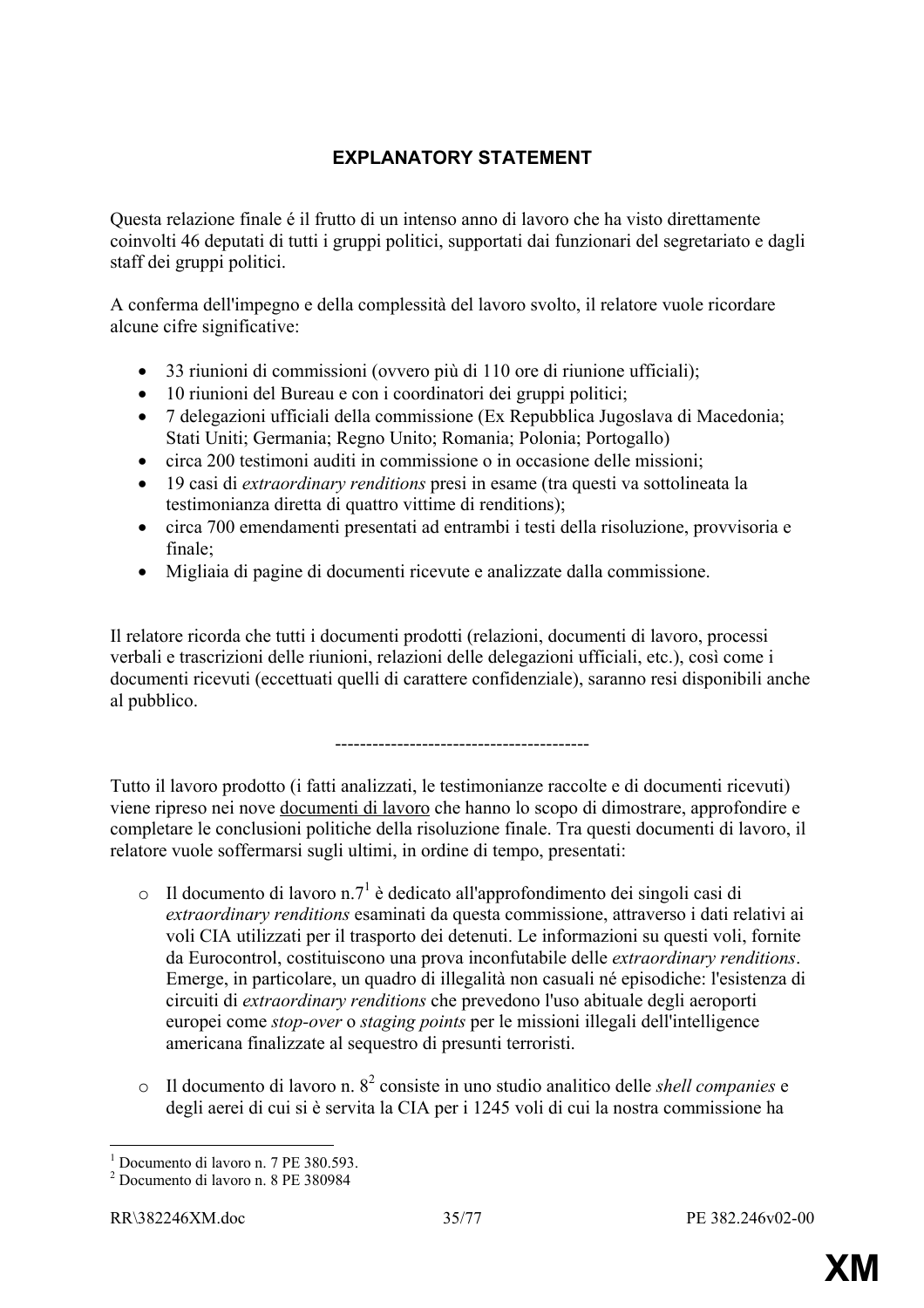potuto ricostruire ogni dettaglio: le caratteristiche degli aerei utilizzati, gli aeroporti di provenienza e di arrivo, il timing dei voli, gli scali intermedi e in particolare le cosiddette *suspicious locations*, ovvero quei luoghi di provenienza od origine in cui la commissione temporanea ha potuto constatare l'esistenza di centri di detenzione dove l'uso della tortura é risultato essere una pratica abituale.

 $\circ$  Il documento di lavoro n. 9<sup>1</sup> riguarda infine un quadro analitico e riepilogativo, paese per paese, delle informazioni raccolte dalla nostra commissione sui casi di *extraordinary renditions*, sui presunti centri di detenzione clandestina e sui ruoli delle autoritá nazionali.

Va ricordato che, dietro la rigorosa enumerazione di episodi, evidenze e responsabilità contenute nella relazione vi sono anzitutto storie di esseri umani, in molti casi (e solo dopo anni di detenzione) riconosciuti del tutto estranei alle accuse mosse contro di loro. Si tratta di uomini privati dei loro più elementari diritti, spesso costretti a subire trattamenti degradanti e umilianti. E' bene tenere a mente che di queste vittime di *extraordinary renditions* - molto spesso cittadini o residenti europei - ci siamo potuti occupare solo perché la loro vicenda era ormai di pubblico dominio. Temiamo che molti altri abbiano subito il loro medesimo destino senza che la Storia (né questa Commissione) si sia potuta prendere cura di loro.

Infine, come complemento a queste motivazioni e alle conclusioni politiche incluse nelle due relazioni, il relatore allega tre documenti:

- 1. Un riepilogo di tutte le attività intraprese dalla commissione temporanea TDIP (allegato 1).
- 2. La lista di tutte le persone che hanno testimoniato davanti alla commissione o nel quadro di una delegazione ufficiale (allegato 2).
- 3. Un documento che riprende, dettagliatamente, la cooperazione offerta da ciascun Paese europeo alla nostra commissione (allegato3).
- 4. La lista di tutte le persone che hanno declinato l'invito di incontrare la commissione temporanea TDIP (allegato 4).

Per concludere, è dovere del Relatore ricordare che questa relazione finale cosí come tutti i documenti e le analisi da lui prodotti, sono il frutto di un difficile lavoro collettivo al quale hanno dato il loro apporto molti colleghi deputati (di tutti i gruppi politici). Una menzione particolare va ai funzionari del segretariato della commissione e ai collaboratori più prossimi del Relatore insieme a tutti gli altri funzionari del segretariato generale del Parlamento europeo e degli altri gruppi politici, anch'essi impegnati nel faticoso lavoro di questi mesi. A ciascuno di loro va la nostra gratitudine.

 $\overline{a}$ 

<sup>1</sup> Documento di lavoro n. 9 PE 382.420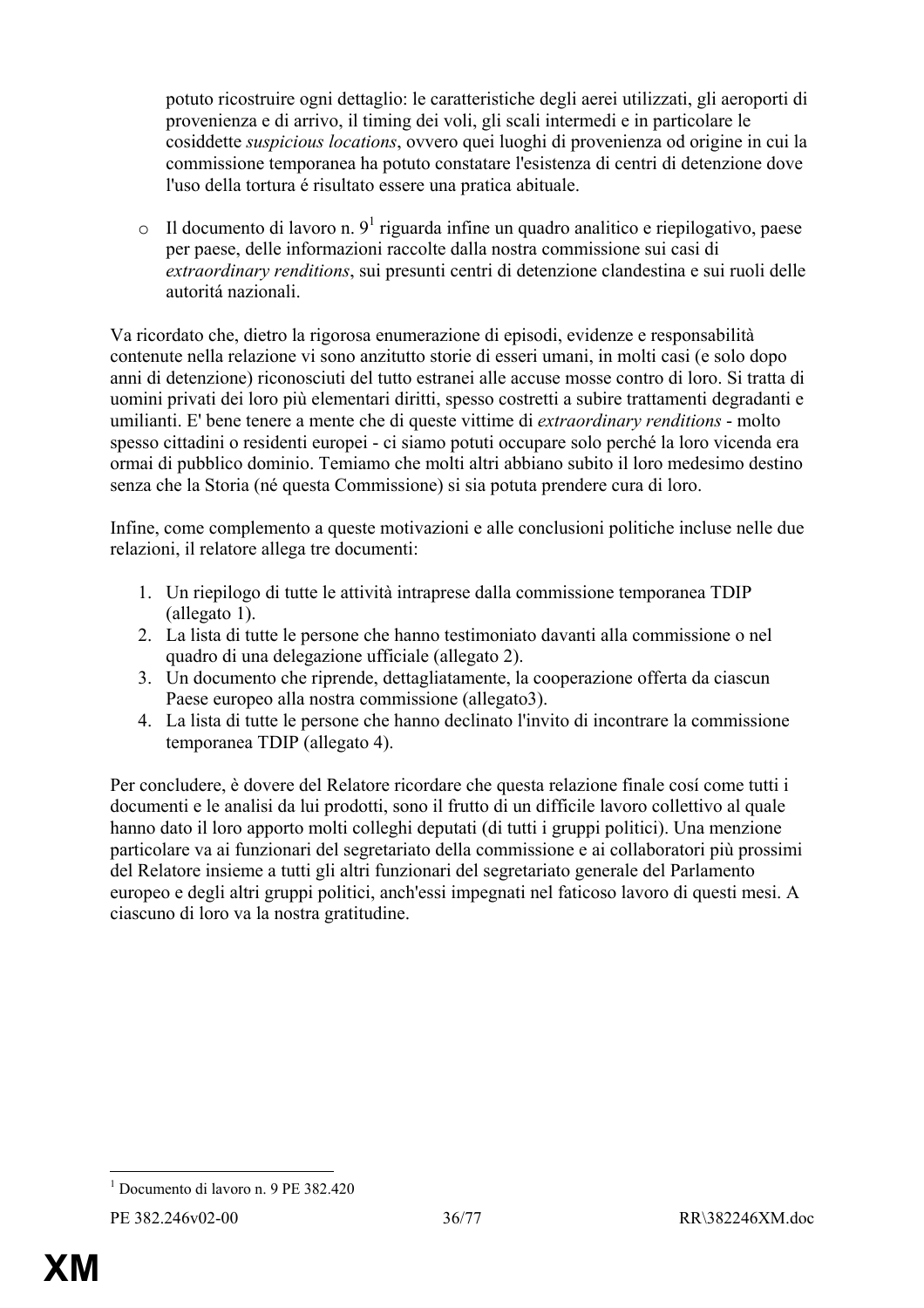#### **Annex 1**:

#### **TDIP Committee events**

|                                     | <b>DATE</b>                 | <b>TIME</b>     | <b>INSTITUTION-</b><br><b>PLACE</b>               |                                     | <b>SUBJECT</b>                                                                                                                                                                                                                                                          |
|-------------------------------------|-----------------------------|-----------------|---------------------------------------------------|-------------------------------------|-------------------------------------------------------------------------------------------------------------------------------------------------------------------------------------------------------------------------------------------------------------------------|
|                                     | 15 December 2005 - Thursday |                 | European<br>Parliament (EP) -<br>Strasbourg (STR) | <b>Plenary sitting 1:</b>           | Resolution on presumed use of European countries by the CIA for the<br>Transportation and Illegal Detention of Prisoners -TDIP-(P6 TA-PROV(2005)0529                                                                                                                    |
| EP PLENARY -<br>Jan. (from 16 to    | 18 January 2006 - Wednesday | 12h00 - 13h00   | EP-STR                                            | <b>Plenary sitting 2:</b>           | Decision setting up a temporary committee on TDIP (P6 TA-PROV(2006)0012                                                                                                                                                                                                 |
| 24 January 2006 - Tuesday           |                             | 08h30           | Council of Europe<br>Strasbourg                   | Parliamentary<br><b>Assembly 1:</b> | Meeting of the Committee on Legal Affairs and Human Rights (Point 1 of the<br>Agenda: Alleged secret detentions in Council of Europe member states) and<br>debate in plenary of the Parliamentary Assembly. Follow-up by the TDIP<br>secretariat                        |
| 26 January 2006 - Thursday          |                             | 09h00-10h00     | EP - Bruxelles<br>(BXL)                           | <b>TDIP Committee 1:</b>            | Constituent meeting (election of chairman, Carlos COELHO and vice-chairmen,<br>Baroness Sarah LUDFORD, Giorgos DIMITRAKOPOULOS, Cem OZDEMIR                                                                                                                             |
| 01 February 2006 - Wednesday        |                             | $18h45 - 20h00$ | EP - BXL                                          | <b>Steering group 1:</b>            | Provisional calendar of meetings and planning of the provisional report up to June<br>2006; Opening and transparency of proceedings; List of personalities/institutions<br>to be invited; Committee delegations; Background information, specific studies,<br>expertise |
| 08 February 2006 - Wednesday        |                             | $18h45 - 20h00$ | $EP - BXI$                                        | <b>Steering group 2:</b>            | Agreement on a working programme to be adopted by the Committee on 13<br>February 2006                                                                                                                                                                                  |
| EP PLENARY - Feb<br>(from 13 to 16) | 13 February 2006 - Monday   | 19h00 - 21h00   | EP-STR                                            | <b>TDIP Committee 2:</b>            | Franco FRATTINI, Vice-President of the European Commission; Adoption of the<br>calendar of meetings and of the TDIP working programme until 30 June 2006;<br>presentation by Giovanni Claudio FAVA, rapporteur                                                          |
|                                     | 14 February 2006 - Tuesday  | 14h30 - 15h00   | EP-STR                                            | Press conference 1:                 | Carlos COELHO, chairman and Giovanni Claudio FAVA, rapporteur: Start of the<br>committee proceedings                                                                                                                                                                    |

RR\382246XM.doc 37/77

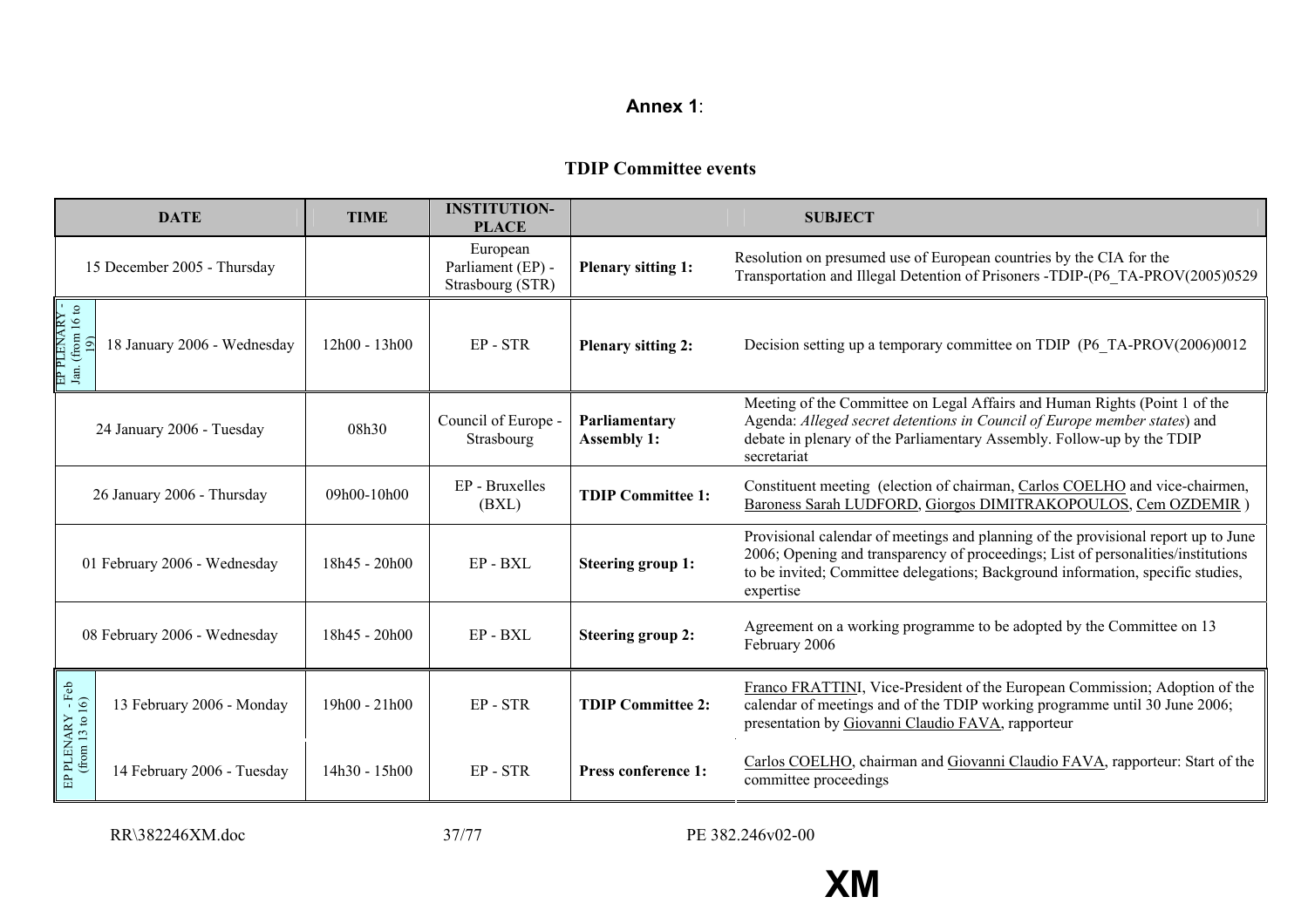|                                       | <b>DATE</b>                 | <b>TIME</b>     | <b>INSTITUTION-</b><br><b>PLACE</b> |                                     | <b>SUBJECT</b>                                                                                                                                                                                                     |
|---------------------------------------|-----------------------------|-----------------|-------------------------------------|-------------------------------------|--------------------------------------------------------------------------------------------------------------------------------------------------------------------------------------------------------------------|
|                                       |                             | $9h00 - 12h00$  |                                     | <b>TDIP Committee 3:</b>            | Joanne MARINER, Human Rights Watch; Anne FITZGERALD, Amnesty<br>International; Tony BUNYAN, Statewatch                                                                                                             |
|                                       | 23 February 2006 - Thursday | 15h00 - 18h30   | EP - BXL                            |                                     | Armando SPATARO, Prosecutor (Milan); Dick MARTY, Council of Europe                                                                                                                                                 |
|                                       |                             | 19h30           |                                     | <b>Working meal 1</b><br>(dinner):  | Hosted by Carlos COELHO, (Bureau and coordinators) with Dick MARTY,<br>Council of Europe                                                                                                                           |
| 6 March 2006 - Monday                 |                             | 15 h00 - 17h30  | EP - BXL                            | <b>TDIP Committee 4:</b>            | Generale Nicolò POLLARI, Italian Intelligence and Security Services (in<br>camera); Anne-Marie LIZIN, President of the Senate of Belgium; Jean Claude<br>DELEPIERE, Chairman of the Permanent Committee R          |
|                                       |                             | $17h30 - 18h30$ |                                     | <b>Steering group 3:</b>            | Treatment of confidential information; Organisation of TDIP Committee work                                                                                                                                         |
| EP PLENARY - March<br>(from 13 to 16) | 13 March 2006 - Monday      | $11h45 - 13h00$ | Council of Europe -<br>Paris        | Parliamentary<br><b>Assembly 2:</b> | Meeting of the Committee on Legal Affairs and Human Rights (Point 7 of the<br>Agenda: Alleged secret detentions in Council of Europe member states) with the<br>participation of Giovanni Claudio FAVA, rapporteur |
|                                       |                             | $21h00 - 22h30$ | EP-STR                              | <b>TDIP Committee 5:</b>            | Khaled EL MASRI (German citizen), alleged victim and his lawyer, Manfred<br><b>GNJIDIC</b>                                                                                                                         |
| 21 March 2006 - Tuesday               |                             | 15h00 - 18h00   | EP-BXL                              | <b>TDIP Committee 6:</b>            | Stephen GREY, journalist (free lancer); Guido OLIMPIO and Paolo BIONDANI.<br>journalists from <i>Il corriere della sera</i> (IT)                                                                                   |
|                                       |                             | 18h00 - 19h00   |                                     | <b>Steering group 4:</b>            | Delegations to FYROM and USA; Programme of future Committee meetings;<br>Organisation of TDIP Committee meetings                                                                                                   |
| 23 March 2006 - Thursday              |                             | $15h00 - 18h00$ | $EP - BXI$                          | <b>TDIP Committee 7:</b>            | Maher ARAR (Canadian citizen) alleged victim and his lawyers, Lorne<br>WALDMAN and Marlys EDWARDH; Kjell JÖNSSON, lawyer of Mohammed<br>EL-ZARY (Egyptian citizen) alleged victim                                  |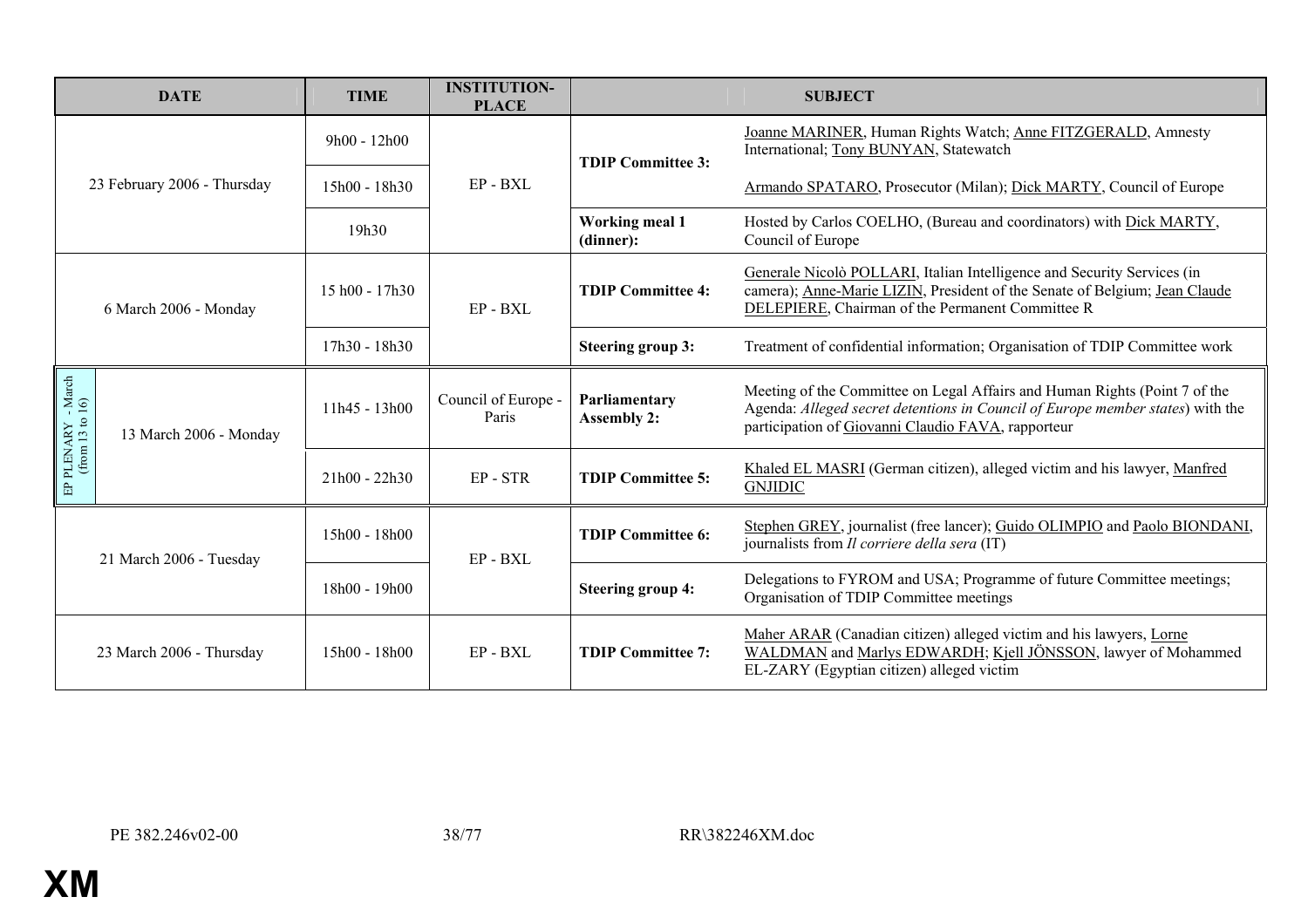|                                     | <b>DATE</b>               | <b>TIME</b>     | <b>INSTITUTION-</b><br><b>PLACE</b> |                                     | <b>SUBJECT</b>                                                                                                                                                                                                                                                                                                                                     |
|-------------------------------------|---------------------------|-----------------|-------------------------------------|-------------------------------------|----------------------------------------------------------------------------------------------------------------------------------------------------------------------------------------------------------------------------------------------------------------------------------------------------------------------------------------------------|
|                                     |                           | $21h00 - 22h15$ |                                     | <b>TDIP Committee 8:</b>            | Preparation of the draft interim report (2006/2027 (INI))                                                                                                                                                                                                                                                                                          |
| EP PLENARY - April<br>(from 3 to 6) | 3 April 2006 - Monday     | 22h15 - 22h35   | EP-STR                              | <b>Steering group 5:</b>            | Delegations to FYROM and USA; Treatment of confidential<br>information ('Eurocontrol')                                                                                                                                                                                                                                                             |
| 11 April 2006 - Tuesday             |                           | from $8h30$     | Council of Europe -<br><b>STR</b>   | Parliamentary<br><b>Assembly 3:</b> | Meeting of the Committee on Legal Affairs and Human Rights<br>(Point 4 of the Agenda: Alleged secret detentions in Council of<br><i>Europe member states</i> ) Follow-up by the TDIP secretariat                                                                                                                                                   |
|                                     |                           | 9h30 - 12h30    |                                     | <b>TDIP Committee 9:</b>            | Craig MURRAY, former UK ambassador to Uzbekistan; Gijs DE<br><b>VRIES, EU's Counter-Terrorism Coordinator</b>                                                                                                                                                                                                                                      |
|                                     | 20 April 2006 - Thursday  | 15h00 - 18h30   | EP-BXL                              |                                     | Matías VALLES, journalist from "Diario de Mallorca"; Edward<br>HORGAN, former UN peacekeeper and Retired Commandant of<br>the Irish Army                                                                                                                                                                                                           |
|                                     | 24 April 2006 - Monday    | 13h00           | EP-BXL                              | Working meal 2 (lunch):             | Hosted by chairman COELHO with Thomas HAMMARBERG,<br>CoE's Human Rights Commissioner                                                                                                                                                                                                                                                               |
|                                     | 25 April 2006 - Tuesday   | 15h00 - 18h30   | EP-BXL                              | <b>TDIP Committee 10:</b>           | Examination of the draft interim report; Stephen H. OLESKEY,<br>Counsel for six citizens of Bosnia and Herzegovina imprisoned at<br>Guantanamo Bay; Srdjan DIZDAREVIC, President of the<br>Helsinki Committee for Human Rights in Bosnia and Herzegovina;<br>Michele PICARD, former President of the Human Rights Chamber<br>of Bosnia Herzegovina |
|                                     | 26 April 2006 - Wednesday | $11h00 - 12h00$ | EP-BXL                              | <b>Press conference 2:</b>          | Carlos COELHO, chairman and Giovanni Claudio FAVA,<br>rapporteur: Presentation of the draft interim report (2006/2027<br>(INI)                                                                                                                                                                                                                     |
|                                     | 27 April 2006 - Thursday  | 15h00 - 18h30   | EP - BXL                            |                                     | <b>TDIP Committee:</b> (cancelled because of the delegation to Skopje)                                                                                                                                                                                                                                                                             |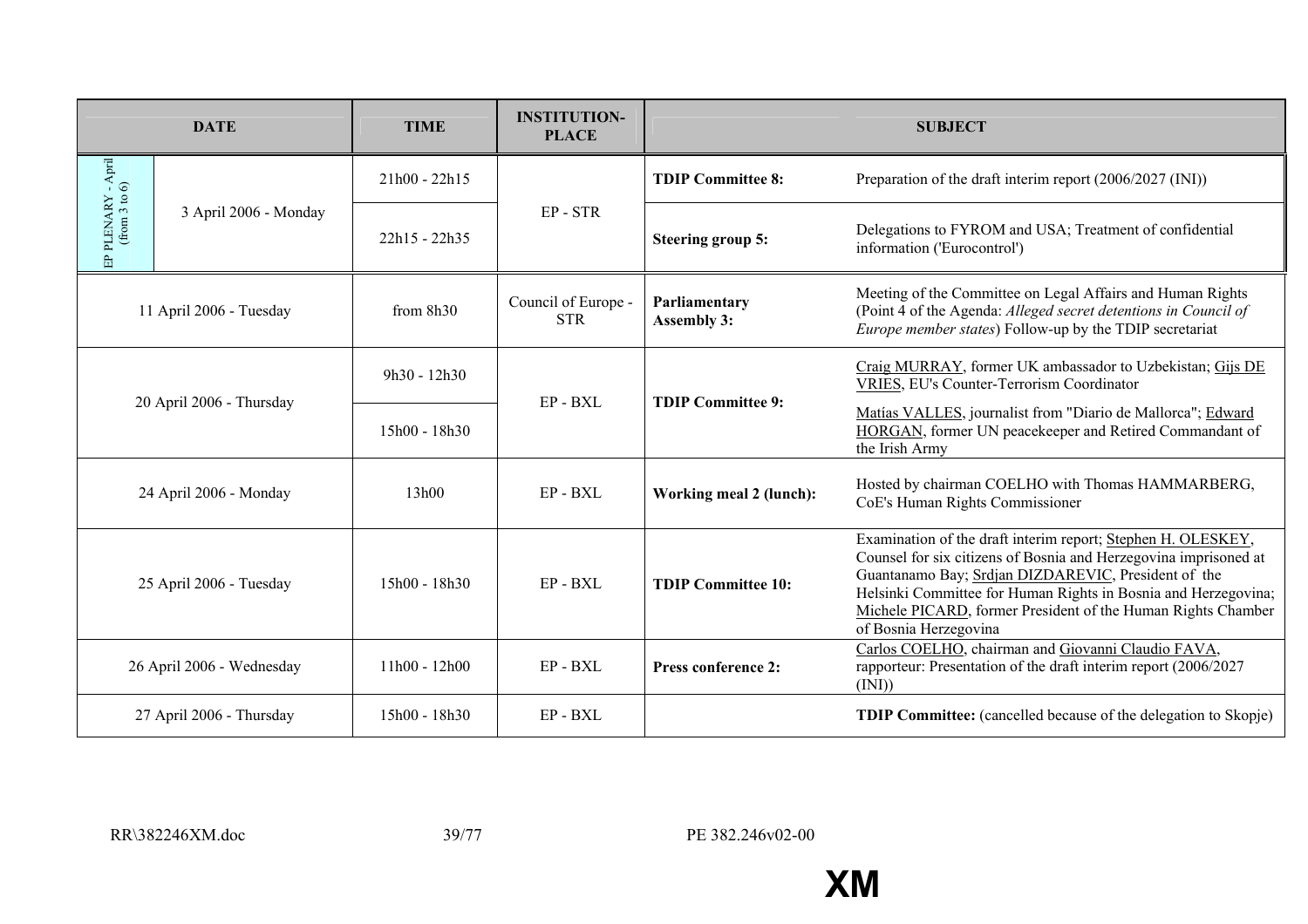| <b>DATE</b>                                                                  | <b>TIME</b>     | <b>INSTITUTION-</b><br><b>PLACE</b> |                                                                                                                                                                                            | <b>SUBJECT</b>                                                                                                                                                                                                                                                                                                                                                                                                                                                                                                                                                                                                                                                                                                                                                                                                                                                                                                                    |
|------------------------------------------------------------------------------|-----------------|-------------------------------------|--------------------------------------------------------------------------------------------------------------------------------------------------------------------------------------------|-----------------------------------------------------------------------------------------------------------------------------------------------------------------------------------------------------------------------------------------------------------------------------------------------------------------------------------------------------------------------------------------------------------------------------------------------------------------------------------------------------------------------------------------------------------------------------------------------------------------------------------------------------------------------------------------------------------------------------------------------------------------------------------------------------------------------------------------------------------------------------------------------------------------------------------|
| 27 April 2006 - Thursday (afternoon) /<br>29 April 2006 - Saturday (morning) | ***             | Skopje (FYROM)                      | <b>Delegation TDIP 1: Skopje</b><br>(FYROM) Sylvia-Yvonne<br>KAUFMANN [acting chair],<br>Giovanni Claudio FAVA,<br>Wolfgang KREISSL-<br>DÖRFLER, Raül ROMEVA I<br>RUEDA, Ryszard CZARNECKI | Erwan FOUÉRÉ, Head of the European Commission delegation<br>and EU Special Representative; Bancko CRVENKOVSKI,<br>President of the Republic; Radmila SEKERINSKA, Deputy Prime<br>Minister; Slobodan CASULE, Member of the Parliament; Siljan<br>AVRAMOVSKI, Deputy Director of the Security and counter-<br>Intelligence Directorate; Liubomi MIHAILOVSKI, Minister of<br>Interior; Ljupco JORDANOVSKI, President of the Assembly;<br>Karolina RISTOVA-ASTERUD, President of the Parliament's EU<br>Affairs Committee; Tenta ARIFI, President of the Parliament's<br>Foreign Affairs Committee; Ganka SAMOILOVSKA<br>CVETANOVA, Member of Parliament; Mirjana NAJCEVSKA,<br>President of the Macedonian Helsinki Committee; Esad RAHIC,<br>President of the Parliamentary Committee for Defence and<br>Security; Stojan ANDOV, President of the Human Rights<br>Parliamentary Committee; Zvonimir JANKULOVSKI, Security<br>expert |
| 28 April 2006 - Friday                                                       | $19h30 - 20h00$ | Skopje (FYROM)                      | <b>Press conference 3:</b>                                                                                                                                                                 | Sylvia-Yvonne KAUFMANN, acting chairwoman and Giovanni<br>Claudio FAVA, rapporteur: Outcome of the delegation to FYROM                                                                                                                                                                                                                                                                                                                                                                                                                                                                                                                                                                                                                                                                                                                                                                                                            |
|                                                                              | 14h30           | EP-BXL                              |                                                                                                                                                                                            | Informal meeting between Javier SOLANA and the Steering group                                                                                                                                                                                                                                                                                                                                                                                                                                                                                                                                                                                                                                                                                                                                                                                                                                                                     |
| 02 May 2006 - Tuesday                                                        | 15h00 - 18h30   | EP-BXL                              | <b>TDIP Committee 11:</b>                                                                                                                                                                  | Javier SOLANA, EU High Representative for the CFSP; Alvaro<br><b>GIL-ROBLES</b> , Council of Europe's former Human Rights<br>Commissioner                                                                                                                                                                                                                                                                                                                                                                                                                                                                                                                                                                                                                                                                                                                                                                                         |
|                                                                              | $9h30 - 12h30$  | EP-BXL                              | <b>TDIP Committee 12:</b>                                                                                                                                                                  | Exchange of views on the draft interim report $(2006/2027 \text{ (INI)});$<br>Manfred NOWAK, United Nations Special Rapporteur on Torture                                                                                                                                                                                                                                                                                                                                                                                                                                                                                                                                                                                                                                                                                                                                                                                         |
| 04 May 2006 - Thursday                                                       | 15h00 - 18h30   |                                     |                                                                                                                                                                                            | Mats MELIN, Swedish Chief Parliamentary Ombudsman                                                                                                                                                                                                                                                                                                                                                                                                                                                                                                                                                                                                                                                                                                                                                                                                                                                                                 |
|                                                                              | 12h30 - 13h15   | EP-BXL                              | Press conference 4:                                                                                                                                                                        | Sylvia-Yvonne KAUFMANN, acting chairwoman and Giovanni<br>Claudio FAVA, rapporteur: Outcome of the delegation to FYROM                                                                                                                                                                                                                                                                                                                                                                                                                                                                                                                                                                                                                                                                                                                                                                                                            |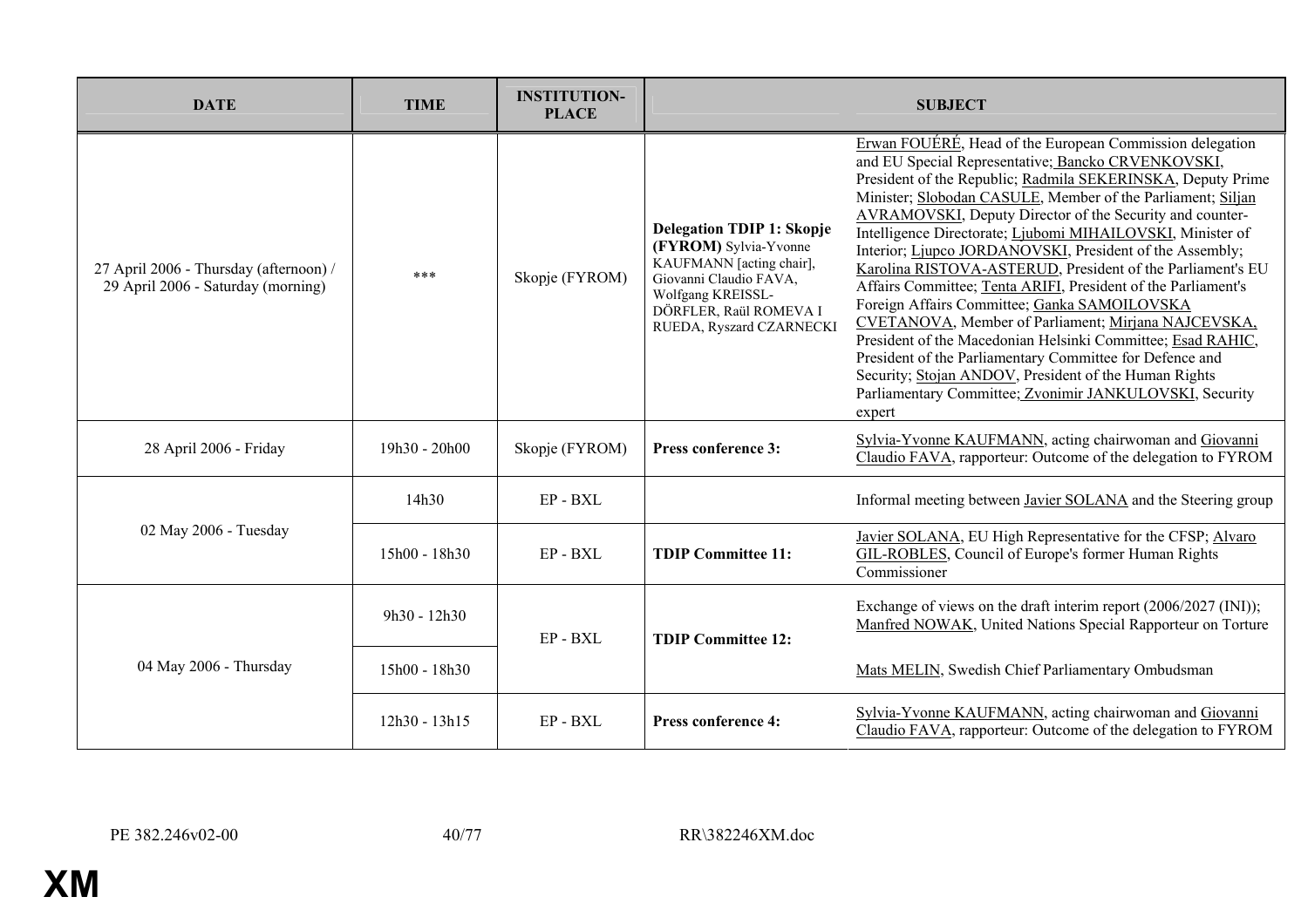|                                                                    | <b>DATE</b>           | <b>TIME</b>     | <b>INSTITUTION-</b><br><b>PLACE</b>          |                                                                                                                                                                                                                                                                                                                                                             | <b>SUBJECT</b>                                                                                                                                                                                                                                                                                                                                                                                                                                                                                                                                                                                                                                                                                                                                                                                                                                                                                                                                                                                                                                                                                                                                                                                                                                                                                                                                                                                                                                                                |
|--------------------------------------------------------------------|-----------------------|-----------------|----------------------------------------------|-------------------------------------------------------------------------------------------------------------------------------------------------------------------------------------------------------------------------------------------------------------------------------------------------------------------------------------------------------------|-------------------------------------------------------------------------------------------------------------------------------------------------------------------------------------------------------------------------------------------------------------------------------------------------------------------------------------------------------------------------------------------------------------------------------------------------------------------------------------------------------------------------------------------------------------------------------------------------------------------------------------------------------------------------------------------------------------------------------------------------------------------------------------------------------------------------------------------------------------------------------------------------------------------------------------------------------------------------------------------------------------------------------------------------------------------------------------------------------------------------------------------------------------------------------------------------------------------------------------------------------------------------------------------------------------------------------------------------------------------------------------------------------------------------------------------------------------------------------|
| 08 May 2006 - Monday (evening) /<br>12 May 2006 - Friday (morning) |                       | $***$           | Washington (USA)                             | <b>Delegation TDIP 2:</b><br><b>Washington (USA) Carlos</b><br>COELHO, Baroness Sarah<br>LUDFORD, Cem ÖZDEMIR,<br>Giovanni Claudio FAVA, Jas<br>GAWRONSKI, Jose-Ingnacio<br>SALAFRANCA SÁNCHEZ-<br>NEYRA, Wolfgang KREISSL-<br>DÖRFLER, Giulietto CHIESA,<br>Jean LAMBERT, Giusto<br>CATANIA, Konrad<br>SZYMANSKI, Miroslaw<br>PIOTROWSKI, Roger<br>HELMER) | John BRUTON, Head of the European Commission Delegation;<br>Scott HORTON, Chair of the committee on International Law;<br>Margaret L. SATTERTHWAITE, Assistant Professor of Clinical<br>Law and Faculty Director; Barbara OLSHANSKY, Director and<br>Counsel (Guantanamo Global Justice Initiative); Elisa<br>MASSIMINO, Director of the Washington, D.C. Office (Human<br>Rights First); Angela COLAIUTA, Center for Victims of Torture,<br>John BRADSHAW, Open Society Policy Center, Smita BARUAH,<br>Physicians for Human Rights, Jumana MUSA, Advocacy Director<br>for Domestic Human Rights and International Justice; Jonathan<br>SIFTON, Counterterrorism Researcher, Jennifer DASKAL, US<br>Advocacy Director; Representative Robert WEXLER (D-Florida);<br>Dan FRIED, Assistant Secretary of State, John BELLINGER,<br>Department of State's Legal Adviser; Steven M. WATT, Staff<br>Attorney Ann BEESON, Associate Legal Director, Chris<br>ANDERS, Legislative Counsel; Senator Arlen SPECTER (R)<br>Pennsylvania; Senator Richard DURBIN (D) Illinois;<br>Congressman Ed MARKEY (D) Massachusetts; James<br>WOOLSEY (Former CIA Director 1993-1995); David RIVKIN,<br>Olivier GUITTA and Sally McNAMARA from the American<br>Legislative Exchange Council; Morton H. HALPERIN, Lawrence<br>J. KORB, Peter RUNDLET and Ken GUDE from the Center for<br>American Progress; Eva NOWOTNY, Austrian Ambassador to the<br>USA representing the EU Council's Presidency |
| 11 May 2006 - Thursday                                             |                       | 17h30 - 18h15   | Commission<br>Delegation<br>Washington (USA) | Press conference 5:                                                                                                                                                                                                                                                                                                                                         | Carlos COELHO, chairman and Giovanni Claudio FAVA,<br>rapporteur: Outcome of the delegation to USA                                                                                                                                                                                                                                                                                                                                                                                                                                                                                                                                                                                                                                                                                                                                                                                                                                                                                                                                                                                                                                                                                                                                                                                                                                                                                                                                                                            |
| EP PLENARY - May<br>(from 15 to 18)                                | 15 May 2006 - Monday  | $21h00 - 22h30$ | EP-STR                                       | <b>TDIP Committee 13:</b>                                                                                                                                                                                                                                                                                                                                   | Exchange of views on the Research Note on the international law<br>concerning the prohibition of torture presented by a representative<br>of the Legal Service of the EP; Report on the TDIP committee<br>delegation to USA (Washington, 8 to 12 May 2006)                                                                                                                                                                                                                                                                                                                                                                                                                                                                                                                                                                                                                                                                                                                                                                                                                                                                                                                                                                                                                                                                                                                                                                                                                    |
|                                                                    | 16 May 2006 - Tuesday | 12h00           |                                              |                                                                                                                                                                                                                                                                                                                                                             | Deadline for submission of the amendments to the draft interim<br>report (Committee's Secretariat)                                                                                                                                                                                                                                                                                                                                                                                                                                                                                                                                                                                                                                                                                                                                                                                                                                                                                                                                                                                                                                                                                                                                                                                                                                                                                                                                                                            |

RR\382246XM.doc 41/77

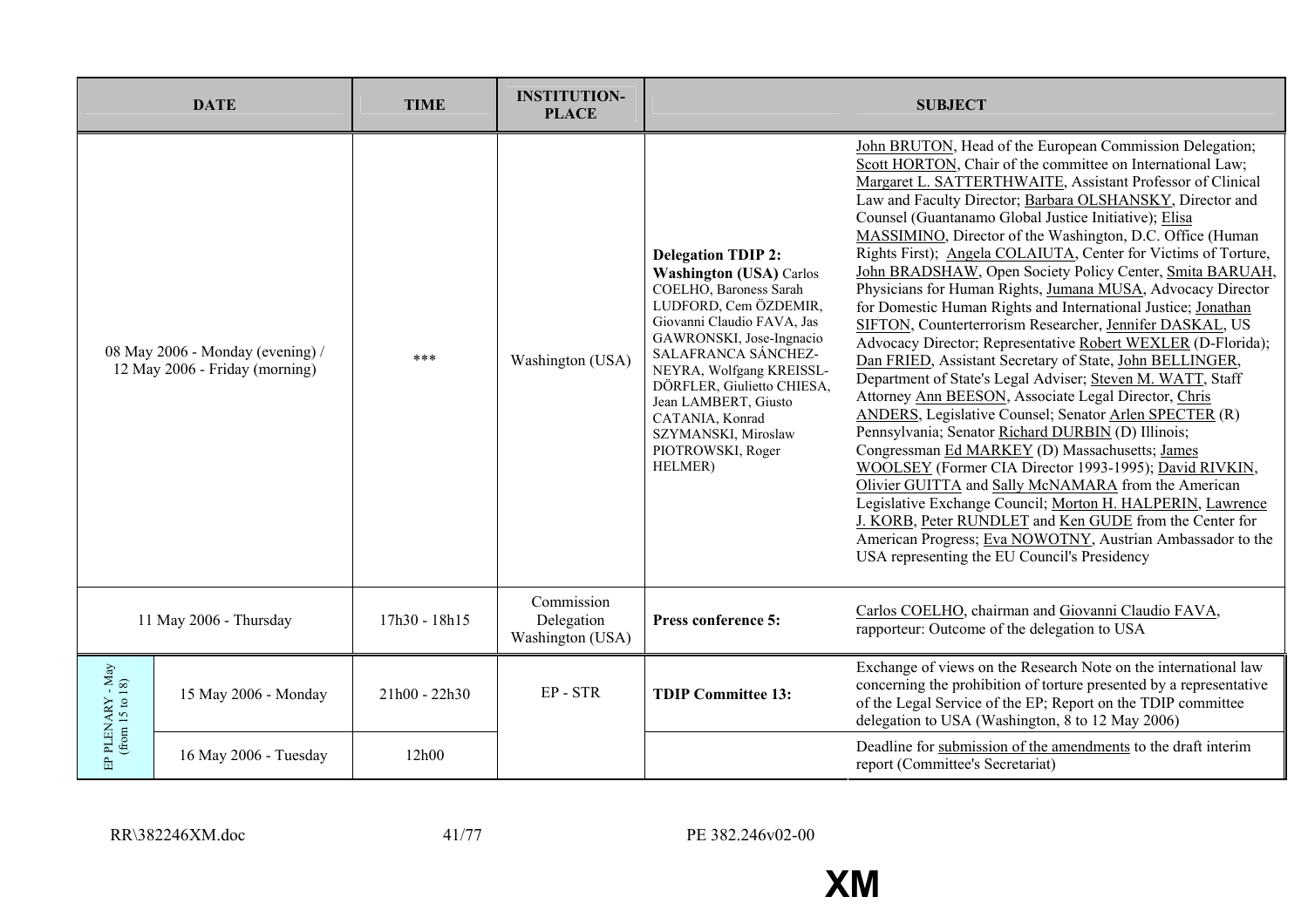|                                      | <b>DATE</b>              | <b>TIME</b>     | <b>INSTITUTION-</b><br><b>PLACE</b> |                                     | <b>SUBJECT</b>                                                                                                                                                                                                                                                                                                                                                    |
|--------------------------------------|--------------------------|-----------------|-------------------------------------|-------------------------------------|-------------------------------------------------------------------------------------------------------------------------------------------------------------------------------------------------------------------------------------------------------------------------------------------------------------------------------------------------------------------|
|                                      | 17 May 2006 - Wednesday  | $11h00 - 11h30$ |                                     | Press conference 6:                 | Carlos COELHO, chairman and Giovanni Claudio FAVA,<br>rapporteur: Outcome of the delegation to USA                                                                                                                                                                                                                                                                |
|                                      | 30 May 2006 - Tuesday    | 15h00 - 18h30   | EP-BXL                              | <b>TDIP Committee 14:</b>           | Exchange of views on the study of the EU Network of Independent<br>Expertise with Olivier DE SCHUTTER; Exchange of views on the<br>amendments to the draft interim report (2006/2027 (INI));                                                                                                                                                                      |
|                                      | 01 June 2006 - Thursday  |                 | EP-BXL                              |                                     | <b>TDIP Committee:</b> (cancelled by a committee decision)                                                                                                                                                                                                                                                                                                        |
| 07 June 2006 - Wednesday             |                          | from 09h00      | Council of Europe -<br>Paris        | <b>Parliamentary Assembly 4:</b>    | Meeting of the Committee on Legal Affairs and Human Rights<br>(Point 3 of the Agenda: Alleged secret detentions in Council of<br>Europe member states: Consideration of a draft report and vote on<br>a draft resolution and a draft recommendation)                                                                                                              |
|                                      | 12 June 2006 - Monday    | 19h00 - 20h30   | EP-STR                              | <b>TDIP Committee 15</b>            | Vote of motion for a interim resolution (2006/2027 (INI)) midway<br>through the TDIP work                                                                                                                                                                                                                                                                         |
| EP PLENARY - June<br>(from 12 to 15) | 13 June 2006 - Tuesday   | 15h00-15h30     |                                     | Press conference 7:                 | Carlos COELHO, chairman and Giovanni Claudio FAVA,<br>rapporteur: Outcome of the vote on the interim resolution in the<br>Committee                                                                                                                                                                                                                               |
|                                      | 21 June 2006 - Wednesday | 15h00           | EP-BXL                              | Meeting with rapporteur 1:          | Brian JOHNSON-THOMAS, expert on arms trade                                                                                                                                                                                                                                                                                                                        |
|                                      |                          | 18h45 - 20h15   |                                     | <b>Steering group 6:</b>            | Informal exchange of views on eventual programme of work for<br>the second semester of the year                                                                                                                                                                                                                                                                   |
| 27 June 2006 - Tuesday               |                          | from $10h00$    | Council of Europe -<br>Paris        | Parliamentary<br><b>Assembly 5:</b> | Plenary of the Parliamentary Assembly, 3rd part of 2006 Ordinary<br>Session (Point 2 of the Agenda: Alleged secret detentions in<br>Council of Europe member states; Statement by Franco<br>FRATTINI, Vice-President of the European Commission;<br>Statement by Giovanni Claudio FAVA, rapporteur; vote on Legal<br>Affairs and Human Rights Committee's report) |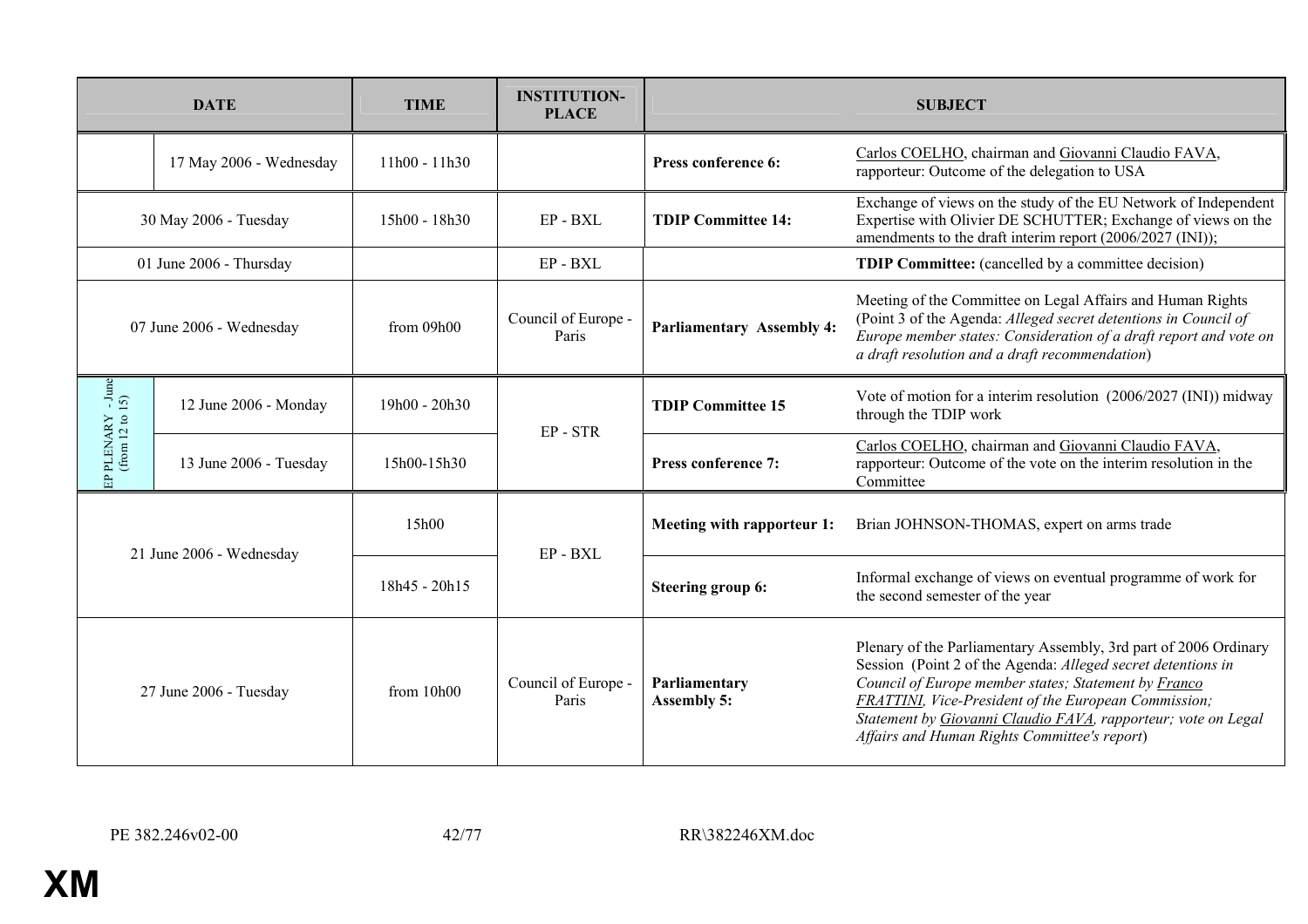|                                                                                              | <b>DATE</b>               | <b>TIME</b>     | <b>INSTITUTION-</b><br><b>PLACE</b> |                            | <b>SUBJECT</b>                                                                                                                                                                                                 |
|----------------------------------------------------------------------------------------------|---------------------------|-----------------|-------------------------------------|----------------------------|----------------------------------------------------------------------------------------------------------------------------------------------------------------------------------------------------------------|
|                                                                                              | 03 July 2006 - Monday     | $21h00 - 22h30$ |                                     | <b>TDIP Committee 16:</b>  | Exchange of views with Dick MARTY, Council of Europe                                                                                                                                                           |
| EP PLENARY $\,$ - July (from 3 to 6)                                                         |                           |                 | EP-STR                              | <b>Plenary sitting 3:</b>  | Debate(5 July) and vote(6 July) of the resolution (2006/2027 (INI))<br>midway through TDIP work                                                                                                                |
|                                                                                              | 05/06 July 2006           | 13h15 - 13h45   |                                     | <b>Press conference 8:</b> | Carlos COELHO, chairman and Giovanni Claudio FAVA,<br>rapporteur: Outcome of the vote on the resolution just adopted in<br>Plenary (6 July)                                                                    |
| 10 July 2006 - Monday                                                                        |                           | 15h00 - 18h00   |                                     | <b>TDIP Committee 17:</b>  | Working programme for the second half of the year; Munich<br>prosecutor Martin HOFMANN (Germany) in charge of the El-<br>Masri case                                                                            |
|                                                                                              |                           | 18h00 - 18h30   | EP-BXL                              | <b>Steering group 7:</b>   | Delegations to Germany, United Kingdom, Romania and Poland                                                                                                                                                     |
| $\begin{array}{ll} \text{PLENARY} \\ \text{September I} \\ \text{(from 4 to 7)} \end{array}$ | 4 September 2006 - Monday | $21h00 - 22h30$ | EP-STR                              | <b>TDIP Committee 18:</b>  | Carlo BONINI, journalist from La Repubblica (IT)                                                                                                                                                               |
| 14 September 2006 - Thursday                                                                 |                           | 09h00 - 12h30   |                                     | <b>TDIP Committee 19:</b>  | Bernhard DOCKE, Partner of Dr. Hannover and Partner Bremen,<br>Lawyer of Murat KURNAZ; Gül PINAR, Lawyer of Mohammed<br>ZAMMARS's family; Francesca LONGHI, Lawyer of Abou<br>ELKASSIM BRITEL, Italian citizen |
|                                                                                              |                           | 14h00 - 15h00   | EP-BXL                              | <b>Steering group 8:</b>   | State of play of TDIP Committee working programme (hearings<br>and delegations); Preparation of TDIP Committee final<br>recommendations                                                                        |
|                                                                                              |                           | $15h00 - 18h30$ |                                     | <b>TDIP Committee 19:</b>  | Marek Antoni NOWICKI, Former Kosovo Ombudsman (2000 -<br>2005); Miguel Angel MORATINOS, Minister for Foreign Affairs<br>of Spain                                                                               |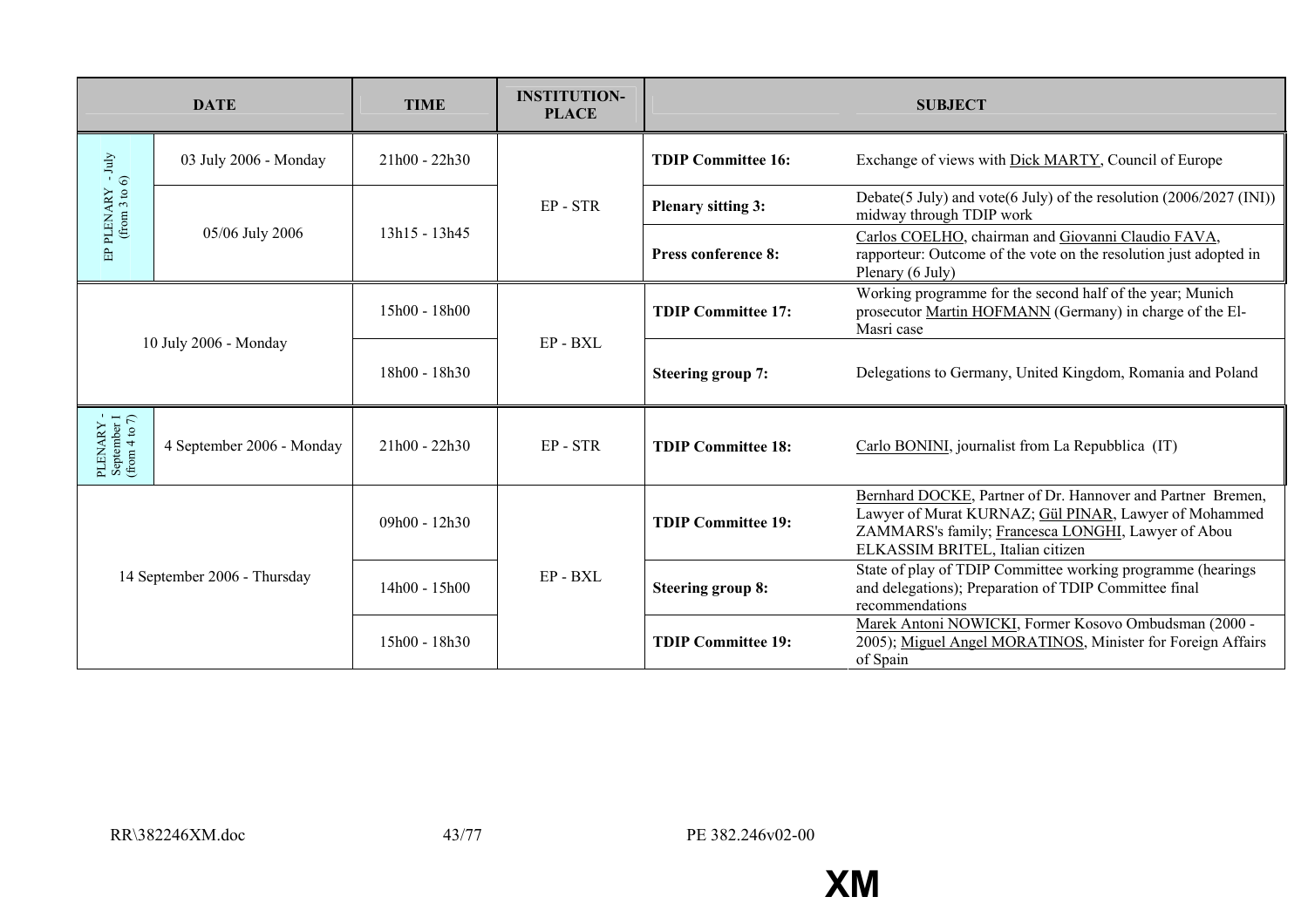| <b>DATE</b>                                                  |                               | <b>TIME</b>     | <b>INSTITUTION-</b><br><b>PLACE</b> | <b>SUBJECT</b>                                                                                                                                                                                                             |                                                                                                                                                                                                                                                                                                                                                                                                                                                                      |  |
|--------------------------------------------------------------|-------------------------------|-----------------|-------------------------------------|----------------------------------------------------------------------------------------------------------------------------------------------------------------------------------------------------------------------------|----------------------------------------------------------------------------------------------------------------------------------------------------------------------------------------------------------------------------------------------------------------------------------------------------------------------------------------------------------------------------------------------------------------------------------------------------------------------|--|
| 19 September 2006 - Tuesday                                  |                               | ***             | Berlin<br>(Germany)                 | <b>Delegation TDIP 3: Berlin</b><br>(GERMANY) Carlos<br>COELHO, (chairman),<br>Giovanni Claudio FAVA, Jas<br>GAWRONSKI, Wolfgang<br>KREISSL-DÖRFLER,<br>Alexander ALVARO, Cem<br>ÖZDEMIR, Sylvia Yvonne<br><b>KAUFMANN</b> | Hans-Martin TILLACK, Stern Magazine; Ferdinand<br>MUGGENTHALER and Susanne BAUMANN, Amnesty<br>International; Members of the Bundestag's Inquiry Committee:<br>GROHE Hermann, HARTMANN Michael, HUBINGER Anette,<br>JUNG Johannes, KASTER Bernhard, KAUDER Siegfried Kauder,<br>KOHLER Kristina, KONIGSHAUS Hellmut, MAYER Stephan,<br>MOGG Ursula, NACHTWEI Winfried, NESKOVIC Wolfgang,<br>OPPERMANN Thomas, PAU Petra, STADLER Max and<br>STRÖBELE Hans-Christian |  |
|                                                              | 20 September 2006 - Wednesday | 12h00           | EP-BXL                              | Meeting with rapporteur 2:                                                                                                                                                                                                 | Francis GAINCHE, Adviser to the Director of the Central Flow<br>Management (EUROCONTROL)                                                                                                                                                                                                                                                                                                                                                                             |  |
| EP PLENARY - September II<br>September II<br>(from 25 to 28) | 25 September 2006 - Monday    | $21h00 - 22h30$ | EP-STR                              | <b>TDIP Committee 20:</b>                                                                                                                                                                                                  | Hans BORN, Senior fellow, Geneva Centre for the Democratic<br>Control of Armed Forces (DCAF)                                                                                                                                                                                                                                                                                                                                                                         |  |
| 02 October 2006 - Monday<br>03 October 2006 - Tuesday        |                               | 16h15 - 17h00   |                                     | <b>TDIP Committee 21:</b>                                                                                                                                                                                                  | Exchange of views on the delegation to Berlin; Projection of the<br>film "CIA: Guerre secrete en Europe"                                                                                                                                                                                                                                                                                                                                                             |  |
|                                                              |                               | 17h00 - 18h30   | EP-BXL                              | <b>Steering group 9:</b>                                                                                                                                                                                                   | Treatment of confidential information; State of play of TDIP<br>Committee working programme (hearings and delegations)                                                                                                                                                                                                                                                                                                                                               |  |
|                                                              |                               | 09h00 - 12h30   |                                     | <b>TDIP Committee 21:</b>                                                                                                                                                                                                  | Víctor AGUADO, Director General of the European Organisation<br>for the Safety of Air Navigation (EUROCONTROL); Martin<br><b>SCHEININ</b> , United Nations Special Rapporteur for promotion and<br>protection of Human rights while countering terrorism                                                                                                                                                                                                             |  |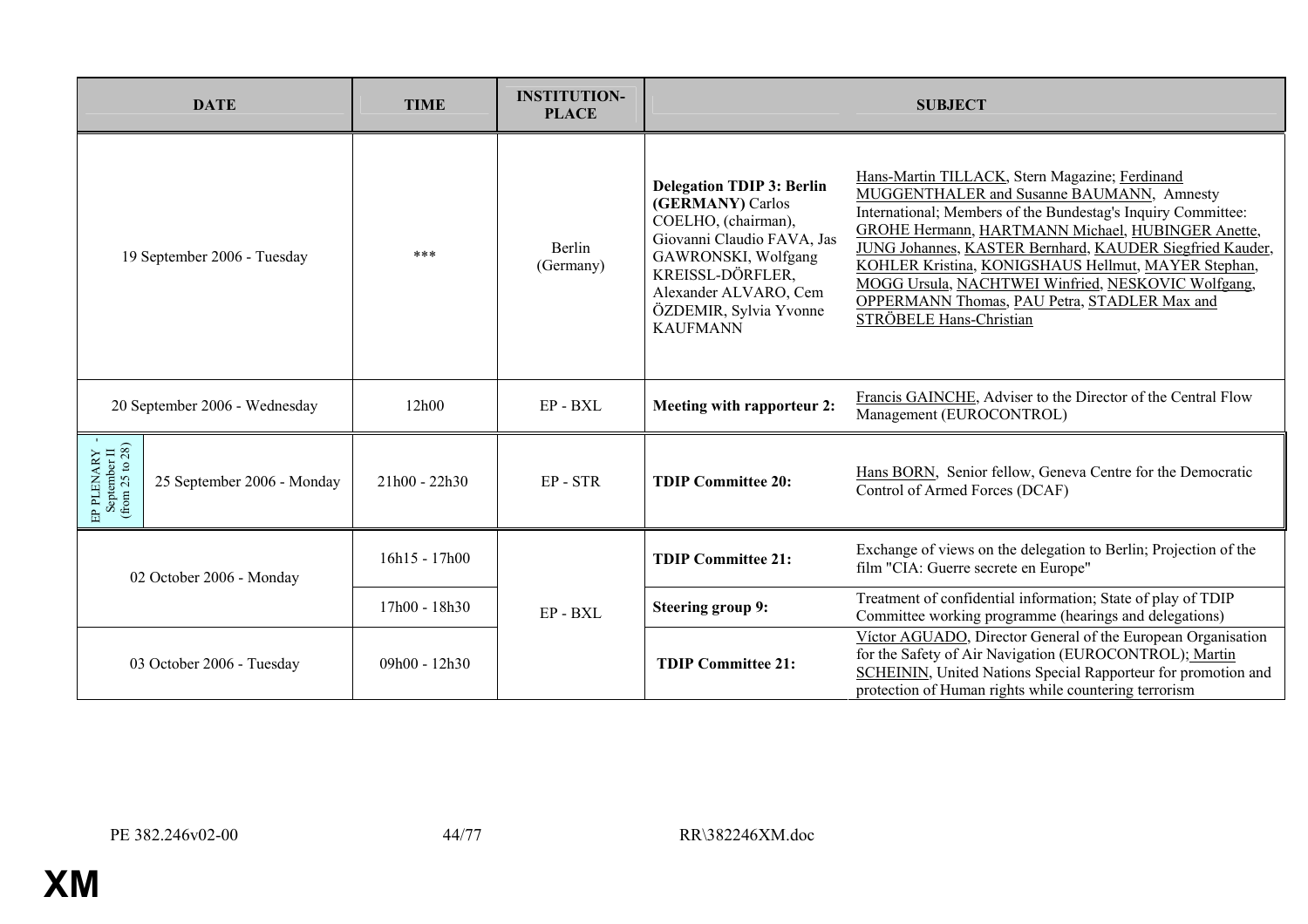| <b>DATE</b>                                                               | <b>TIME</b>   | <b>INSTITUTION-</b><br><b>PLACE</b>                 |                                                                                                                                                                                                                                          | <b>SUBJECT</b>                                                                                                                                                                                                                                                                                                                                                                                                                                                                                                                                                                                                                                                                                                                                                                                                                                                                                                                                                                                                                     |
|---------------------------------------------------------------------------|---------------|-----------------------------------------------------|------------------------------------------------------------------------------------------------------------------------------------------------------------------------------------------------------------------------------------------|------------------------------------------------------------------------------------------------------------------------------------------------------------------------------------------------------------------------------------------------------------------------------------------------------------------------------------------------------------------------------------------------------------------------------------------------------------------------------------------------------------------------------------------------------------------------------------------------------------------------------------------------------------------------------------------------------------------------------------------------------------------------------------------------------------------------------------------------------------------------------------------------------------------------------------------------------------------------------------------------------------------------------------|
| 04 October 2006-Wednesday (morning)<br>06 October 2006 - Friday (evening) | ***           | London<br>(United Kingdom)                          | <b>Delegation TDIP 4: London</b><br>(UNITED KINGDOM)<br>Sarah LUDFORD, [acting]<br>chair], Giovanni Claudio<br>FAVA, Jas GAWRONSKI,<br>Wolfgang KREISSL-<br>DÖRFLER, , Jean<br>LAMBERT, Giusto<br>CATANIA, Miroslaw<br><b>PIOTROWSKI</b> | Wahab El-Rawi, brother of Bisher al-Rawi; Clive Stafford Smith,<br>lawyer for Bisher al-Rawi, Jamil El-Banna and Binyam Mohamed;<br>Gareth Peirce, lawyer for Bisher al-Rawi and Jamil El-Banna;<br>Brent Mickum, US lawyer of Bisher al Rawi and Jamil El-Banna;<br>Rt Hon Michael Ancram MP, Member of the Intelligence and<br>Security Committee; Martin Mubanga; Louise Christian, lawyer of<br>Martin Mubanga; Eric Metcalfe, representative from Justice;<br>Gareth Crossman, representative from Liberty; Anne Fitzgerald,<br>representative from Amnesty International; Ian Cobain and<br>Richard Norton-Taylor, journalists from "The Guardian"; Stephen<br>GREY, free-lance journalist; Mike Gapes MP, Chairman of the<br>Foreign Affairs Committee (House of Commons); Rt Hon Geoff<br>Hoon MP, Minister for Europe, Foreign and Commonwealth<br>Office; Andrew Tyrie MP, Chairman of the All-Party<br>Parliamentary Group on extraordinary rendition, comprising<br>members of the House of Commons and House of Lords |
| 06 October 2006 - Friday                                                  | 11h00 - 12h00 | Commission<br>Delegation London<br>(United Kingdom) | Press conference 9:                                                                                                                                                                                                                      | Sarah LUDFORD, acting chair and Giovanni Claudio FAVA,<br>rapporteur: Outcome of the delegation to London                                                                                                                                                                                                                                                                                                                                                                                                                                                                                                                                                                                                                                                                                                                                                                                                                                                                                                                          |
| 09 October 2006 - Monday                                                  | 15h00 - 18h30 |                                                     |                                                                                                                                                                                                                                          | Armando SPATARO, Prosecutor (Milano)                                                                                                                                                                                                                                                                                                                                                                                                                                                                                                                                                                                                                                                                                                                                                                                                                                                                                                                                                                                               |
| 10 October 2006 - Tuesday                                                 | 09h00 - 12h30 | EP-BXL                                              | <b>TDIP Committee 22:</b>                                                                                                                                                                                                                | Otmar LAHODINSKY, Journalist and European editor of Austria's<br>weekly magazine "Profil"; Masaad Omer BEHARI, Alleged victim<br>of Sudanese origin, living in Vienna                                                                                                                                                                                                                                                                                                                                                                                                                                                                                                                                                                                                                                                                                                                                                                                                                                                              |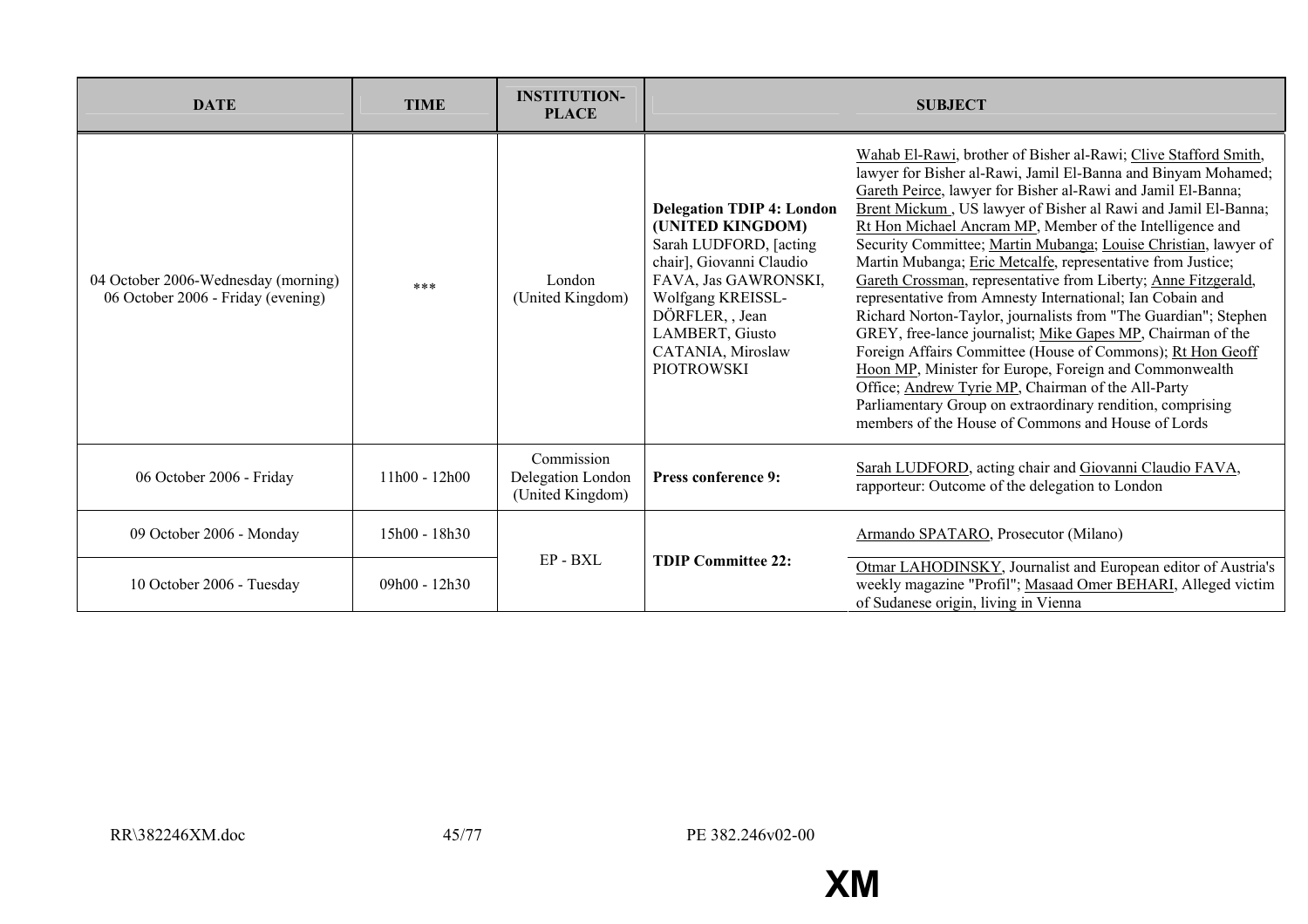| <b>DATE</b>                                                                 | <b>TIME</b>     | <b>INSTITUTION-</b><br><b>PLACE</b>                       |                                                                                                                                                                                                                                 | <b>SUBJECT</b>                                                                                                                                                                                                                                                                                                                                                                                                                                                                                                                                                                                                                                                                                                                                                                                                                                                                                                                                                                                                                                                                                                                                                                                                                                                                                                                                                                                                                                                                                                                                                                                                                                                                                                                                                                               |
|-----------------------------------------------------------------------------|-----------------|-----------------------------------------------------------|---------------------------------------------------------------------------------------------------------------------------------------------------------------------------------------------------------------------------------|----------------------------------------------------------------------------------------------------------------------------------------------------------------------------------------------------------------------------------------------------------------------------------------------------------------------------------------------------------------------------------------------------------------------------------------------------------------------------------------------------------------------------------------------------------------------------------------------------------------------------------------------------------------------------------------------------------------------------------------------------------------------------------------------------------------------------------------------------------------------------------------------------------------------------------------------------------------------------------------------------------------------------------------------------------------------------------------------------------------------------------------------------------------------------------------------------------------------------------------------------------------------------------------------------------------------------------------------------------------------------------------------------------------------------------------------------------------------------------------------------------------------------------------------------------------------------------------------------------------------------------------------------------------------------------------------------------------------------------------------------------------------------------------------|
| 17 October 2006 - Tuesday (morning)<br>19 October 2006 - Thursday (evening) | $***$           | <b>Bucharest</b><br>(Romania)                             | <b>Delegation TDIP 5:</b><br><b>Bucharest (ROMANIA)</b><br>Carlos COELHO.<br>(chairman), Giovanni<br>Claudio FAVA, Sarah<br>LUDFORD, Cem<br>OZDEMIR, Frieda<br>BREPOELS, Ana GOMES,<br>Willy MEYER, Ryszard<br><b>CZARNECKI</b> | Tapio SAARELA, Finnish Ambassador representing the EU<br>Council's Presidency; Jonathan SCHEELE, Head of the European<br>Commission delegation; Adrian Cosmin VIERITA, Secretary of<br>State for EU affairs, Ministry for Foreign Affairs; Norica<br>NICOLAI, Senator, Chairwoman of the Special Inquiry Committee<br>of the Romanian Senate; Teodor MELESCANU, Vice-president of<br>the Romanian Senate; Radu STROE, Chairman of the<br>Parliamentary Committee for the Oversight of the Romanian<br>Intelligence Services; Romeo RAICU, Chairman of the Romanian<br>Foreign Intelligence Service Oversight Parliamentary Committee;<br>Renate WEBER, Chair of the Open Society Foundation; Diana-<br>Olivia CALINESCU, Executive Director APADOR -CH<br>(Romanian Helsinki Committee); Calin COSMACIUC, Journalist,<br>Evenimentul Zilei; Dan VULCAN, Former chief inspector,<br>Department of Civil Aviation, Ministry of Transport; Catalin<br>RADU, Chief inspector, Department of Civil Aviation, Ministry of<br>Transport; Sergiu Tudor MEDAR, National Security Adviser,<br>Presidential Administration; Anghel ANDREESCU, Secretary of<br>State for public order and security; George MAIOR, Head of the<br>Romanian Intelligence Service; Radu TIMOFTE, Former Head of<br>the Romanian Intelligence Service; Maria IONESCU, Editor in<br>chief at "Observator de Constanta" newspaper; Cristian RADU and<br>Stefan CANDEA, Romanian Centre for Investigative Journalism;<br>Alison MUTLER, Associated Press Writer; Mihaela DANGA,<br>Deputy Director at the Centre for Independent Journalism; <i>Ioan</i><br>TALPES, Senator, Member of the Committee for National Security<br>and Defence; Gheorghe FULGA, Former Head of the Romanian<br><b>External Intelligence Services</b> |
| 19 October 2006 - Thursday                                                  | $11h23 - 12h00$ | Commission<br>Delegation<br><b>Bucharest</b><br>(Romania) | Press conference 10:                                                                                                                                                                                                            | Carlos COELHO, chairman and Giovanni Claudio FAVA,<br>rapporteur: Outcome of the delegation to Bucharest                                                                                                                                                                                                                                                                                                                                                                                                                                                                                                                                                                                                                                                                                                                                                                                                                                                                                                                                                                                                                                                                                                                                                                                                                                                                                                                                                                                                                                                                                                                                                                                                                                                                                     |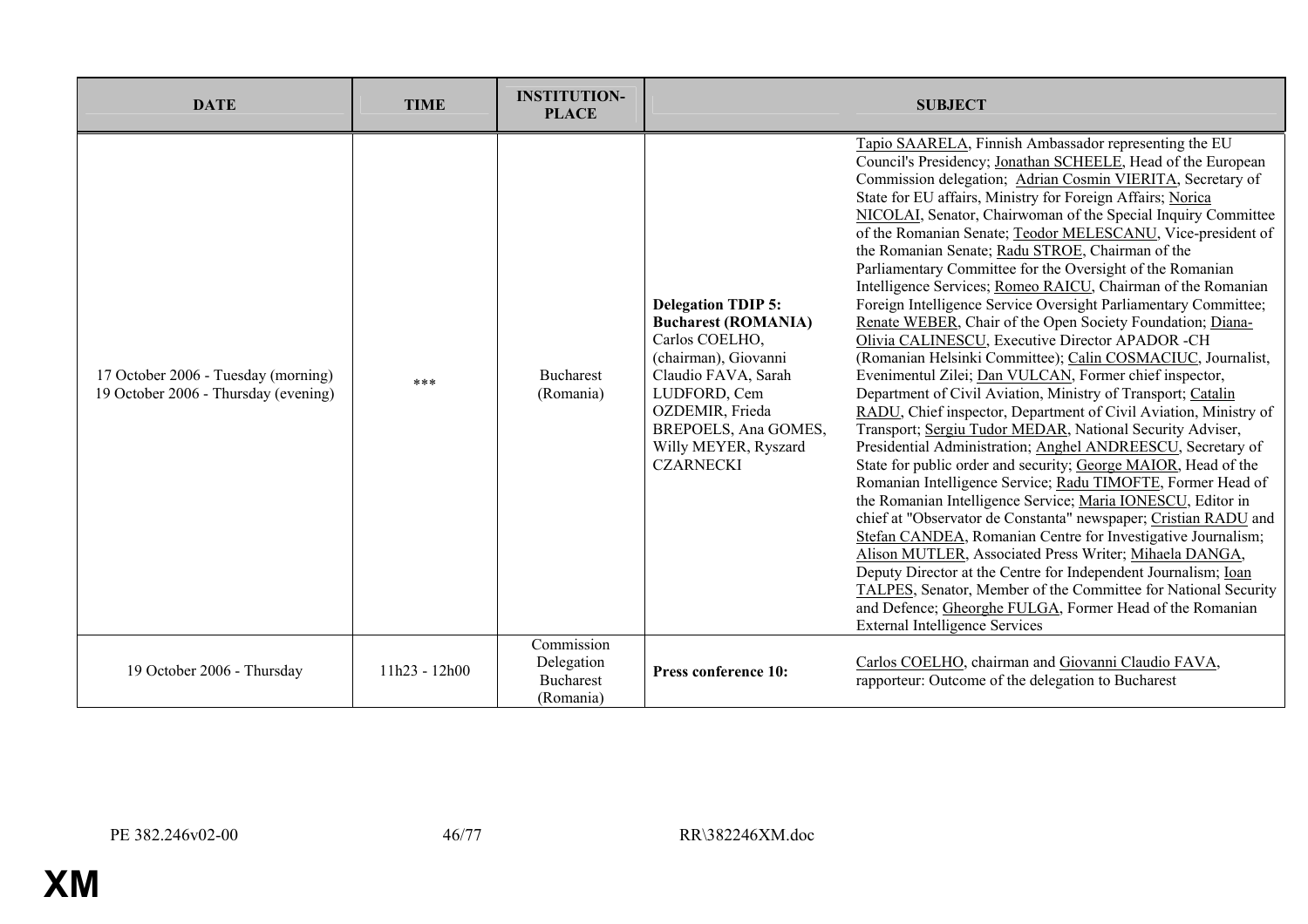|                                             | <b>DATE</b>                                                                   | <b>TIME</b>   | <b>INSTITUTION-</b><br><b>PLACE</b>         |                                                                                                                                                                                                                                                                              | <b>SUBJECT</b>                                                                                                                                                                                                                                                                                                                                                                                                                                                                                                                                                                                                                                    |
|---------------------------------------------|-------------------------------------------------------------------------------|---------------|---------------------------------------------|------------------------------------------------------------------------------------------------------------------------------------------------------------------------------------------------------------------------------------------------------------------------------|---------------------------------------------------------------------------------------------------------------------------------------------------------------------------------------------------------------------------------------------------------------------------------------------------------------------------------------------------------------------------------------------------------------------------------------------------------------------------------------------------------------------------------------------------------------------------------------------------------------------------------------------------|
| EP PLENARY - October (from 23 to $26$ )     | 23 October 2006 - Monday                                                      | 19h00 - 19h30 | EP-STR                                      | <b>TDIP Committee 23:</b>                                                                                                                                                                                                                                                    | Exchange of views on the delegation to Romania (Bucharest)                                                                                                                                                                                                                                                                                                                                                                                                                                                                                                                                                                                        |
|                                             |                                                                               | 19h30 - 20h30 |                                             | <b>Steering group 10:</b>                                                                                                                                                                                                                                                    | Treatment of confidential information; State of play of TDIP<br>Committee working programme (hearings and delegations)                                                                                                                                                                                                                                                                                                                                                                                                                                                                                                                            |
|                                             | 08 November 2006 - Tuesday (morning)<br>10 November 2006 - Thursday (evening) | ***           | Warsaw<br>(Poland)                          | <b>Delegation TDIP 6:</b><br>Warszawa (POLAND)<br>Carlos COELHO,<br>(chairman), Giovanni<br>Claudio FAVA, Jas<br>GAWRONSKI, Giulietto<br>CHIESA, Sophia IN'T<br>VELD, Cem OZDEMIR,<br>Giusto CATANIA, Konrad<br>SZYMANSKI, Boguslaw<br>ROGALSKI, Ryszard<br><b>CZARNECKI</b> | Jarosław GIZIŃSKI, Journalist, Newsweek Polska; Paweł<br><b>WROŃSKI</b> , Journalist, Gazeta Wyborcza; Marek Antoni<br>NOWICKI, President, Helsinki Foundation for Human Rights;<br>Marek PASIONEK, Undersecretary of State in the Chancellery of<br>the Prime Minister; Adam KRZYKOWSKI, Journalist, Public TV<br>Olsztyn; Jarosław JURCZENKO, Chairman of the Board,<br>Szczytno/Szymany Airport; Marek KSIAŻEK, Journalist from the<br>region of Szczytno (free lance); Zbigniew SIEMIATKOWSKI,<br>former Head of the Foreign Intelligence Agency (AW) (2002 -<br>2004); Jerzy KOS, former Chairman of the Board,<br>Szczytno/Szymany Airport. |
|                                             | 10 November 2006 - Friday                                                     | 13h30 - 14h00 | Commission<br>Delegation Warsaw<br>(Poland) | Press conference 11:                                                                                                                                                                                                                                                         | Carlos COELHO, chairman and Giovanni Claudio FAVA,<br>rapporteur: Outcome of the delegation to Warsaw                                                                                                                                                                                                                                                                                                                                                                                                                                                                                                                                             |
| EP PLENARY<br>- November<br>(from 13 to 16) | 13 November 2006 - Monday                                                     | 19h00 - 20h30 | $EP - STR$                                  | <b>TDIP Committee 24:</b>                                                                                                                                                                                                                                                    | Terry DAVIS, Council of Europe's Secretary General                                                                                                                                                                                                                                                                                                                                                                                                                                                                                                                                                                                                |
|                                             | 20 November 2006 - Monday                                                     | 15h00 - 18h30 | EP-BXL                                      | <b>TDIP Committee 25:</b>                                                                                                                                                                                                                                                    | Wolfgang PETRITSCH, former United Nations High<br>Representative in Bosnia and Herzegovina; Javier ZARAGOZA<br>and Vicente GONZALEZ MOTA, Spanish prosecutors                                                                                                                                                                                                                                                                                                                                                                                                                                                                                     |

RR\382246XM.doc 47/77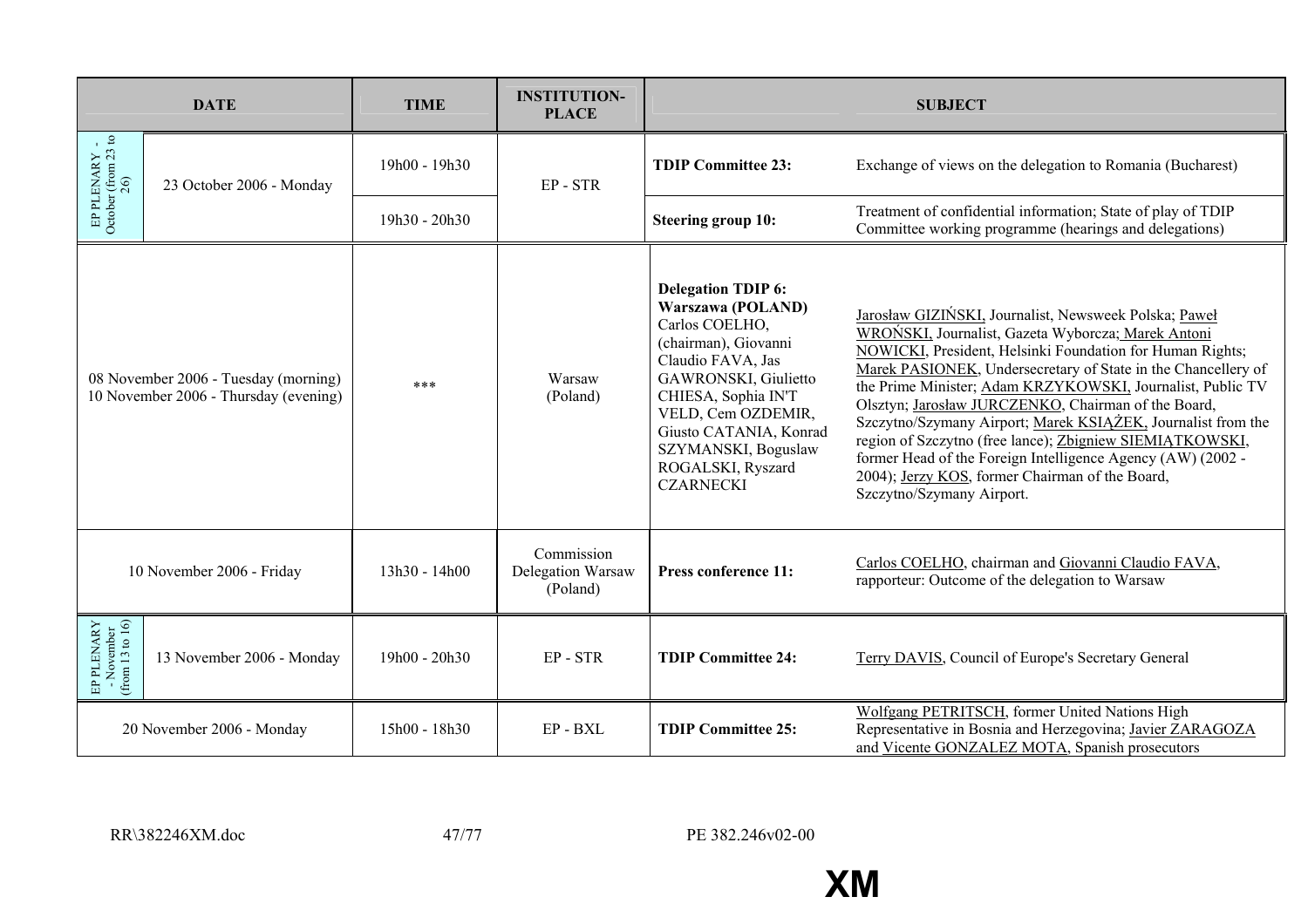| <b>DATE</b>                                                 | <b>TIME</b>     | <b>INSTITUTION-</b><br><b>PLACE</b> |                                                                                                                                                                                                     | <b>SUBJECT</b>                                                                                                                                                                                                                                                                                                                                                                                                                |
|-------------------------------------------------------------|-----------------|-------------------------------------|-----------------------------------------------------------------------------------------------------------------------------------------------------------------------------------------------------|-------------------------------------------------------------------------------------------------------------------------------------------------------------------------------------------------------------------------------------------------------------------------------------------------------------------------------------------------------------------------------------------------------------------------------|
| 22 November 2006 - Wednesday                                | 09h00 - 12h30   | EP - BXL                            | <b>TDIP Committee 26:</b>                                                                                                                                                                           | Murat KURNAZ, victim; Bernhard DOCKE, Partner of Dr.<br>Hannover and Partner Bremen, Lawyer of Murat KURNAZ                                                                                                                                                                                                                                                                                                                   |
| 23 November 2006 - Thursday                                 | $15h00 - 18h30$ | $EP - BXL$                          | <b>TDIP Committee 27:</b>                                                                                                                                                                           | Mariola PRZEWŁOCKA, Former director of Szczytno/Szymany<br>Airport (Poland)                                                                                                                                                                                                                                                                                                                                                   |
| 28 November 2006 - Tuesday                                  | 15h00 - 18h30   | EP - BXL                            | <b>TDIP Committee 28:</b>                                                                                                                                                                           | Maurice MANNING, president of the Irish Human Rights<br>Commission and Suzanne EGAN, Commissioner of the Irish<br>Human Rights Commission; presentation of the final report by<br>Giovanni Claudio FAVA, rapporteur                                                                                                                                                                                                           |
| 28 November 2006 - Tuesday                                  | 18h30 - 20h00   | EP-BXL                              | <b>Steering group 10:</b>                                                                                                                                                                           | TDIP Temporary Committee delegation to Lisbon, 6 December<br>2006                                                                                                                                                                                                                                                                                                                                                             |
| 29 November 2006 - Wednesday                                | $15h30 - 16h00$ | $EP - BXL$                          | <b>Press conference 12:</b>                                                                                                                                                                         | Giovanni Claudio FAVA, rapporteur: presentation of draft final<br>report                                                                                                                                                                                                                                                                                                                                                      |
| 30 November 2006 - Thursday                                 | 15h00 - 18h30   | EP-BXL                              | <b>TDIP Committee 29:</b>                                                                                                                                                                           | Dermot AHERN, Irish Minister for Foreign Affairs; Gerald<br>STABEROCK, International Commission of Jurists                                                                                                                                                                                                                                                                                                                    |
| 06 December 2006 - Wednesday                                | ****            | Lisbon<br>(Portugal)                | <b>Delegation TDIP 7:</b><br><b>Lisbon (PORTUGAL)</b><br>Carlos COELHO,<br>(chairman), Sarah<br>LUDFORD, Frieda<br>BREPOELS, Wolfgang<br>KREISSL-DÖRFLER, Raúl<br>ROMEVA, Ana Maria<br><b>GOMES</b> | Luis AMADO, Minister for Foreign Affairs, Micael PEREIRA and<br>Ricardo LOURENCO, journalists from "Expresso", Maria Helena<br>FALEIRO DE ALMEIDA, Director of Economic Regulation of<br>Instituto Nacional de Aviação Civil (INAC), Fernando<br>CARVALHO, Administrator of Navegação Aérea de Portugal<br>(NAV), Manuel JARMELA PALOS, Director of Serviço de<br>Estrangeiros e Fronteiras (SEF), heads of political groups. |
| RY -<br>Decem<br>ber<br>(from<br>12 December 2006 - Tuesday | $13h00 - 22h00$ | Mannheim<br>(Germany)               | <b>Fact finding mission 1:</b><br>Cem OZDEMIR, Vice-                                                                                                                                                | Wolf-Dieter DIETRICH, prosecutor; Peter WRIGHT, peace<br>activist; Mr. RÄBOCK and Mr. SCHINDLER, witnesses                                                                                                                                                                                                                                                                                                                    |

PE 382.246v02-00 48/77 RR\382246XM.doc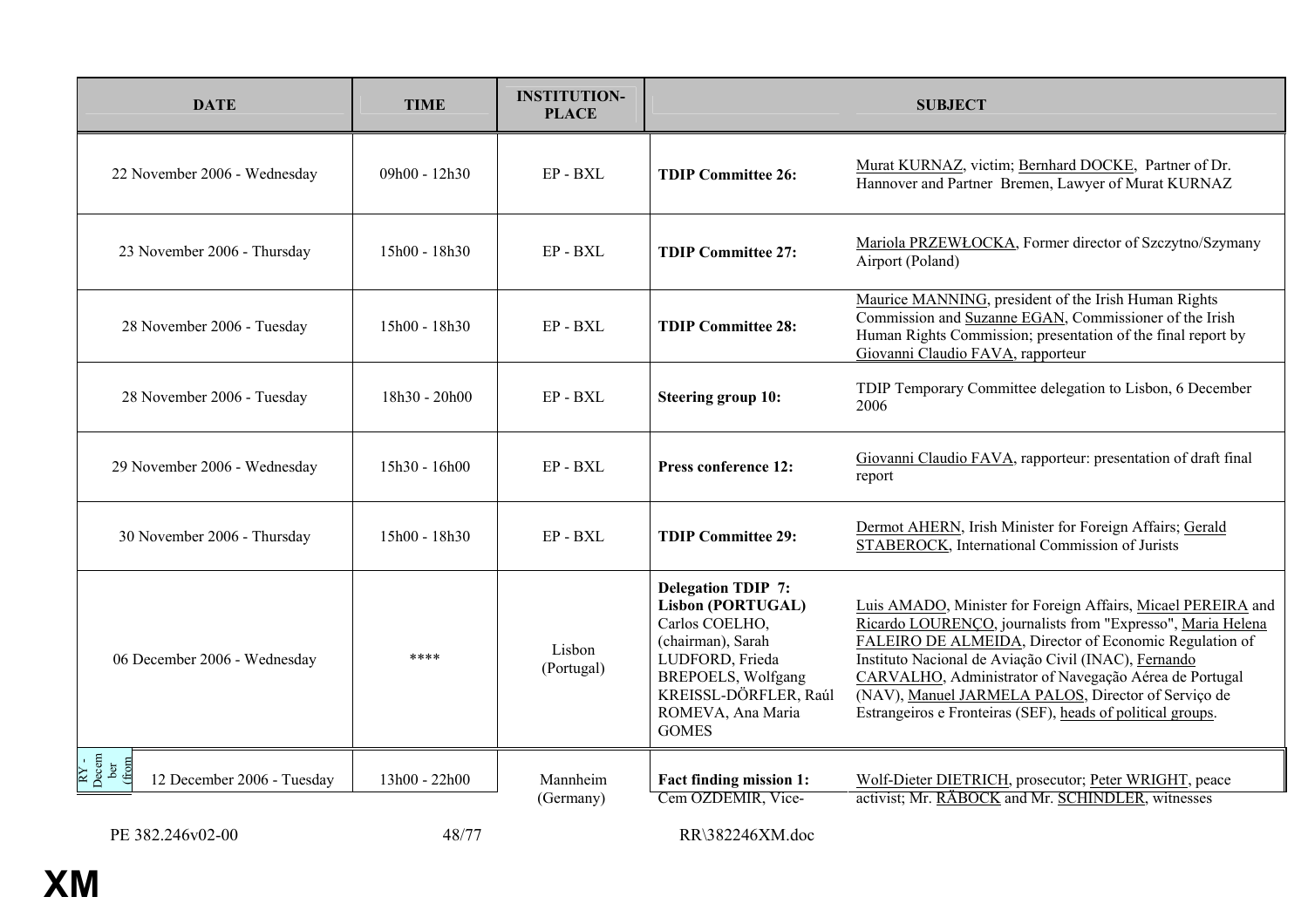|                                       | <b>DATE</b>                  | <b>TIME</b>     | <b>INSTITUTION-</b><br><b>PLACE</b> |                             | <b>SUBJECT</b>                                                                                                                                       |
|---------------------------------------|------------------------------|-----------------|-------------------------------------|-----------------------------|------------------------------------------------------------------------------------------------------------------------------------------------------|
|                                       |                              |                 |                                     | President                   | (Coleman BARRACKS)                                                                                                                                   |
|                                       | 14 December 2006 - Thursday  | $10h00 - 11h00$ | EP-STR                              | <b>TDIP Committee 30:</b>   | Exchange of views on the draft final report                                                                                                          |
|                                       |                              | 12h00           |                                     |                             | Deadline for submission of the amendments to the draft final report<br>(Committee's Secretariat)                                                     |
|                                       | 18 December 2006 - Monday    | 15h00 - 18h30   | EP-BXL                              |                             | Exchange of views on the delegation to Lisbon (Portugal);<br>Exchange of views on the draft final report (continuation from the<br>previous meeting) |
| 19 December 2006 - Tuesday            |                              | 09h00 - 12h30   |                                     | <b>TDIP Committee 31:</b>   | Franco FRATTINI, Vice-President of the European Commission                                                                                           |
| EP PLENARY<br>- January (15 to<br>18) | 15 January 2007 - Monday     | $19h00 - 20h30$ | EP-STR                              | <b>TDIP Committee 32:</b>   | Exchange of views on the amendments to the draft final report                                                                                        |
|                                       |                              | 09h00 - 12h30   | $EP - BXL$                          | <b>TDIP Committee 33:</b>   | Vote of the motion for a resolution (2006/2200 (INI))                                                                                                |
|                                       | 23 January 2007 - Tuesday    | $14h30 - 15h00$ | EP-BXL                              | Press conference 13:        | Carlos COELHO, chairman and Giovanni Claudio FAVA,<br>rapporteur: Outcome of the vote on the motion for a resolution as<br>adopted by TDIP Committee |
|                                       | 13 February 2007 - Tuesday   | 15h00 - 17h30   |                                     | <b>Plenary sitting 4:</b>   | Debate on the resolution on the outcome of TDIP work                                                                                                 |
| EP PLENARY -<br>February (12 to 15)   | 15 February 2007 - Wednesday | Midday          | EP-STR                              | <b>Plenary sitting 5:</b>   | Vote of the resolution                                                                                                                               |
|                                       |                              | After vote      |                                     | <b>Press conference 14:</b> | Outcome of the vote on the resolution concluding TDIP work in<br>Plenary                                                                             |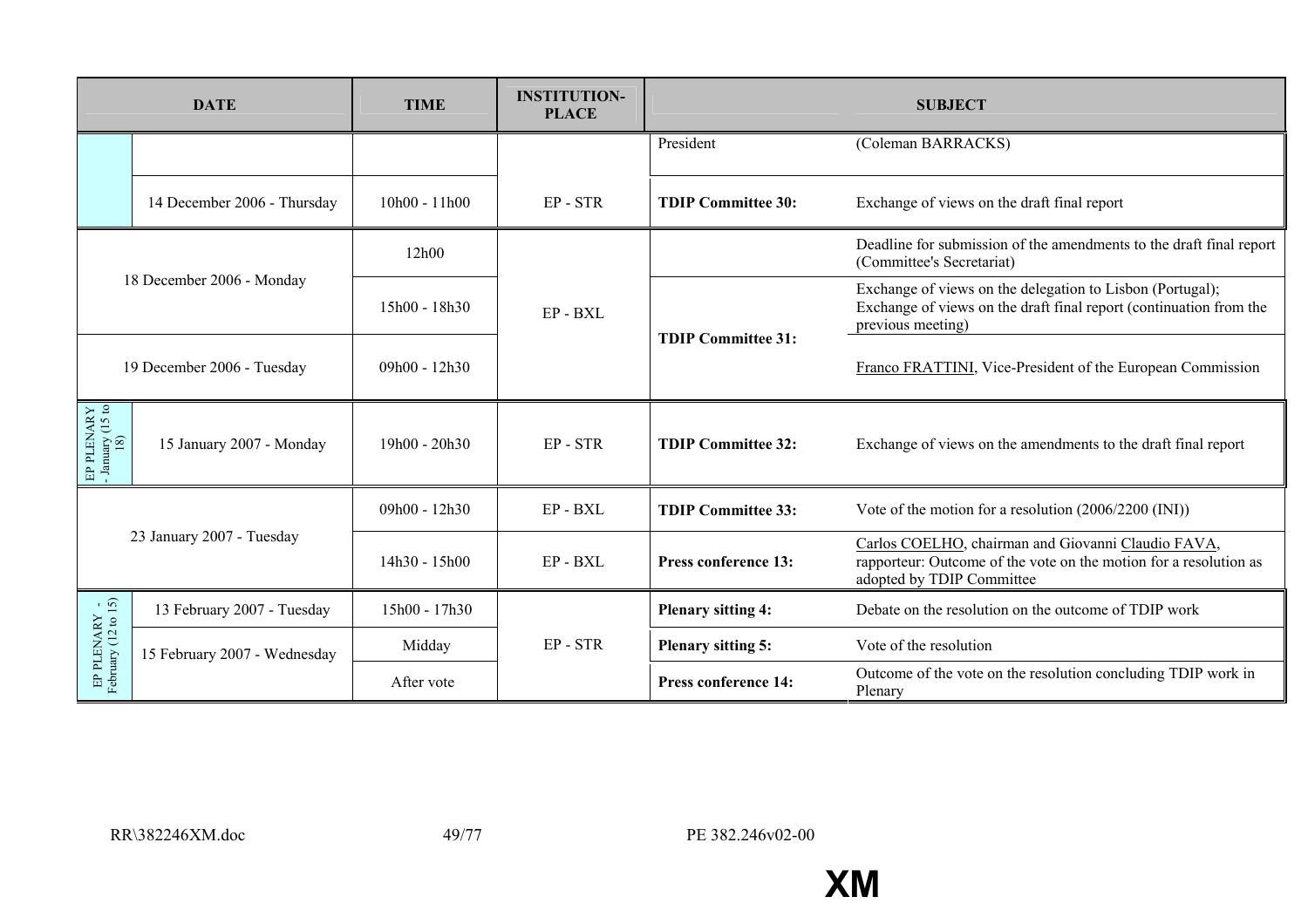#### **Annex 2:**

## **Meetings in the Framework of the Committee's Work**

| <b>No</b>      | <b>Name</b>              | <b>Function</b>                                                             | <b>Country/Institution</b>                | Date of the<br>meeting | <b>Place of</b><br>the<br>meeting | <b>Remarks</b> |
|----------------|--------------------------|-----------------------------------------------------------------------------|-------------------------------------------|------------------------|-----------------------------------|----------------|
|                | <b>EU Institutions</b>   |                                                                             |                                           |                        |                                   |                |
|                | <b>FRATTINI Franco</b>   | Vice-President                                                              | European                                  | 19 December 2006       | <b>Brussels</b>                   | Hearing        |
|                |                          |                                                                             | Commission                                | 13 February 2006       | Strasbourg                        |                |
| $\overline{2}$ | <b>BRUTON John</b>       | Head of the European Commission<br>delegation                               | European<br>Commission                    | 08 May 2006            | Washington                        | Delegation     |
| 3              | <b>SCHEELE Jonathan</b>  | Head of the European Commission<br>delegation                               | European<br>Commission                    | 17 October 2006        | <b>Bucharest</b>                  | Delegation     |
| 4              | <b>FOUÉRÉ Erwan</b>      | Head of the European Commission<br>delegation and EU Special Representative | <b>FYROM</b>                              | 27 April 2006          | Skopje                            | Delegation     |
| 5              | <b>SOLANA Javier</b>     | EU High Representative for the CFSP                                         | Council of the<br>European Union          | 02 May 2006            | <b>Brussels</b>                   | Hearing        |
| 6              | <b>DE VRJIES Gijs</b>    | EU's Counter-terrorism Coordinator                                          | Council of the<br>European Union          | 20 April 2006          | <b>Brussels</b>                   | Hearing        |
| 7              | <b>SAARELA Tapio</b>     | Finnish Ambassador to Romania<br>representing the EU Council's Presidency   | European Union<br>Council's<br>Presidency | 17 October 2006        | <b>Bucharest</b>                  | Delegation     |
| 8              | <b>NOWOTNY Eva</b>       | Austrian Ambassador to the USA<br>representing the EU Council's Presidency  | European Union<br>Council's<br>Presidency | 08 May 2006            | Washington                        | Delegation     |
|                | <b>Governments</b>       |                                                                             |                                           |                        |                                   |                |
|                | <b>AVRAMOVSKI Siljan</b> | Deputy Director of the Security and<br>Counter-Intelligence Directorate     | <b>FYROM</b>                              | 28 April 2006          | Skopje                            | Delegation     |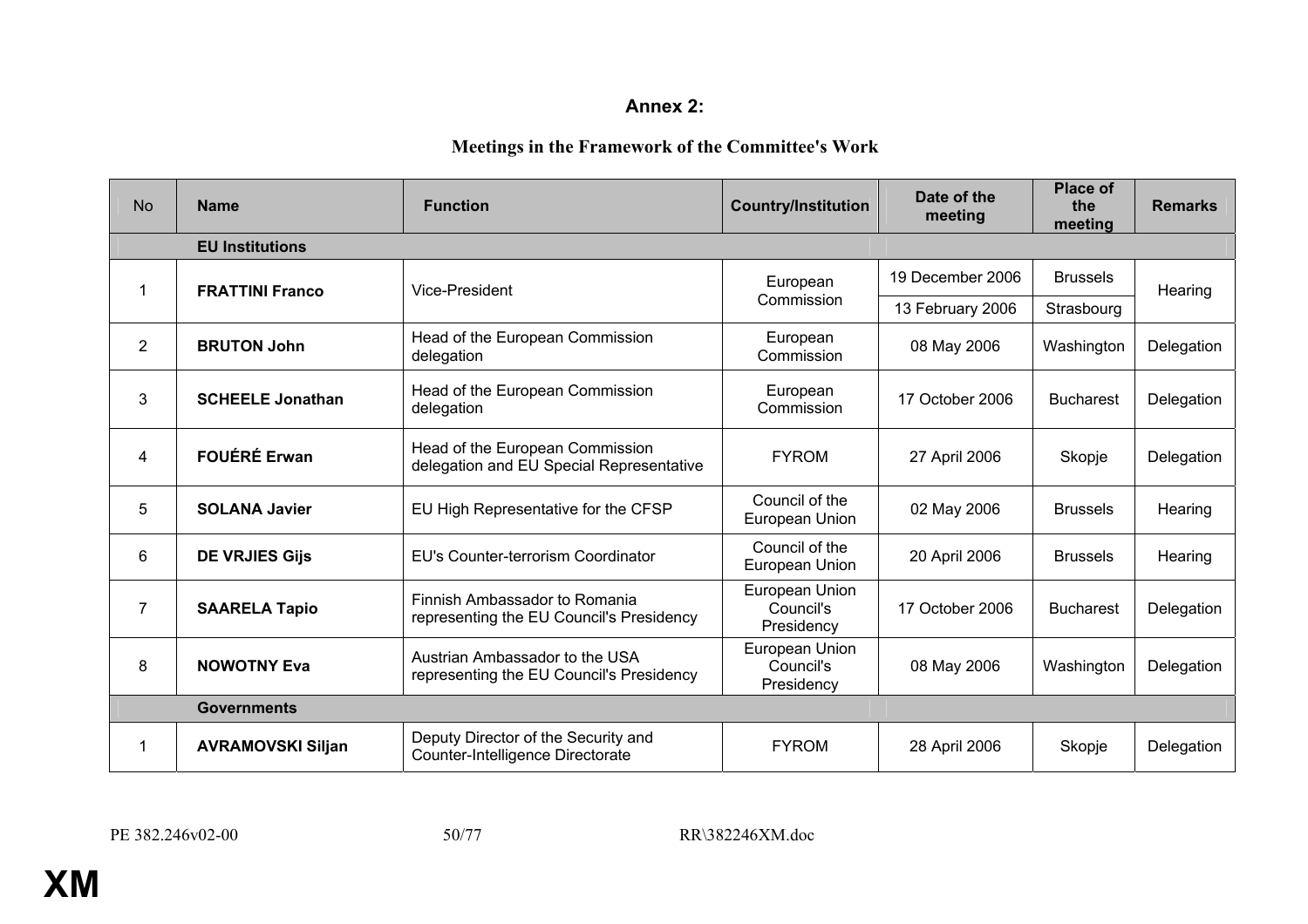| <b>No</b>       | <b>Name</b>                                      | <b>Function</b>                                                                  | <b>Country/Institution</b> | Date of the<br>meeting | <b>Place of</b><br>the<br>meeting | <b>Remarks</b> |
|-----------------|--------------------------------------------------|----------------------------------------------------------------------------------|----------------------------|------------------------|-----------------------------------|----------------|
|                 | <b>Governments</b>                               |                                                                                  |                            |                        |                                   |                |
| $\overline{2}$  | <b>CRVENKOVSKI Branko</b>                        | President of the Republic                                                        | <b>FYROM</b>               | 27 April 2006          | Skopje                            | Delegation     |
| 3               | <b>MIHAILOVSKI Ljubomir</b>                      | Minister of Interior                                                             | <b>FYROM</b>               | 28 April 2006          | Skopje                            | Delegation     |
| 4               | <b>SEKERINSKA Radmila</b>                        | Deputy Prime Minister                                                            | <b>FYROM</b>               | 27 April 2006          | Skopje                            | Delegation     |
| 5               | <b>AHERN Dermot</b>                              | Minister for Foreign Affairs                                                     | Ireland                    | 30 November 2006       | <b>Brussels</b>                   | Hearing        |
| 6               | <b>POLLARI Nicolò</b>                            | Head of the Italian Intelligence and Security<br>Services                        | Italy                      | 06 March 2006          | <b>Brussels</b>                   | Hearing        |
| 7               | <b>PASIONEK Marek</b>                            | Undersecretary of State at the Chancellery<br>of the Prime Minister              | Poland                     | 09 November 2006       | Warsaw                            | Delegation     |
| 8               | <b>SIEMIĄTKOWSKI Zbigniew</b>                    | Former Head of the Foreign Intelligence<br>Agency (AW)                           | Poland                     | 10 November 2006       | Warsaw                            | Delegation     |
| 9               | <b>AMADO Luis</b>                                | Minister for Foreign Affairs                                                     | Portugal                   | 05 December 2006       | Lisbon                            | Delegation     |
| 10 <sup>°</sup> | <b>CARVALHO Fernando</b>                         | Administrator of Navegação Aérea de<br>Portugal (NAV)                            | Portugal                   | 05 December 2006       | Lisbon                            | Delegation     |
| 11              | <b>FALEIRO DE ALMEIDA</b><br><b>Maria Helena</b> | Director of Economic Regulation of Instituto<br>Nacional de Aviação Civil (INAC) | Portugal                   | 05 December 2006       | Lisbon                            | Delegation     |
| 12              | <b>JARMELA PALOS Manuel</b>                      | Director of Serviço de Estrangeiros e<br>Fronteiras (SEF)                        | Portugal                   | 05 December 2006       | Lisbon                            | Delegation     |
| 13              | <b>ANDREESCU Anghel</b>                          | Secretary of State for public order and<br>security                              | Romania                    | 18 October 2006        | <b>Bucharest</b>                  | Delegation     |
| 14              | <b>FULGA Gheorghe</b>                            | Former Head of the Romanian External<br><b>Intelligence Service</b>              | Romania                    | 19 October 2006        | <b>Bucharest</b>                  | Delegation     |

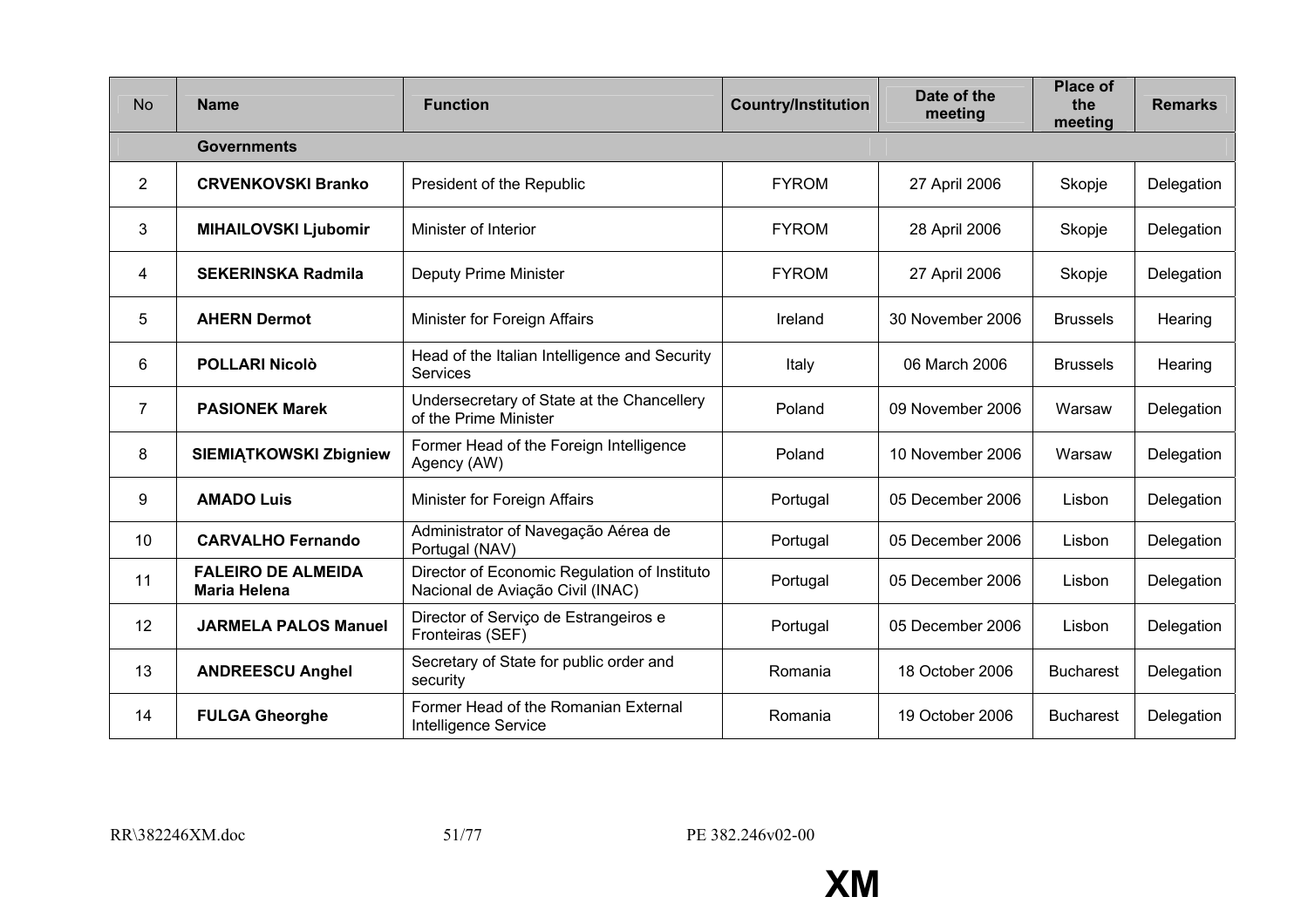| <b>No</b> | <b>Name</b>                   | <b>Function</b>                                                                | <b>Country/Institution</b> | Date of the<br>meeting | <b>Place of</b><br>the<br>meeting | <b>Remarks</b> |
|-----------|-------------------------------|--------------------------------------------------------------------------------|----------------------------|------------------------|-----------------------------------|----------------|
|           | <b>Governments</b>            |                                                                                |                            |                        |                                   |                |
| 15        | <b>MAIOR George</b>           | Head of the Romanian Internal Intelligence<br>Service                          | Romania                    | 18 October 2006        | <b>Bucharest</b>                  | Delegation     |
| 16        | <b>MEDAR Sergiu Tudor</b>     | National Security Adviser, Presidential<br>Administration                      | Romania                    | 18 October 2006        | <b>Bucharest</b>                  | Delegation     |
| 17        | <b>RADU Catalin</b>           | Chief Inspector, Department of Civil<br>Aviation, Ministry of Transport        | Romania                    | 18 October 2006        | <b>Bucharest</b>                  | Delegation     |
| 18        | <b>ROMERO</b>                 | Deputy Director of the Romanian Internal<br>Intelligence Service               | Romania                    | 18 October 2006        | <b>Bucharest</b>                  | Delegation     |
| 19        | <b>TIMOFTE Radu</b>           | Former Head of the Romanian Internal<br>Intelligence Service                   | Romania                    | 18 October 2006        | <b>Bucharest</b>                  | Delegation     |
| 20        | <b>VIERITA Adrian Cosmin</b>  | Secretary of State for EU affairs, Ministry<br>for Foreign Affairs             | Romania                    | 17 October 2006        | <b>Bucharest</b>                  | Delegation     |
| 21        | <b>VULCAN Dan</b>             | Former Chief Inspector, Department of Civil<br>Aviation, Ministry of Transport | Romania                    | 17 October 2006        | <b>Bucharest</b>                  | Delegation     |
| 22        | <b>MORATINOS Miguel Angel</b> | Minister for Foreign Affairs                                                   | Spain                      | 14 September 2006      | <b>Brussels</b>                   | Hearing        |
| 23        | <b>HOON Geoff</b>             | Minister for Europe, Foreign and<br><b>Commonwealth Office</b>                 | United Kingdom             | 05 October 2006        | London                            | Delegation     |
| 24        | <b>BELLINGER John</b>         | Department of State Legal Adviser Office                                       | <b>USA</b>                 | 11 May 2006            | Washington                        | Delegation     |
| 25        | <b>FRIED Dan</b>              | Assistant Secretary of State, Bureau of<br>European and Eurasian Affairs       | <b>USA</b>                 | 11 May 2006            | Washington                        | Delegation     |
| 26        | <b>WOOLSEY James</b>          | Former CIA Director                                                            | <b>USA</b>                 | 12 May 2006            | Washington                        | Delegation     |
|           | <b>National Parliaments</b>   |                                                                                |                            |                        |                                   |                |
| 1         | <b>DELEPIÈRE Jean-Claude</b>  | Chairman of the Permanent Committee R                                          | Belgium                    | 06 March 2006          | <b>Brussels</b>                   | Hearing        |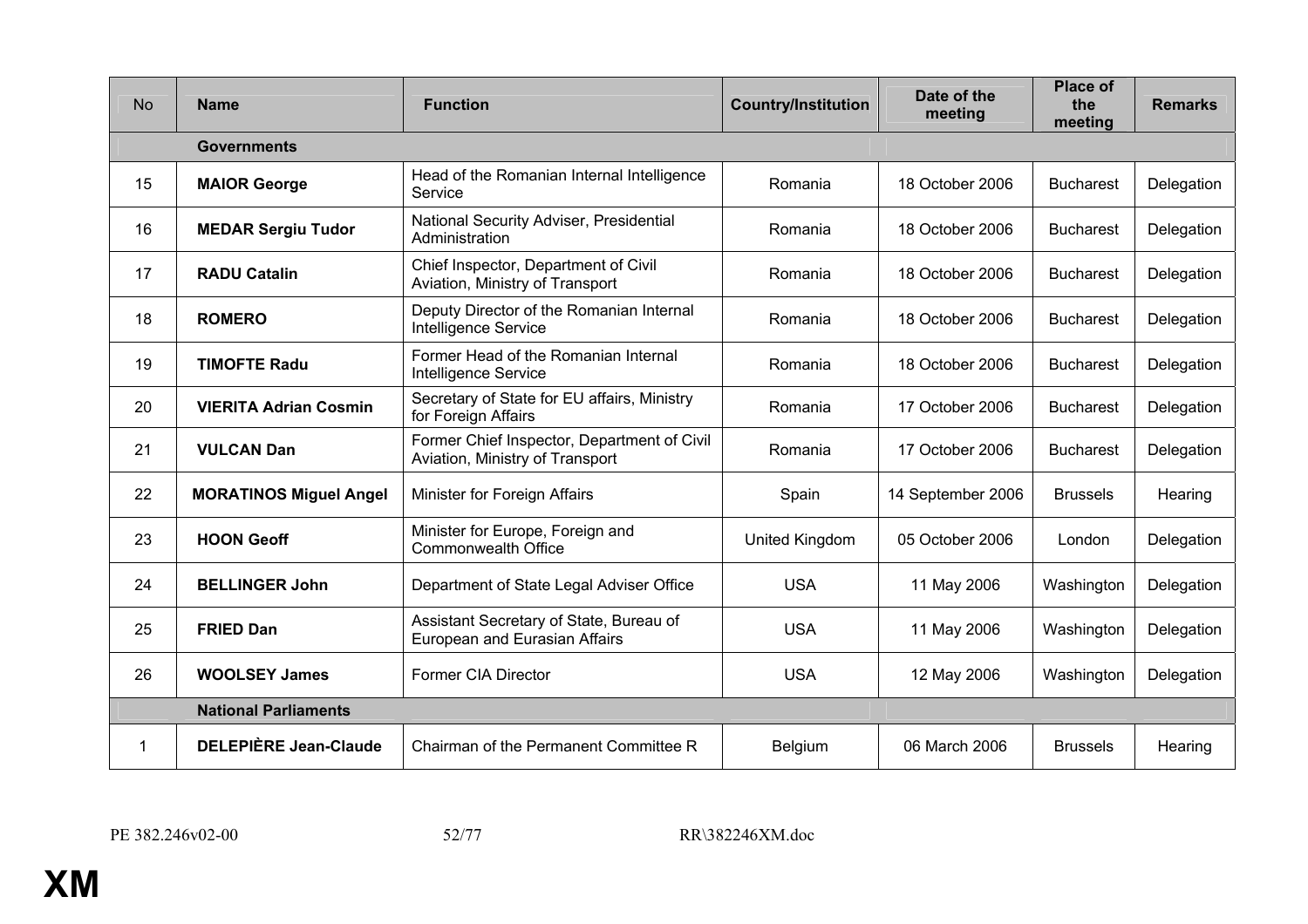| <b>No</b>       | <b>Name</b>                                  | <b>Function</b>                                                                | <b>Country/Institution</b> | Date of the<br>meeting | <b>Place of</b><br>the<br>meeting | <b>Remarks</b> |
|-----------------|----------------------------------------------|--------------------------------------------------------------------------------|----------------------------|------------------------|-----------------------------------|----------------|
|                 | <b>National Parliaments</b>                  |                                                                                |                            |                        |                                   |                |
| $\overline{2}$  | <b>LIZIN Anne-Marie</b>                      | President of the Senate of Belgium                                             | Belgium                    | 06 March 2006          | <b>Brussels</b>                   | Hearing        |
| 3               | <b>ANDOV Stojan</b>                          | President of the Human Rights<br><b>Parliamentary Committee</b>                | <b>FYROM</b>               | 28 April 2006          | Skopje                            | Delegation     |
| 4               | <b>ARIFI Teuta</b>                           | President of the Foreign Affairs Committee                                     | <b>FYROM</b>               | 28 April 2006          | Skopje                            | Delegation     |
| 5               | <b>CASULE Slobodan</b>                       | Member of Parliament (Former Minister of<br>Foreign Affairs)                   | <b>FYROM</b>               | 27 April 2006          | Skopje                            | Delegation     |
| 6               | <b>JORDANOVSKI Ljupco</b>                    | President of the Parliament                                                    | <b>FYROM</b>               | 28 April 2006          | Skopje                            | Delegation     |
| $\overline{7}$  | <b>RAHIC Esad</b>                            | President of the Parliamentary Committee<br>for Defence and Security           | <b>FYROM</b>               | 28 April 2006          | Skopje                            | Delegation     |
| 8               | <b>RISTOVA-ASTERUD</b><br><b>Karolina</b>    | President of the Parliament's EU Affairs<br>Committee                          | <b>FYROM</b>               | 28 April 2006          | Skopje                            | Delegation     |
| 9               | <b>SAMOILOVSKA</b><br><b>CVETANOVA Ganka</b> | Member of the Parliament's EU Affairs and<br><b>Foreign Affairs Committees</b> | <b>FYROM</b>               | 28 April 2006          | Skopje                            | Delegation     |
| 10              | <b>GROHE Hermann</b>                         | 1st Committee of Inquiry of the German<br><b>Bundestag</b>                     | Germany                    | 19 September 2006      | <b>Berlin</b>                     | Delegation     |
| 11              | <b>HARTMANN Michael</b>                      | Vice-Chairman, 1st Committee of Inquiry of<br>the German Bundestag             | Germany                    | 19 September 2006      | <b>Berlin</b>                     | Delegation     |
| 12 <sup>2</sup> | <b>HUBINGER Anette</b>                       | 1st Committee of Inquiry of the German<br><b>Bundestag</b>                     | Germany                    | 19 September 2006      | <b>Berlin</b>                     | Delegation     |
| 13              | <b>JUNG Johannes</b>                         | 1st Committee of Inquiry of the German<br><b>Bundestag</b>                     | Germany                    | 19 September 2006      | <b>Berlin</b>                     | Delegation     |
| 14              | <b>KASTER Bernhard</b>                       | 1st Committee of Inquiry of the German<br><b>Bundestag</b>                     | Germany                    | 19 September 2006      | <b>Berlin</b>                     | Delegation     |
| 15              | <b>KAUDER Siegfried Kauder</b>               | Chairman, 1st Committee of Inquiry of the<br>German Bundestag                  | Germany                    | 19 September 2006      | <b>Berlin</b>                     | Delegation     |

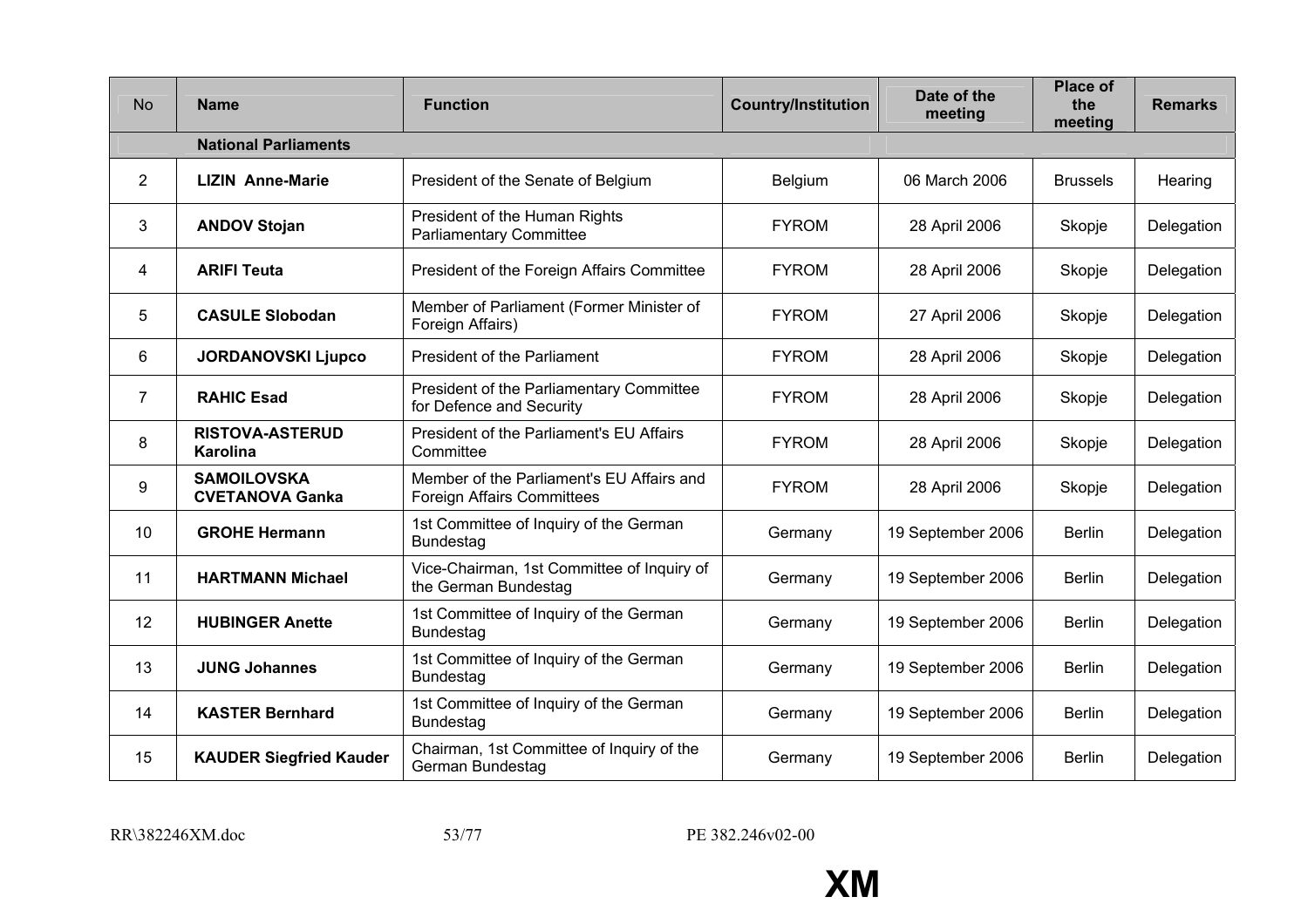| <b>No</b> | <b>Name</b>                    | <b>Function</b>                                                                                              | <b>Country/Institution</b> | Date of the<br>meeting | <b>Place of</b><br>the<br>meeting | <b>Remarks</b> |
|-----------|--------------------------------|--------------------------------------------------------------------------------------------------------------|----------------------------|------------------------|-----------------------------------|----------------|
|           | <b>National Parliaments</b>    |                                                                                                              |                            |                        |                                   |                |
| 16        | <b>KOHLER Kristina</b>         | 1st Committee of Inquiry of the German<br><b>Bundestag</b>                                                   | Germany                    | 19 September 2006      | <b>Berlin</b>                     | Delegation     |
| 17        | <b>KONIGSHAUS Hellmut</b>      | 1st Committee of Inquiry of the German<br><b>Bundestag</b>                                                   | Germany                    | 19 September 2006      | <b>Berlin</b>                     | Delegation     |
| 18        | <b>MAYER Stephan</b>           | 1st Committee of Inquiry of the German<br><b>Bundestag</b>                                                   | Germany                    | 19 September 2006      | <b>Berlin</b>                     | Delegation     |
| 19        | <b>MOGG Ursula</b>             | 1st Committee of Inquiry of the German<br><b>Bundestag</b>                                                   | Germany                    | 19 September 2006      | <b>Berlin</b>                     | Delegation     |
| 20        | <b>NACHTWEI Winfried</b>       | 1st Committee of Inquiry of the German<br><b>Bundestag</b>                                                   | Germany                    | 19 September 2006      | <b>Berlin</b>                     | Delegation     |
| 21        | <b>NESKOVIC Wolfgang</b>       | 1st Committee of Inquiry of the German<br><b>Bundestag</b>                                                   | Germany                    | 19 September 2006      | <b>Berlin</b>                     | Delegation     |
| 22        | <b>OPPERMANN Thomas</b>        | 1st Committee of Inquiry of the German<br><b>Bundestag</b>                                                   | Germany                    | 19 September 2006      | <b>Berlin</b>                     | Delegation     |
| 23        | <b>PAU Petra</b>               | 1st Committee of Inquiry of the German<br><b>Bundestag</b>                                                   | Germany                    | 19 September 2006      | <b>Berlin</b>                     | Delegation     |
| 24        | <b>STADLER Max</b>             | 1st Committee of Inquiry of the German<br><b>Bundestag</b>                                                   | Germany                    | 19 September 2006      | <b>Berlin</b>                     | Delegation     |
| 25        | <b>STRÖBELE Hans-Christian</b> | 1st Committee of Inquiry of the German<br><b>Bundestag</b>                                                   | Germany                    | 19 September 2006      | <b>Berlin</b>                     | Delegation     |
| 26        | <b>MELESCANU Teodor</b>        | Vice president of the Romanian Senate and<br>Member of the Special Inquiry Committee                         | Romania                    | 17 October 2006        | <b>Bucharest</b>                  | Delegation     |
| 27        | <b>NICOLAI Norica</b>          | Senator, Chairwoman of the Special<br>Committee of the Romanian Parliament                                   | Romania                    | 17 October 2006        | <b>Bucharest</b>                  | Delegation     |
| 28        | <b>RAICU Romeo</b>             | Chairman of the Romanian Foreign<br>Intelligence Service Oversight<br><b>Parliamentary Committee</b>         | Romania                    | 17 October 2006        | <b>Bucharest</b>                  | Delegation     |
| 29        | <b>STROE Radu</b>              | Chairman of the Parliamentary Committee<br>for the Oversight of the Romanian<br><b>Intelligence Services</b> | Romania                    | 17 October 2006        | <b>Bucharest</b>                  | Delegation     |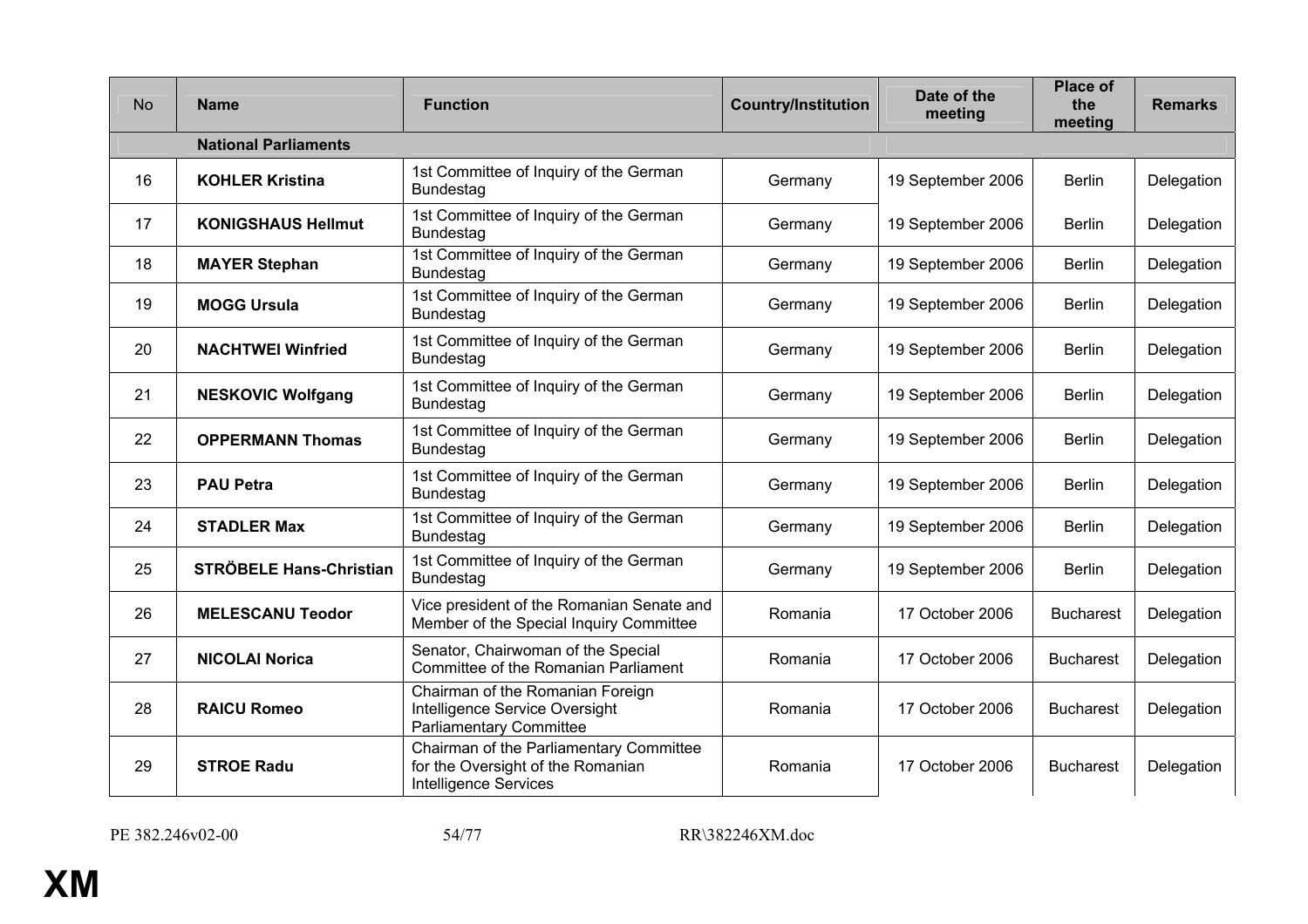| <b>No</b>      | <b>Name</b>                  | <b>Function</b>                                                                    | <b>Country/Institution</b> | Date of the<br>meeting | <b>Place of</b><br>the<br>meeting | <b>Remarks</b>          |
|----------------|------------------------------|------------------------------------------------------------------------------------|----------------------------|------------------------|-----------------------------------|-------------------------|
|                | <b>National Parliaments</b>  |                                                                                    |                            |                        |                                   |                         |
| 30             | <b>TALPES loan</b>           | Senator, Member of the Committee for<br>National Security and Defence              | Romania                    | 19 October 2006        | <b>Bucharest</b>                  | Delegation              |
| 31             | <b>MELIN Mats</b>            | Chief Parliamenary Ombudsman                                                       | Sweden                     | 04 May 2006            | <b>Brussels</b>                   | Hearing                 |
| 32             | <b>ANCRAM Hon Michael</b>    | MP, Member of the Intelligence and<br><b>Security Committee</b>                    | United Kingdom             | 04 October 2006        | London                            | Delegation              |
| 33             | <b>TYRIE Andrew</b>          | MP, Chairman of the All-Party<br>Parliamentary Group on extraordinary<br>rendition | United Kingdom             | 05 October 2006        | London                            | Delegation              |
| 34             | <b>DURBIN Richard</b>        | Senator                                                                            | <b>USA</b>                 | 12 May 2006            | Washington                        | Delegation              |
| 35             | <b>HORTON Scott</b>          | Chair of the Committee on International<br>Law, House of Representatives           | <b>USA</b>                 | 09 May 2006            | Washington                        | Delegation              |
| 36             | <b>MARKEY Edward</b>         | Member of House of Representatives                                                 | <b>USA</b>                 | 12 May 2006            | Washington                        | Delegation              |
| 37             | <b>SPECTER Arlen</b>         | Senator                                                                            | <b>USA</b>                 | 12 May 2006            | Washington                        | Delegation              |
| 38             | <b>WEXLER Robert</b>         | Member of House of Representatives                                                 | <b>USA</b>                 | 10 May 2006            | Washington                        | Delegation              |
|                | <b>Judiciary</b>             |                                                                                    |                            |                        |                                   |                         |
| 1              | <b>HOFMANN Martin</b>        | Prosecutor, Munich                                                                 | Germany                    | 10 July 2006           | <b>Brussels</b>                   | Hearing                 |
| $\overline{2}$ | <b>DIETRICH Wolf-Dieter</b>  | Prosecutor, Mannheim                                                               | Germany                    | 12 December 2006       | Mannheim                          | Fact finding<br>mission |
|                |                              |                                                                                    |                            | 23 February 2006       |                                   |                         |
| 3              | <b>SPATARO Armando</b>       | Senior Prosecutor, Milan                                                           | Italy                      | 09 October 2006        | <b>Brussels</b>                   | Hearing                 |
| 4              | <b>GONZALEZ MOTA Vicente</b> | Prosecutor of Audencia Nacional                                                    | Spain                      | 20 November 2006       | <b>Brussels</b>                   | Hearing                 |
| 5              | <b>ZARAGOZA Javier</b>       | <b>Chief Prosecutor of Audiencia Nacional</b>                                      | Spain                      | 20 November 2006       | <b>Brussels</b>                   | Hearing                 |

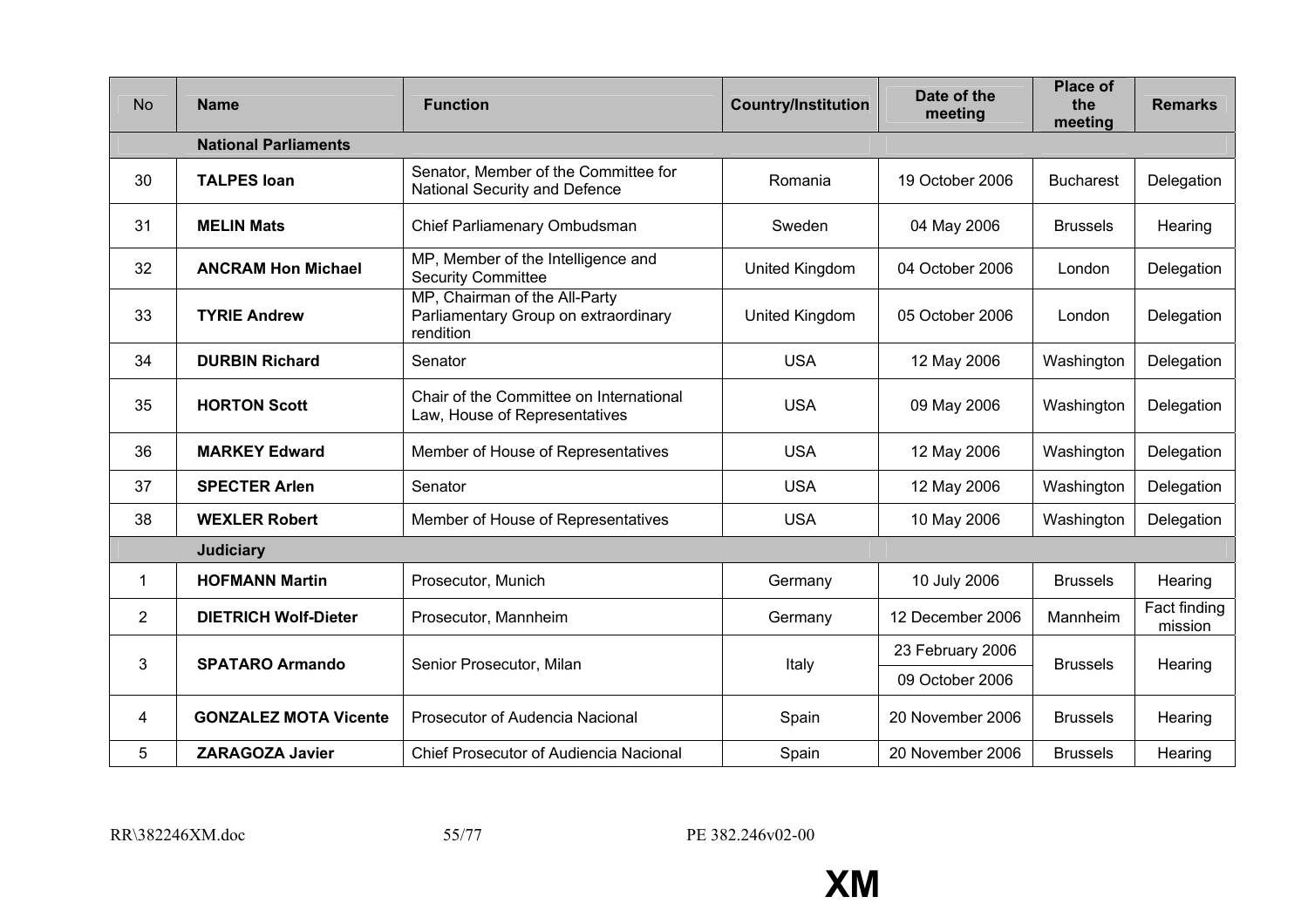| <b>No</b>                          | <b>Name</b>                 | <b>Function</b>                                                                                                                      | <b>Country/Institution</b>                                               | Date of the<br>meeting | <b>Place of</b><br>the<br>meeting | <b>Remarks</b>   |  |  |
|------------------------------------|-----------------------------|--------------------------------------------------------------------------------------------------------------------------------------|--------------------------------------------------------------------------|------------------------|-----------------------------------|------------------|--|--|
|                                    | <b>Council of Europe</b>    |                                                                                                                                      |                                                                          |                        |                                   |                  |  |  |
| 1                                  | <b>DAVIS Terry</b>          | <b>Secretary General</b>                                                                                                             | Council of Europe                                                        | 13 October 2006        | Strasbourg                        | Hearing          |  |  |
| $\overline{2}$                     | <b>GIL-ROBLES Alvaro</b>    | Former Commissioner for Human Rights                                                                                                 | Council of Europe                                                        | 02 May 2006            | <b>Brussels</b>                   | Hearing          |  |  |
| 3                                  | <b>HAMMARBERG Thomas</b>    | <b>Commissioner for Human Rights</b>                                                                                                 | Council of Europe                                                        | 24 April 2006          | <b>Brussels</b>                   | Working<br>lunch |  |  |
| 4                                  |                             | Chairman of Legal Affairs and Human<br>Rights Committee/ Rapporteur on alleged<br>secret detentions of the Parliamentary<br>Assembly | Council of Europe                                                        | 23 February 2006       | <b>Brussels</b>                   |                  |  |  |
|                                    | <b>MARTY Dick</b>           |                                                                                                                                      | (Parliamentary<br>Asembly)                                               | 03 July 2006           | Strasbourg                        | Hearing          |  |  |
| <b>International organisations</b> |                             |                                                                                                                                      |                                                                          |                        |                                   |                  |  |  |
| 1                                  | <b>AGUADO Victor</b>        | <b>Director General</b>                                                                                                              | Eurocontrol                                                              | 03 October 2006        | <b>Brussels</b>                   | Hearing          |  |  |
| $\overline{2}$                     | <b>GAINCHE Francis</b>      | Adviser to the Director of the Central Flow<br>Management                                                                            | Eurocontrol                                                              | 20 September 2006      | <b>Brussels</b>                   | Rapporteur       |  |  |
| 3                                  | <b>NOWICKI Marek Antoni</b> | Former Kosovo Ombudsman (2000-2005)&<br>President of the Helsinki Foundation for                                                     | Kosovo                                                                   | 14 September 2006      | <b>Brussels</b>                   | Hearing          |  |  |
|                                    |                             | Human Rights (Poland)                                                                                                                | Poland                                                                   | 09 November 2006       | Warsaw                            | Delegation       |  |  |
| 4                                  | <b>NOWAK Manfred</b>        | UN Special Rapporteur on Torture                                                                                                     | <b>United Nations</b>                                                    | 04 May 2006            | <b>Brussels</b>                   | Hearing          |  |  |
| 5                                  | <b>SCHEININ Martin</b>      | UN Special Rapporteur for Promotion and<br>Protection of Human Rights while<br><b>Countering Terrorism</b>                           | <b>United Nations</b>                                                    | 03 October 2006        | <b>Brussels</b>                   | Hearing          |  |  |
| 6                                  | <b>PETRITSCH Wolfgang</b>   | Former UN High Representative                                                                                                        | <b>United Nations:</b><br>Bosnia &<br>Herzegovina                        | 20 November 2006       | <b>Brussels</b>                   | Hearing          |  |  |
| $\overline{7}$                     | <b>PICARD Michèle</b>       | Former President of Human Rights<br>Chamber                                                                                          | <b>United Nations /</b><br>Council of Europe:<br>Bosnia &<br>Herzegovina | 25 April 2006          | <b>Brussels</b>                   | Hearing          |  |  |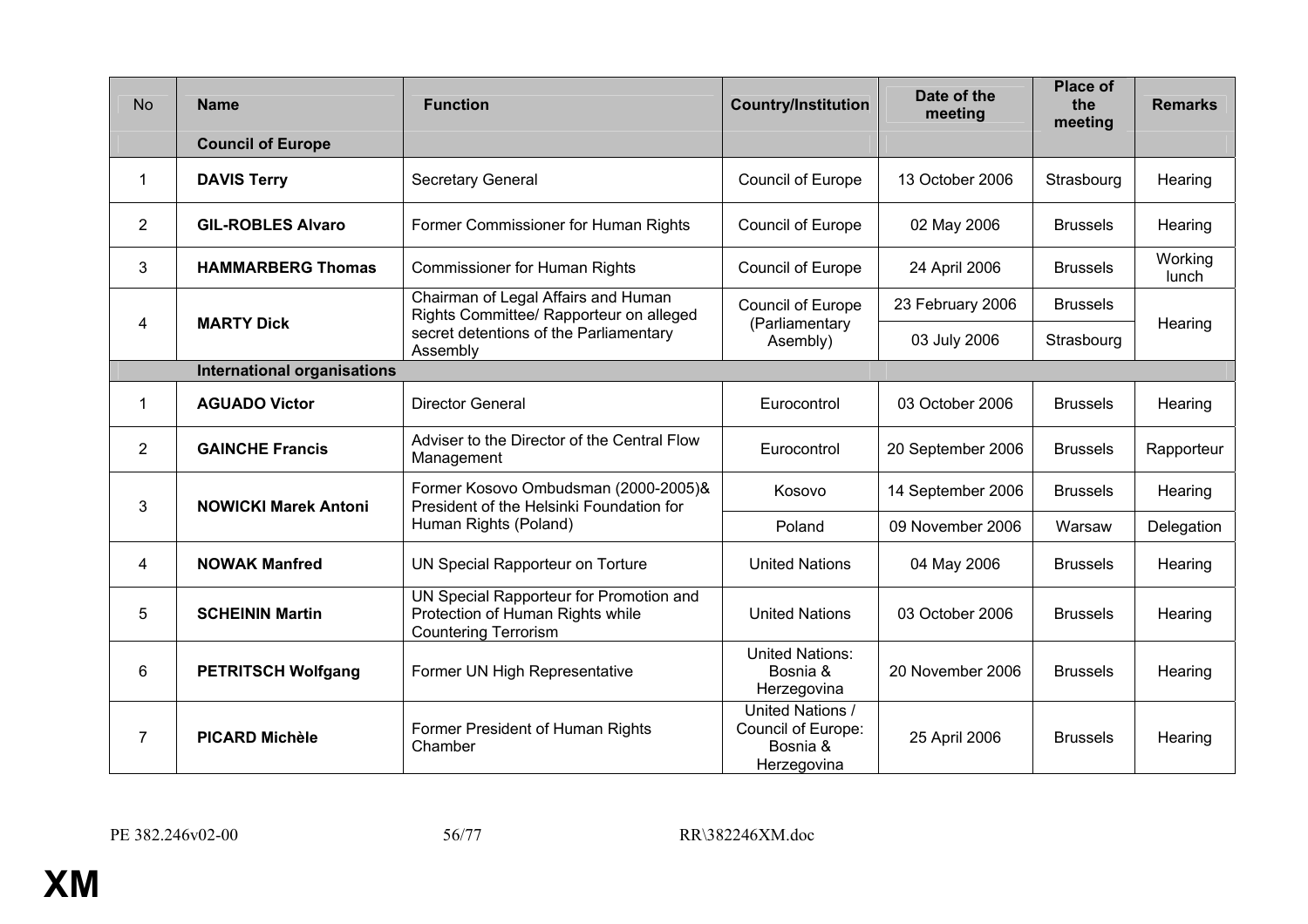| <b>No</b>      | <b>Name</b>               | <b>Function</b>                                                                   | <b>Country/Institution</b> | Date of the<br>meeting | <b>Place of</b><br>the<br>meeting | <b>Remarks</b> |
|----------------|---------------------------|-----------------------------------------------------------------------------------|----------------------------|------------------------|-----------------------------------|----------------|
|                | <b>Victims</b>            |                                                                                   |                            |                        |                                   |                |
| $\mathbf 1$    | <b>BEHARI Masaad Omer</b> | Alleged victim of Sudanese origin, living in<br>Vienna                            | Austria                    | 10 October 2006        | <b>Brussels</b>                   | Hearing        |
| $\overline{2}$ | <b>ARAR Maher</b>         | (Canadian citizen), alleged victim                                                | Canada                     | 23 March 2006          | <b>Brussels</b>                   | Hearing        |
| 3              | <b>EL MASRI Khaled</b>    | (German citizen), alleged victim                                                  | Germany                    | 13 March 2006          | Strasbourg                        | Hearing        |
|                | <b>Victims</b>            |                                                                                   |                            |                        |                                   |                |
| 4              | <b>KURNAZ Murat</b>       | Victim                                                                            | Germany                    | 22 November 2006       | <b>Brussels</b>                   | Hearing        |
| 5              | <b>MUBANGA Martin</b>     | Alleged victim                                                                    | United Kingdom             | 04 October 2006        | London                            | Delegation     |
|                | <b>Lawyers</b>            |                                                                                   |                            |                        |                                   |                |
| 1              | <b>OLESKEY H. Stephen</b> | Counsel for Six citizens of Bosnia and<br>Herzegoina imprisoned at Guantanamo Bay | Bosnia &<br>Herzegovina    | 25 April 2006          | <b>Brussels</b>                   | Hearing        |
| $\overline{2}$ | <b>EDWARDH Marlys</b>     | Lawyer of Maher ARAR                                                              | Canada                     | 23 March 2006          | <b>Brussels</b>                   | Hearing        |
| 3              | <b>WALDMAN Lorne</b>      | Lawyer of Maher ARAR                                                              | Canada                     | 23 March 2006          | <b>Brussels</b>                   | Hearing        |
| 4              | <b>DOCKE Bernhard</b>     | Lawyer of Murat KURNAZ                                                            | Germany                    | 14 September 2006      | <b>Brussels</b>                   | Hearing        |
|                |                           |                                                                                   |                            | 22 November 2006       |                                   |                |
| 5              | <b>GNJIDIC Manfred</b>    | Lawyer of Khaled EL MASRI                                                         | Germany                    | 13 March 2006          | Strasbourg                        | Hearing        |
| 6              | <b>PINAR Gül</b>          | Lawyer of Mohammed ZAMMARS's family                                               | Germany                    | 14 September 2006      | <b>Brussels</b>                   | Hearing        |
| $\overline{7}$ | <b>LONGHI Francesca</b>   | Lawyer of Abou ELKASSIM BRITEL                                                    | Italy                      | 14 September 2006      | <b>Brussels</b>                   | Hearing        |
| 8              | <b>JÖNSSON Kjeff</b>      | Lawyer of MOhammed EL-ZARY (Egyptian<br>citizen), alleged victim                  | Sweden                     | 23 March 2006          | <b>Brussels</b>                   | Hearing        |

RR\382246XM.doc 57/77

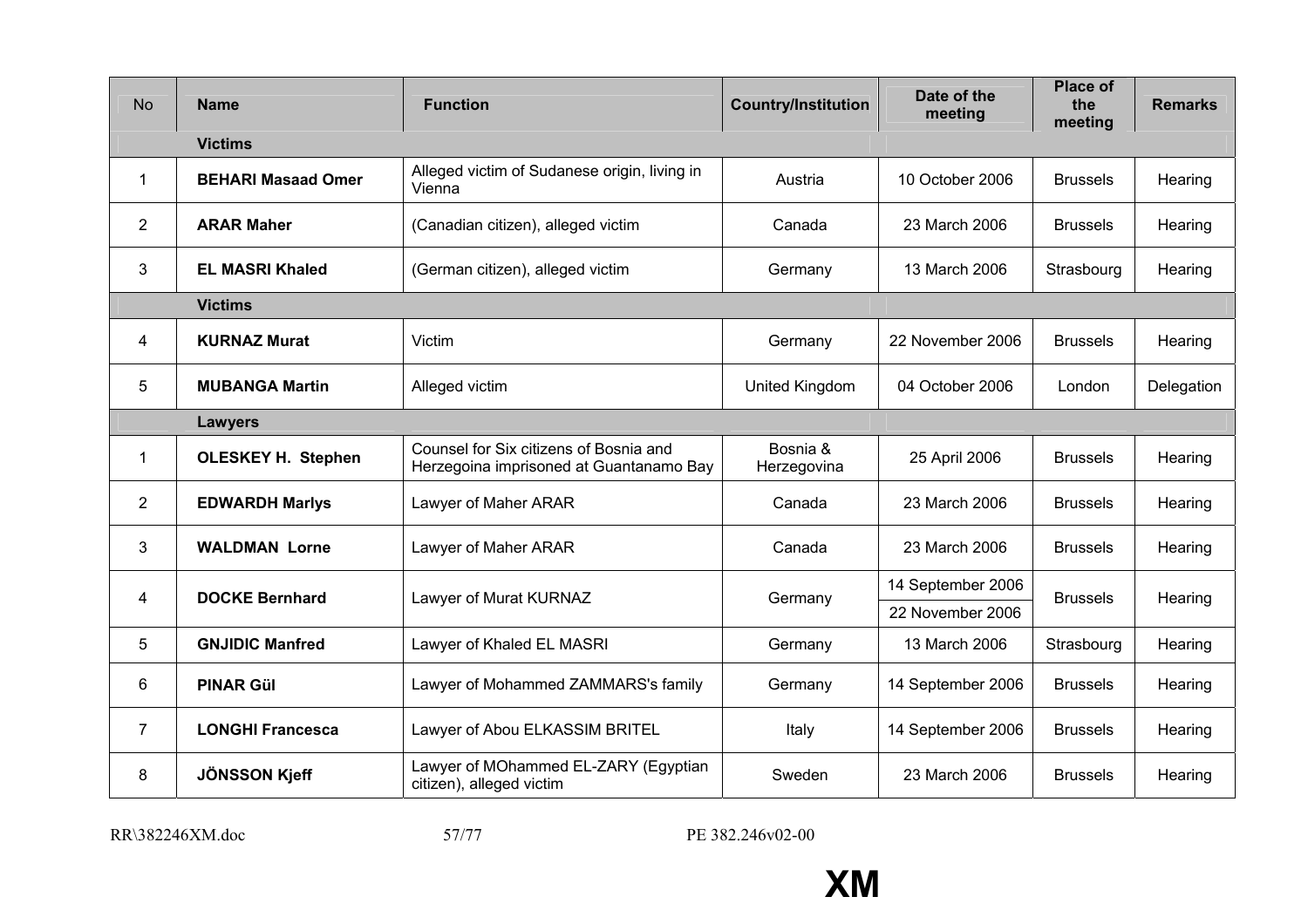| <b>No</b>      | <b>Name</b>                             | <b>Function</b>                                                         | <b>Country/Institution</b> | Date of the<br>meeting | <b>Place of</b><br>the<br>meeting | <b>Remarks</b> |
|----------------|-----------------------------------------|-------------------------------------------------------------------------|----------------------------|------------------------|-----------------------------------|----------------|
|                | <b>Lawyers</b>                          |                                                                         |                            |                        |                                   |                |
| 9              | <b>CHRISTIAN Louise</b>                 | Lawyer of Martin MUBANGA                                                | United Kingdom             | 04 October 2006        | London                            | Delegation     |
| 10             | <b>MICKUM Brent</b>                     | US lawyer of Bisher AL-RAWI and Jamil<br>EL-BANNA                       | United Kingdom             | 04 October 2006        | London                            | Delegation     |
| 11             | <b>PEIRCE Gareth</b>                    | Lawyer for Bisher AL-RAWI and Jamil EL-<br><b>BANNA</b>                 | United Kingdom             | 04 October 2006        | London                            | Delegation     |
| 12             | <b>STAFFORD SMITH Clive</b>             | Lawyer for Bisher AL-RAWI, Jamil EL-<br><b>BANNA and Mohamed BINYAM</b> | United Kingdom             | 04 October 2006        | London                            | Delegation     |
|                | <b>NGOs</b>                             |                                                                         |                            |                        |                                   |                |
| 1              | <b>FITZGERALD Anne</b>                  | Senior Research Policy Adviser                                          | Amnesty                    | 23 February 2006       | <b>Brussels</b>                   | Hearing        |
|                |                                         |                                                                         | International              | 04 October 2006        | London                            | Delegation     |
| $\overline{2}$ | <b>DIZDAREVIC Srdjan</b>                | President of the Helsinki Committee for<br>Human Rights                 | Bosnia &<br>Herzegovina    | 25 April 2006          | <b>Brussels</b>                   | Hearing        |
| 3              | <b>NAJCEVSKA Mirjana</b>                | President of the Macedonian Helsinki<br>Committee                       | <b>FYROM</b>               | 28 April 2006          | Skopje                            | Delegation     |
| 4              | <b>BAUMANN Susanne</b>                  | <b>Amnesty International Germany</b>                                    | Germany                    | 19 September 2006      | <b>Berlin</b>                     | Delegation     |
| 5              | <b>MUGGENTHALER</b><br><b>Ferdinand</b> | Amnesty International Germany                                           | Germany                    | 19 September 2006      | <b>Berlin</b>                     | Delegation     |
| 6              | <b>DASKAL Jennifer</b>                  | <b>US Advocacy Director</b>                                             | Human Rights<br>Watch      | 10 May 2006            | Washington                        | Delegation     |
| $\overline{7}$ | <b>MARINER Joanne</b>                   | Director of Terrorism and Counterterrorism<br>Program                   | Human Rights<br>Watch      | 23 February 2006       | <b>Brussels</b>                   | Hearing        |
| 8              | <b>SIFTON John</b>                      | <b>Counterterrorism Researcher</b>                                      | Human Rights<br>Watch      | 10 May 2006            | Washington                        | Delegation     |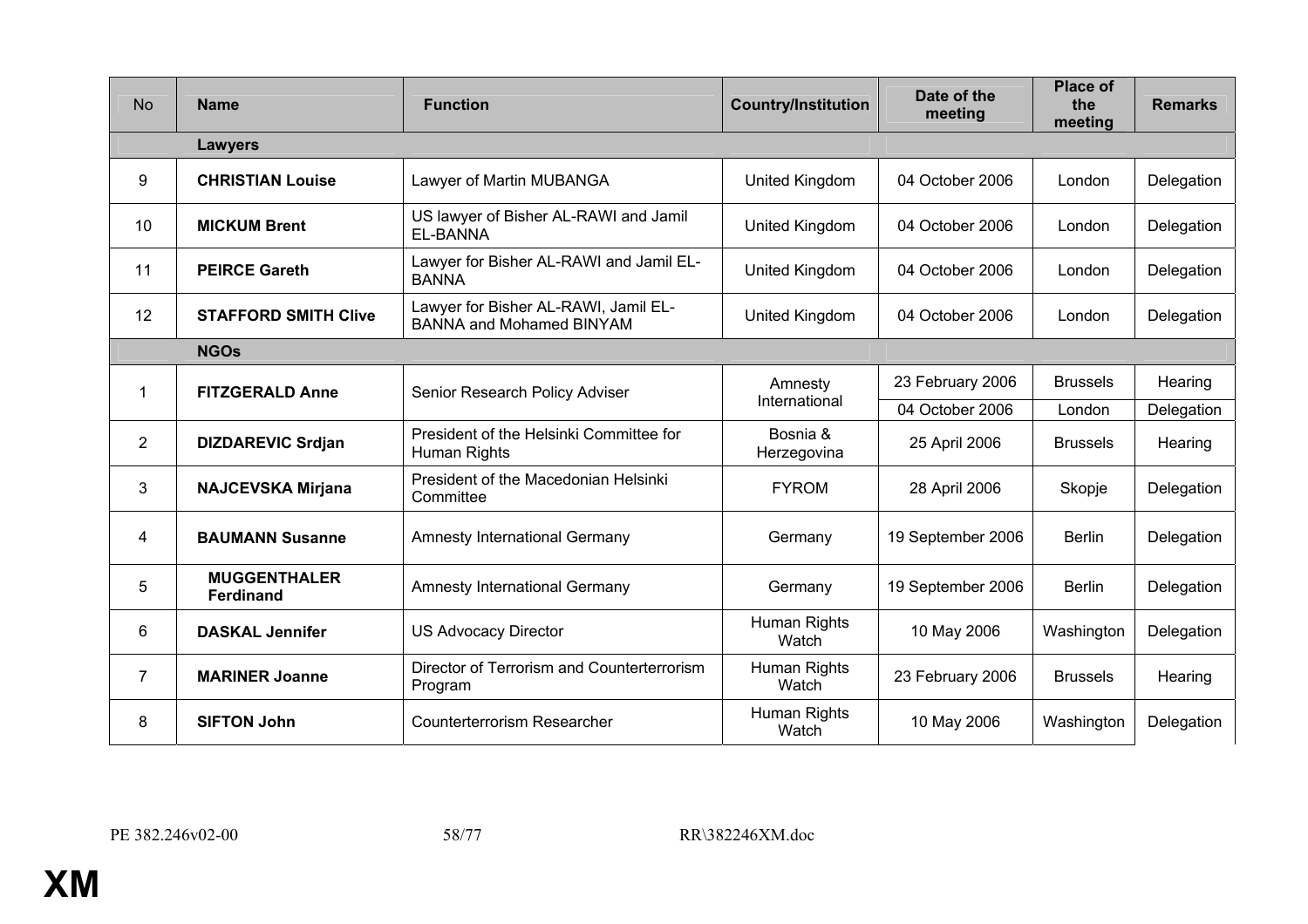| <b>No</b> | <b>Name</b>                   | <b>Function</b>                                                                                                      | <b>Country/Institution</b>                | Date of the<br>meeting | <b>Place of</b><br>the<br>meeting | <b>Remarks</b> |
|-----------|-------------------------------|----------------------------------------------------------------------------------------------------------------------|-------------------------------------------|------------------------|-----------------------------------|----------------|
|           | <b>NGOs</b>                   |                                                                                                                      |                                           |                        |                                   |                |
| 9         | <b>STABEROCK Gerald</b>       | Director of the Global Security and the Rule<br>of Law Programme                                                     | International<br>Commission of<br>Jurists | 30 November 2006       | <b>Brussels</b>                   | Hearing        |
| 10        | <b>CALINESCU Diana-Olivia</b> | <b>Executive Director APADOR-CH</b><br>(Romanian Helsinki Committee)                                                 | Romania                                   | 17 October 2006        | <b>Bucharest</b>                  | Delegation     |
| 11        | <b>WEBER Renate</b>           | Chair of the Open Society Foundation                                                                                 | Romania                                   | 17 October 2006        | <b>Bucharest</b>                  | Delegation     |
| 12        | <b>BUNYAN Tony</b>            | <b>Director</b>                                                                                                      | Statewatch                                | 23 February 2006       | <b>Brussels</b>                   | Hearing        |
| 13        | <b>CROSSMAN Gareth</b>        | Representative from Liberty NGO                                                                                      | United Kingdom                            | 04 October 2006        | London                            | Delegation     |
| 14        | <b>METCALFE Eric</b>          | Representative from Justice NGO                                                                                      | United Kingdom                            | 04 October 2006        | London                            | Delegation     |
| 15        | <b>BARUAH Smita</b>           | Physicians for Human Rights                                                                                          | <b>USA</b>                                | 10 May 2006            | Washington                        | Delegation     |
| 16        | <b>BRADSHAW John</b>          | Open Society Policy Center                                                                                           | <b>USA</b>                                | 10 May 2006            | Washington                        | Delegation     |
| 17        | <b>COLAIUTA Angela</b>        | Center for Victims of Torture                                                                                        | <b>USA</b>                                | 10 May 2006            | Washington                        | Delegation     |
| 18        | <b>GUDE Ken</b>               | Associate Director, International Rights and<br>Responsibilities Program, The Center for<br><b>American Progress</b> | <b>USA</b>                                | 12 May 2006            | Washington                        | Delegation     |
| 19        | <b>MASSIMINO Elisa</b>        | Human Rights First, Director at the<br>Washington office                                                             | <b>USA</b>                                | 09 May 2006            | Washington                        | Delegation     |
| 20        | <b>MUSA Jumana</b>            | Advocacy Director for Domestic Human<br>Rights and International Justice                                             | <b>USA</b>                                | 10 May 2006            | Washington                        | Delegation     |
| 21        | <b>OLSHANSKY Barbara</b>      | Director and Counsel of the Guantanamo<br>Global Justice Initiative                                                  | <b>USA</b>                                | 09 May 2006            | Washington                        | Delegation     |

RR\382246XM.doc 59/77

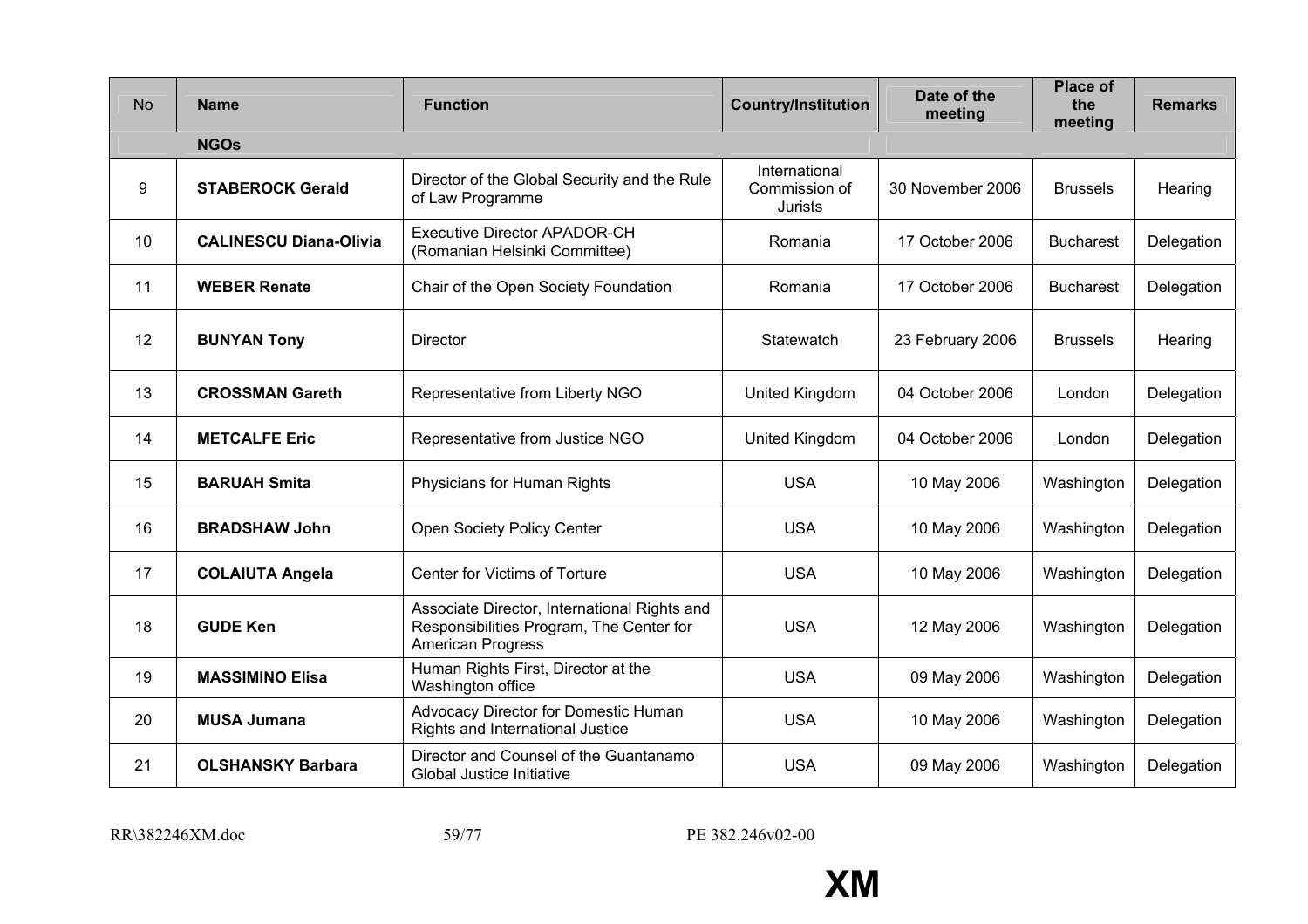| <b>No</b>      | <b>Name</b>                | <b>Function</b>                                                       | <b>Country/Institution</b> | Date of the<br>meeting | <b>Place of</b><br>the<br>meeting | <b>Remarks</b> |
|----------------|----------------------------|-----------------------------------------------------------------------|----------------------------|------------------------|-----------------------------------|----------------|
|                | <b>Journalists</b>         |                                                                       |                            |                        |                                   |                |
| 1              | <b>LAHODYNSKY Otmar</b>    | Journalist and European Editor of Austria's<br>weekly magazine Profil | Austria                    | 10 October 2006        | <b>Brussels</b>                   | Hearing        |
| $\overline{2}$ | <b>TILLACK Hans-Martin</b> | Journalist from Stern Magazin                                         | Germany                    | 19 September 2006      | <b>Berlin</b>                     | Delegation     |
| 3              | <b>BIONDANI Paolo</b>      | Journalist from Il Corriere della Sera                                | Italy                      | 21 March 2006          | <b>Brussels</b>                   | Hearing        |
| 4              | <b>OLIMPIO Guido</b>       | Journalist from Il Corriere della Sera                                | Italy                      | 21 March 2006          | <b>Brussels</b>                   | Hearing        |
| 5              | <b>BONINI Carlo</b>        | Journalist from La Repubblica                                         | Italy                      | 04 September 2006      | Strasbourg                        | Hearing        |
| 6              | <b>GIZIŃSKI Jarosław</b>   | Journalist from Newsweek Polska                                       | Poland                     | 08 November 2006       | Warsaw                            | Delegation     |
| $\overline{7}$ | <b>KRZYKOWSKI Adam</b>     | Journalist from public TV Olsztyn                                     | Poland                     | 09 November 2006       | Warsaw                            | Delegation     |
| 8              | <b>KSIAŻEK Marek</b>       | Journalist from the region of Szczytno (free<br>lance)                | Poland                     | 09 November 2006       | Warsaw                            | Delegation     |
| 9              | <b>WROŃSKI Paweł</b>       | Journalist form Gazeta Wyborcza                                       | Poland                     | 09 November 2006       | Warsaw                            | Delegation     |
| 10             | <b>LOURENCO Ricardo</b>    | Journalist from Expresso                                              | Portugal                   | 05 December 2006       | Lisbon                            | Delegation     |
| 11             | <b>PEREIRA Micael</b>      | Journalist from Expresso                                              | Portugal                   | 05 December 2006       | Lisbon                            | Delegation     |
| 12             | <b>CANDEA Stefan</b>       | Romanian Center for Investigative<br>Journalism                       | Romania                    | 18 October 2006        | <b>Bucharest</b>                  | Delegation     |
| 13             | <b>RADU Cristian</b>       | Romanian Center for Investigative<br>Journalism                       | Romania                    | 18 October 2006        | <b>Bucharest</b>                  | Delegation     |
| 14             | <b>COSMACIUC Calin</b>     | Journalist from the Evenimentul Zilei                                 | Romania                    | 17 October 2006        | <b>Bucharest</b>                  | Delegation     |
| 15             | <b>DANGA Mihaela</b>       | Deputy Director at the Center for<br>Independent Journalism           | Romania                    | 19 October 2006        | <b>Bucharest</b>                  | Delegation     |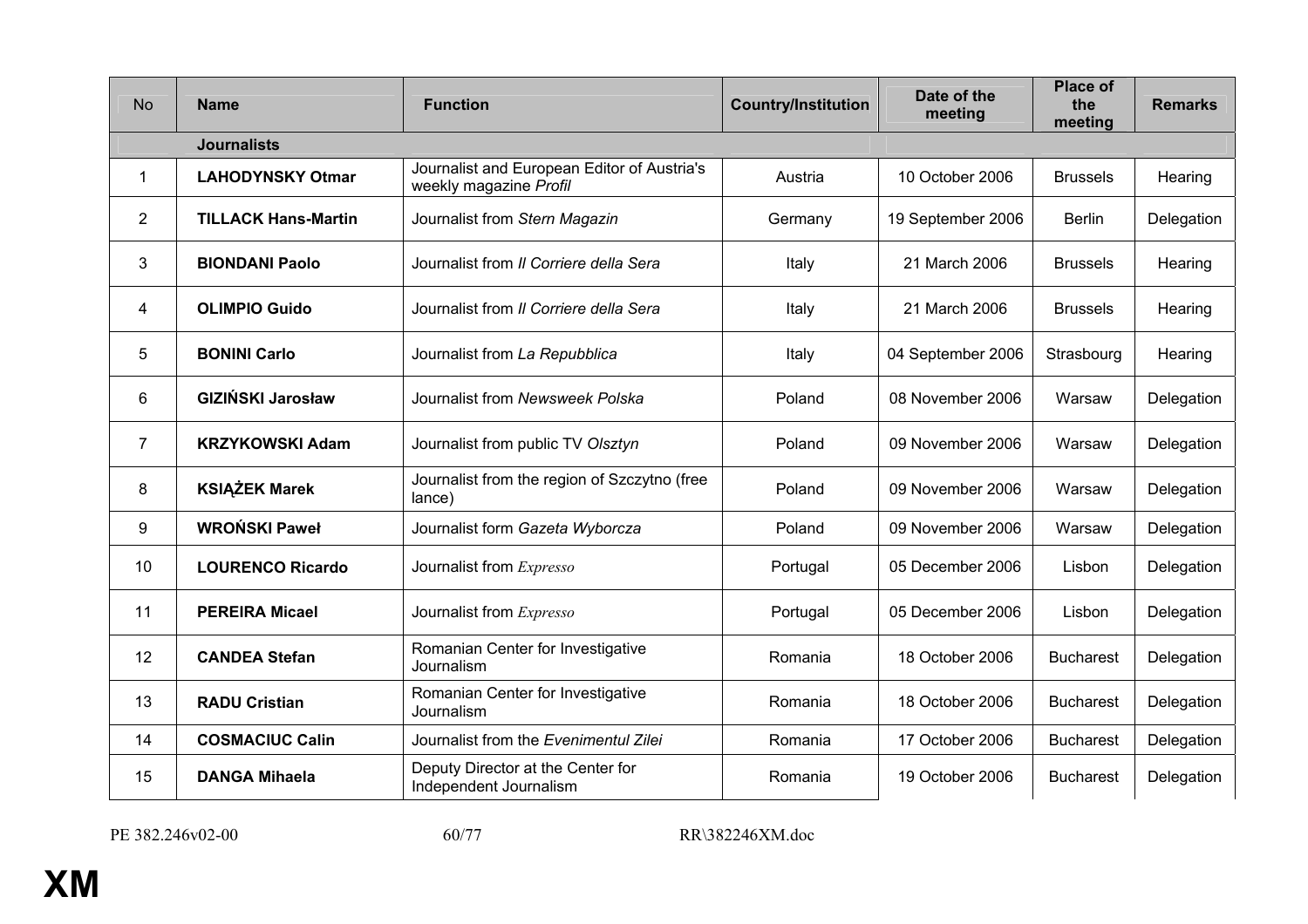| <b>No</b>      | <b>Name</b>                   | <b>Function</b>                                                                                   | <b>Country/Institution</b>                                              | Date of the<br>meeting | <b>Place of</b><br>the<br>meeting | <b>Remarks</b> |  |  |
|----------------|-------------------------------|---------------------------------------------------------------------------------------------------|-------------------------------------------------------------------------|------------------------|-----------------------------------|----------------|--|--|
|                | <b>Journalists</b>            |                                                                                                   |                                                                         |                        |                                   |                |  |  |
| 16             | <b>IONESCU Maria</b>          | Editor in chief at Observator de Constanta<br>newspaper                                           | Romania                                                                 | 18 October 2006        | <b>Bucharest</b>                  | Delegation     |  |  |
| 17             | <b>MUTLER Allison</b>         | <b>Associated Press Writer</b>                                                                    | Romania                                                                 | 18 October 2006        | <b>Bucharest</b>                  | Delegation     |  |  |
| 18             | <b>VALLES Matias</b>          | Journalist from Diario de Mallorca                                                                | Spain                                                                   | 20 April 2006          | <b>Brussels</b>                   | Hearing        |  |  |
| 19             | <b>COBAIN Ian</b>             | Journalist from The Guardian                                                                      | United Kingdom                                                          | 05 October 2006        | London                            | Delegation     |  |  |
| 20             | <b>NORTON-TAYLOR Richard</b>  | Journalist from The Guardian                                                                      | United Kingdom                                                          | 05 October 2006        | London                            | Delegation     |  |  |
| 21             | <b>GREY Stephen</b>           | Journalist free lance                                                                             | United Kingdom                                                          | 21 March 2006          | <b>Brussels</b>                   | Hearing        |  |  |
|                |                               |                                                                                                   |                                                                         | 04 October 2006        | London                            | Delegation     |  |  |
|                | <b>Academics and research</b> |                                                                                                   |                                                                         |                        |                                   |                |  |  |
| 1              | <b>BORN Hans</b>              | Senior Fellow of the Geneva Centre for the<br><b>Democratic Control of Armed Forces</b><br>(DCAF) | (DCAF) Geneva                                                           | 25 September 2006      | Strasbourg                        | Hearing        |  |  |
| $\overline{2}$ | <b>JANKULOVSKI Zvonimir</b>   | Security expert, (Former FYROM<br>Ambassador to the Council of Europe)                            | <b>FYROM</b>                                                            | 29 April 2006          | Skopje                            | Delegation     |  |  |
| 3              | <b>DE SCHUTTER Olivier</b>    | Coordinator or the EU Network of<br><b>Independent Experts</b>                                    | Network of<br>Independent<br>Experts on<br>Fundamental<br><b>Rights</b> | 30 May 2006            | <b>Brussels</b>                   | Hearing        |  |  |
| 4              | <b>ANDERS Chris</b>           | Legislative Counsel, American Civil<br><b>Liberties Union</b>                                     | <b>USA</b>                                                              | 11 May 2006            | Washington                        | Delegation     |  |  |
| 5              | <b>BEESON Ann</b>             | Associate Legal Director, American Civil<br><b>Liberties Union</b>                                | <b>USA</b>                                                              | 11 May 2006            | Washington                        | Delegation     |  |  |
| 6              | <b>GUITTA Olivier</b>         | Consultant, The American Legislative<br><b>Exchange Council</b>                                   | <b>USA</b>                                                              | 12 May 2006            | Washington                        | Delegation     |  |  |

RR\382246XM.doc 61/77

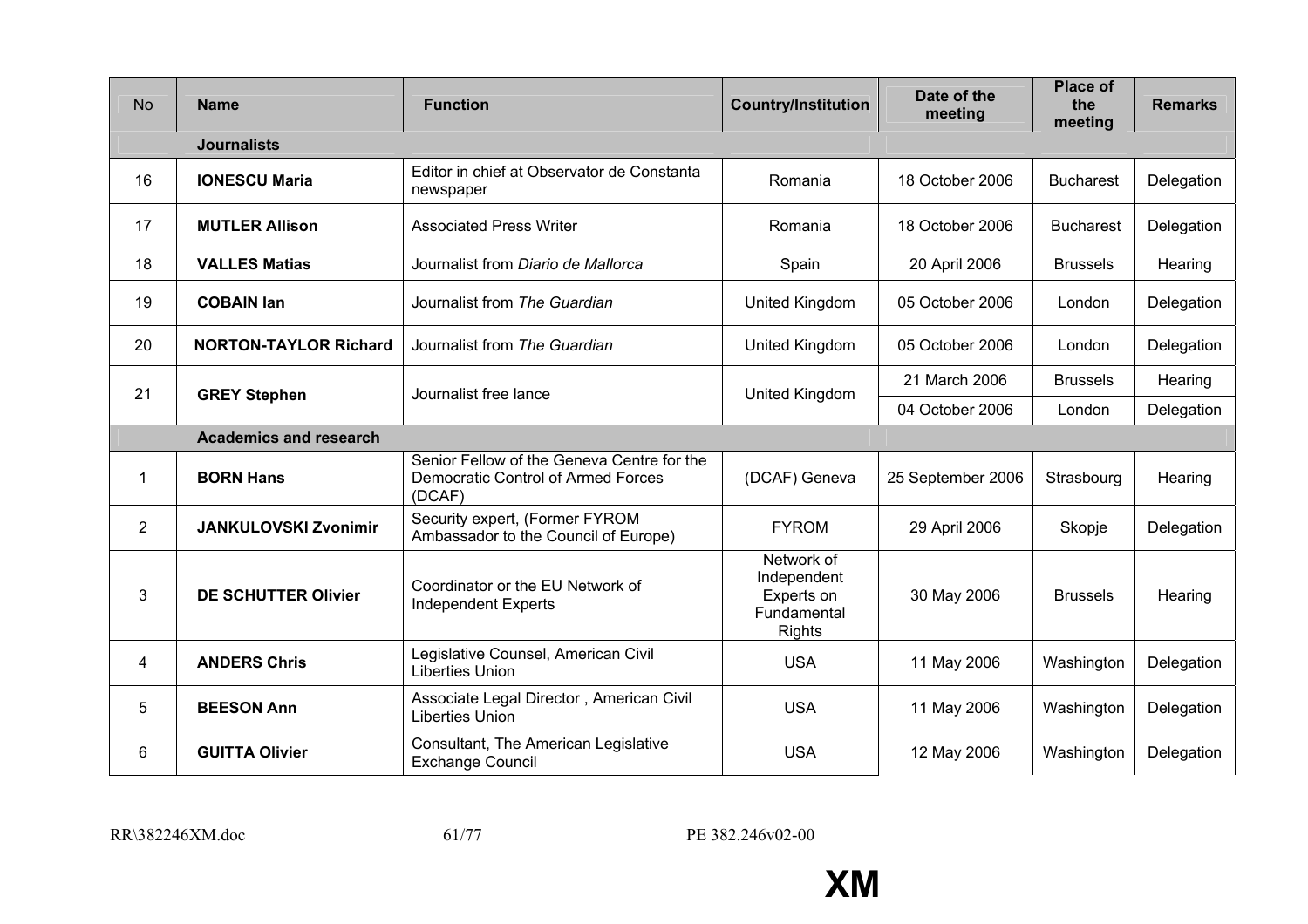| <b>No</b>      | <b>Name</b>                         | <b>Function</b>                                                                                                | <b>Country/Institution</b> | Date of the<br>meeting | <b>Place of</b><br>the<br>meeting | <b>Remarks</b>          |  |  |  |
|----------------|-------------------------------------|----------------------------------------------------------------------------------------------------------------|----------------------------|------------------------|-----------------------------------|-------------------------|--|--|--|
|                | <b>Academics and research</b>       |                                                                                                                |                            |                        |                                   |                         |  |  |  |
| 7              | <b>HALPERIN Morton H.</b>           | Senior Fellow and Director of the Security<br>and Peace Initiative, The Center for<br><b>American Progress</b> | <b>USA</b>                 | 12 May 2006            | Washington                        | Delegation              |  |  |  |
| 8              | <b>KORB Lawrence J.</b>             | Senior Fellow, The Center for American<br>Progress                                                             | <b>USA</b>                 | 12 May 2006            | Washington                        | Delegation              |  |  |  |
| 9              | <b>McNAMARA Sally</b>               | International Relations Project Director, The<br>American Legislative Exchange Council                         | <b>USA</b>                 | 12 May 2006            | Washington                        | Delegation              |  |  |  |
| 10             | <b>RIVKIN David</b>                 | Partner, Baker & Hostetler LLP, The<br>American Legislative Exchange Council                                   | <b>USA</b>                 | 12 May 2006            | Washington                        | Delegation              |  |  |  |
| 11             | <b>RUNDLET Peter</b>                | Vice President for National Security, The<br><b>Center for American Progress</b>                               | <b>USA</b>                 | 12 May 2006            | Washington                        | Delegation              |  |  |  |
| 12             | <b>SATTERTHWAITE</b><br>Margaret L. | Assistant Professor of Clinical Law &<br>Faculty of New York University School of<br>Law                       | <b>USA</b>                 | 09 May 2006            | Washington                        | Delegation              |  |  |  |
| 13             | <b>WATT Steven M.</b>               | Staff Attorney, American Civil Liberties<br>Union                                                              | <b>USA</b>                 | 11 May 2006            | Washington                        | Delegation              |  |  |  |
|                | <b>Others</b>                       |                                                                                                                |                            |                        |                                   |                         |  |  |  |
| 1              | <b>EGAN Suzanne</b>                 | Commissioner of the Irish Human Rights<br>Commission                                                           | Ireland                    | 28 November 2006       | <b>Brussels</b>                   | Hearing                 |  |  |  |
| $\overline{2}$ | <b>MANNING Maurice</b>              | President of the Irish Human Rights<br>Commission                                                              | Ireland                    | 28 November 2006       | <b>Brussels</b>                   | Hearing                 |  |  |  |
| 3              | <b>HORGAN Edward</b>                | Former UN peacekeeper and Retired<br>Commandant of the Irish Army                                              | Ireland                    | 20 April 2006          | <b>Brussels</b>                   | Hearing                 |  |  |  |
| 4              | <b>RÄBOCK</b>                       | Witness (Coleman BARRACKS)                                                                                     | Mannheim                   | 12 December 2006       | Mannheim                          | Fact finding<br>mission |  |  |  |
| 5              | <b>SCHINDLER</b>                    | Witness (Coleman BARRACKS)                                                                                     | Mannheim                   | 12 December 2006       | Mannheim                          | Fact finding<br>mission |  |  |  |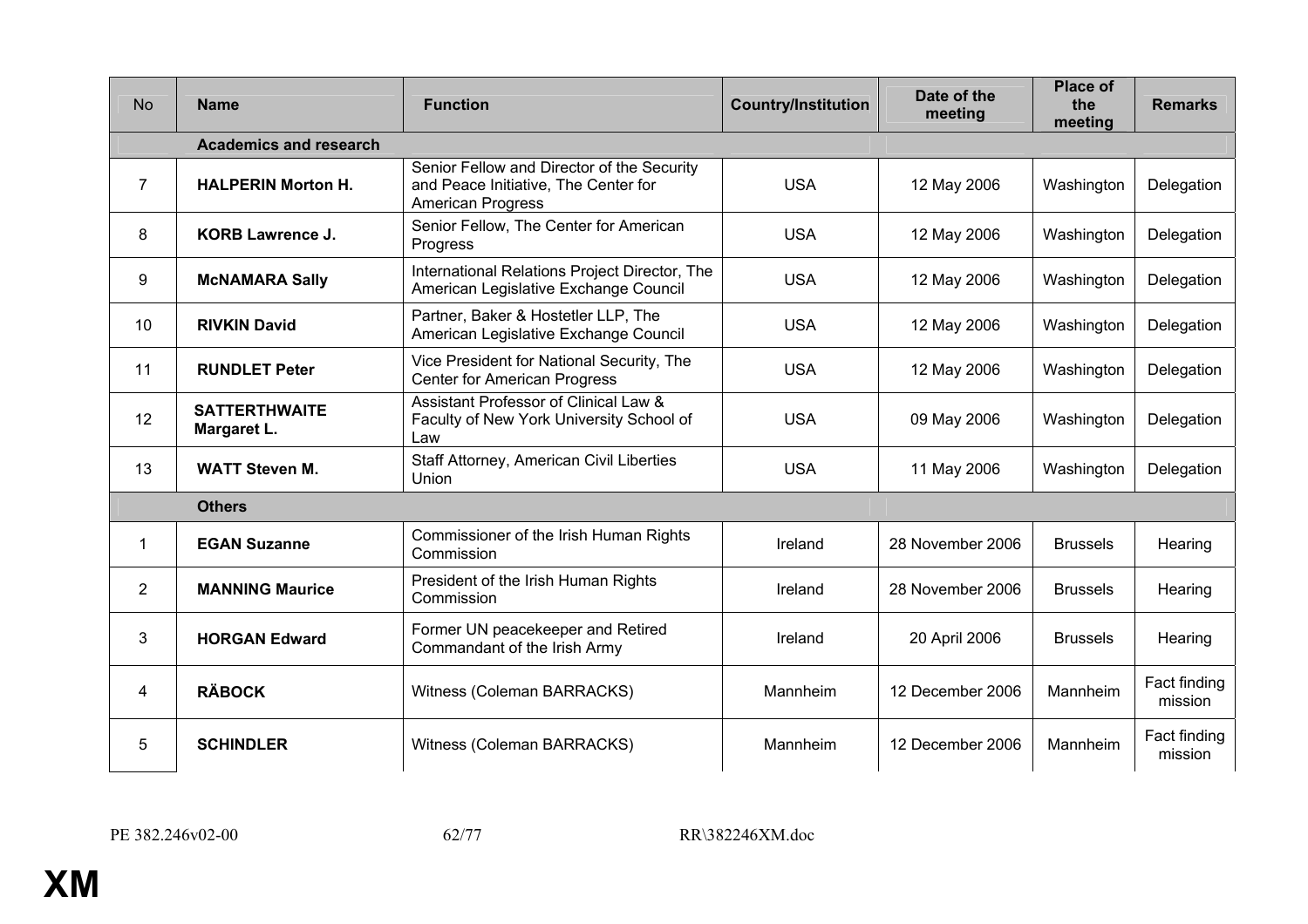| <b>No</b> | <b>Name</b>                 | <b>Function</b>                                           | <b>Country/Institution</b> | Date of the<br>meeting | <b>Place of</b><br>the<br>meeting | <b>Remarks</b>          |
|-----------|-----------------------------|-----------------------------------------------------------|----------------------------|------------------------|-----------------------------------|-------------------------|
|           | <b>Others</b>               |                                                           |                            |                        |                                   |                         |
| 6         | <b>WRIGHT Peter</b>         | Peace activist                                            | Mannheim                   | 12 December 2006       | Mannheim                          | Fact finding<br>mission |
| 7         | <b>JURCZENKO Jarosław</b>   | Chairman of the Board, Szczytno/Szymany<br>Airport        | Poland                     | 09 November 2006       | Warsaw                            | Delegation              |
| 8         | <b>KOS Jerzy</b>            | Former Chairman of the Board,<br>Szczytno/Szymany Airport | Poland                     | 10 November 2006       | Warsaw                            | Delegation              |
| 9         | <b>PRZEWŁOCKA Mariola</b>   | Former Director of Szczytno/Szymany<br>Airport            | Poland                     | 23 November 2006       | <b>Brussels</b>                   | Hearing                 |
| 10        | <b>AL-RAWI Wahab</b>        | Brother of Bisher AL-RAWI                                 | United Kingdom             | 04 October 2006        | London                            | Delegation              |
| 11        | <b>MURRAY Craig</b>         | Former Ambassador to Uzbekistan                           | United Kingdom             | 20 April 2006          | <b>Brussels</b>                   | Hearing                 |
| 12        | <b>JOHNSON-THOMAS Brian</b> | Expert on arms trade                                      | United Kingdom             | 21 June 2006           | <b>Brussels</b>                   | Rapporteur              |

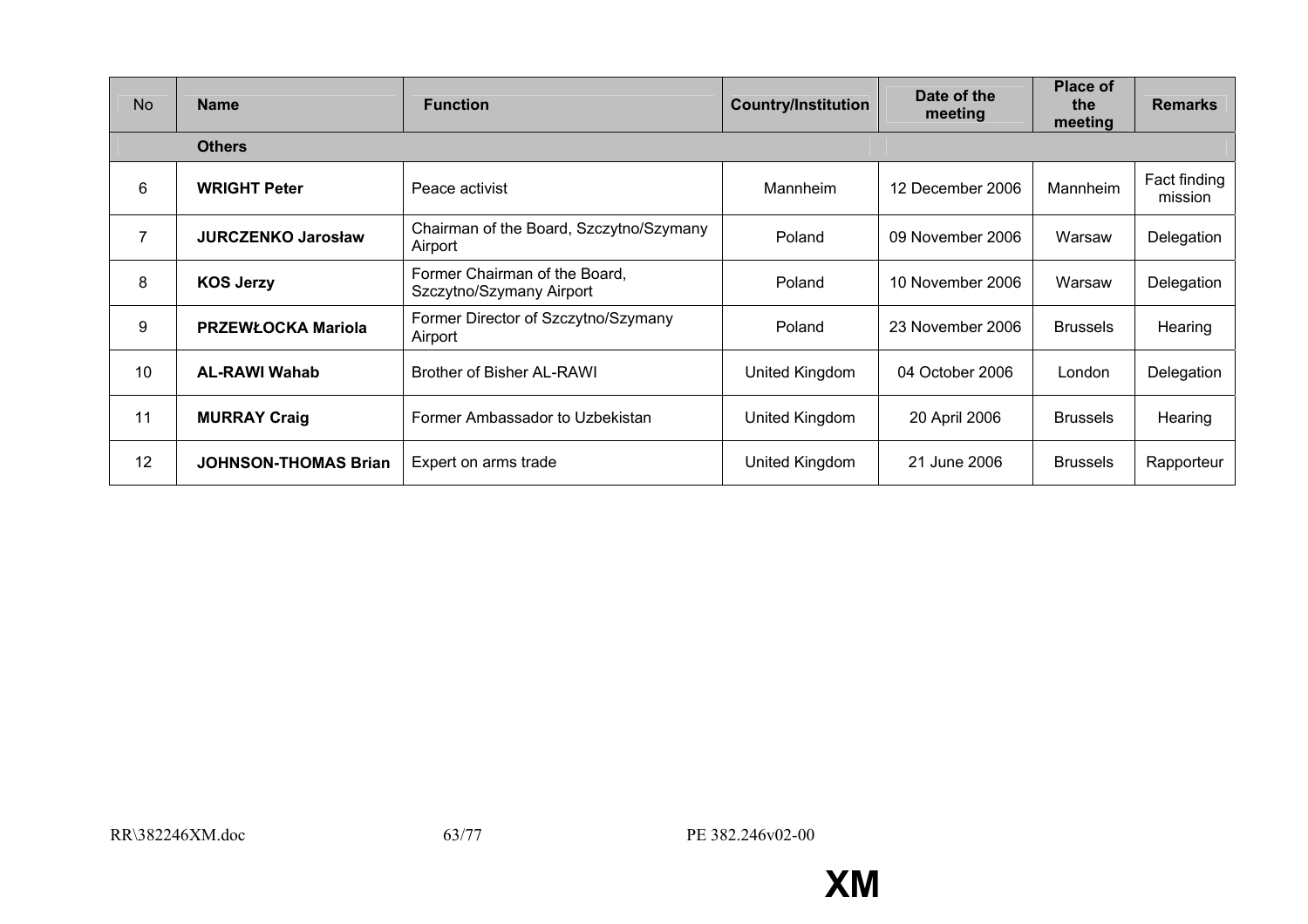### **Annex 3:**

| Table Summarizing Cooperation of the Governments with the TDIP Committee |
|--------------------------------------------------------------------------|
|--------------------------------------------------------------------------|

| Country               | <b>Reaction from Permanent</b><br><b>Representatives to the TDIP</b><br>invitation for cooperation<br>(Chairman's letter of 22.02.2006) | Meetings <sup>1</sup>    | <b>Declinations to requests for</b><br>meetings <sup>2</sup> | <b>Useful elements provided to the TDIP</b>                                                                                                                                                                                            |
|-----------------------|-----------------------------------------------------------------------------------------------------------------------------------------|--------------------------|--------------------------------------------------------------|----------------------------------------------------------------------------------------------------------------------------------------------------------------------------------------------------------------------------------------|
| Austria               | In reply general cooperation with<br>the TDIP was declared.                                                                             | None                     | Ursula PLASSNIK, Minister<br>for Foreign Affairs             | None                                                                                                                                                                                                                                   |
| <b>Belgium</b>        | No written reaction $3$                                                                                                                 | No request for a meeting | N/A                                                          | Belgian authorities provided logistical<br>support for facilitating the movements of<br>TDIP invitees.                                                                                                                                 |
| <b>Bulgaria</b>       | No written reaction                                                                                                                     | No request for a meeting | N/A                                                          | None                                                                                                                                                                                                                                   |
| Croatia               | No written reaction                                                                                                                     | No request for a meeting | N/A                                                          | None                                                                                                                                                                                                                                   |
| <b>Cyprus</b>         | In reply, an information that the<br>invitation was received.                                                                           | No request for a meeting | N/A                                                          | None                                                                                                                                                                                                                                   |
| <b>Czech Republic</b> | No written reaction                                                                                                                     | No request for a meeting | N/A                                                          | None                                                                                                                                                                                                                                   |
| <b>Denmark</b>        | In reply general cooperation with<br>the TDIP was declared.                                                                             | None                     | Fleming HANSEN, Minister<br>of Transportation                | • A copy of Government's reply to Council<br>of Europe was sent,<br>• A copy of detailed dossier prepared for<br>the Danish Parliament with large amount<br>of technical data about flights was<br>provided by Government to the TDIP. |

<sup>&</sup>lt;sup>1</sup> Please refer for more details to annex 2 of the Explanatory Statement<br><sup>2</sup> Please refer for more details to annex 4 of the Explanatory Statement<br><sup>3</sup> TDIP Secretariat received a copy of a letter dated 10.03.2006 of Fore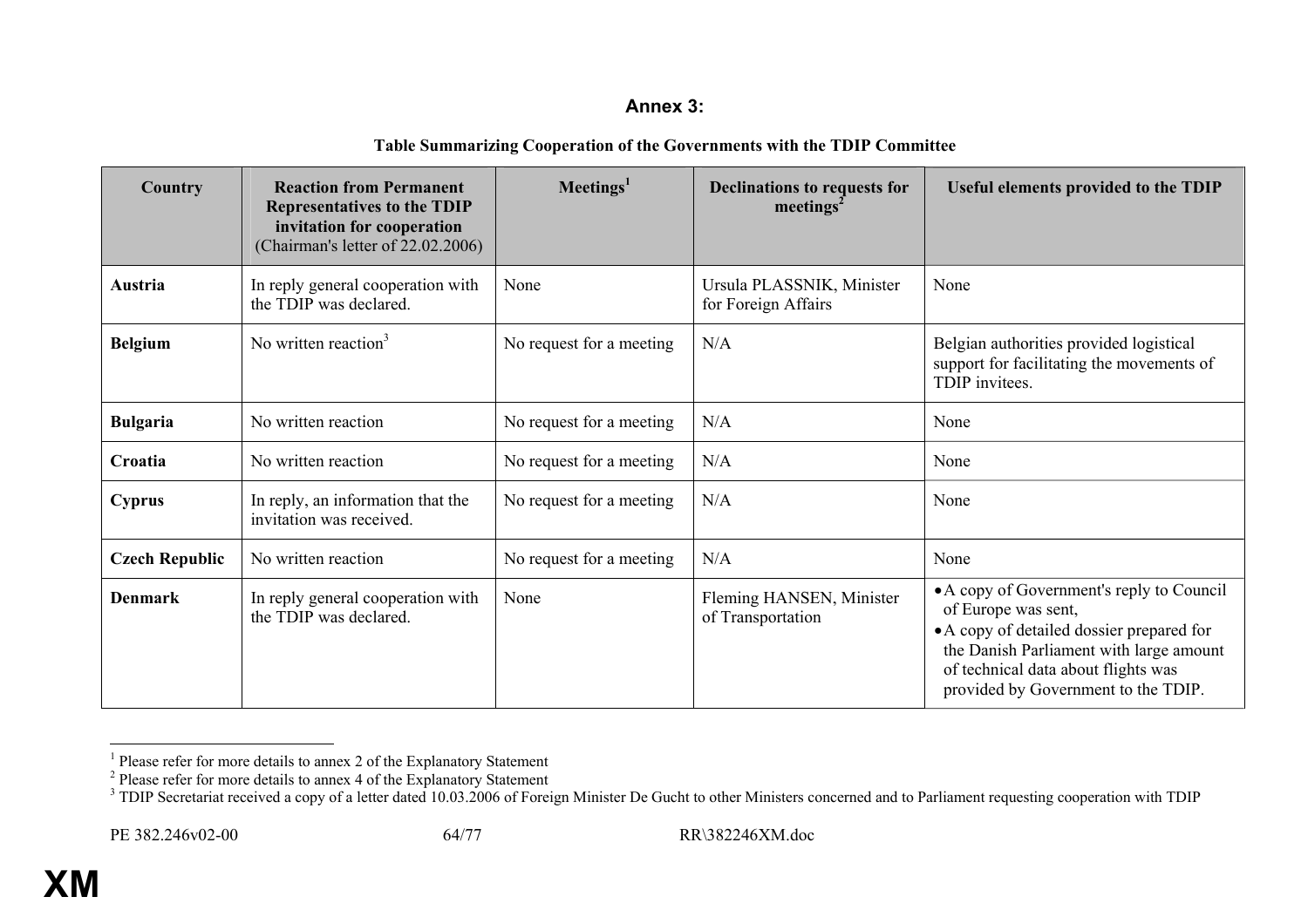| Country        | <b>Reaction to the TDIP invitation</b><br>for cooperation<br>(Chairman's letter of 22.02.2006)                                    | <b>Meetings</b>          | <b>Declinations to requests</b><br>for meetings                                                                                                                                            | Useful elements provided to the TDIP                                                                                                                                                                                                                               |
|----------------|-----------------------------------------------------------------------------------------------------------------------------------|--------------------------|--------------------------------------------------------------------------------------------------------------------------------------------------------------------------------------------|--------------------------------------------------------------------------------------------------------------------------------------------------------------------------------------------------------------------------------------------------------------------|
| <b>Estonia</b> | No written reaction                                                                                                               | No request for a meeting | N/A                                                                                                                                                                                        | None                                                                                                                                                                                                                                                               |
| <b>Finland</b> | No written reaction                                                                                                               | No request for a meeting | N/A                                                                                                                                                                                        | None                                                                                                                                                                                                                                                               |
| <b>France</b>  | In reply general cooperation with<br>the TDIP was declared.                                                                       | No request for a meeting | N/A                                                                                                                                                                                        | None                                                                                                                                                                                                                                                               |
| Germany        | No written reaction                                                                                                               | None                     | Frank-Walter<br>STEINMEIER, Minister<br>for Foreign Affairs<br>Klaus-Dieter FRITSCHE,<br>Coordinator of<br><b>Intelligence Services</b><br>Ernst UHRLAU <sup>1</sup> ,<br>President of BND | None                                                                                                                                                                                                                                                               |
| Greece         | In reply:<br>• General cooperation with the<br>TDIP was declared,<br>• A brief summary of national<br>investigation was provided. | No request for a meeting | N/A                                                                                                                                                                                        | • A copy of Government's reply to Council<br>of Europe was sent,<br>• After a request of the TDIP, Government<br>provided transcripts of parliamentary<br>activities and a brief summary of<br>preliminary investigations of "the<br>Pakistani case" (17.11.2006). |

 $^{\rm 1}$  Mr Fritsche and Mr Uhrlau are high officials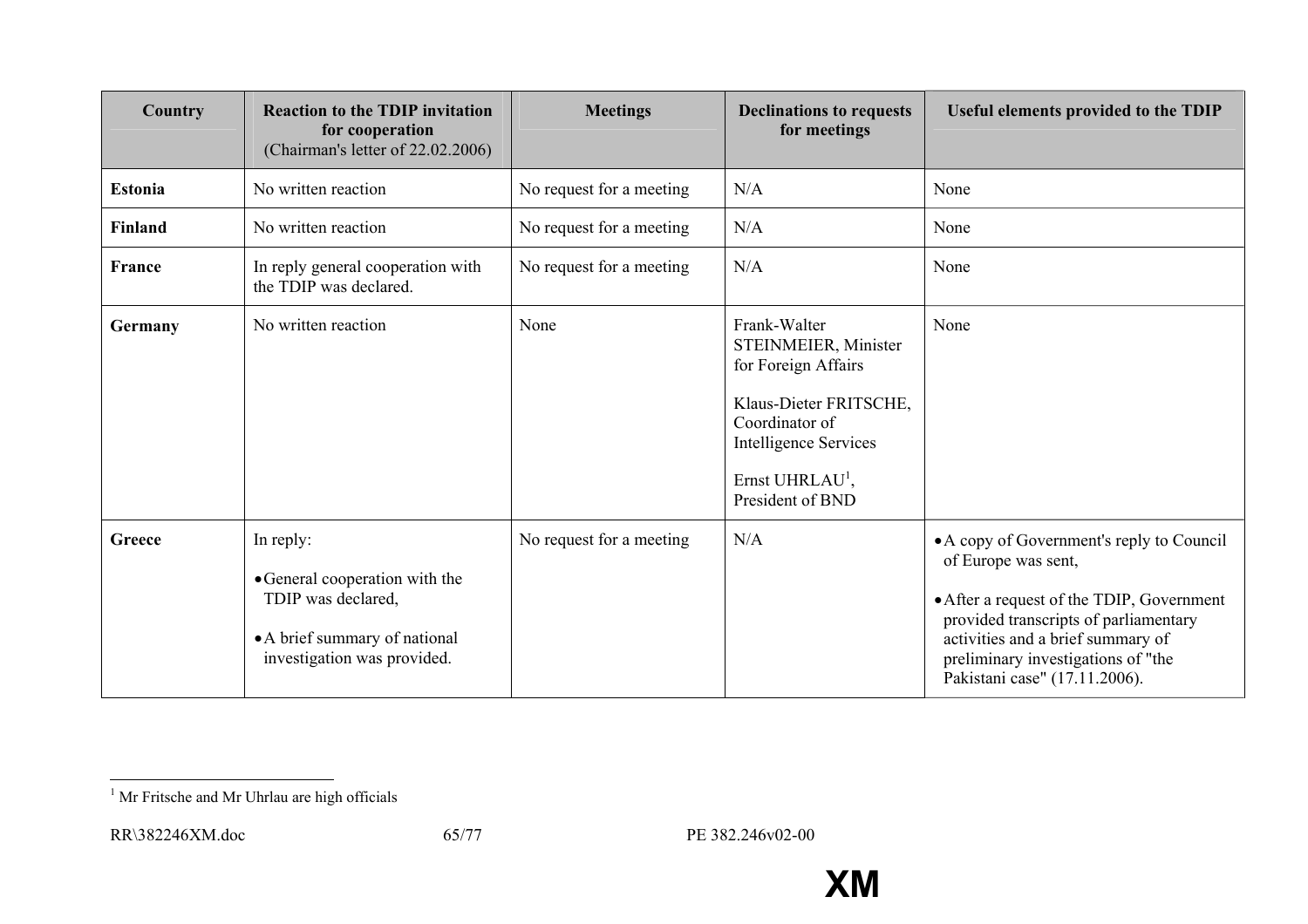| Country            | <b>Reaction to the TDIP invitation</b><br>for cooperation<br>(Chairman's letter of 22.02.2006)        | <b>Meetings</b>                               | <b>Declinations to requests</b><br>for meetings                                   | <b>Useful elements provided to the TDIP</b>                    |
|--------------------|-------------------------------------------------------------------------------------------------------|-----------------------------------------------|-----------------------------------------------------------------------------------|----------------------------------------------------------------|
| <b>Hungary</b>     | In reply general cooperation with<br>the TDIP was declared.                                           | No request for a meeting                      | N/A                                                                               | None                                                           |
| <b>Ireland</b>     | In reply general cooperation with<br>the TDIP was declared.                                           | Dermot AHERN, Minister<br>for Foreign Affairs | Rory BRADY <sup>1</sup> , Attorney<br>General                                     | A copy of Governments reply to Council<br>of Europe was sent.  |
| <b>Italy</b>       | In reply a further cooperation with<br>the TDIP was declared (after<br>meeting with general Pollari). | Nicolò POLLARI, Head of<br>SISMI <sup>2</sup> | Enrico MICHELI,<br>Secretary of State<br>responsible for<br>intelligence services | None                                                           |
| Latvia             | No written reaction                                                                                   | No request for a meeting                      | N/A                                                                               | None                                                           |
| Lithuania          | No written reaction                                                                                   | No request for a meeting                      | N/A                                                                               | None                                                           |
| Luxembourg         | In reply general cooperation with<br>the TDIP was declared.                                           | No request for a meeting                      | N/A                                                                               | A copy of Government's reply to Council<br>of Europe was sent. |
| <b>Malta</b>       | No written reaction                                                                                   | No request for a meeting                      | N/A                                                                               | None                                                           |
| <b>Netherlands</b> | In reply general cooperation with<br>the TDIP was declared.                                           | No request for a meeting                      | N/A                                                                               | None                                                           |

 $<sup>1</sup>$  Mr Brady is a high official</sup>

<sup>&</sup>lt;sup>2</sup> General Pollari is a high official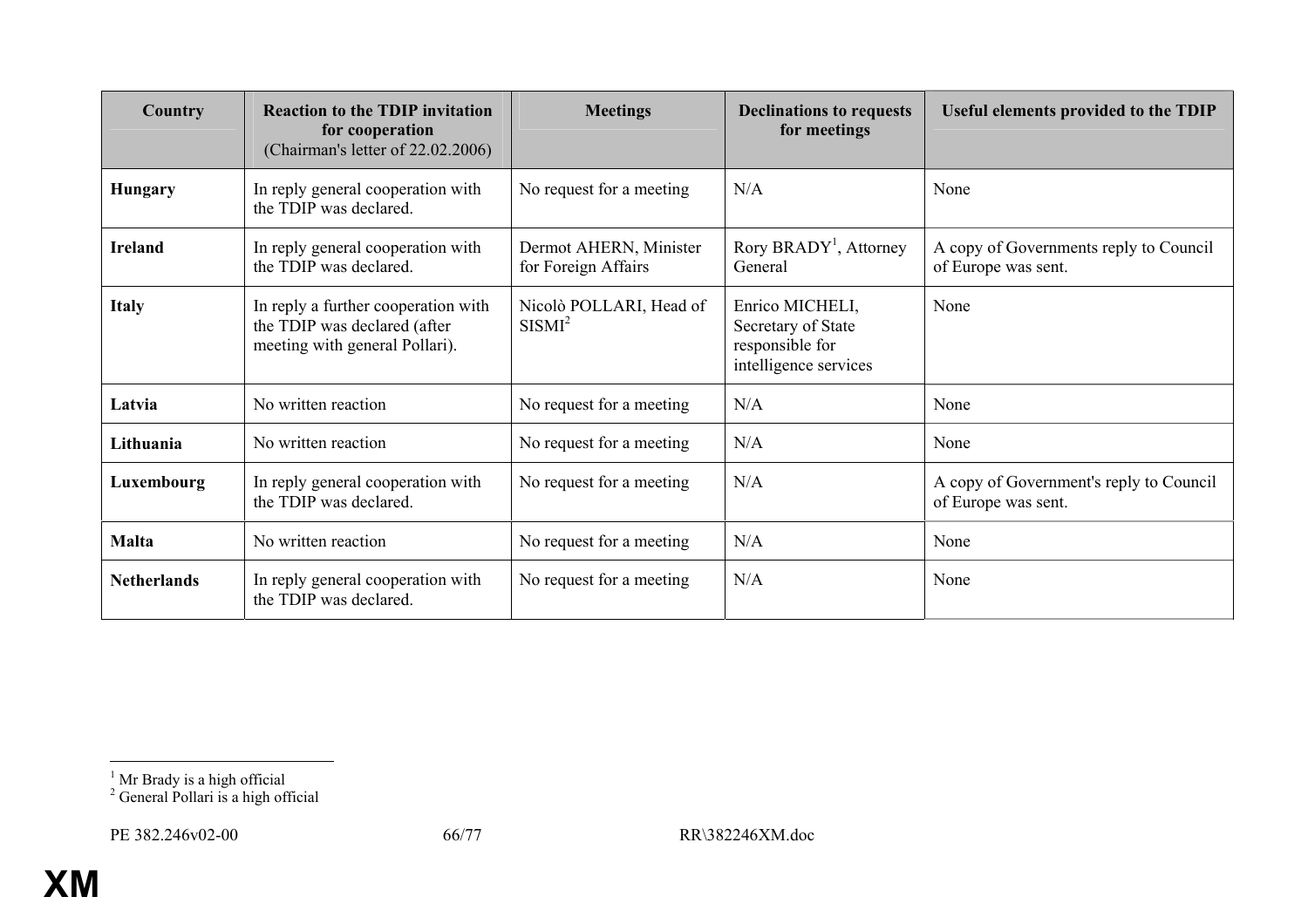| Country  | <b>Reaction to the TDIP invitation</b><br>for cooperation<br>(Chairman's letter of 22.02.2006) | <b>Meetings</b>                                                                                      | <b>Declinations to requests for</b><br>meetings                                                                                                                                                                             | <b>Useful elements</b><br>provided to the TDIP                                                                                                                                                                                                                                                                                                             |
|----------|------------------------------------------------------------------------------------------------|------------------------------------------------------------------------------------------------------|-----------------------------------------------------------------------------------------------------------------------------------------------------------------------------------------------------------------------------|------------------------------------------------------------------------------------------------------------------------------------------------------------------------------------------------------------------------------------------------------------------------------------------------------------------------------------------------------------|
| Poland   | In reply general cooperation with<br>the TDIP was declared.                                    | Marek PASIONEK <sup>1</sup> , Undersecretary<br>of State at the Chancellery of the<br>Prime Minister | Andrzej LEPPER, Deputy Prime<br>Minister<br>Anna FOTYGA, Minister of<br>Foreign Affairs<br>Radosław SIKORSKI, Minister of<br><b>National Defence</b><br>Zbigniew WASSERMANN,<br>Minister Coordinator of Special<br>Services | Copies of<br>Government's replies<br>to Council of Europe<br>were sent.                                                                                                                                                                                                                                                                                    |
| Portugal | No written reaction                                                                            | Luis AMADO, Minister for Foreign<br>Affairs                                                          | None                                                                                                                                                                                                                        | After requests of the<br>TDIP Chairman and<br>of TDIP Member<br>Ana Maria Gomes,<br>Government<br>provided a copy of<br>Portugal's reply to<br>Council of Europe<br>$(07.07.2006)$ and vast<br>but not complete<br>explanations and<br>information about<br>CIA flights<br>(18.09.2006,<br>13.10.2006,<br>12.12.2006,<br>12.01.2007 and<br>$16.01.2007$ ). |

 $^{\rm 1}$  Mr Pasionek is a high official

RR\382246XM.doc 67/77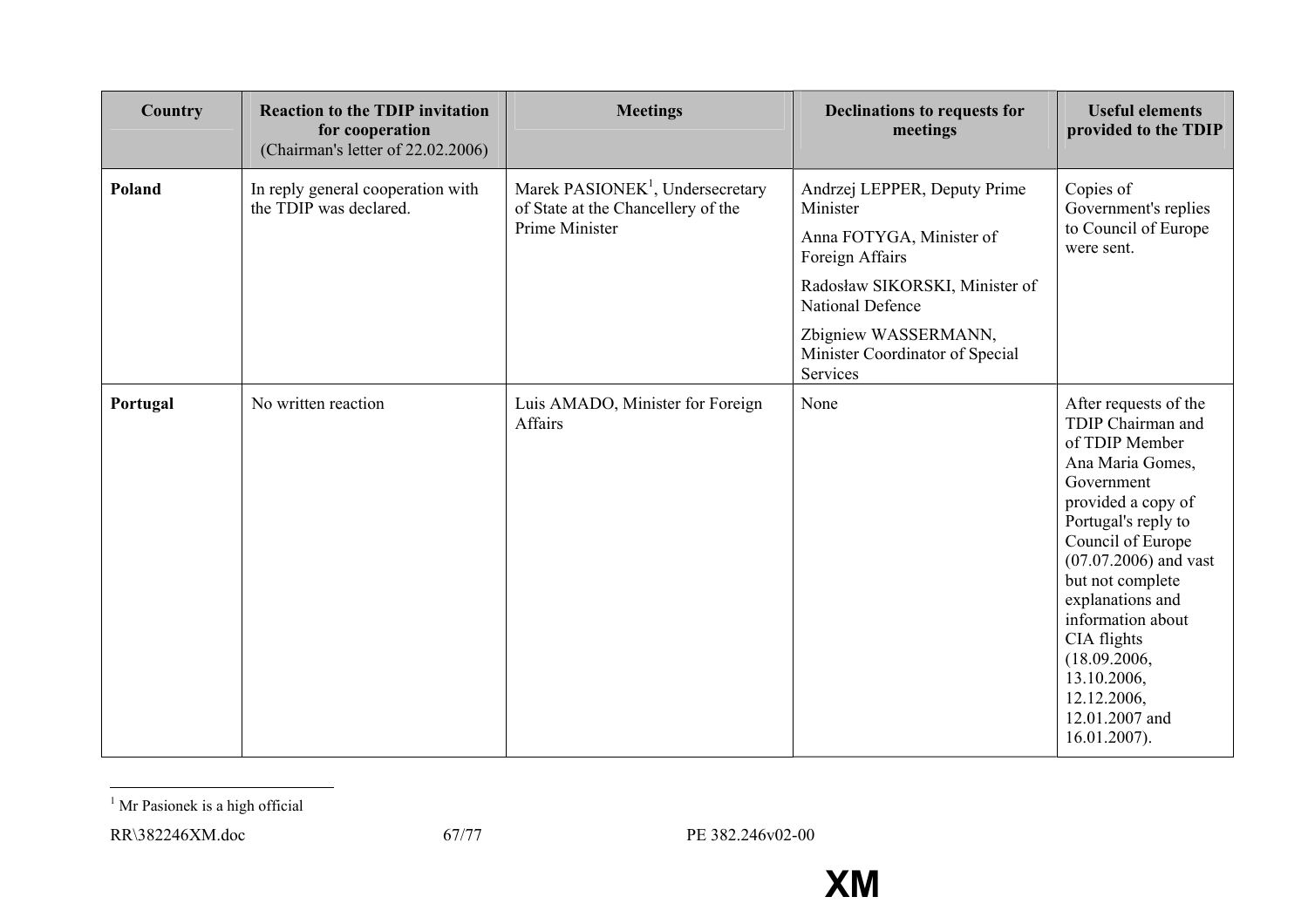| Country         | <b>Reaction to the TDIP invitation</b><br>for cooperation<br>(Chairman's letter of 22.02.2006) | <b>Meetings</b>                                                                                                                      | <b>Declinations to requests for</b><br>meetings                                                                  | <b>Useful elements</b><br>provided to the TDIP                                                                                                                                                                                  |
|-----------------|------------------------------------------------------------------------------------------------|--------------------------------------------------------------------------------------------------------------------------------------|------------------------------------------------------------------------------------------------------------------|---------------------------------------------------------------------------------------------------------------------------------------------------------------------------------------------------------------------------------|
| Romania         | In reply general cooperation with<br>the TDIP was declared.                                    | Anghel ANDREESCU, Secretary of<br>State for public order and security<br>Adrian Cosmin VIERITA, Secretary of<br>State for EU affairs | Vasile BLAGA, Minister for<br><b>Internal Affairs</b><br>Mihai-Razvan UNGUREANU,<br>Minister for Foreign Affairs | $\bullet$ Copy of<br>Government's reply<br>to Council of Europe<br>was sent,<br>• Confidential report of<br>Romanian Border<br>Police on accident of<br>a CIA plane was<br>provided to the TDIP<br>delegation by<br>Government. |
| <b>Slovakia</b> | No written reaction                                                                            | No request for a meeting                                                                                                             | N/A                                                                                                              | None                                                                                                                                                                                                                            |
| Slovenia        | No written reaction                                                                            | No request for a meeting                                                                                                             | N/A                                                                                                              | None                                                                                                                                                                                                                            |
| <b>Spain</b>    | In reply general cooperation with<br>the TDIP was declared.                                    | Miguel Angel MORATINOS, Minister<br>for Foreign Affairs                                                                              | Alberto SAIZ CORTES, Secretary<br>of State, Director of CNI                                                      | None                                                                                                                                                                                                                            |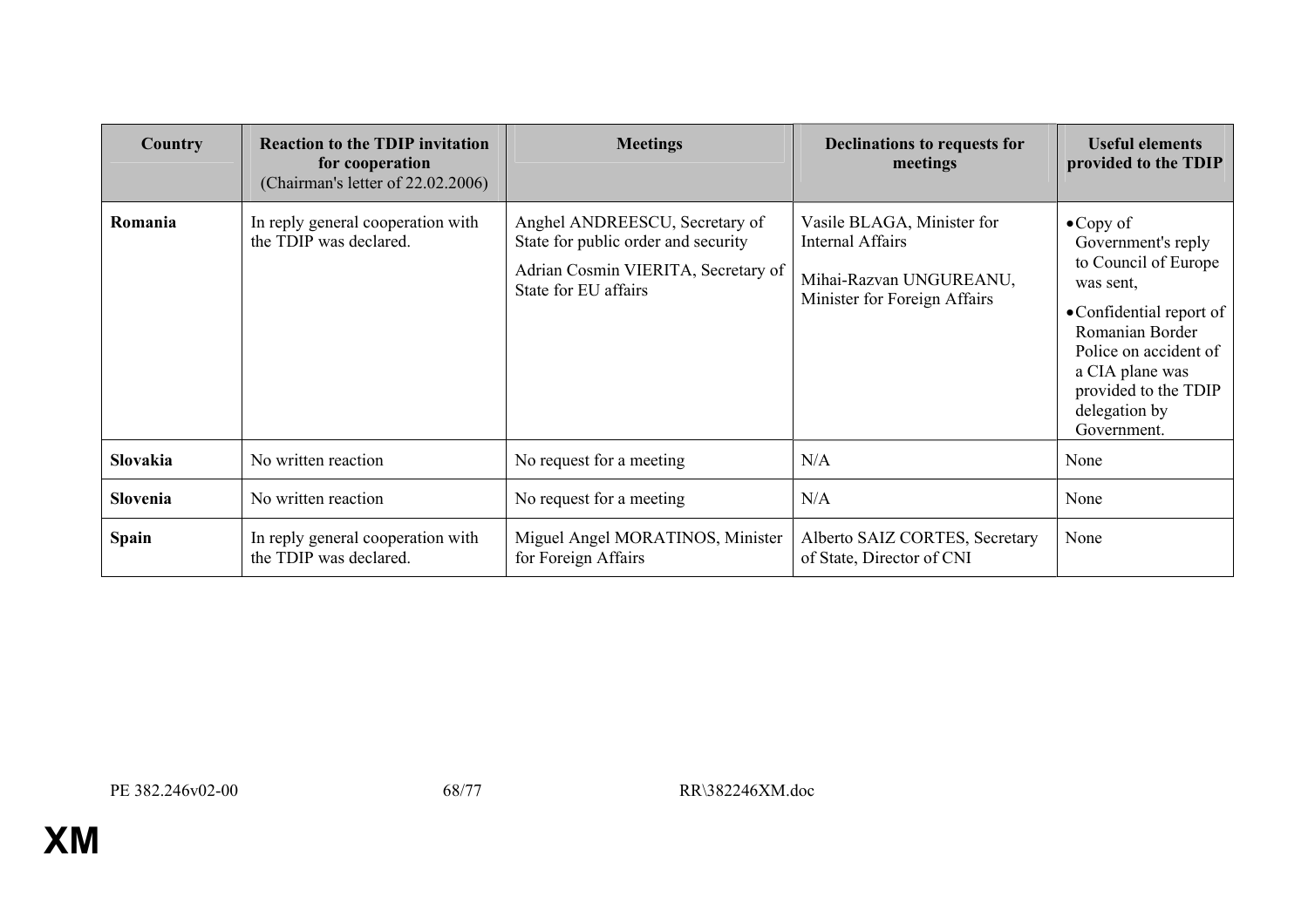| Country                  | <b>Reaction to the TDIP invitation</b><br>for cooperation<br>(Chairman's letter of 22.02.2006)                             | <b>Meetings</b>                    | Declinations to requests for meetings                                                                                                                                                                                                                                                                                                                                                                                                    | <b>Useful elements</b><br>provided to the<br><b>TDIP</b> |
|--------------------------|----------------------------------------------------------------------------------------------------------------------------|------------------------------------|------------------------------------------------------------------------------------------------------------------------------------------------------------------------------------------------------------------------------------------------------------------------------------------------------------------------------------------------------------------------------------------------------------------------------------------|----------------------------------------------------------|
| <b>Sweden</b>            | In reply:<br>General cooperation with the TDIP<br>was declared and a summary of<br>national investigation was<br>provided. | None                               | Carl BILDT, Minister for Foreign Affairs                                                                                                                                                                                                                                                                                                                                                                                                 | None                                                     |
| <b>Turkey</b>            | No written reaction                                                                                                        | No request for a meeting           | N/A                                                                                                                                                                                                                                                                                                                                                                                                                                      | None                                                     |
| <b>United</b><br>Kingdom | No written reaction                                                                                                        | HOON Geoff, Minister for<br>Europe | Margaret BECKETT, Secretary of State for Foreign<br>and Commonwealth Affairs<br>Des BROWNE, Secretary of State for Defence<br>John REID, Secretary of State for the Home Office<br>Douglas Alexander, Secretary of State for Transport<br>and Secretary of State for Scotland<br>Elisa MANNINGHAM-BULLER, Director General<br>of Security Service (MI5)<br>John SCARLET <sup>1</sup> , Chief of the Secret Intelligence<br>Service (MI6) | None                                                     |

<sup>&</sup>lt;sup>1</sup> Ms Manningham-Buller and Mr Scarlet are high officials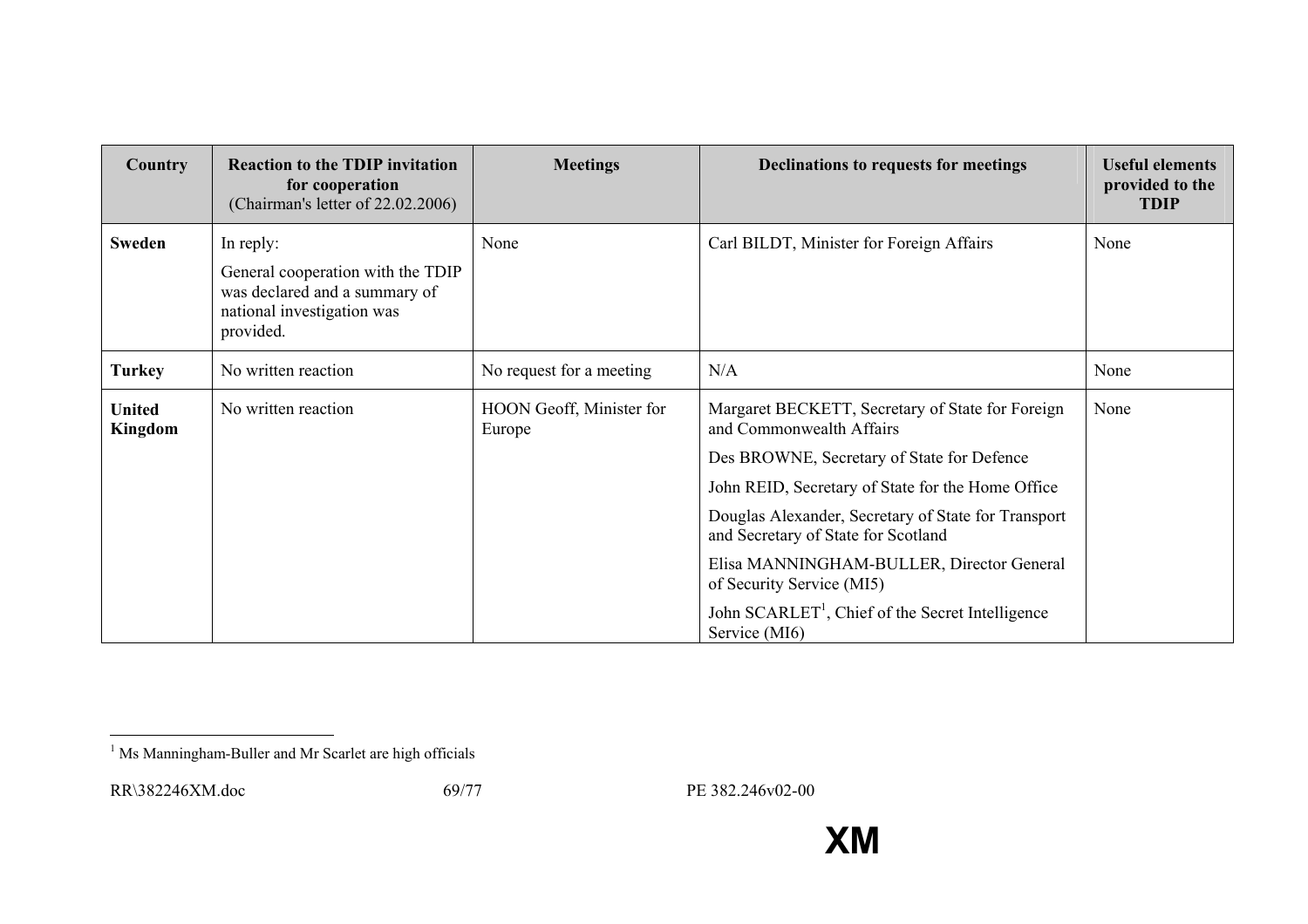### **Annex 4:**

### **List of people who declined the TDIP Committee's invitations for meetings**

### • **COUNCIL OF THE EUROPEAN UNION**

#### **Javier SOLANA,** Secretary General and High Representative CFSP

*Reason given for not meeting the Committee:* 

Mr Solana **met with the TDIP Committee on 2nd May 2006** and agreed to meet once more. **The second invitation of the Committee was turned down** by Mr Solana as he has found some comments in the draft report of the TDIP Committee as "*unjust and erroneous*" 1 .

### **Erkki TUOMIOJA,** President of the EU Council

No reason given for not meeting the Committee: "*I would like to underscore the importance attached to and the continued cooperation given by the Presidency and the Secretary-General/High Representative to your Committee's work even if I am not able to appear before your Committee.*" 2

## • **AUSTRIA**

#### **Ursula PLASSNIK,** Minister for Foreign Affairs

According to State Secretary Hans Winkler, who replied on her behalf: "*Es liegen zu diesen Vorgängen keine weiteren Erkenntnisse vor, sodass keine weiteren Auskünfte erteilt werden können. Ein persönliches Erscheinen vor dem Ausschuss erscheint angesichts dieser Sachlage nicht erforderlich.*" 3

#### • **DENMARK**

#### **Fleming HANSEN,** Minister of Transportation

*Reason given for not meeting the Committee:*  All information available about the TDIP issues was sent to the Danish Parliament and has been forwarded to the  $EP<sup>4</sup>$ 

<sup>1</sup> Letter of 14 December 2006 to EP President Josep Borrell

 $\overline{a}$ 

<sup>2</sup> Letter of 29 November 2006 to TDIP Chairman Carlos Coelho

<sup>&</sup>lt;sup>3</sup> Letter of 13 December to TDIP Chairman Carlos Coelho

<sup>4</sup> Letter of 8 November 2006 to TDIP Chairman Carlos Coelho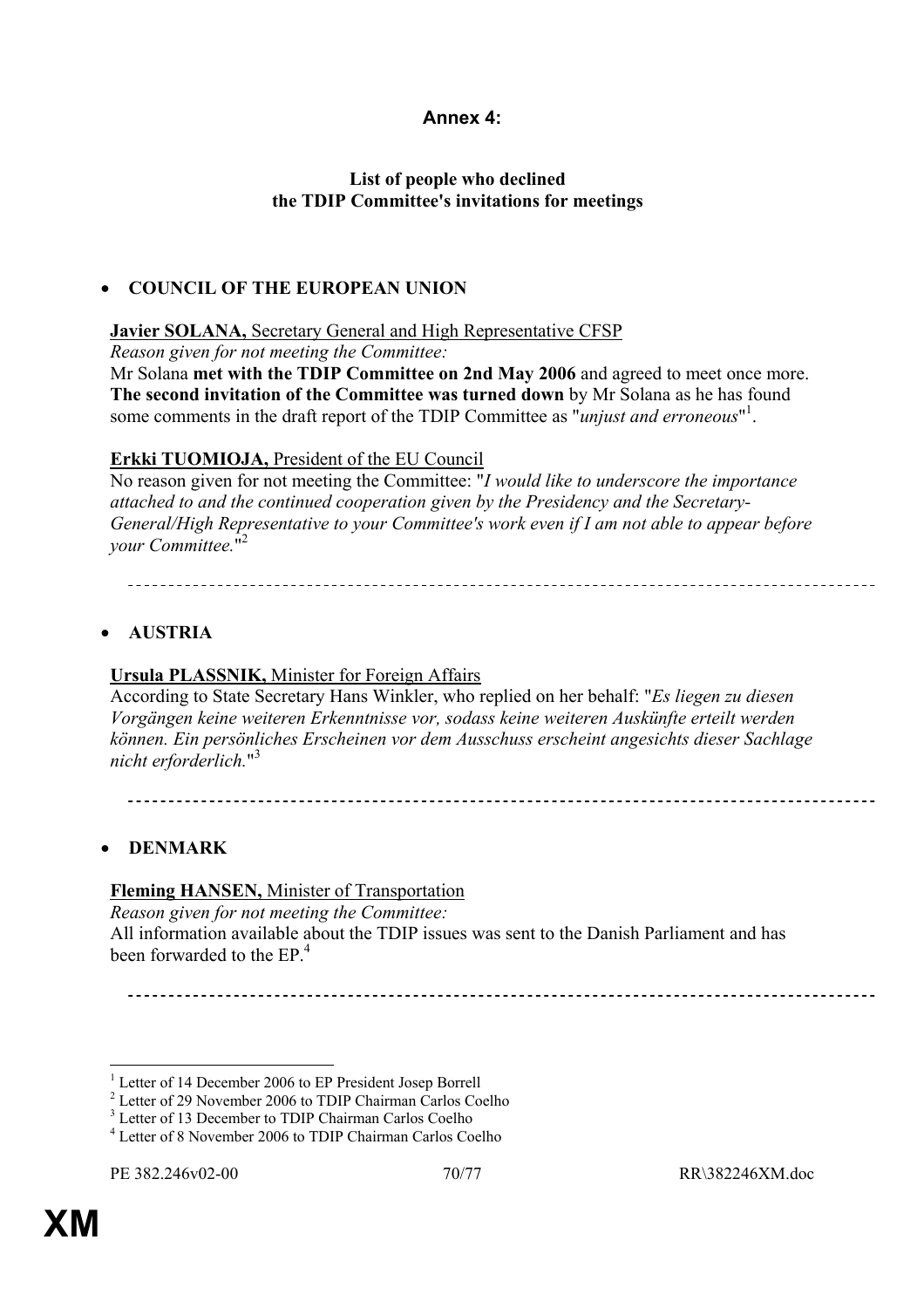### • **GERMANY**

### **Frank-Walter STEINMEIER,** Minister for Foreign Affairs

*Reason given for not meeting the Committee:*  Open in principle to meet but did not want to come before the Bundestag's Inquiry Committee would have finished dealing with the el-Masri case.<sup>1</sup>

#### **Klaus-Dieter FRITSCHE,** Coordinator of Intelligence Services

**Ernst UHRLAU, President of BND** 

*Reason given for not meeting the Committee:*  Not allowed to meet by Government.<sup>2</sup>

## • **IRELAND**

**Rory BRADY**, Attorney General *Reason given for not meeting the Committee:*  No authorisation from Government.

## • **ITALY**

**Enrico MICHELI,** Secretary of State responsible for intelligence services

*Reason given for not meeting the Committee:*  Busy agenda.

#### **BIANCO Enzo, Chairman of the Committee for Intelligence and Security Services and for**

State Secret *Reason given for not meeting the Committee:*  Busy agenda.

**Gianni LETTA,** former Secretary of State responsible for intelligence services *Reason given for not meeting the Committee:*  Mr Letta would not come, as the Secretary in office (Micheli) had refused.

## • **POLAND**

#### **Andrzej LEPPER,** Deputy Prime Minister

*Reason given for not meeting the Committee:*  Mr Lepper initially confirmed and afterwards another representative of Government was singled out to meet the TDIP delegation.

 $\overline{a}$ <sup>1</sup> Letter of 30 November 2006 to TDIP Chairman Carlos Coelho

<sup>&</sup>lt;sup>2</sup> Letter of 21 November 2006 of Minister Thomas de Maizière to TDIP Chairman Carlos Coelho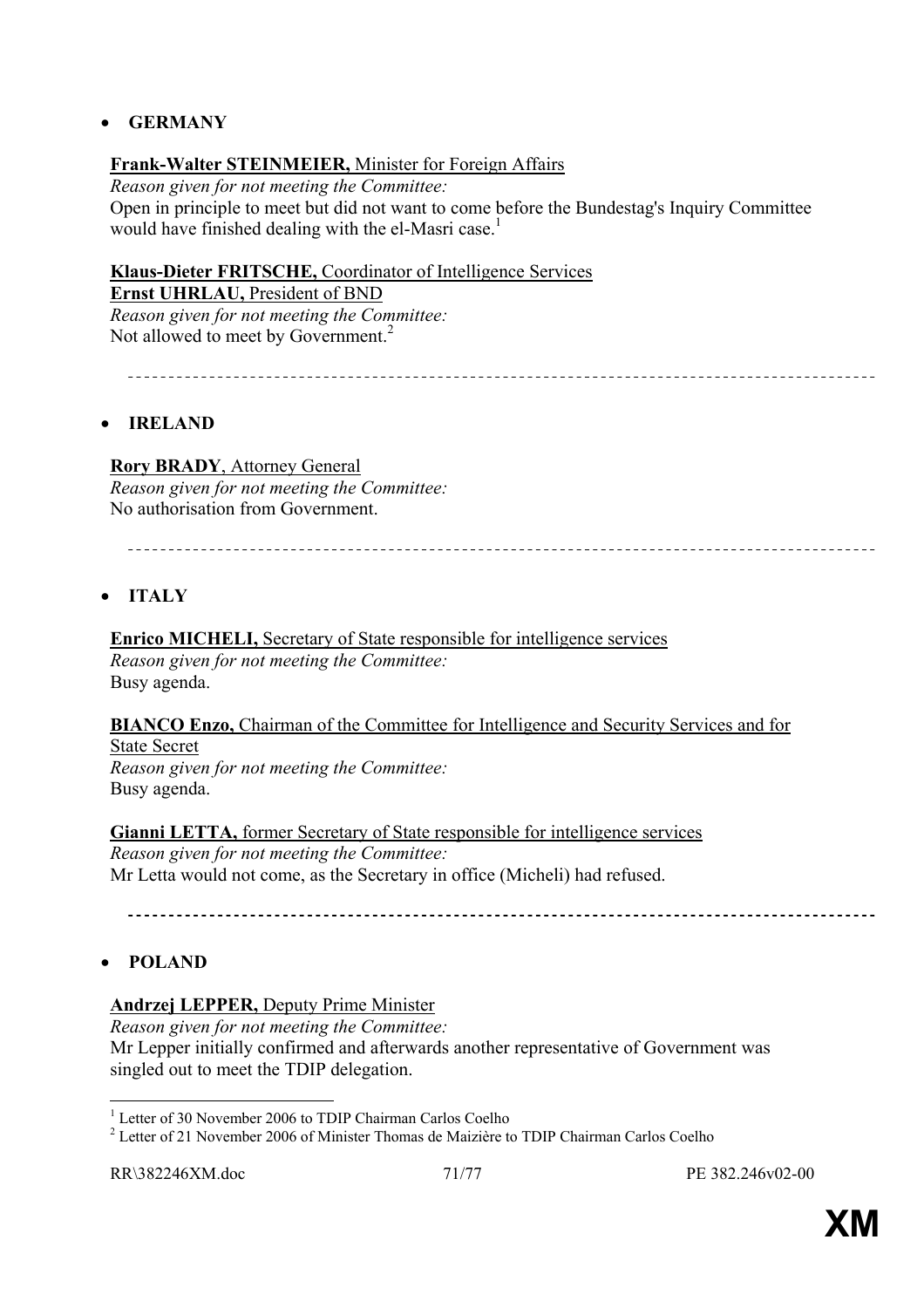## **Anna FOTYGA,** Minister of Foreign Affairs

*Reason given for not meeting the Committee:*  No information on the TDIP issues.<sup>1</sup>

## **Radosław SIKORSKI,** Minister of National Defence

*Reason given for not meeting the Committee:*  Mr Sikorski initially confirmed and afterwards claimed busy agenda.

## **Zbigniew WASSERMANN,** Minister Coordinator of Special Services

*Reason given for not meeting the Committee:* 

Mr Wassermann seconded his deputy Under-Secretary Marek Pasionek<sup>2</sup> as the representative of Government<sup>3</sup>

# **Marek BIERNACKI,** MP, Chairman of Special Services Committee of the Sejm

*Reason given for not meeting the Committee:* 

Mr Biernacki initially confirmed a meeting and afterwards informed that he had no information on TDIP issues and refused to meet.<sup>4</sup>

**Jerzy SZMAJDZIŃSKI,** MP, former Minister of National Defence (2001 - 2005) *Reason given for not meeting the Committee:*  Busy agenda.

## **Andrzej BARCIKOWSKI,** former Head of the Internal Security Agency (ABW) 2002 - 2005

*Reason given for not meeting the Committee:*  The law on national secrets forbids Mr Barcikowski to discuss the TDIP issues.

## **Mariusz HARAF,** Commander of Border Guards responsible for controls at the Szymany airport

*Reason given for not meeting the Committee:* 

Mr Haraf initially confirmed and later informed that the TDIP shall seek an authorisation for the meeting from Minister for Internal Affairs.

# **Sylwester LATKOWSKI,** film director and journalist (free lance)

*Reason given for not meeting the Committee:* 

Only an independent film would allow him to express his point of view on the TDIP issues without being misinterpreted.

# **Paweł SMOLEŃSKI,** Journalist from Gazeta Wyborcza

*Reason given for not meeting the Committee:*  Mr Smolenski initially confirmed and later claimed busy agenda.

 $\overline{a}$ 

<sup>&</sup>lt;sup>1</sup> Letter of 16 October 2006 of Director Jarosław Lindenberg to TDIP Secretariat  $2<sup>2</sup>$  Mr Besignals is not a mamber of Government by t.e. given a mamber

 $2^{\circ}$  Mr Pasionek is not a member of Government but a civil servant

<sup>&</sup>lt;sup>3</sup> Letter of 31 October 2006 to TDIP Chairman Carlos Coelho

<sup>4</sup> Letter of 27 October 2006 to TDIP Chairman Carlos Coelho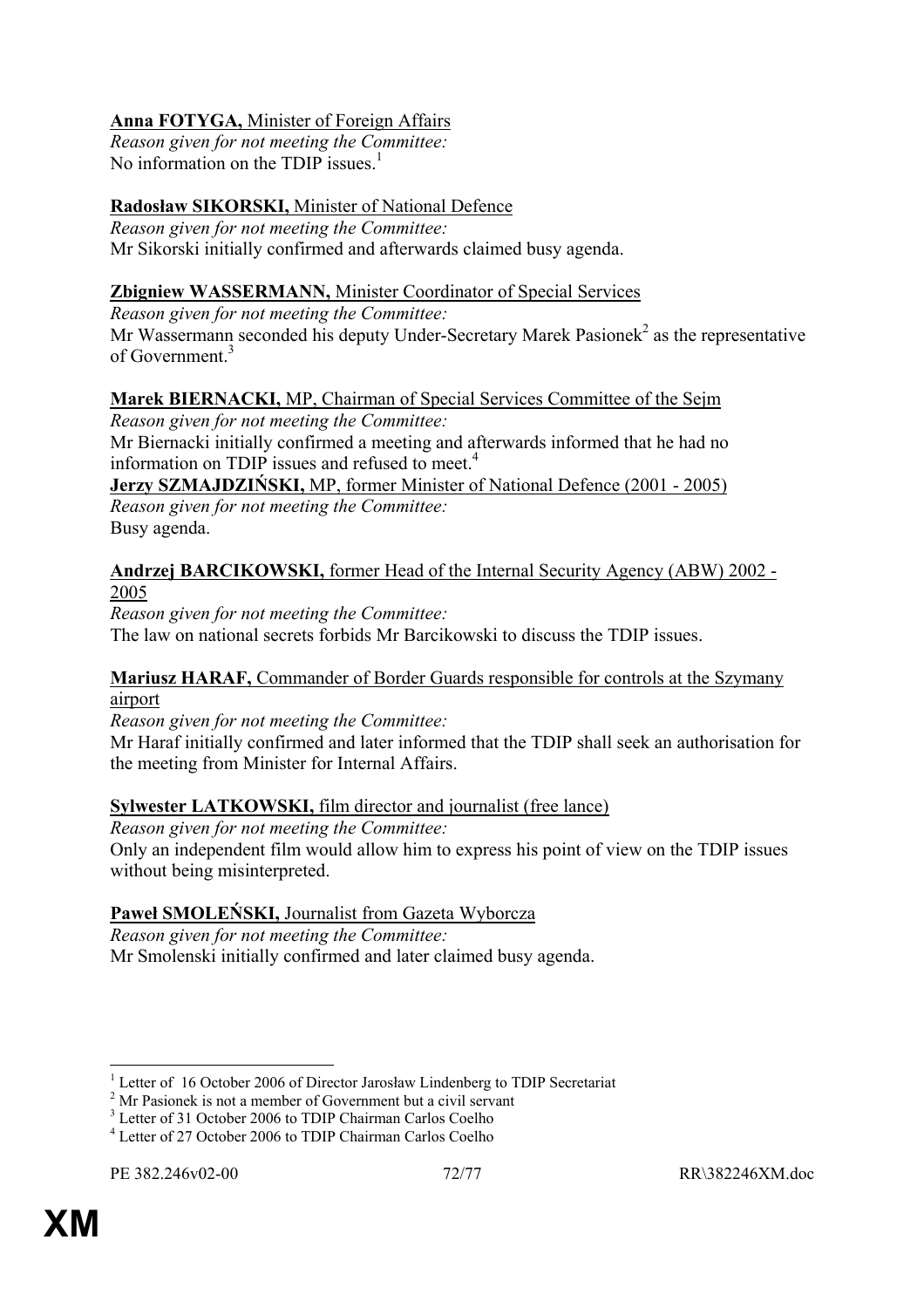## **Tomasz STAROWIEYSKI,** former Chairman of the Board of the Szczytno/Szymany

### Airport owner (2004 - 2006)

*Reason given for not meeting the Committee:* 

Mr Starowieyski claimed that he could not devote the whole day for travelling to Warsaw and meeting the TDIP delegation.

## • **PORTUGAL**

#### **Luis A. FONSECA DE ALMEIDA,** President of National Institute for Civil Aviation (INAC**)**

*Reason given for not meeting the Committee:* 

Mr Fonseca singled out Director Falerio de Almeida to represent the Institute, as he was not its President anymore at the time of the meeting.

### **Carlos GONCALVES DE COSTA,** President of Conselho de Administração da NAV

*Reason given for not meeting the Committee:*  Mr Gonçalves singled out Mr Carvalho to represent the NAV as his agenda was busy.

### **Antonio FIGUEIREDO LOPES**, former Minister for Home Affairs

**Paulo PORTAS,** former Minister for Defence

*Reason given for not meeting the Committee:* 

Current Government's representatives would meet the TDIP delegation and no information on the TDIP issues.

## • **ROMANIA**

### **Vasile BLAGA,** Minister of Internal Affairs

*Reason given for not meeting the Committee:*  Busy agenda - Secretary of State Vierita singled out to deputise Mr Blaga.

#### **Mihai-Razvan UNGUREANU,** Minister of Foreign Affairs

*Reason given for not meeting the Committee:*  Busy agenda - Secretary of State Andreescu singled out to deputise Mr Ungureanu.

### • **SPAIN**

### **Alberto SAIZ CORTES,** Secretary of State, Director of CNI

*Reason given for not meeting the Committee:* 

Another representative of Government was singled out to meet the delegation.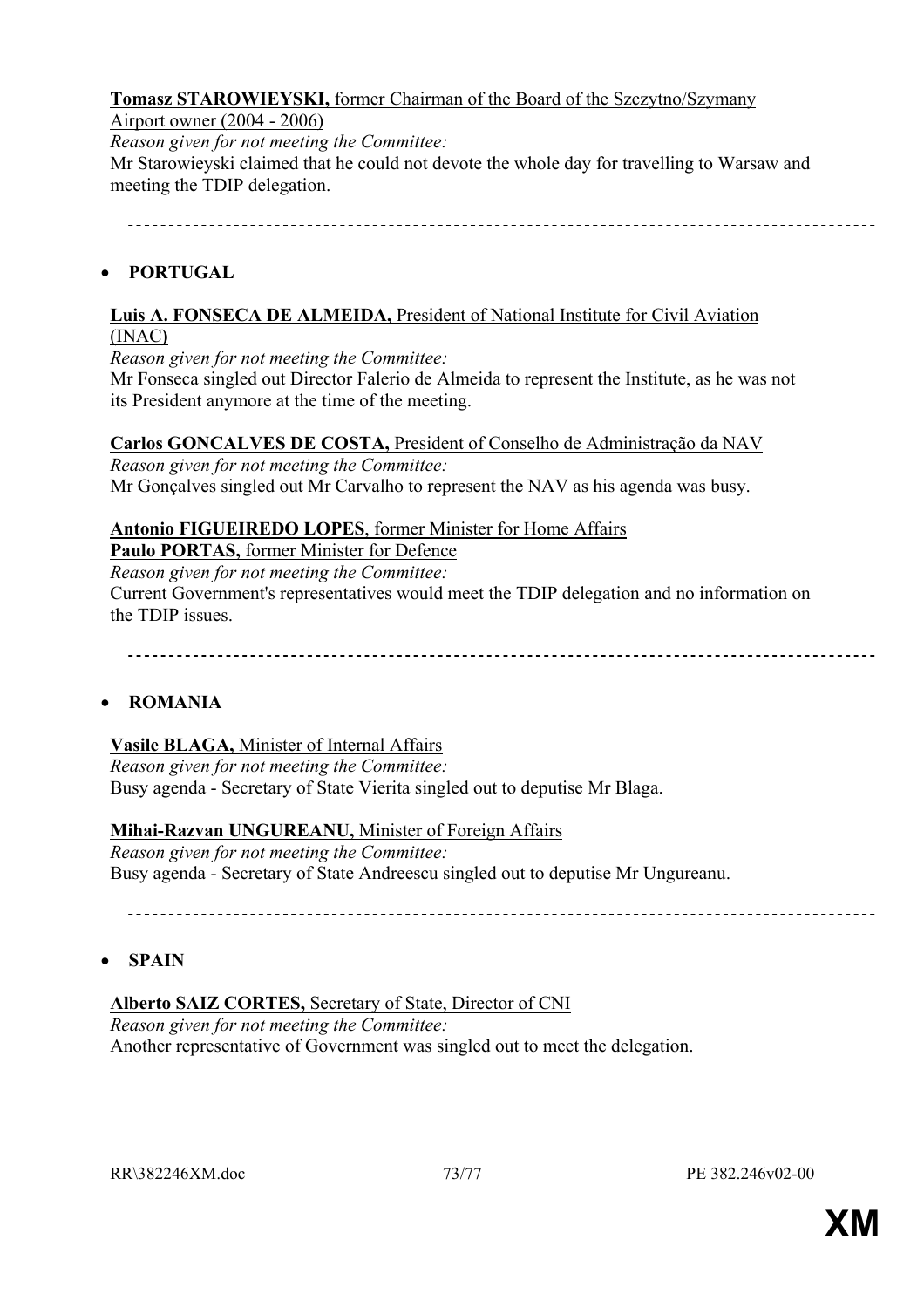## • **SWEDEN**

### **Carl BILDT,** Minister for Foreign Affairs

*Reason given for not meeting the Committee:*  Busy agenda.<sup>1</sup>

## • **UNITED KINGDOM**

## **Margaret BECKETT,** Secretary of State for Foreign and Commonwealth Affairs

*Reason given for not meeting the Committee:*  Ms Beckett claimed busy agenda and singled out Minister Hoon to deputise her.

**Des BROWNE,** Secretary of State for Defence

**John REID,** Secretary of State for the Home Office

**Douglas Alexander,** Secretary of State for Transport and Secretary of State for Scotland No reasons given for not meeting the Committee. Officials representing the Home Office, Ministry of Defence and the Department of Transport were present during the meeting with Minister Hoon<sup>2</sup>

**Elisa MANNINGHAM-BULLER,** Director General of Security Service (MI5) **John SCARLET, Chief of the Secret Intelligence Service (MI6) Irfan SIDDIQ,** member of the Diplomatic Service *Reason given for not meeting the Committee:* 

No authorisation for a meeting from Government.

### **Richard DEARLOVE,** former Head of MI6

**Michael WOOD,** former Legal Adviser of the Foreign & Commonwealth Office No reasons given for not meeting the Committee.<sup>3</sup>

## • **FORMER YUGOSLAV REPUBLIC OF MACEDONIA**

### **Aleksandar BOZINOVSKI,** Journalist of Vreme newspaper

*Reason given for not meeting the Committee:*  Logistical problems.

 $\overline{a}$ 

<sup>1</sup> Letter of 7 December 2006 to TDIP Chairman Carlos Coelho

 $2^{2}$  Letter of 11 September 2006 of Minster Geoff Hoon to TDIP Head of Secretariat

 $3$  Letter of 27 July 2006 of Minster Margaret Beckett to TDIP Head of Secretariat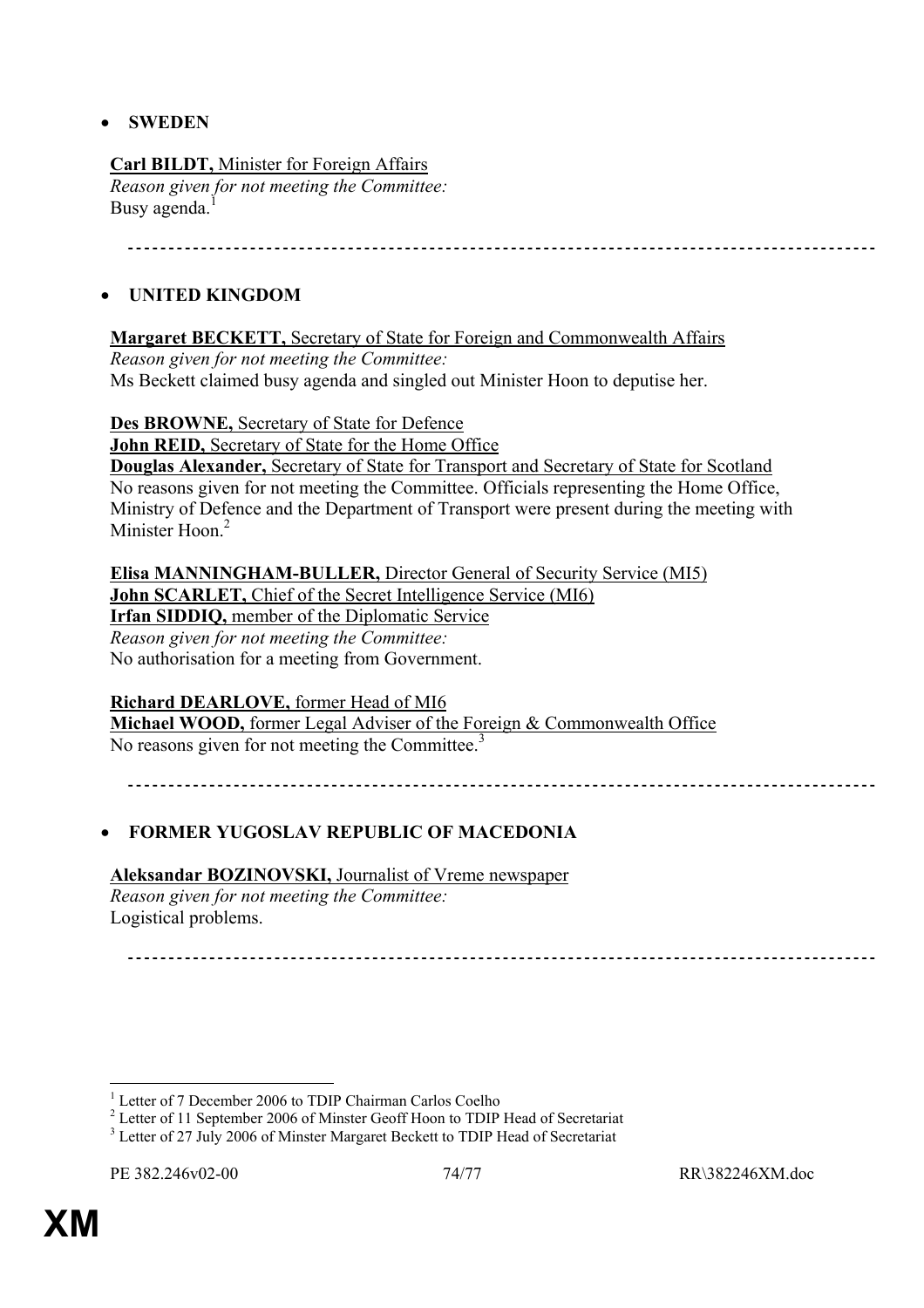#### • **COUNCIL OF EUROPE**

**Christos ROZAKIS,** Vice-President of the European Court of Human Rights *Reason given for not meeting the Committee:*  No authorisation from the ECHR.

### • **UNITED STATES OF AMERICA**

#### **Condoleezza RICE,** Secretary of State

*Reason given for not meeting the Committee:*  Government decided that Assistant Secretary of State Daniel Fried would represent it.

Pat ROBERTS, Chairman of the Select Committee on Intelligence of US Senate

*Reason given for not meeting the Committee:*  Mr Roberts' policy of confidentiality does not allow him to discuss the TDIP issues.

**Jim BINGAMAN,** Senator **Sam BROWNBACK,** Senator **Jo Ann DAVIS,** Member of House of Representatives **Russell FEINGOLD,** Senator **Jane HARMAN,** Member of House of Representatives Pete HOEKSTRA, Member of House of Representatives **Darrell ISSA,** Member of House of Representatives **John KERRY,** Senator **Tom LANTOS,** Member of House of Representatives **John Patrick LEAHY,** Senator **Carl LEVIN,** Senator **John McCAIN,** Senator **Nancy PELOSI,** Member of House of Representatives **John D. ROCKEFELLER,** Senator **Christopher SHAYS,** Member of House of Representatives **Chris SMITH,** Member of House of Representatives **Porter J. GOSS,** CIA Director **Tyler DRUMHELLER,** former CIA agent **Michael SCHEUER,** former CIA agent No reason given for not meeting the Committee.

**Colin POWELL,** former Secretary of State *Reason given for not meeting the Committee:*  No authority to discuss the topic.

**Dana PRIEST,** Journalist of Washington Post *Reason given for not meeting the Committee:*  No permission for a meeting from her editors.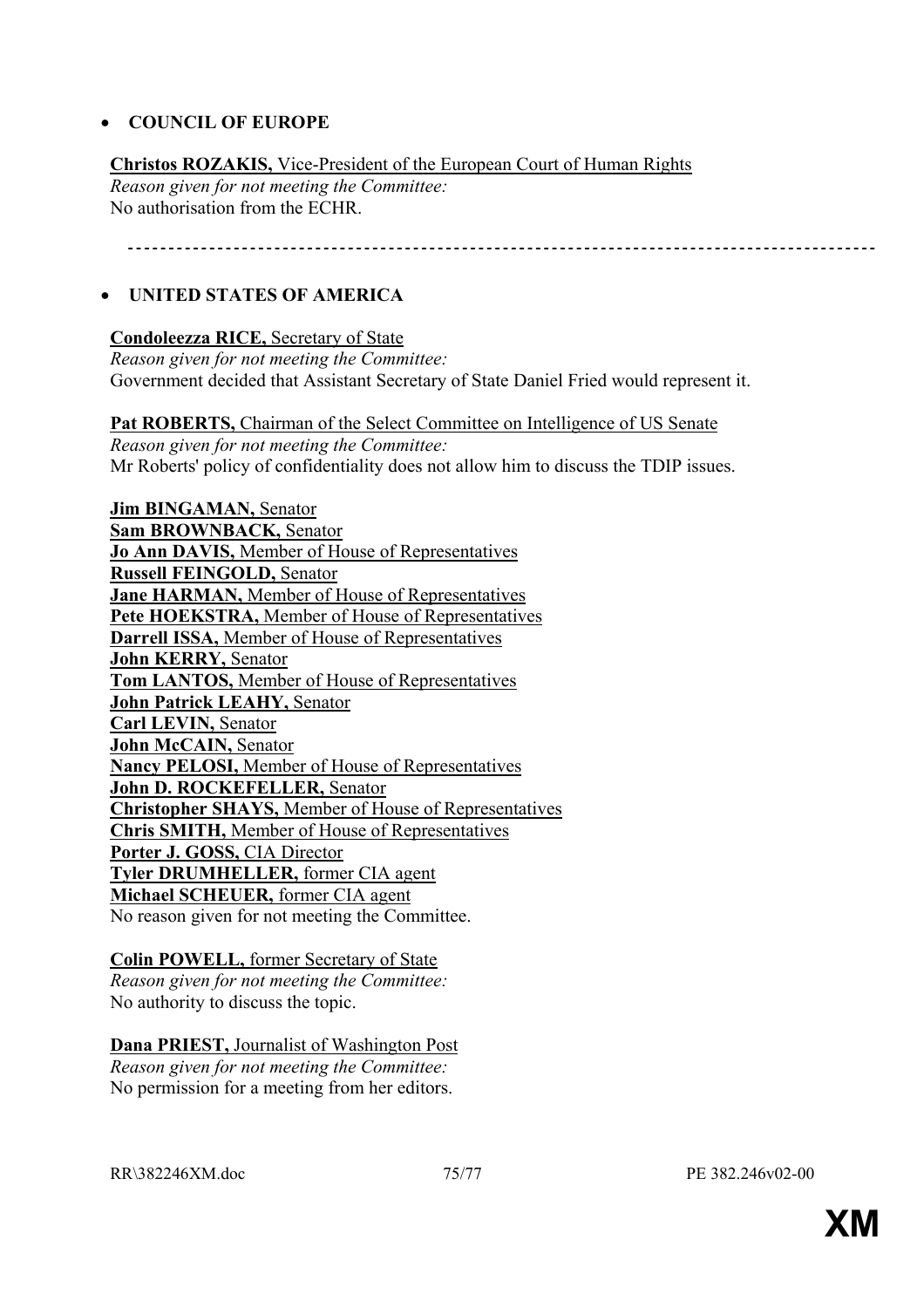**BAER Bob,** former CIA agent **Richard CLARKE,** former CIA agent *Reasons given for not meeting the Committee:*  Busy agenda.

### • **EGYPT**

#### **Montasser AL-ZAYAT,** Lawyer of Abu OMAR

*Reason given for not meeting the Committee:*  Mr Al-Zayat initially confirmed and afterwards refused to meet without giving any reason.

#### **Hossam EL-HAMALAWY,** Journalist

*Reason given for not meeting the Committee:*  No authorisation from his publisher.

#### • **OTHERS**

#### **Louise ARBOUR,** UN High Commissioner for Refugees

*Reason given for not meeting the Committee:*  Busy agenda.

#### **Jaap DE HOOP SCHEFFER,** Secretary General of NATO

*Reason given for not meeting the Committee:*  No intention to meet.

#### **Jakob KELLENBERGER,** President of International Red Cross

*Reason given for not meeting the Committee:*  The IRC's policy of confidentiality.

#### **George ROBERTSON,** former Secretary General of NATO

*Reason given for not meeting the Committee:*  Busy agenda.

#### **Michael STEINER,** former Head of UN Interim Administration Mission in Kosovo

*Reason given for not meeting the Committee:*  Mr Steiner claimed that authorisation of both UN Secretary General and German Foreign Minister would be needed to meet the TDIP Committee.